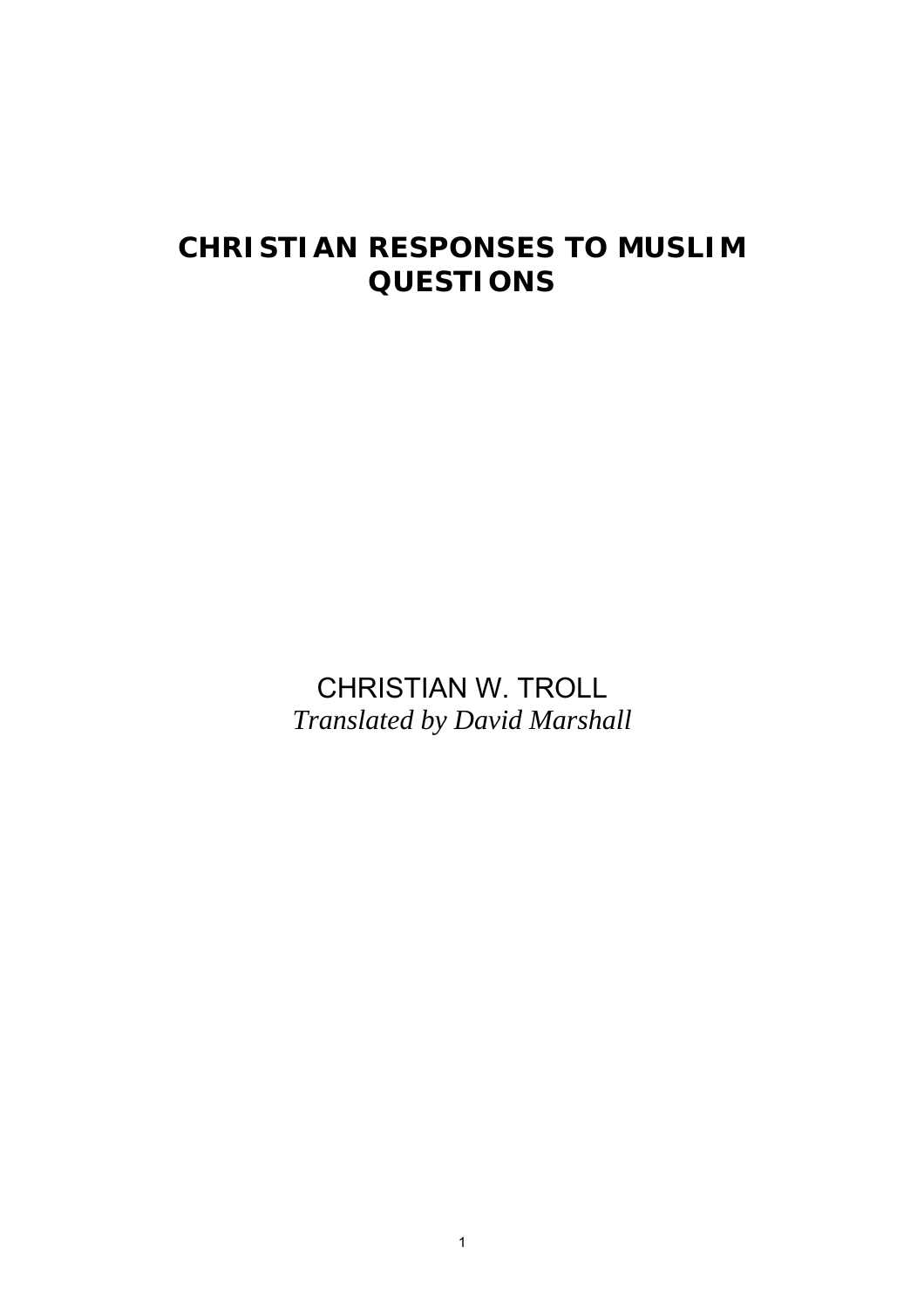## **Introduction**

Meetings between individual Muslims and Christians and also between church and mosque congregations are taking place today in more and more parts of the world. Joint projects in education and relief; visits to mosques and churches; dialogues in Muslim-Christian societies; lectures; discussions about local politics, and so on: these all provide opportunities for Christians and Muslims to ask questions about each other's faith and practice.

But are we Christians in fact prepared to give an adequate, sensitive and respectful account of our own faith? Do we have at our disposal the necessary background knowledge of the specific faith perspective and religious sensibility of Muslims?

This short book is primarily addressed to Christians; it seeks both to provide them with information and also to prompt them to engage in further reflection and learning. It might offer a basis and a reference*-*point for Christian groups seeking to understand more accurately the questions put to them by Muslims about the Christian faith and way of life, and also wishing to prepare themselves to respond to such questions as honestly and sympathetically as possible.

It cannot be emphasized too strongly that Islam contains at its very core a questioning of central Christian claims and of the concepts which arise from them. Muslims, with the Qur'an and the whole Islamic tradition as their starting point, will therefore continually articulate this questioning. This is an essential part of the mission with which all believing Muslims know themselves to have been entrusted. The Qur'an challenges Muslims to call others to Islam and also sets forth the way in which an appropriate dialogue should proceed: 'Invite to the way of your Lord with wisdom and beautiful preaching; and argue with them in ways that are best and most gracious: for your Lord knows best who have strayed from his path, and who receive guidance.' (16:125)

From 1974 onwards a group of Christians in Tunisia in North Africa met regularly with Professor Robert Caspar M. Afr. for joint discussion of a sequence of questions about Christian faith and practice regularly raised by Muslims. The work carried out by this group issued in 13 little chapters, each consisting of four stages: (I) formulation of the questions on one of the main themes, as Muslims express these questions; (II) the perspectives underlying these questions, first in general terms and then in greater detail; (III) Christian theological perspectives on the relevant question; and finally (IV) suggestions for the formulation of actual Christian responses to the Muslim questions. A small book consisting of these 13 chapters appeared first in French and shortly afterwards, lightly revised, in English, under the title *Trying to Answer Questions* (Rome, Pontifical Institute for Arabic and Islamic Studies [PISAI], 1989).

On my return to Germany in 1999, after many years of experience and study of Muslim civilizations and of work with Muslims in different parts of the Christian-Islamic world, it very soon became clear to me that a thorough revision of this book was called for. At the Catholic Academy in Berlin a circle of Catholic and Protestant Christians met more or less monthly for more than two years from 1999-2002; the members were all living in contact with Muslims and therefore the subject of the book was of great practical interest to them. We deliberately preserved the book's basic structure but left out a chapter dealing with questions about the presence of Christians in an almost exclusively Muslim country such as Tunisia. The material was critically revised, adapted and in parts substantially re-written.

My thanks go particularly to the Revd Dr Ulrich Schröter, who played a key editorial and theological role in the whole process; and also to my colleague Erhard Kunz SJ, Professor of Dogmatic Theology here at Hochschule Sankt Georgen in Frankfurt, who made some substantial improvements to the Christian theological responses, in some places completely re-writing them. Two years ago Robert Kaya prepared a Turkish translation of this book, which has been published in Istanbul (San Antuan, 2003), but which has attracted particular attention through the homepage http://www.islamacevaplar.com. Together with the German version http://www.antwortenanmuslime.com, this offers the opportunity for further questions to be raised and responses to be suggested. It is to be hoped that the English version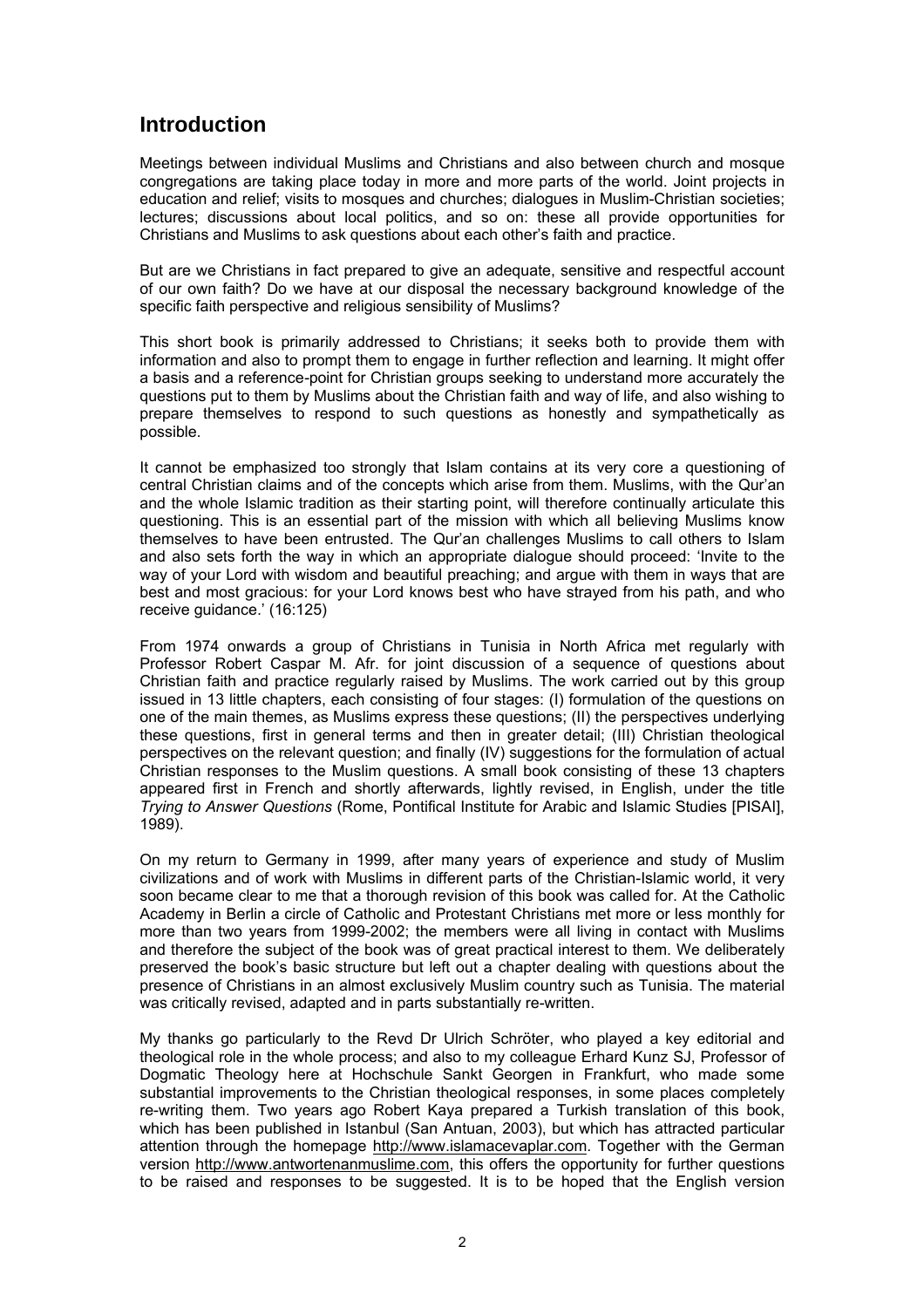http://www.answers-to-muslims.com will have an even wider impact than its German and Turkish counterparts. Finally, I am indebted to my old friend the Revd Dr David Marshall, who has not only translated the book accurately from German into English but has also enhanced the text at many points in terms both of style and content. The English version should thus in many respects improve on the German original. I record here my heartfelt thanks to all those who, in groups or as individuals, have shared in this project.

May this material contribute to the enrichment of religious dialogue between Muslim and Christian believers based on better and more objective information; may it encourage the discovery of shared foundations for living together in solidarity and peace; and may it also prompt each one of us to persist in the faithful search for the light of ever greater truth.

Christian W Troll SJ Hochschule Sankt Georgen, Frankfurt a. M. 28 June 2005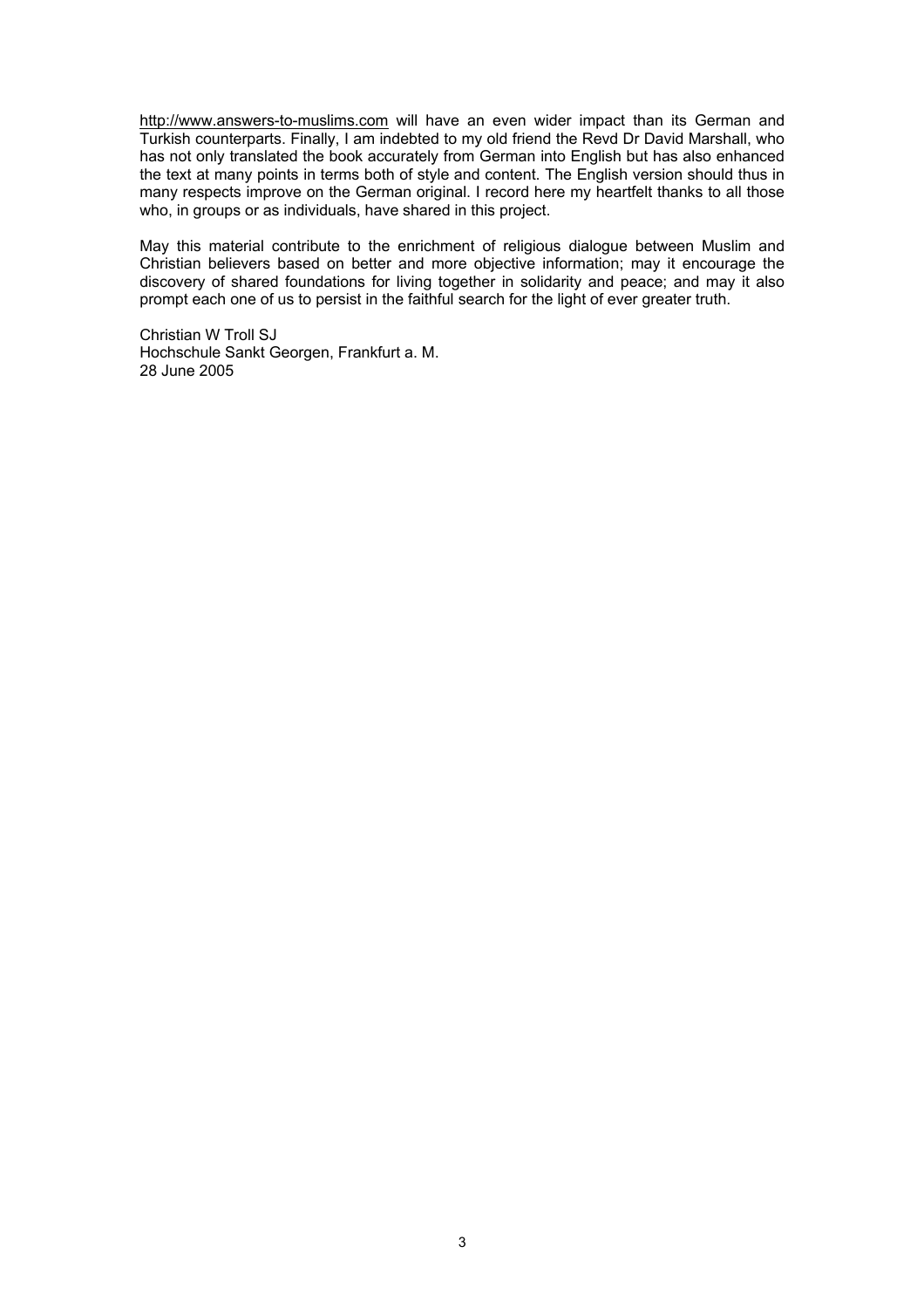## Chapter 1 – Scripture and the Word of God

### I. Muslim Questions

- Why are there four Gospels, rather than just one? Which is the authentic Gospel?
- Don't the discrepancies between the Gospels demonstrate that they have been corrupted?
- How can the Bible be the Word of God when individual books bear the names of their authors (Isaiah, Matthew, Mark, etc.)? At best, these authors could be 'transmitters' of the revelation sent down upon them.
- How can the authors of the biblical books be reliable 'transmitters' when they are not direct eye-witnesses of the events recorded and do not even stand in an uninterrupted chain of transmitters, as is the case with the recognized Islamic traditions (Hadith*)*? For example, Luke never met Jesus and does not state the names of those from whom he received his information (Luke 1:1-4).

### II. Muslim Perspectives

### *General*

The fundamental point here is that Muslims judge the Gospels – as indeed the Bible as a whole – by the standard of the Qur'an. Islam sees the Qur'an as the model and the criterion for every Scripture revealed by God. The Qur'an is the direct Word of God, revealed to the Prophet, who is neither more nor less than the conveyor of this Word. The text is unique and unchangeable; it is in no sense the result of human creativity.

The Qur'an is the criterion (*al-furqān)* of the truth. Every other Scripture must be measured against it. The Bible, including the Gospels, can only be treated as the Word of God where it is in harmony with the Qur'an. Those who have the Qur'an have no need to read the other Scriptures, which have all either been altered, so that they no longer correspond with the texts as they were originally revealed, or have at least been wrongly understood. So there is little interest among Muslims in reading the Bible, except out of a curiosity to discover the sources of the distinctive doctrines and practices of Christians. Such curiosity is anyway regarded with some suspicion among Muslims, as calling into question the clear truth of the Qur'an as the final revelation.

### *Detailed*

1. There is only one eternal Scripture, the 'mother of the book' (*umm al-kitāb*, Qur'an 13:39; 43:4; cf. 3.7)<sup>'</sup>. This is the very Word of God, immaculately protected on the 'preserved tablet' (*al-lauh al-mahfūz*, Qur'an 85:22). In the course of time this original Scripture was revealed to prophets raised up by God: to Moses in the form of the Torah (more or less identical with the Pentateuch); to David in the form of the Psalms (*Zabūr)*; to Jesus in the form of the Gospel (*Injīl*) and finally to Muhammad in the form of the Arabic Qur'an. All these Scriptures were 'sent down', dictated by God to the prophets, whose duty it was to transmit them word for word, without any corruption.

2. Each of these Scriptures is an edition of the one eternal Scripture. They all contain one and the same message, emphasizing the warning: 'You should worship and serve the one and only true God and set no other beings alongside him'. Thus far the Scriptures of the Jews and Christians agree with the Qur'an, which, as the final and perfect edition of the Word of God, given in Arabic, contains the essential truths of all revealed Scripture, expressed with unsurpassable clarity and stylistic beauty. Where there is disagreement between the Bible and the Qur'an, this arises from the fact that the Jews and the Christians did not preserve their respective Scriptures perfectly, but corrupted them (*harrafa, tahrīf*).

3. Muslim theologians and apologists point to various ways in which the Torah and the Gospel have been corrupted.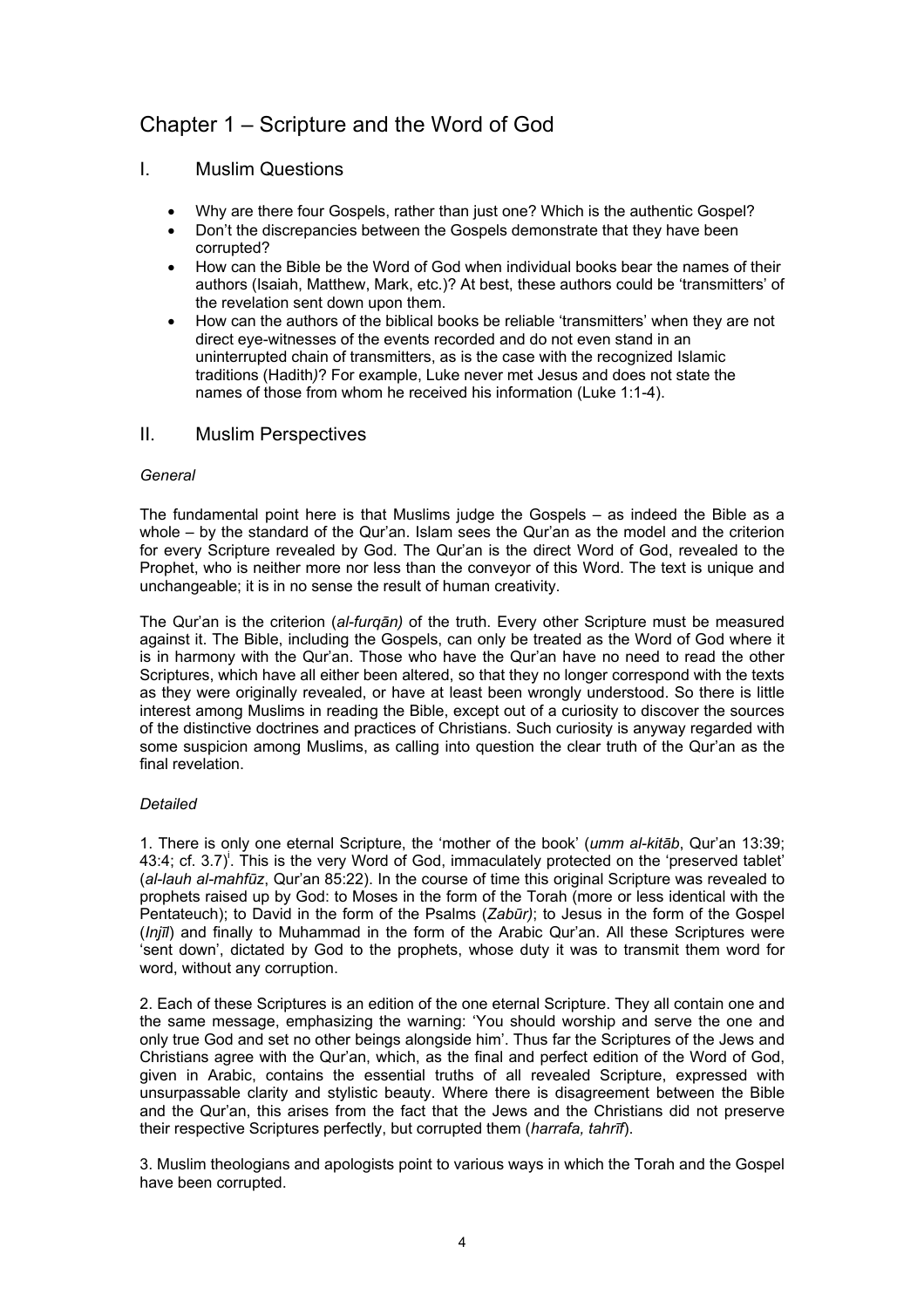- The first five books of the Bible (the Pentateuch) cannot in their entirety be attributed to Moses. For example, the description of his death at Deuteronomy 34:5-8 must have been written by somebody other than Moses. The Bible contains further editorial additions of this kind.
- The New Testament Gospels are full of contradictions, in, for example, their accounts of the genealogies of Jesus, his arrival at Jerusalem and Peter's betrayal of Jesus. Furthermore, they were composed by four different writers, at least one of whom never met Jesus. They thus fail to meet the most fundamental of the requirements for reliable transmission, as expressed in the concept of '*mutawātir*' hadith, which requires that the attestation of a saying or deed of the Prophet must go back via an unbroken chain of transmitters to the original witness.
- Christians acknowledge that a number of 'apocryphal gospels' were not accepted into the Canon. One of these must have been the true Gospel which agrees with the Qur'an. Many Muslims believe that the 'Gospel of Barnabas' is precisely this authentic Gospel.<sup>ii</sup>
- It is well known that Christians have suppressed references to the coming of Muhammad in both the Torah and the Gospel (Qur'an 7:157; 61:6). Nevertheless, there are still traces of these predictions in the existing text of the Bible. The Torah speaks of a prophet 'like Moses' who is to come: 'The Lord your God will raise up for you a prophet like me from among your own people; you shall heed such a prophet . . . ."I will raise up for them a prophet like you from among their own people; I will put my words in the mouth of the prophet, who shall speak to them everything that I command."' (Deuteronomy 18:15,18)<sup>III</sup> John's Gospel speaks of one who will come after Jesus and teach the disciples all truth (John 14:16,26; 15:26; 16:13).
- There are, however, some Muslims scholars, past and present<sup>iv</sup>, who have accepted the text of the Bible as it stands today. They suggest that the corruption of which the Qur'an speaks refers to misguided interpretation of the text by Jews and Christians from earliest times rather than to alteration of the actual text. Other contemporary Muslim scholars<sup>v</sup> recognize that the Gospels are based on knowledge of historical events, but add that the Christian interpretation of these events need not exclude other (e.g. Muslim) interpretations of them.
- It should also be noted that some contemporary Muslim scholars<sup>vi</sup> have begun to apply the principles of modern textual scholarship to the study of the Qur'an. They have, however, encountered considerable difficulties in their own societies, from both political and academic sources.

### III. Christian Perspectives

1. For Christians, the 'word of God' is not in the first instance the written word of Scripture but rather the event to which Scripture bears witness, i.e. God's communication of himself in human history. The Old Testament bears witness to the Exodus as liberation from slavery in Egypt and presents the making of the Covenant on Sinai and the occupation of the Promised Land as expressing the purposes of God, who is and will be with his people to save them. Christians find expressed in the writings of the New Testament their faith that Jesus Christ, the Word of God, is the definitive and perfect revelation of the God of Israel for all people. Among the Gospels there are differences in selection and emphasis; this can be seen, for example, in a comparison of the four passion-narratives. What is, however, common to all the traditions contained within the New Testament (i.e. Gospels, Acts of the Apostles, Letters, Revelation) is that they present the deeds and words of Jesus in the light of his Resurrection. It is above all the Resurrection of Jesus that reveals his true identity and the depths of his words.

2. The Bible, including the Gospels, was written by authors 'inspired' by God; it is the word of God insofar as it was written under divine inspiration. Many biblical books were written down after a period of oral transmission. The result is the collection of texts, identified and preserved by the Church, which we call the Bible, including both the 'Old' or 'First' Testament and the 'New' or 'Second' Testament. The Church believes that these Scriptures, taken together in their totality, bear witness to the action and self-revelation of God. As believers we therefore encounter here the word of God. Just as the apostles consistently pointed back to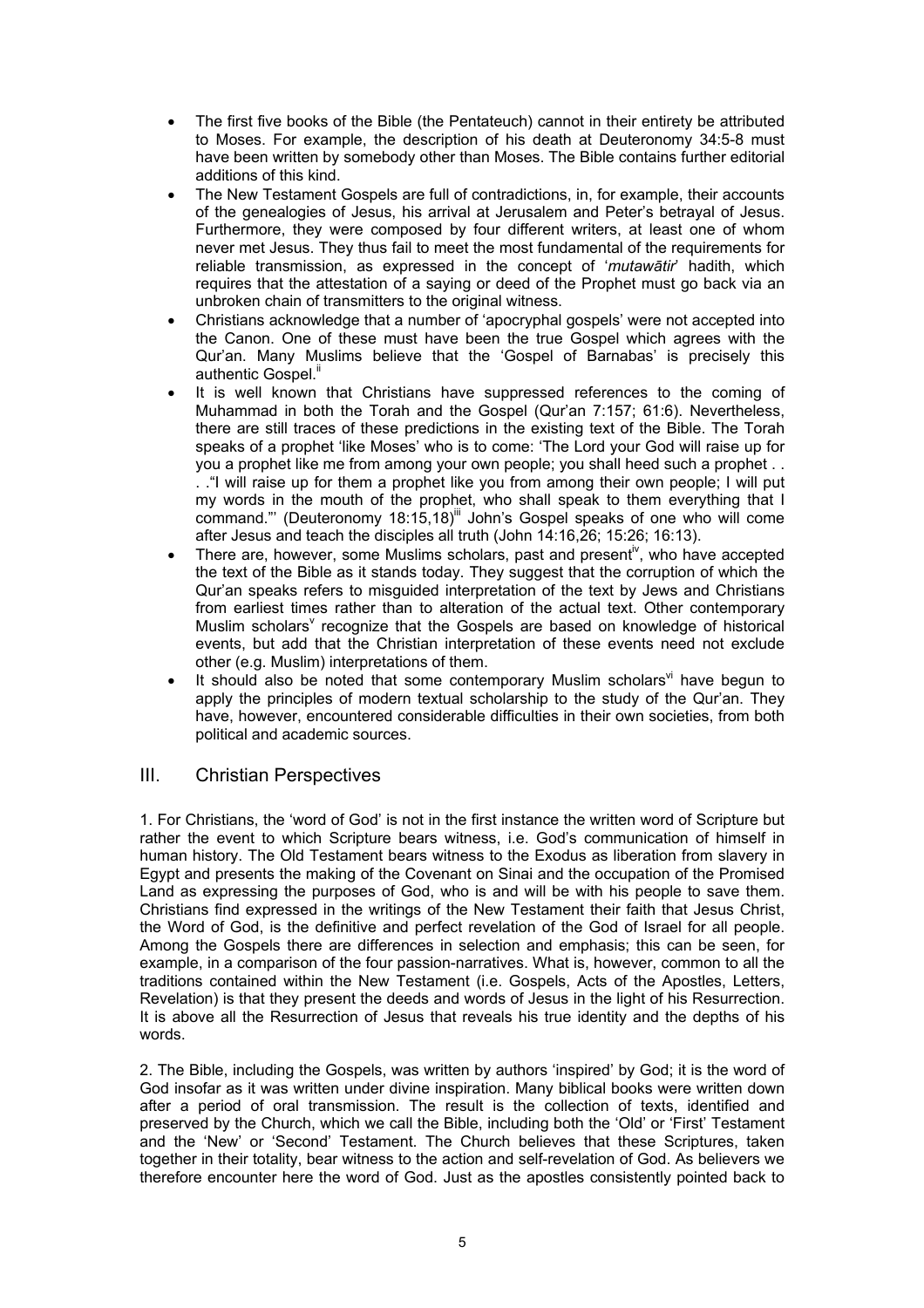the Scriptures (i.e. the Old Testament, at that time) so we also, if we are to recognize the word of God in the whole Bible, must likewise attend carefully to the Old Testament.

3. The word of God comes to us in human language. When the prophets speak the word of God they do so with detailed reference to the settings which they are addressing and to the groups of disciples who gather around them. Likewise, the Gospels communicate their message into the varied contexts of different early Christian communities. This explains why there is diversity within both Old and New Testaments, reflecting diverse perspectives on the same revelation. The biblical authors do not merely pass on words dictated to them; rather, in the distinctive ways in which they express the word of God that they have received, they bear witness to the fact that that word is a living reality.

Modern textual analysis aims to establish what material in the Gospels can be ascribed directly to Jesus and what derives from the witness of the early communities. As we thus identify the essential principles of interpretation which were already at work within the Scriptures themselves, we will be helped to understand the significance of Jesus for our contemporary situation.

### IV. Christian Responses

1. It is essential above all to grasp that the Muslim approach is to think of the Gospel in terms of the Qur'an*,* as a form or version of the Qur'an. Only then is it possible to speak meaningfully in dialogue with Muslims from the perspective of the Christian faith, based on the message of the Gospels.

2. It is not a helpful starting-point for dialogue to focus on the differences between the Gospels or (responding to the view that these differences are a 'problem') to present historical explanations for them. Instead, the *content* of the Gospels should be emphasized.

3. The Gospel is emphatically not a book. The Greek word '*euangelion*' means the 'Good News (of salvation)' (*al-bushra*). Its content is the message of the love of God, communicated by Jesus, the Son of God. This message was not initially written down but was proclaimed by Jesus and then – again orally, not in writing – was passed on by his disciples, who lived with him and became witnesses of his life, suffering, death and Resurrection.

4. We bear witness that Jesus himself is the Word of God, God's self-revelation. The Qur'an also calls Jesus 'Word of God' (*kalimat Allāh*, Qur'an 4:171; cf. 3:39-45), without, however, understanding Jesus as the Son of God.

5. With the four Gospels we arrive at written testimony about Jesus. They were written in the light of faith in Jesus as the Risen One and expect from the hearer or reader the same faith; they ask us whether we too will encounter Jesus as Lord.

6. The four Gospels embody the tradition of the Church, the extension in scriptural form, in the believing community, of the message of Jesus. This was originally proclaimed orally and reached written form in the second half of the first century. This understanding of the Gospels is to some degree analogous to the Muslim concept of *Sunna* – the preservation, outside the Qur'an, of traditions about Muhammad's words and deeds.

7. The earliest New Testament manuscripts date from the beginning of the  $2^{nd}$  century. As is the case with the Bible as a whole, ancient manuscripts of the Gospels contain a number of variant readings. There is substantial agreement between the different manuscripts but there are also some significant differences. By applying the methods of textual criticism it is possible to reconstruct the original text with some confidence. Critical editions of the biblical text have been published and these editions take into consideration the most significant textual variants. The early Christian writings (Gospels, Letters, etc.) were gathered together by the Church into the Canon. In this process the Church did not acknowledge all available writings as authentic; some were excluded from the Canon and came to be known as 'apocryphal'.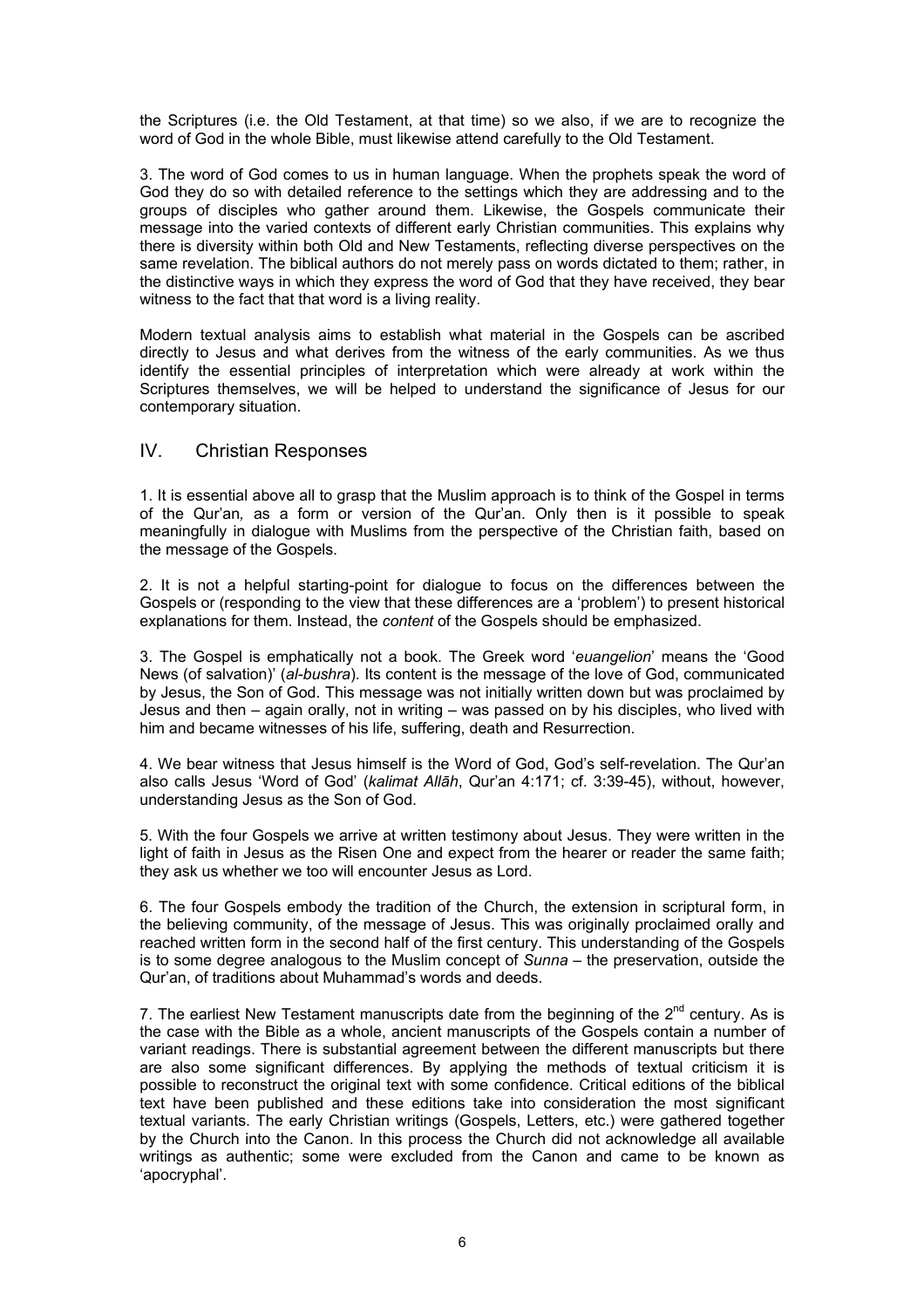8. It is a non-negotiable basis for dialogue that each side should acknowledge that the Scripture on which the faith of the other community is founded forms the basis and the norm for the understanding and the expression of that faith. This point, which was recognized at the Muslim-Christian Congress held in Tripoli, Libya in February 1976, also implies the importance of Christians studying the Qur'an and Muslims studying the Bible if the dialogue between them is to be meaningful.

9. Like any other historical document, the Bible can be studied from outside the assumptions of the Christian faith. Thus the Gospels have been interpreted from a variety of positions, producing, for example, rationalist, Marxist, Jewish and even Muslim readings of the events which the Gospels describe. Each such reading deserves respect insofar as it takes seriously the intention of the text itself. In keeping with this concern to respect the 'otherness' of texts, it is to be hoped that dialogue between Christians and Muslims will take seriously the differences between the Qur'an and the Bible.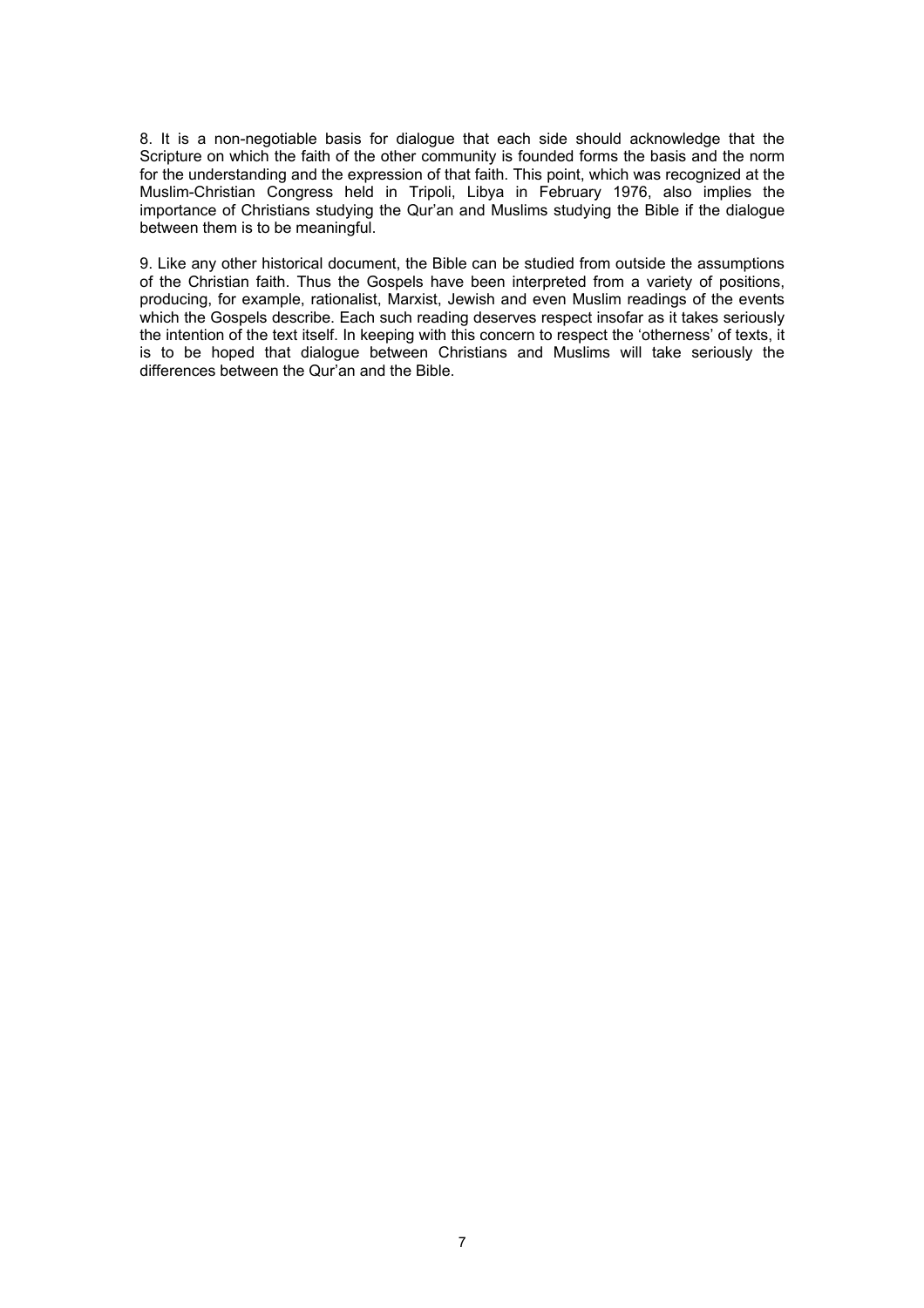## Chapter 2 – The Divinity of Jesus and the Incarnation

### I. Muslim Questions

- Jesus is one of a long line of prophets. How can he be greater than Muhammad, who is the 'Seal of the Prophets'?
- Jesus ranks as a great prophet who was born in a miraculous way, without a father; he also performed great miracles. But does this justify making him into a God?
- How can a human being at the same time be God?
- How can God let his prophet die on the cross? How ought we to conceive of a God who suffers and dies?

### II. Muslim Perspectives

### *General*

The transcendence of God means that he is utterly different from everything that has been created. Muslims feel thoroughly horrified by every attempt to 'associate' with God anything from the created order (human beings included), to place it beside God (*shirk*) or to 'assimilate' it with God (*tashbīh*). This feeling of horror is entirely in harmony with the Qur'an, which condemns any such attempts repeatedly and vehemently.

Titles applied by Christians to Jesus (e.g. 'Son of God') and to Mary (e.g. 'Mother of God') sound blasphemous to Muslim ears.

Realistic portrayals of the crucified Jesus are offensive to Muslims since Islam rejects sculptures of human beings, and especially of prophets.

### *Detailed*

The Qur'an often underlines the transcendence of God: 'There is nothing whatever like unto him' (42:11). He is the Creator of all things and is radically different from everything in the created order.

In the long sequence of prophets an outstanding position is ascribed to Jesus.

'We gave him [Abraham] Isaac and Jacob: all of them we guided. And before him we guided Noah, and, among his offspring, David, Solomon, Job, Joseph, Moses and Aaron; thus do we reward those who do good. And Zechariah and John, and Jesus and Elijah, all in the ranks of the righteous. And Ishmael, and Elisha, and Jonah, and Lot; and to all we gave favour above the nations. And to their fathers and offspring and brethren; we chose them and we guided them to a straight way.' (6:84-87)

'To Jesus, the son of Mary, we gave clear signs, and strengthened him with the holy spirit.' (2:253)

Jesus, who had been proclaimed – literally 'confirmed' (Qur'an 3:39) – by John the Baptist, was born of the Virgin Mary, without a human father.

'Then we sent to her [Mary] our angel, and he appeared to her as a man in all respects. She said: "I seek refuge from you in Allah the most gracious . . . ." He said: "I am only a messenger from your Lord to announce to you the gift of a holy son." She said: "How shall I have a son, seeing that no man has touched me, and I am not unchaste?" He said: "So it will be. Your Lord says: 'That is easy for me, and we appoint him as a sign unto men and a mercy from us.' It is a matter decreed." So she conceived him and she retired with him to a remote place.' (19:17-22)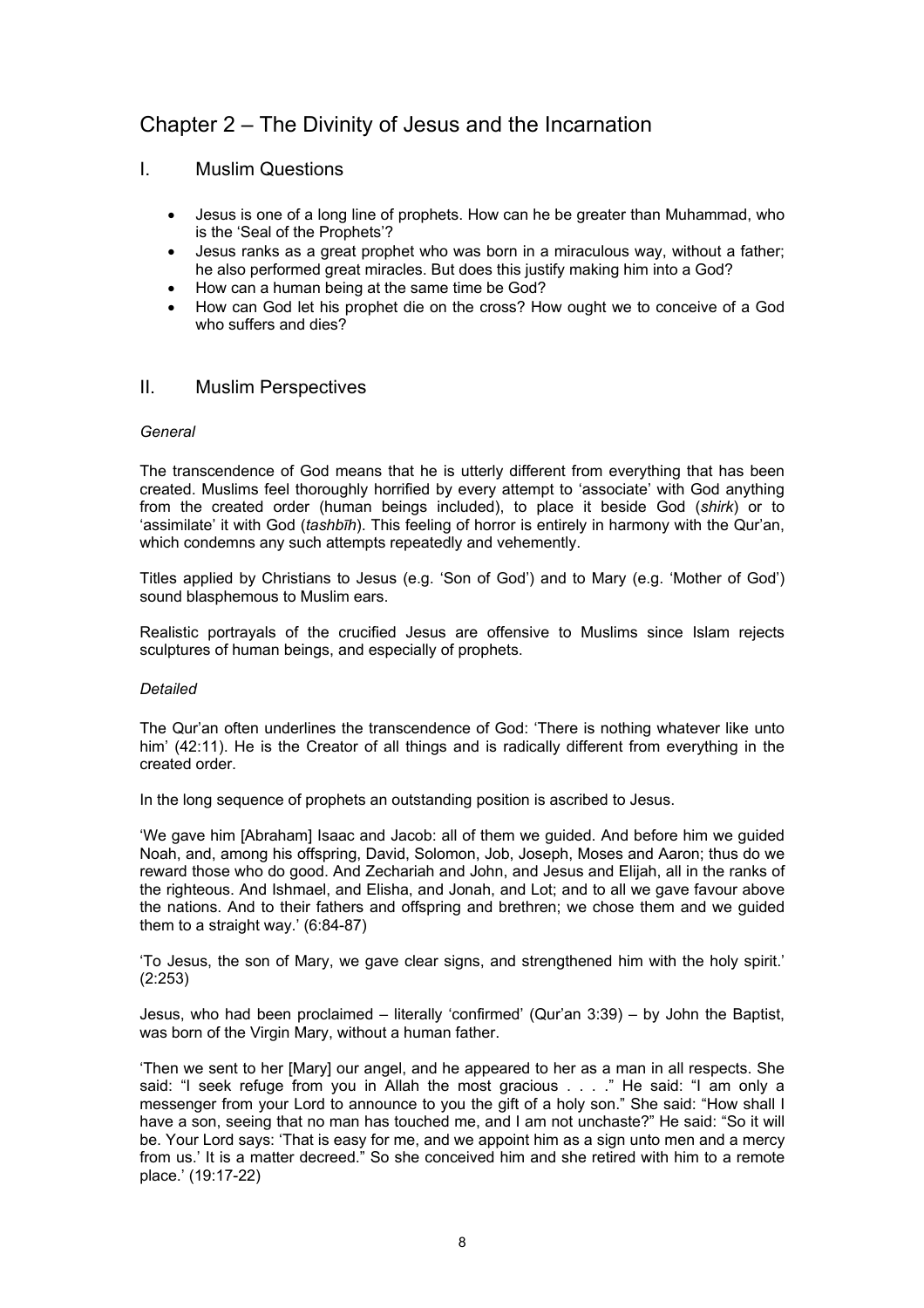Jesus preached pure monotheism and performed great miracles. The Jews tried to crucify Jesus but God saved him by raising him to himself. Jesus will come again at the end of time as a sign that the end of the world and the day of judgement are imminent.

'Behold! Allah said: 'O Jesus! I will take you and raise you to myself and clear you (of the falsehoods) of those who blaspheme; I will make those who follow you superior to those who reject faith, to the Day of Resurrection. Then shall you all return to me and I will judge between you in the matters over which you dispute.' (3:55)

'That they said: "We killed Christ Jesus, the son of Mary, the messenger of Allah" – but they did not kill him, neither did they crucify him, but so it was made to appear to them. And those who differ about it are full of doubts, with no knowledge but only conjecture to follow. They certainly did not kill him – no, Allah raised him up unto himself; and Allah is exalted in power, wise.' (4:157-158)

[The infant Jesus said:] 'So peace is upon me the day I was born, the day that I die, and the day that I shall be raised up to life.' (19:33)

Jesus foretold the coming of Ahmad (a name of the Prophet Muhammad):

'And remember, Jesus, the son of Mary, said: "O Children of Israel! I am the messenger of Allah to you, confirming the Law [Torah] before me, and giving good news of a messenger to come after me, whose name shall be Ahmad."'(61:6)

Jesus also denies that he has called himself God.

'And behold! Allah will say: "O Jesus the son of Mary! Did you say to men: 'Worship me and my mother as gods in derogation of Allah'?" He will say: "Glory be to you! Never could I say what I had no right to say. Had I said such a thing, you would indeed have known it. You know what is in my heart, though I do not know what is in yours. For you know in full all that is hidden. I never said to them anything except what you commanded me to say: 'Worship Allah, my Lord and your Lord'."'(5:116-117)

The Qur'an calls Jesus 'a Word from God' as well as 'Word of God'. Jesus is also 'a Spirit from God', but unambiguously not God's Son.

'Behold! The angels said: "O Mary! Allah gives you good news of a Word from him: his name will be Christ Jesus, the son of Mary, held in honour in this world and the hereafter, and of those nearest to Allah."'(3:45)

'O People of the Book! Commit no excesses in your religion, nor say about Allah anything but the truth. Christ Jesus, the son of Mary, was (no more than) a messenger of Allah and his Word, which he bestowed on Mary, and a Spirit proceeding from him: so believe in Allah and his messengers. Do not say 'Three': desist; it will be better for you, for Allah is one God – glory be to him, (far exalted is he) above having a son. To him belong all things in the heavens and on earth. And Allah suffices as a disposer of affairs.' (4:171)

'Say: "He is Allah, the One and Only; Allah, the Eternal, Absolute; he begets not, nor is he begotten; and there is none like him."' (112)

'They are unbelievers who say: "Allah is Christ, the son of Mary". For Christ said: "O Children of Israel! Worship Allah, my Lord and your Lord."' (5:72)

'The Jews call Uzayr a son of God, and the Christians call Christ the Son of God. That is what they say with their own mouths. (In this) they only imitate what the unbelievers of old used to say. Allah's curse be on them: how they are deluded away from the truth! They take their rabbis and their monks to be their lords in derogation of Allah, and (they take as their Lord) Christ, the son of Mary; yet they were commanded to worship but one God: there is no God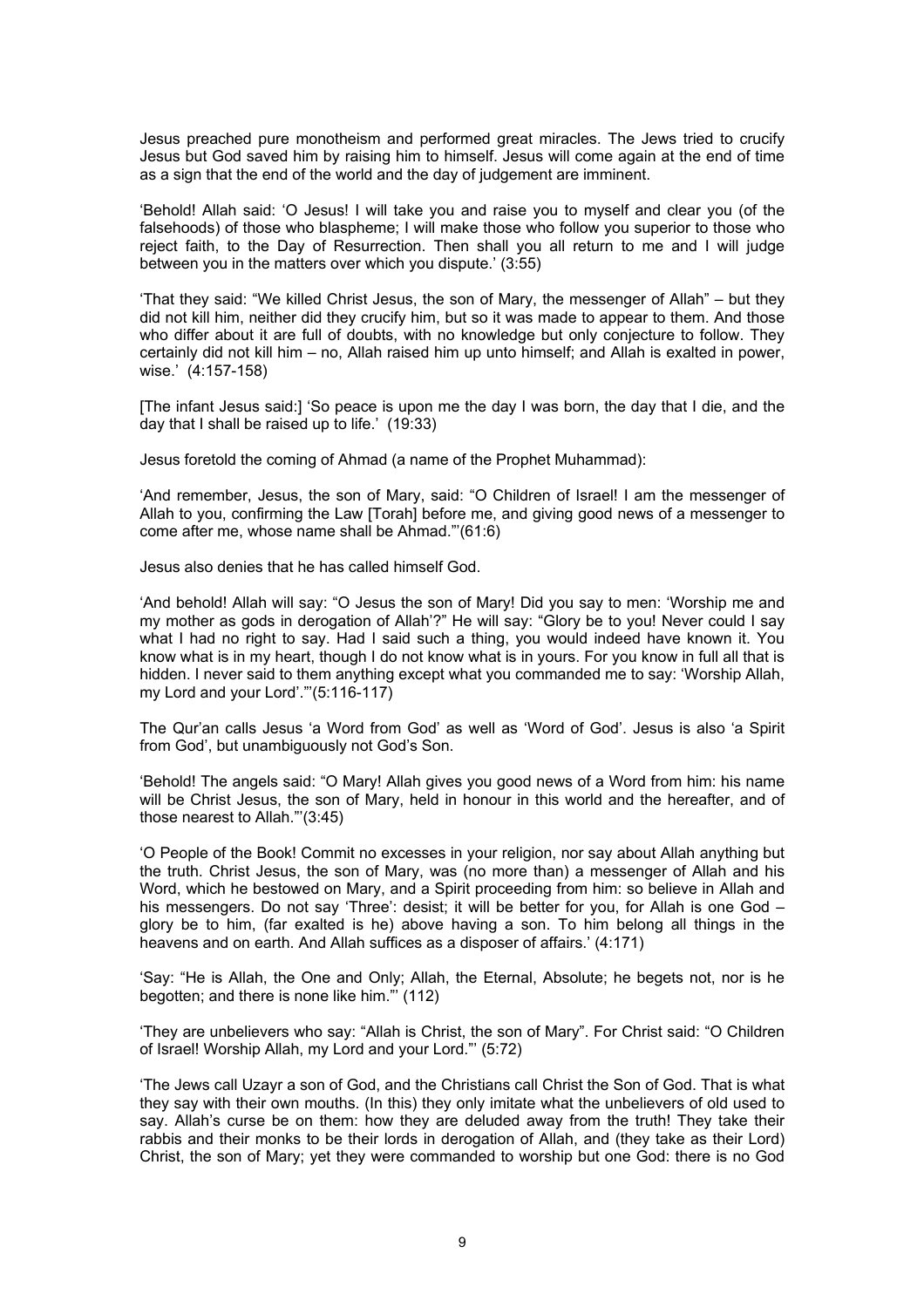but he. Praise and glory to him: (far is he) from having the partners they associate (with him).' (9:30-31)

After this survey of some of the key Qur'anic references to Jesus, it should be noted that although the Qur'an accords a position of great dignity to Jesus it in fact devotes significantly more space to both Abraham and Moses.

The Islamic theological tradition aims to set Jesus and all that is distinctive about him (his conception without a human father, his miracles, his titles 'Word of God' and 'Spirit of God') in the context of what is 'normal' for prophets. 'Before Allah, Jesus is like Adam: [Allah] created him from dust, then said to him "Be", and he was.' (Qur'an 3:59). The creation of Adam with neither a father nor a mother is seen as even more miraculous than the conception of Jesus without a father. The title 'Word of God' only indicates a prophet, or alternatively the creative act of the word of God which caused Jesus to be conceived in Mary's womb. Anyway, Muhammad is a greater prophet than Jesus since Muhammad is the 'Seal of the Prophets' (Qur'an 33:40).

This description of Muhammad is paralleled by a tendency in Islamic mysticism to call Jesus the 'Seal of the Saints', since, while Muhammad remains 'the Seal of the Prophets', the word and the spirit of God were fully bestowed on Jesus.

More recent Muslim publications about Jesus present him as a righteous man who suffered persecution (Kāmil Hussayn); as the prophet of love (Abbās Mahmūd 'Aqqād); as the liberator of humanity (Khālid Muhammad Khālid); or as one who inspires a higher personality (Fathī 'Uthmān).

In the religious life of Muslims Jesus does not generally play an outstanding role; indeed in this respect he is less significant than Mary. To Muslim eyes, the person and role of Jesus have been exaggerated by Christians; the Christian deification of Jesus is a blasphemy. Furthermore, in the course of history Christians have repeatedly, and in the name of the cross of Christ, acted with aggression towards the Islamic world.

### III. Christian Perspectives

### *1. From the earthly ministry of Jesus to the Easter faith*

Recent studies of the New Testament stress that Jesus was a fully human person, but one in whom the rule of God comes near. In the preaching and in the acts of Jesus God is revealed as both his Father and our Father. Jesus was born and grew up like every other human being. After he had left his home and family in Nazareth, he was baptized by John the Baptist. This was a pivotal moment when, through the Holy Spirit, Jesus experienced God's affirmation of him as his 'beloved Son' and, simultaneously, God's commissioning of him as his 'servant'. The language used at the baptism of Jesus (e.g. at Mark 1:11) echoes Old Testament passages which speak on the one hand of the King of Israel as God's Son (e.g. Psalm 2:7) and on the other hand of a mysterious 'servant' of God through whose extreme sufferings God's salvation will be extended beyond Israel to the ends of the earth (Isaiah 42:1-7; cf. also Isaiah 49:1-7; 50:4-11; 52:13 – 53:12).

Jesus claimed to be more than all the prophets and the teachers of the Law who came before him. A teacher of the Law says: '*Moses* has said . . . ' A prophet says: 'Thus says the *Lord* . . . ' But Jesus, without appealing to any higher authority, simply says: 'Truly I tell you . . . ' Especially striking in this regard is the sermon delivered by Jesus in his home town Nazareth (Luke 4:14-30), in which Jesus in effect says: 'I am the one in whom what was promised through the prophets becomes reality.' Finally, in speaking of God, Jesus did not place his hearers and himself in the same position before the one whom he called 'Father'. Rather, he distinguished between 'your Father' and 'my Father'. Human beings are children of this Father, but Jesus alone is 'the Son' in an absolute sense.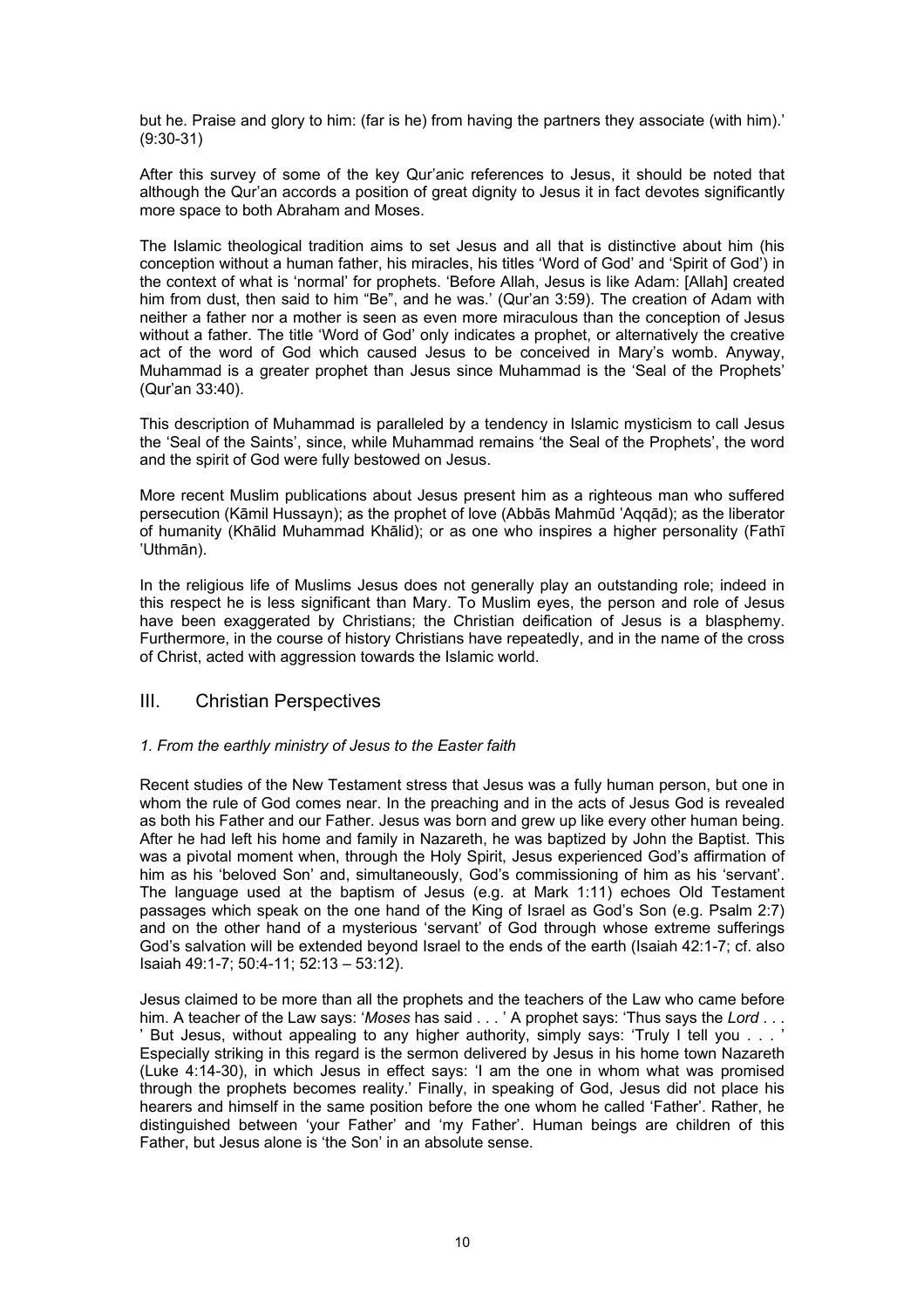Those who heard the preaching of Jesus quickly grasped that they must either accept his unprecedented claims, and therefore dedicate themselves wholly to him and his teaching, or alternatively must regard him as a blasphemer and deceiver on an extraordinary scale. Those who chose not to believe in Jesus therefore behaved quite consistently by arresting him and having him executed, condemned under their own law as a blasphemer and under the law of the occupying Romans as a disturber of the peace. And they appeared to be right. Nothing happened as they mocked him on the cross: 'He saved others; he cannot save himself' (Mark 15:31).

We know what happened next. The utter despair of the disciples, who had given up all hope (Luke 24:21), did not last long. Jesus appeared to them as the Living One, risen from the dead. This caused them – and those who came to faith through their testimony – to reflect on how they could most adequately express what needed to be said about Jesus. They called him 'the Son of God'; so also they prayed to him and publicly confessed him. It is certainly possible to express what is meant by this differently, especially today. But this title 'Son of God' was particularly appropriate for the confession and the proclamation of the faith – and it has always remained so.

Furthermore, Jesus himself hinted that this title conveys the truth. In the Gospels there are frequent passages in which either Jesus calls himself 'the Son' or others wonder whether he is 'the Son of God' (e.g. Matthew 16:16; Mark 14:61-2; Luke 1:32). And since he so emphatically calls God 'my' Father, how can it be wrong to call him 'the Son of God'?

To call Jesus 'the Son of God' was to make quite clear the claim that he is unique, more than just a man. It was enormously challenging to apply this title to Jesus because in doing so the Christian faith was eradicating all the images (whether glorious or bizarre) which the Jews and the Greeks had formed of the 'sons of the Gods'. 'The Son of God', Christians insisted, 'is none other than this Jesus – this controversial, mocked, persecuted, executed Jesus.' It is no wonder that the powerful did not tolerate this.

To call Jesus 'Lord' raised similar issues. The Greek version of the Old Testament already in use by the time of Jesus used this same word ('*Kurios*') to translate the Hebrew divine name 'Yahweh', though '*Kurios*' could also signify 'Master'. For the Greeks '*Kurios*' was a divine title, so it was natural for Caesar to adopt it for himself since he demanded veneration as a deity. Martyrdom was therefore the fate of those Christians who, resisting this veneration of Caesar, insisted: 'Jesus alone is Lord'.

#### *2. The development of the Church's doctrine of the person of Jesus*

The teaching of the Church is quite clear: Jesus Christ is the Son of God become human! Jesus is a truly human being, our brother. He is born to a human mother, grows up and matures, learns a trade, suffers hunger and thirst, displays joy and compassion, anxiety and anger. He is a human being with body and soul – truly one of us, close to us. It is this belief in the reality of the Incarnation that justifies for Christians the artistic depictions of Mary and of Jesus which are so questionable to Muslims.

Over the centuries the Church has resolutely held to this teaching. To many it appeared easier to believe in a God who only seemed to be present on this earth, only seemed to have lived and suffered. In that case, however, God would not truly have entered into our humanity, and we would only seem to have been redeemed. But God did indeed become human for the sake of all human beings, and our whole humanity is thus healed by him. Nevertheless, the Church has always at the same time confessed Jesus as 'Lord', which indicates nothing less than the divine name 'Yahweh'.

It remains central for Christian faith that the Son of God is one of us, with all that that entails, sin excepted. Jesus is therefore both divine and human in one person. For centuries Christians have struggled with the depths of the meaning of this sentence. It has been necessary to reject many heresies which have given one-sided emphasis to either the divine or the human nature in Jesus. In truth he is both fully human and fully divine, even if this cannot ultimately be explained: fully human, with a human soul and a human will, so that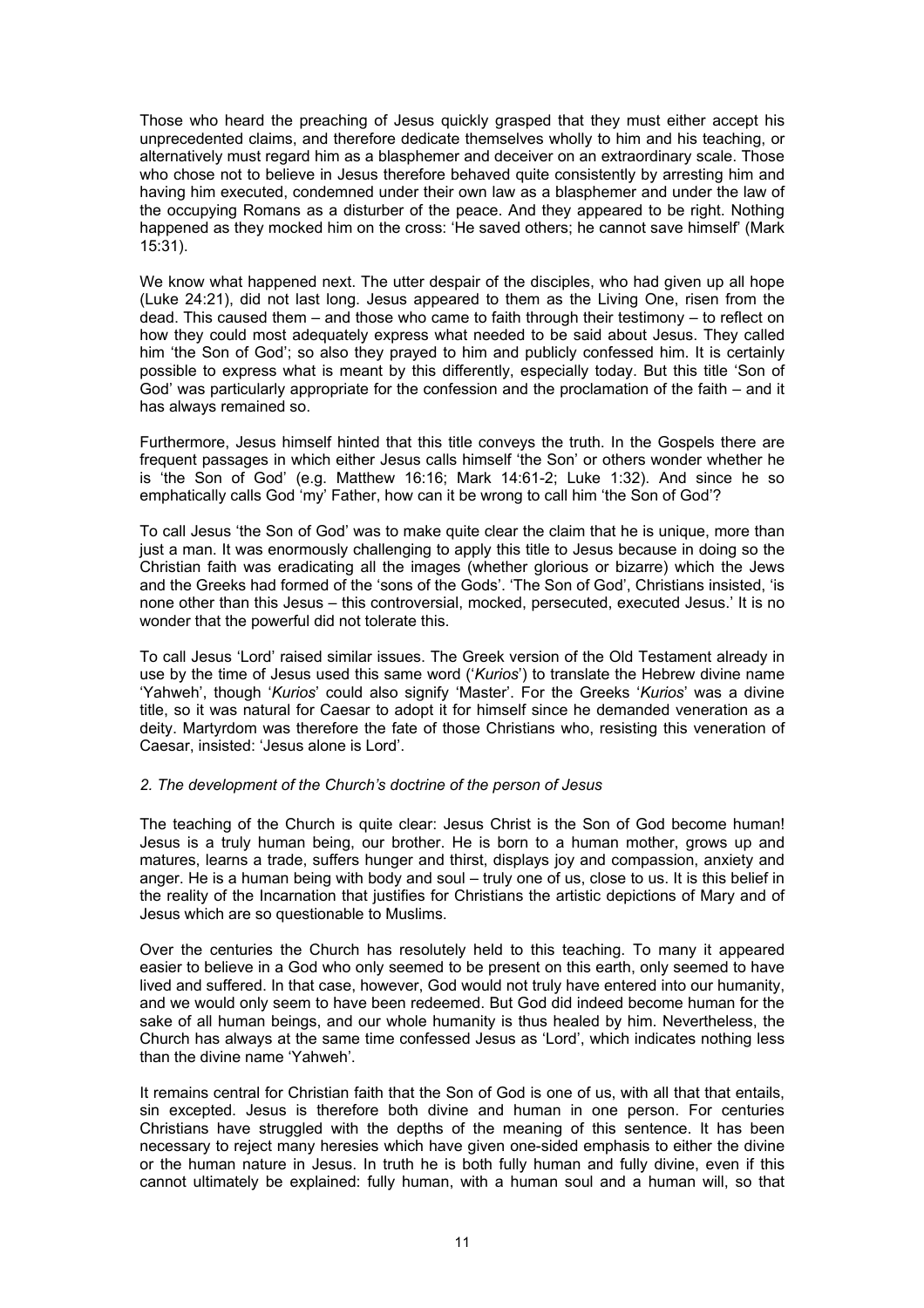through his obedient humanity he could redeem our humanity; and yet also fully God, 'of one substance with the Father' – as the Church expressed it in 325 at the Council of Nicaea. Divinity and humanity are united in the person of the Redeemer. Personal experience of God thus becomes possible. The believer encounters the human Jesus Christ – and so also encounters God himself.

In response to questions from Muslims, there should be no concealing of the fact that faith in Jesus as the incarnate Son of God is an essential part of the apostolic confession of faith. Only by the working of the Holy Spirit can we acknowledge and proclaim Jesus as Lord (1 Corinthians 12:3).

Christian faith understands itself as the answer, made possible by the Holy Spirit, to the question posed by the historical person of Jesus. Since this Christian confession is an answer arising from faith, it cannot be demanded of others who do not share this faith. We must recognize that there are other interpretations of Jesus: a Marxist interpretation, for example, or that of the Brahmo Samāj (a  $19<sup>th</sup>$  century Hindu reform movement); interpretations given by Muslims or by Jews, and so on.

In this regard two observations should be made. Firstly, respect should be shown for the claims of historical and literary criticism, at least when these are based on serious academic work and are not the product of pure imagination. Secondly, it should be acknowledged, even by those who do not share the Christian faith, that the Christian interpretation of Jesus is one of the range of possibilities.

### IV. Christian Responses

1. The mysteries of the Incarnation and of the divinity of Jesus occupy a central place in the Christian faith. For Christians, the doctrine of the Incarnation does not signify the 'deification' of a man. Rather, in the Incarnation the eternal Word of God takes on a human nature and so becomes a human being. The expression 'Son of God' serves as a pointer to the divine origin of Jesus and to the fact that in Jesus God has made himself present to humanity in a unique way. It is not a biological statement, such as would make of God a parent in the ordinary human sense. In this context it is worth noting a passage from the  $4<sup>th</sup>$  Lateran Council (1215): 'This reality [the divine nature] neither begets nor is begotten'vii. This corresponds to Qur'an 112:3: 'He begets not, nor is he begotten' (*lam yalid wa lam yūlad*). The context of this Qur'anic verse is, however, quite different as the Qur'an is here primarily protesting against Meccan polytheism, which attributed biological procreation to God, and is concerned with Christian teaching about Jesus only secondarily.

2. The point raised earlier in this chapter about the history of military aggression in the name of Christ will be addressed in chapter 9 below.

3. Between the Christian doctrine of the Incarnation and the statements of the Qur'an there are linkages which can appear significant to the Muslim. Many Muslims recognize that the Qur'an holds the central place in Islam which Jesus holds in the Christian faith. Muslims believe that the Word of God (*kalām Allāh*) is eternally in God (*kalām nafsī*); according to several theologians it is even identical with God's essence. It has been revealed in the form of a Scripture, the Qur'an as the Word of God 'become book' (*kalām lafzī*). A Christian believes that Jesus is the Word of God, but in a sense different from how a Muslim understands his Qur'anic title *kalimat Allāh*. The Christian faith bears witness that Jesus of Nazareth, the crucified and risen Lord, is the final and perfect revelation of God in history.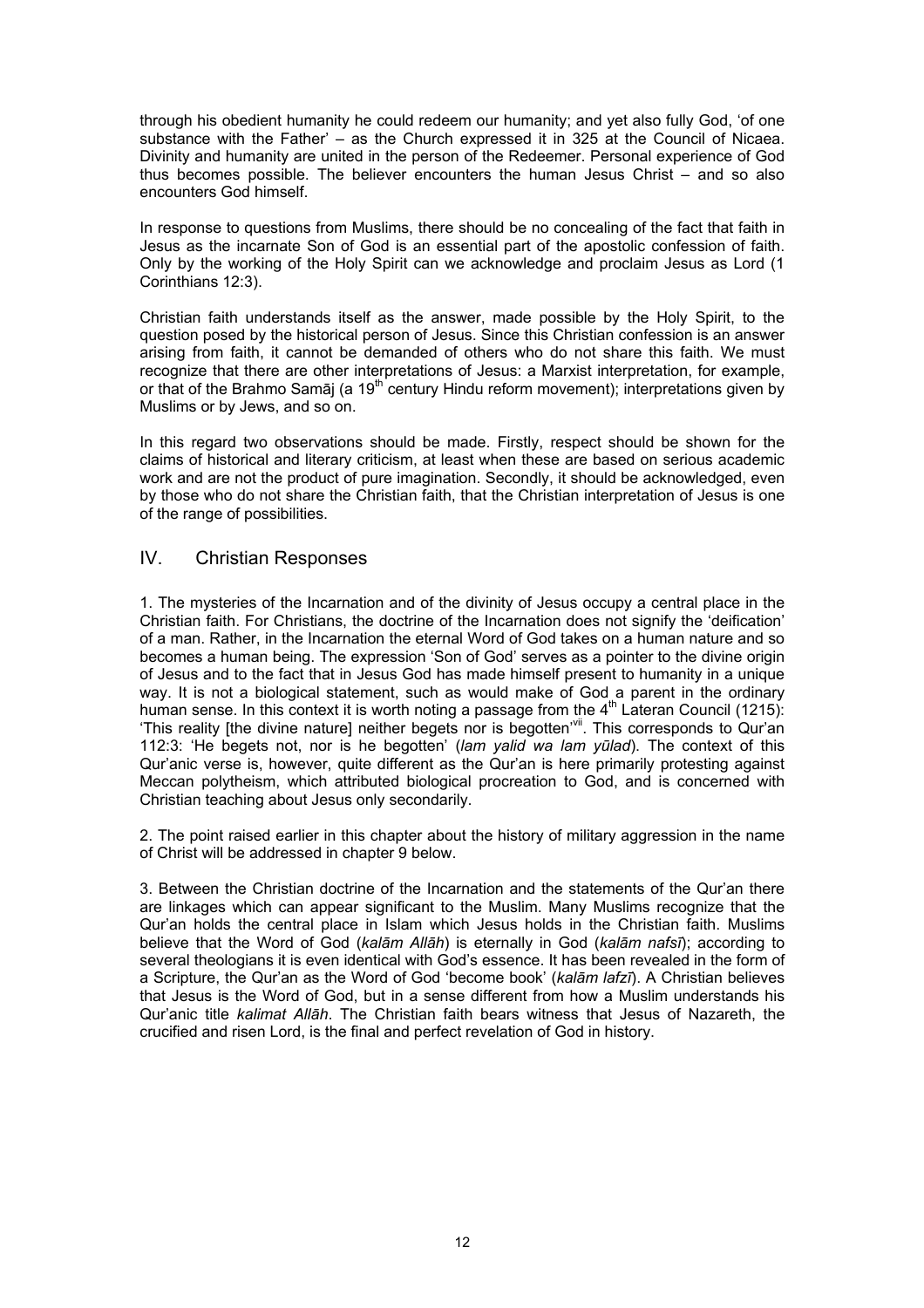## Chapter 3 – Cross, Sin, Redemption

### I. Muslim Questions

- How can the eternal God suffer and die on a cross? How can God abandon so great a prophet as Jesus to his enemies? How can the Father sacrifice his Son on the cross? This is all simply blasphemy.
- The death of an innocent and righteous person can neither wipe away the sins of another person nor can it redeem another person from his or her sins. For an innocent person to die in the place of a guilty person is an outrageous injustice.
- For God to forgive sins there is absolutely no need for the 'sacrifice' of which Christianity speaks. God is almighty and forgives all people their sins, requiring only that they repent, or even just that they remain constant in their faith as Muslims. God is kind; he is not an unmerciful judge.
- Why must all people bear the consequences of Adam's sin and so be considered guilty? How can a newborn child be a sinner since he or she is unable to commit any sins? Isn't each individual responsible for his or her own actions?
- Human nature is not radically evil. Why is Christianity so pessimistic?
- Do contemporary Christian theologians refuse to accept the view that the whole Jewish people has been rejected by God because of its involvement in the violent death of Jesus?

### II. Muslim Perspectives

### *General*

Everyone is responsible for his or her own deeds and will be rewarded or punished for them individually. It is absurd and utterly unintelligible to hold that children are burdened with the sins of their fathers or that someone ought to atone for the sins of others.

Christians overstate the gravity of human sin. Sin is to be understood chiefly as the breaking of moral and social conventions (infringing on that which is beyond the bounds or *haram*) or in the worst case the breaking of the Law given by God (Shari'a). Sin does not constitute an assault on God himself, who is too great and exalted to be able to be harmed by the sins of those whom he has created. In his omnipotence and goodness, his sovereignty and generosity, it is easy for God to forgive. One can therefore be reckoned a good Muslim even without always obeying the Law in every respect. The only unforgivable sins are idolatry (*shirk*) and apostasy (*irtidād*), the rejection of Islam by a Muslim.

The Christian doctrine of the Incarnation is scandalous in itself; Christian claims about the Crucifixion go even further, with the idea of a God who becomes a human being and dies as one who has been cursed. The crucifixion of Christ is explicitly denied and indignantly rejected by the Qur'an.

The cross has also had disastrous effects in history. It has served as the symbol of ventures which can scarcely be regarded as witnessing to Christian love: the crusades, which in both Western languages and Arabic are linked to the word 'cross' (*salīb, al-hurūb al-salībiyya –*  wars under the banner of the cross); and Western colonialism, in which political power and Christianity have been closely entangled together. Even today, discussions of the tensions between the Islamic world and the West make frequent use of the symbols of cross and crescent.

Despite all this, even today Christians continue to adhere to their belief in the 'saving' significance of the cross. Catechisms and devotional writings still declare: 'Christ atoned for our sins . . . . In the face of divine righteousness, Christ made satisfaction for our sins . . . . Through the sins of Adam and Eve we all became guilty.'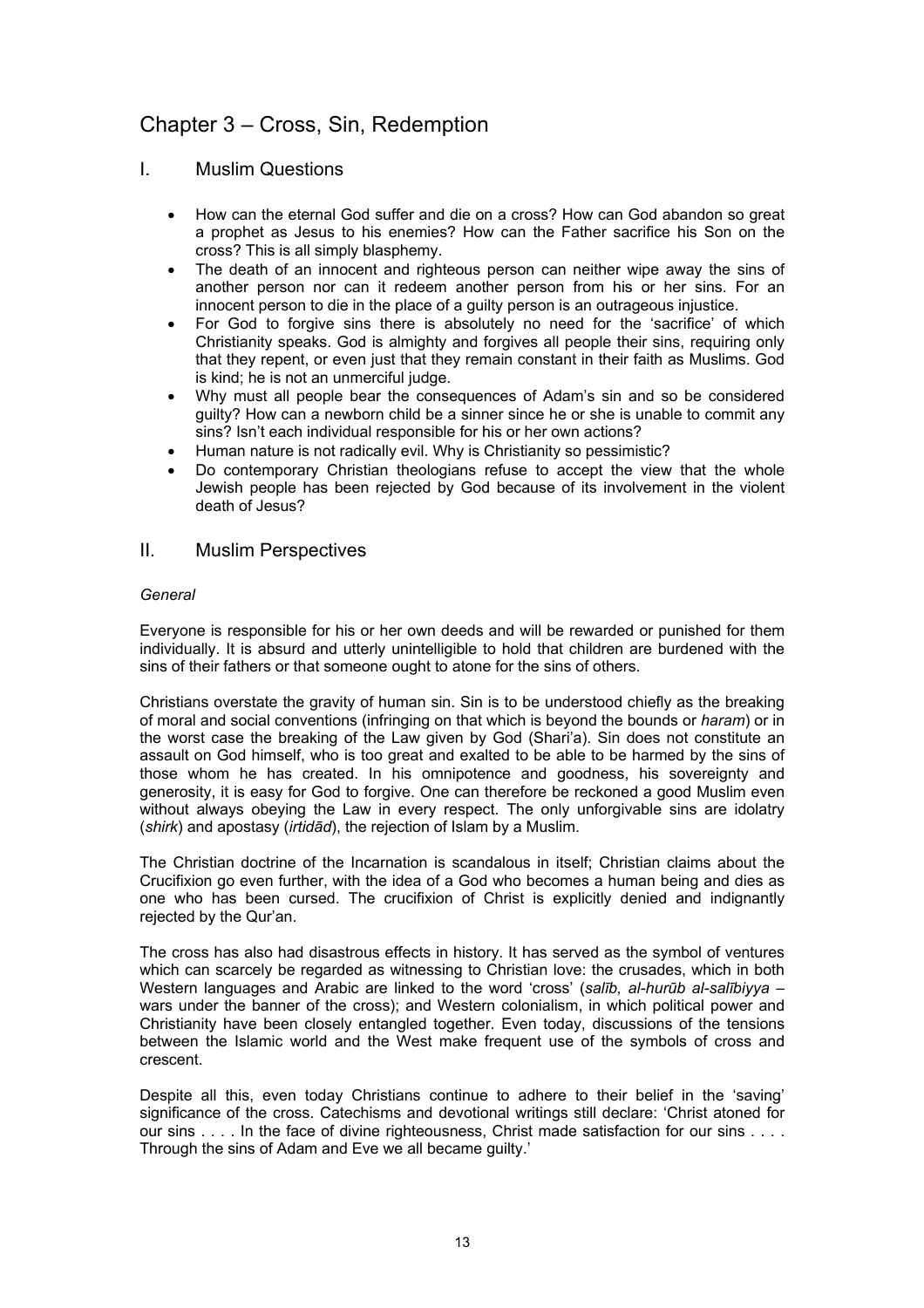#### *Detailed*

#### 1. Humanity and Sin

The Qur'an closely parallels the biblical account of the sin of Adam (Qur'an 2:30-38; 7:19-27; 20:117-123). God commands Adam and his wife (not named as Eve in the Qur'an) not to eat from the tree of life but they sin by rejecting God's command. However, it is important to stress that in the Qur'an Adam repents and God forgives him. Adam is thus able to become the first of the line of sinless prophets.

Adam's sin has consequences for his descendants. They are shut out of Paradise; they are subjected to Satan's temptations; their common life is filled with strife. In other verses, however, the Qur'an vehemently protests against any idea of collective responsibility. The phrase is often repeated: 'No bearer of burdens can bear the burden of another . . .' (6:164; 7:28; 17:15; 35:18; 39:7). The fact that 'our fathers' have sinned cannot excuse our own transgression. Everyone is challenged to be conscious of his or her individual responsibility. The Last Judgement will be on a strictly individual basis; everyone will be called to account on that day. (See 52:21; 53:38; 56:4-11; 82:19 and especially 99:7-8: 'Then anyone who has done an atom's weight of good shall see it. And anyone who has done an atom's weight of evil shall see it.')

Nevertheless, the Qur'an does also acknowledge that human beings incline towards evil by their very nature. When the Qur'an refers to human beings in general (*al-insān*) it nearly always asserts that they are rebellious (*'āsin*), ungrateful/unbelieving (the dual meanings of *kāfir*), violent, impatient, quarrelsome and untrustworthy (2:75; 3:72; 5:61; 6:43; 7:94-5; 14:34; 17:11,67,100; 18:54-5; 21:37; 33:72; 48:26). They shed blood and cause mischief (2:30) from the first shedding of blood, the murder of one son of Adam by another (5:27-32), up to the killing of the prophets by the Children of Israel (2:61; 3:21,112,181,183; 4:155; 5:70). The Qur'an speaks of the soul as 'certainly prone to evil' (12:53).

Furthermore, the Qur'an refers to the solidarity of all human beings in sin as well as in good deeds. The wicked bring forth godlessness, those who are lost seek to direct others into error (2:109; 3:69,98,110; 5:49) and they act together against God (5:78; 8:73; 21:54). In contrast, believers show solidarity by encouraging each other to do good (4:114; 9:71; 60:10).

As regards intercession (*shafā'a*), Muslim theologians hold that the Qur'an teaches that every prophet will offer intercession for his own people (24:62; cf. 3:159; 4:54; 8:33). Muhammad in particular will intercede for his followers, the Muslims, in response to the prayers of believers, and of course only ever 'with God's permission' (2:255; 10:3; 19:67). Among Sufis there is a notable tendency to multiply intercessors (*walī,* pl. *awliyā' –* saints, friends of God), but at the risk of encouraging superstition and incurring the disapproval of the theologians.

#### 2. The Cross

The Qur'an explicitly denies the death of Jesus on the cross:

'They [the Jews] did not kill him, neither did they crucify him, but so it was made to appear to them ['*shubbiha lahum*'].' (4:157; cf. 3:55).

The usual interpretation by the Qur'anic commentators of the phrase '*shubbiha lahum*' takes it as meaning that somebody was substituted for Jesus and was crucified in his place. Among the various substitutes suggested by the Hadith and the Qur'anic commentators we find the leader of the Romans, Simon of Cyrene, Peter and Judas Iscariot. In the Islamic tradition taken as a whole there is no doubt that Jesus was not crucified; rather God, protecting Jesus from his enemies, took him away beyond their reach and raised Jesus up to himself in heaven. Jesus will come again at the end of time to proclaim the imminent arrival of the Last Day.

It is important to understand why the Qur'an and Islam deny an event which is otherwise reckoned as a certain historical fact. More than the influence of Docetic or Gnostic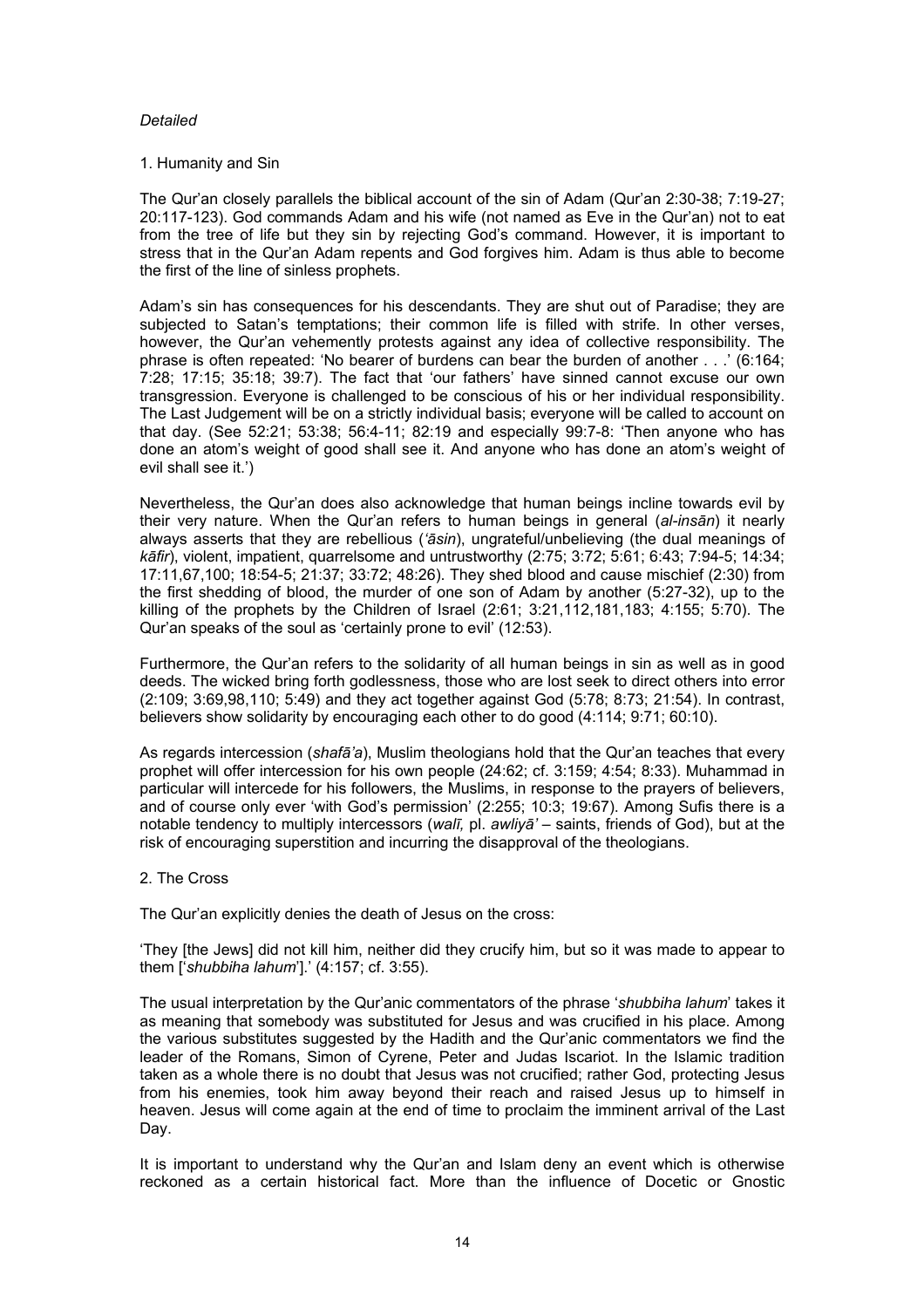tendencies, it is the distinctive monotheism of the Qur'an itself which leads to the conclusion that Jesus did not die on the cross. Many of the stories in the Qur'an which deal with the line of prophets are cast in one and the same form: the prophet is sent to his nation but is rejected by all except a small number; the people seek to kill him but he is miraculously saved by God, because God cannot surrender his own envoy to his enemies. It should be acknowledged that in the Medinan period the Qur'an does criticize the Children of Israel, the forefathers of the Jews of Medina, for having killed the prophets sent to them, but these are a few brief references while the dominant pattern in the Qur'an is of prophets delivered by God from the hands of their enemies, vindicated over against unbelievers. The story of Jesus follows exactly this pattern.

#### 3. The Forgiveness of Sins

The Qur'an often presents God as abundantly forgiving. The sinner's repentance and God's forgiveness are closely linked; indeed, God's forgiveness even goes before human repentance and is its cause (9:118). Muslim theologians teach that repentance wipes sins away: this happens almost 'automatically' according to the Mu'tazilites, but only 'if God wills' in the view of the Ash'arites, who paradoxically go on to say that human repentance and divine forgiveness are strictly unrelated. If a person repents, his or her sins are wiped away; but even if he or she does not repent, God can still forgive. In any case, Ash'arite doctrine holds that whoever maintains in his or her heart 'an atom of [Muslim] faith' will enter Paradise. In contrast, the Qur'an and modern Islamic theologians insist on the importance of good deeds.

#### III. Christian Perspectives

#### *1. 'Original Sin'*

Most contemporary Christian biblical scholars and theologians agree on the meaning of Genesis 3 and Romans 5:12-21. These texts do not present a scholarly account of the origins of the human race and of the stages of human evolution, but rather, through symbolic narrative, they express convictions which arise through general observation of evil and sin in the world.

As long as human beings have been on the earth – however one might explain their origins – sin has been present: individual and corporate selfishness; murderous conflicts; rebellion against God and his commandments; idolatry. All people experience in themselves the struggle between the good which they would like to do and the evil which attracts them (Romans 7:21-25). This attractive power of evil is at work right at the heart of our humanity. From birth onwards, it is present in every child. The instinctive experience of the human race is not only of being in harmony and friendship with God but also of 'inheriting' a 'nature' moulded by a long history of good and evil and especially by a network of personal guilt. This all undermines the possibility of understanding and unity both among human beings and between them and God. This whole situation is summarized in the biblical expression 'the sin of the world' (John 1:29). So Paul comes to the conclusion: every person, whether Jew or Gentile, is dependent on the forgiving grace of God which has been revealed in Jesus Christ (cf. Romans 3:21-25; Ephesians 2:8-9). In baptism, believers place themselves under the lordship of Christ, and in him the power of sin is broken; the thinking here is of sin as a milieu, environment or dominating power, not as individual, personal acts.

The language of 'original sin' therefore does not refer to a personal sin which would make every human being guilty from birth onwards. Neither in the Bible nor in the official teaching of the Church is there anything that allows us to speak of the transmission of personal guilt. The prophet Ezekiel (chapter 18) protests vehemently against this idea, which is also rejected by Jesus (Matthew 16:27; John 9:2-3).

### *2. Cross and Redemption*

Belief in redemption through the cross has in reality led to some questionable ways of thinking and some unhealthy forms of religious practice: whether a kind of spiritual glorification of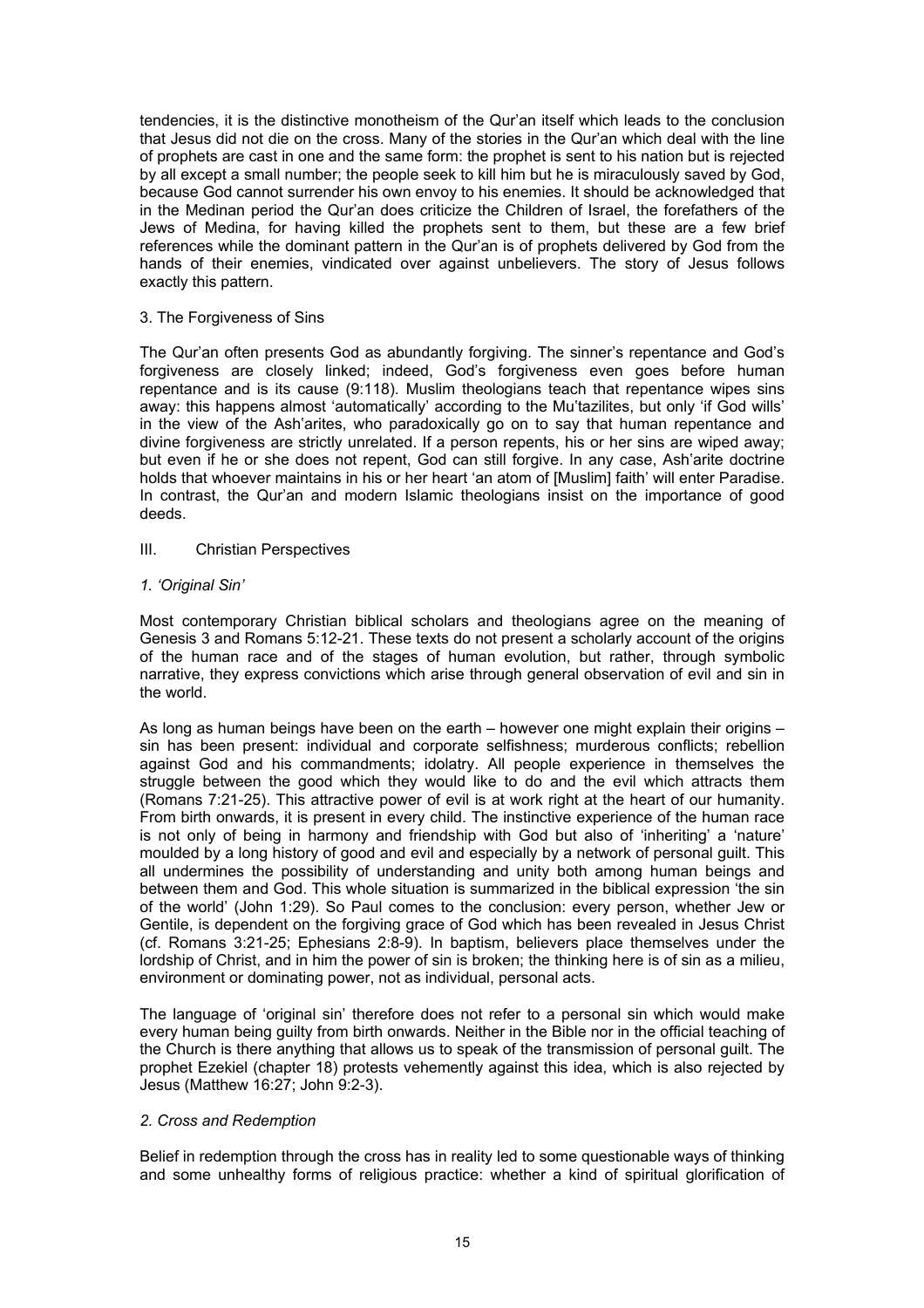suffering ('*Dolorismus*') which at times leads to masochism; or the ideal of a passive obedience; or a mentality which seeks to make calculations about divine justice; or the demand for reparation through voluntary suffering of punishment in place of others; and so on. One could even add to this category the way in which some contemporary revolutionary leaders praise the ultimate sacrifice of a person's life in the 'holy' struggle for justice and liberation. It is therefore appropriate to call to mind some basic Christian truths.

#### *2.1 The cross as the consequence of Jesus' life*

The life of Jesus is itself liberating and redemptive. He displayed inner freedom towards the practice in his day of the religious Law, which had in part been interpreted contrary to the original will of God and so laid unnecessary burdens on people (cf. Matthew 11:28; 23:4; Luke 11:46). This approach, along with the faithfulness with which Jesus revealed the true face of God as a father who loves all people without preconditions, brought upon him the hostility of the leaders of his people. Collaborating with those who had become disillusioned with Jesus, these leaders condemned him to death. They handed him over to the power of the Romans, who killed him in accordance with their laws, employing the traditional, cruel punishment of crucifixion. The violent death of Jesus was the inevitable consequence of all that he had set in motion in his life.

The death of Jesus on the cross seemed to his opponents to pass definitive judgement on him: his claims could not have had any genuine base in reality, because otherwise he ought not to have been abandoned to die by God and the whole world. The disciples, who had believed that in Jesus God himself had been present and active and God's kingdom had come near, appeared to have been deceived. What Jesus had taught about God must have been wrong.

If the disciples do not remain in this state of disillusionment but again confess Jesus to be the one who reveals God, this must rest on the fact that their eyes have been opened and they see Jesus, the Crucified One, in a new way and are therefore able to encounter him in a new way.

The death of Jesus on the cross must therefore not be regarded as indicating that he was wrong to proclaim God as unconditional love and to behave accordingly. As Erhard Kunz SJ has written:

'The death of Jesus can also be understood precisely as an intrinsic and profound consequence of this very love, so that Jesus' fundamental vision is not disproved by the cross but rather is validated by it. For whoever loves and is good to another person, without demanding preconditions as to how that love and goodness should be demonstrated, will stay by the other person's side, regardless of changing circumstances, showing devotion to the other even when – particularly when – the other is in danger. Whoever loves in the way of Jesus does not shun suffering and hold back from it but rather shares in it, showing compassion, the literal meaning of which is to 'suffer with'. In a dangerous and needy world love leads us into suffering (cf. Luke 10:30-37). So love as Jesus understood it does not separate itself off from those who have fallen into evil. It bears the evil and seeks to overcome it through good. By enduring injustice and violence without becoming embittered, such love breaks the vicious circle based on the principle of retaliation ('An eye for an eye'!). Faced by the kind of love that does not strike back when it is struck, evil comes to a standstill. Love thus conquers evil. In an evil world love therefore leads to the suffering of unjust violence, and in the most extreme case to the suffering of an unjust death (cf. Matthew 5:38-48).

If Jesus wishes to bear convincing witness to God as unconditional and boundless love in a suffering and evil world, then he cannot avoid enduring unjust violence. So the encounter with danger and violence does not undermine Jesus' fundamental vision but on the contrary is the way in which, in our world, unconditional love must generally take effect. The good towards which love aspires can only be attained in our world through compassion and through the suffering which overcomes evil. Only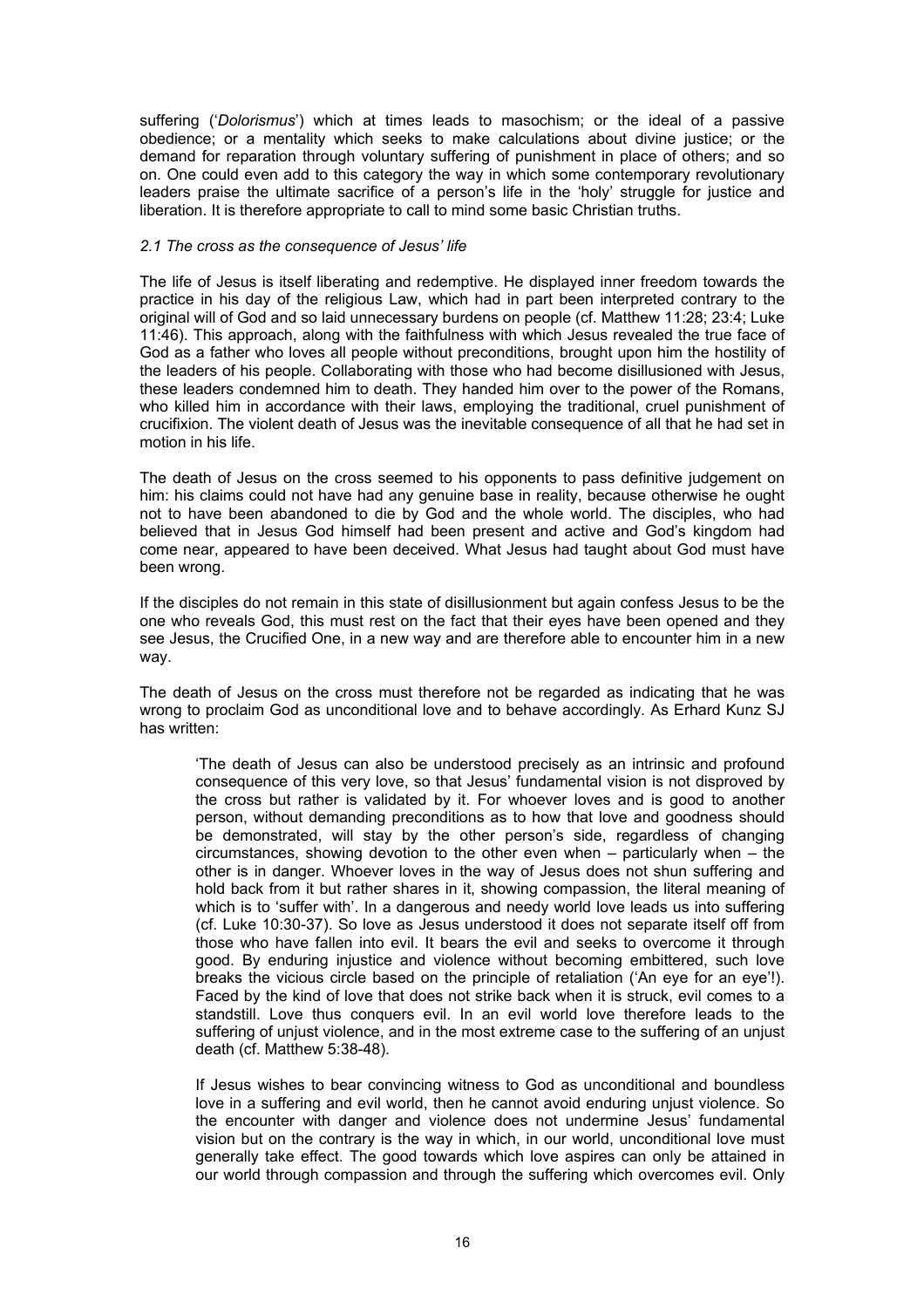when the grain of wheat falls into the earth and dies can it bear fruit (John 12:24). From this perspective the death of Jesus on the cross appears not as a fatal end, revealing all that had gone before to be mere illusion, but as the necessary fulfilment of the ministry of Jesus. In his suffering and death Jesus loves to the utmost extent (John 13:1).<sup>'viii</sup>

#### *2.2. The redemptive significance of the death of Jesus in the light of the Resurrection*

By raising Jesus from the dead, God confirms the inner meaning which he had given to Jesus' life and death. By raising him from death to life God makes Jesus present to the lives of all people of all times. The significance of the life and death of Jesus are therefore made present to us and effective among us as 'something contemporary'. Because Jesus as the Risen One is alive and present in God, he is able today, just as in his life before the Resurrection, to communicate to people God's forgiving love. As the Risen One he has the power to liberate from sin and death. Consequently every person is redeemed insofar as he or she chooses, wittingly or unwittingly, to enter into the life of Jesus: i.e. with and in Jesus to live out the same faithfulness to the truth that comes from God; to love the brothers and sisters to the point of laying down one's life; and to extend unconditional forgiveness to opponents and enemies. Thus the chain of hatred, whose power binds both wrongdoers and their victims, is broken. In brief: through the Resurrection of Jesus God makes love triumph over hatred.

Jesus is Lord, Saviour and Redeemer through his Resurrection, which transforms his exemplary life and his death into a power which can liberate from the chains of sin and death, and makes it possible for people to enter into the life of the Son of God.

We can therefore say with Scripture: Jesus dies not only 'for the sake of our sins', i.e. as the victim of and sacrifice for the misunderstandings, the selfishness and the hatred that are so universally present and are always with us, but also 'for us sinners', i.e. to open up for us the way to liberation from our sins and to give us the strength and grace to attain this liberation.

#### *2.3 Early Christian reflection on the life and death of Jesus*

The disciples of Jesus, both women and men, were utterly astonished by the Resurrection. After they had been convinced of the decisive failure and destruction of this prophet, they were overpowered by the experience of the presence of the risen Jesus in the Holy Spirit. They now proclaimed him as 'Lord and Redeemer'. It was quite natural that they should seek an explanation of his scandalous death and that they should be helped in this by the patterns of biblical thought available to them: for example, the theme of the great witness or martyr, who in his free and total self-dedication attests to his faithfulness to the mission given to him by the Father (John 10:18; 18:37; cf. Revelation 1:5; 3:14); the theme of the suffering servant who dies for the sins of his people (Isaiah 50:5-8; 53:1-12); the theme of the Redeemer, Yahweh himself, the *gō'ēl*, who redeems his people by liberating them from slavery in Egypt and 'purchasing' or 'ransoming' them as his people (Exodus 6:6-8; cf. 2 Samuel 7:23f.; Jeremiah 31:32); and finally the theme of the perfect sacrifice, who offers himself and so takes the place of the animal sacrifices previously offered (Hebrews 7:27; 9:12,26,28; 10:10; 12-14; cf. Romans 6:10; 1 Peter 3:18).

This effort by the early Christians to make the death of Jesus intelligible in the light of his Resurrection permeated the different writings of the New Testament. The vocabulary of the Christian tradition developed out of this process of reflection, from Hebrew to Greek, Latin and other languages and their respective cultures: martyrdom, deliverance, redemption, atonement, sacrifice, reparation, substitution.

#### *2.4 Theologies of redemption*

Building on this vocabulary, and also partially detaching it from its biblical roots, theologies of redemption have made use of the cultural contexts of their times, with particular attention paid to the judicial categories so dear to the Latin West. This process has given rise to the following theories, among others: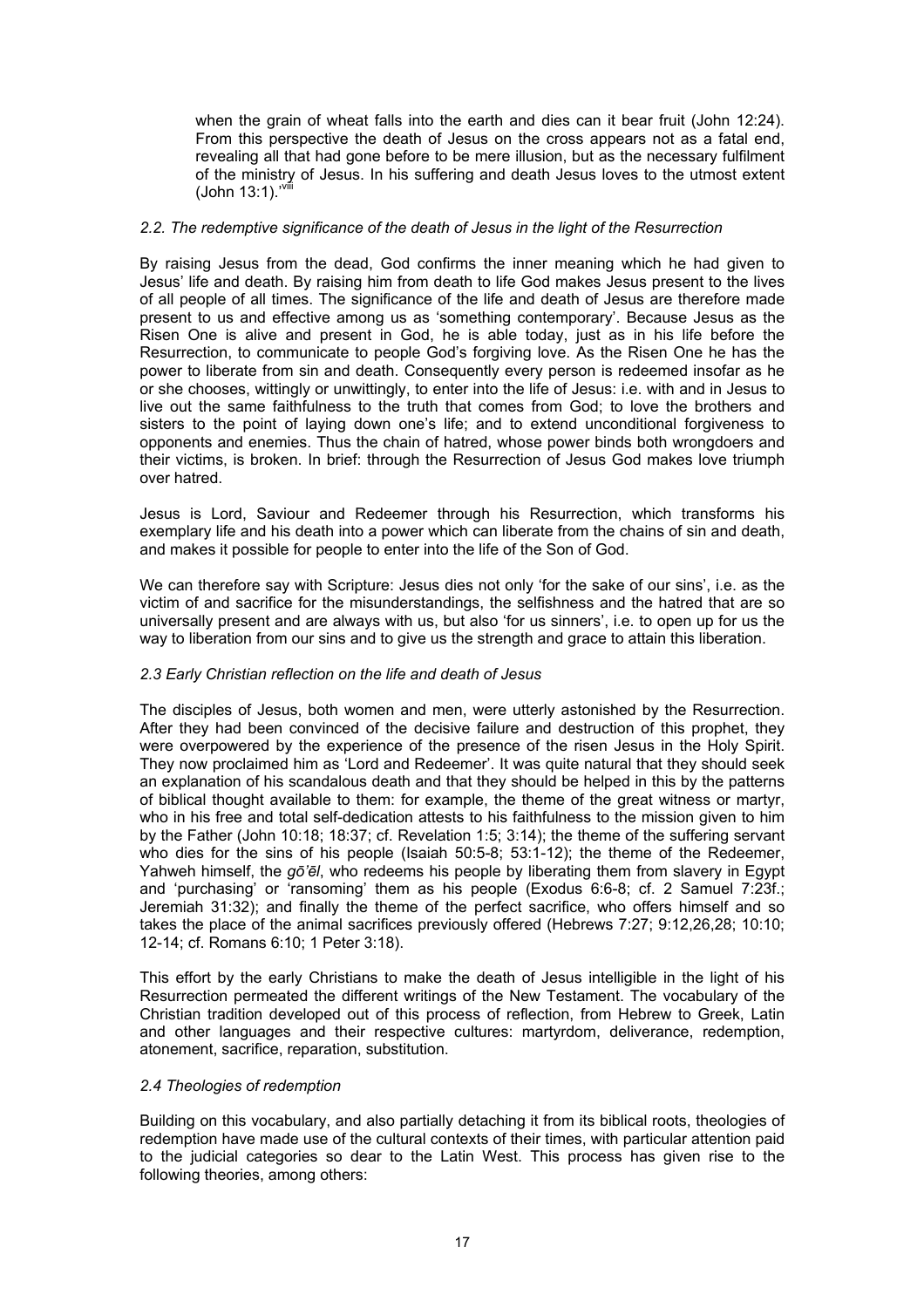(i) The punishment theory (the Latin Fathers, Augustine (354-430)). Sin demands a punishment equivalent to the offence. Christ takes the punishment upon himself and redeems us by settling the debt owing to the divine justice. Some Fathers go so far as to say that Christ paid the debt to the devil, who had taken possession of the human race.

(ii) The theological theories of substitution or satisfaction (Tertullian c. 160–c. 220; Anselm of Canterbury (1033–1109). Sin is transgression against God. Since God is infinite, transgression against him demands infinite reparation, which finite human beings are not in a position to offer. In his love God therefore provides an intermediary by substituting his own Son for human beings. The Son can thus satisfy the divine justice.

(iii) Leading mediaeval theologians, particularly Thomas Aquinas (1225-1274), expounded the loving purposes contained within the work of redemption. God could have forgiven our sins directly, but to forgive so simply would have indicated that he ascribed little worth to the human race created by him 'in his image' and as his steward (*khalīfa*) on earth. God wanted human beings to partake in his saving and forgiving action, first of all in Christ, who is truly human, and secondly – through and in Christ – in every human being. By being 'supernaturally' raised up into the life of Christ through pure grace, every human being is able to co-operate in the perfecting of his or her redemption, living and dying in willing submission to God after the pattern of the willing submission of Christ. Such a Christ-like life will be marked by faith, repentance and obedience to the voice of conscience.

From these and other theologies we ought to hold on to the effort to convey: the 'weighty' character of the process of redemption (Punishment theory); the fact that Christ took upon himself a sinful humanity and accepted its consequences (Substitution); the participation of human beings in their own redemption (Merit); Christ's voluntary laying down of his life (Sacrifice). We can, however, dispense with the judicial frames of reference of these theories. But above all we should not separate the death of Jesus on the cross from his life and Resurrection.

### IV. Christian Responses

*Original sin* is not personal sin or quilt inherited from Adam. Original sin refers to the general environment which prevails because of the sins in the world, an environment to which every human being is subject from birth onwards. Sin itself is a personal act for which everybody is individually responsible. We can ignore neither the inclination to evil within ourselves, nor the bad influences which can tempt us in the direction of evil. There are also social outworkings of sin, increasing the power of evil in the world.

*The death of Jesus on the cross* is a historical fact which there are no good reasons for denying. I believe, however, that I can understand the reasons which cause the Qur'an to deny it. The Qur'an denies the death of Jesus on the cross in order to make clear God's gracious providence for those who are his own. It is therefore important to explain that according to the Christian faith God did not abandon Jesus on the cross but raised him from the dead and transformed his death into glory.

Furthermore, it is not the case that God 'delivers Jesus to death' as if performing a dramatic script written beforehand, in which all participants simply play their roles like puppets. Jesus was condemned to death by human beings because of the attitude displayed in his life towards God and the Law. He was the victim of evil powers: hatred, injustice, envy, selfinterest – powers which still mould this world.

The  $2^{nd}$  Vatican Council (1962-1965) stated emphatically that the sins of all people were ultimately responsible for the death of Jesus. The Council refused to assign responsibility for the rejection and killing of Jesus to the descendants of the Jews of the time of Jesus or indeed to all Jewish people, past and present. $\frac{1}{x}$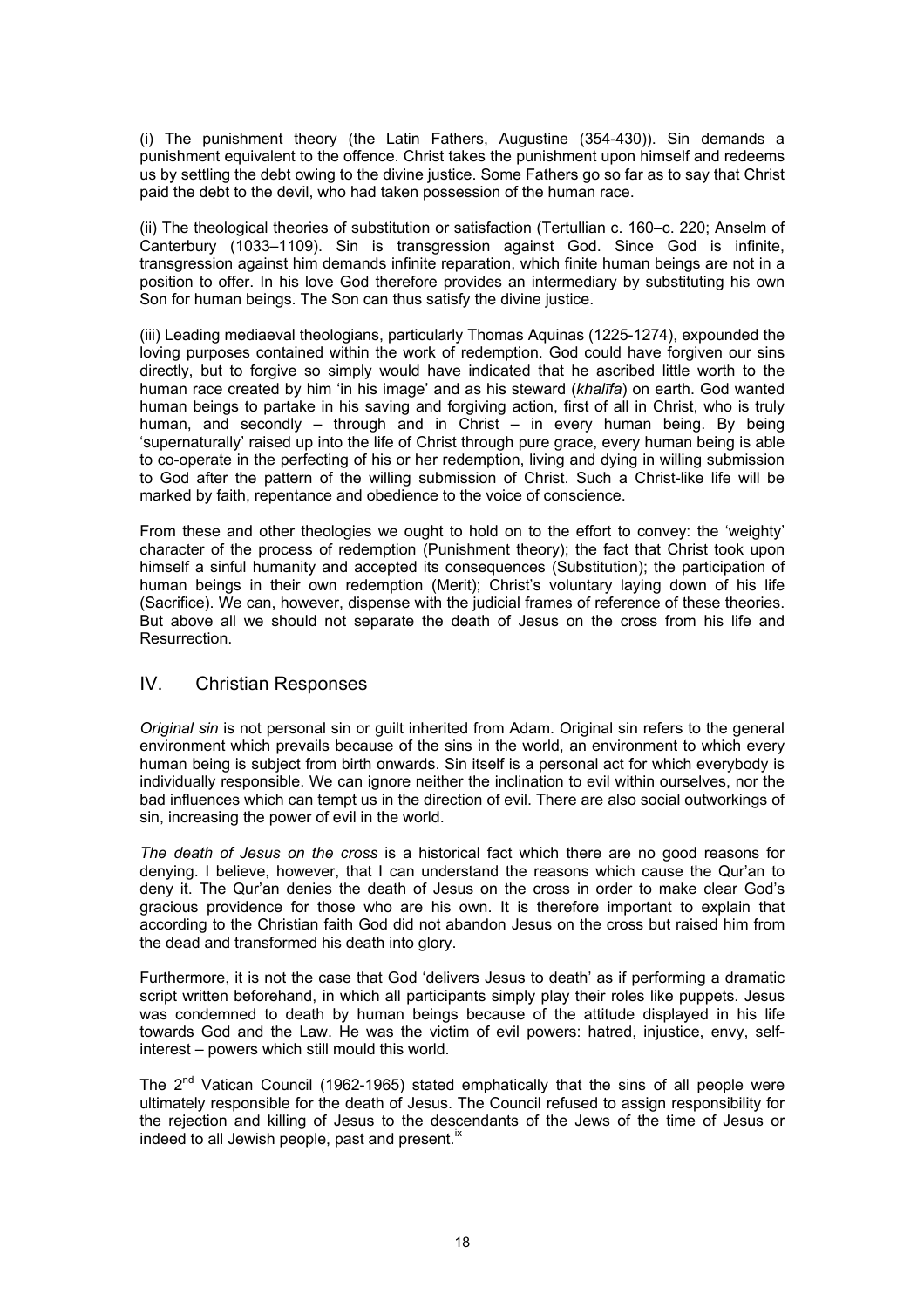*Redemption* is not the appeasement of a vengeful God who, in order to restore his lost honour, demands the sacrifice of an innocent person to bring about atonement on behalf of those who are guilty. Redemption is about the powerful revelation of the forgiving and compassionate love of God in the life, death and Resurrection of Jesus, who, by laying down his life for those whom he loves, gives to human beings the gift of fellowship with God and enables them to live lives empowered by love.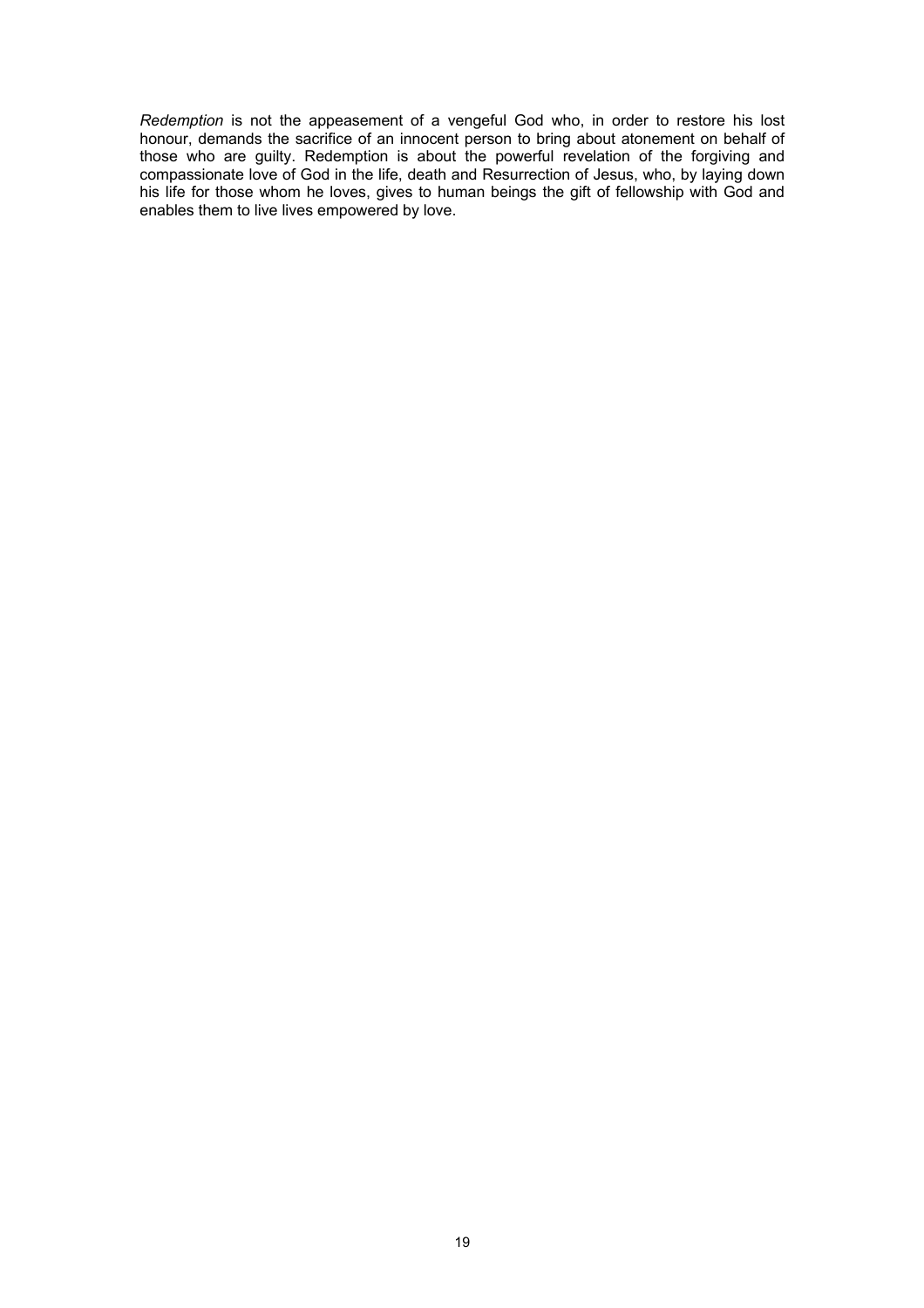## Chapter 4 – Muhammad and the Christian Faith

### I. Muslim Questions

Islam recognizes all prophets. It certainly distinguishes between them, seeing some as more important than others, but it sees them all as bearers of the truth of the one same message. Jesus is one of the prophets.

• In the same way as Muslims, do you Christians recognize all prophets as such, including Muhammad?

### II. Muslim Perspectives

#### *General*

The Qur'an mentions many prophets who were sent by God in the course of history, one after another. Jesus is one of the greatest among them (2:136,253; 3:84; etc.). However, the sequence of prophets reaches its conclusion and fulfilment in Muhammad, the 'Seal of the Prophets' (33:40). The Islamic faith consequently recognizes in the revelation of the Qur'an the criterion of truth in all religious questions.

Muslims feel offended when Christians deny to Muhammad the status of a prophet. Furthermore, Muslims feel that by denying the prophethood of Muhammad, whom God himself chose to be the bearer of the Qur'an for the whole human race, Christians also deny the religious, spiritual and mystical value of Islam, i.e. the living religious practice both of Muslims in general and also of their specific Muslim partners in dialogue. Muslims also experience this rejection as an insult to the person whom they have been taught to respect and love from their earliest childhood. This feeling is often strengthened when the Muslim dialogue partner is familiar with the negative judgements on Muhammad which have a long tradition in Christian literature and theology, where Muhammad is sometimes portrayed as a liar and a deceiver.

### *Detailed*

From the beginning, the Qur'an claims to be delivering the same monotheistic message which God had already bestowed upon earlier prophets and which now in the Qur'an is communicated 'in clear Arabic language'. The Qur'an mentions many of these prophets by name, the names of most of them being familiar to us from the biblical tradition. After Adam come Enoch (*Idrīs*), Noah (*Nūh*), Abraham (*Ibrahīm*), Isaac (*Ishāq*), Ishmael (*Isma'īl*), Lot (Lūt), Jacob (Ya'qūb), Joseph (Yūsuf), Jethro (Shu'ayb), Moses (Mūsā), Aaron (Hārūn), David (Dāwūd), Solomon (Sulaimān), Elijah (Ilyās), Elisha (Al-yāsā), Jonah (Yūnus), Job (Ayyūb), Zechariah (*Zakariyya*) and his son John (*Yahyā*) the Baptist, and Jesus (*'Īsā*), the son of Mary. (Mary is not called a prophet in the Qur'an and is not generally reckoned as such by Muslims, but she is accorded great respect and is indeed the only woman to be named in the Qur'an.) Apart from Elijah, Elisha, Jonah and Moses (on some occasions), these characters are not normally reckoned as prophets in the Bible. On the other hand, the four 'major' and the twelve 'minor' biblical prophets – apart from Jonah – are not mentioned in the Qur'an, and Jonah is only mentioned in the context of the story of the great fish that swallowed him. The Qur'an also names in passing the prophet *Dhūlkifl*, who has sometimes been identified with Ezekiel. In addition, there are Qur'anic prophets unknown in the Bible, notably Hūd, the prophet of the tribe of 'Ād, and Sālih, the prophet of the tribe of Thamūd.

Three of the Qur'anic prophets are dealt with in particular detail. They are the central characters in numerous Qur'anic narratives, which sometimes call to mind biblical passages but also sometimes differ from these considerably.

Abraham is ready, in obedience to God, to sacrifice his son, who is not named in the Qur'an but who all Muslims now believe was Ishmael rather than Isaac, as in the Bible. Abraham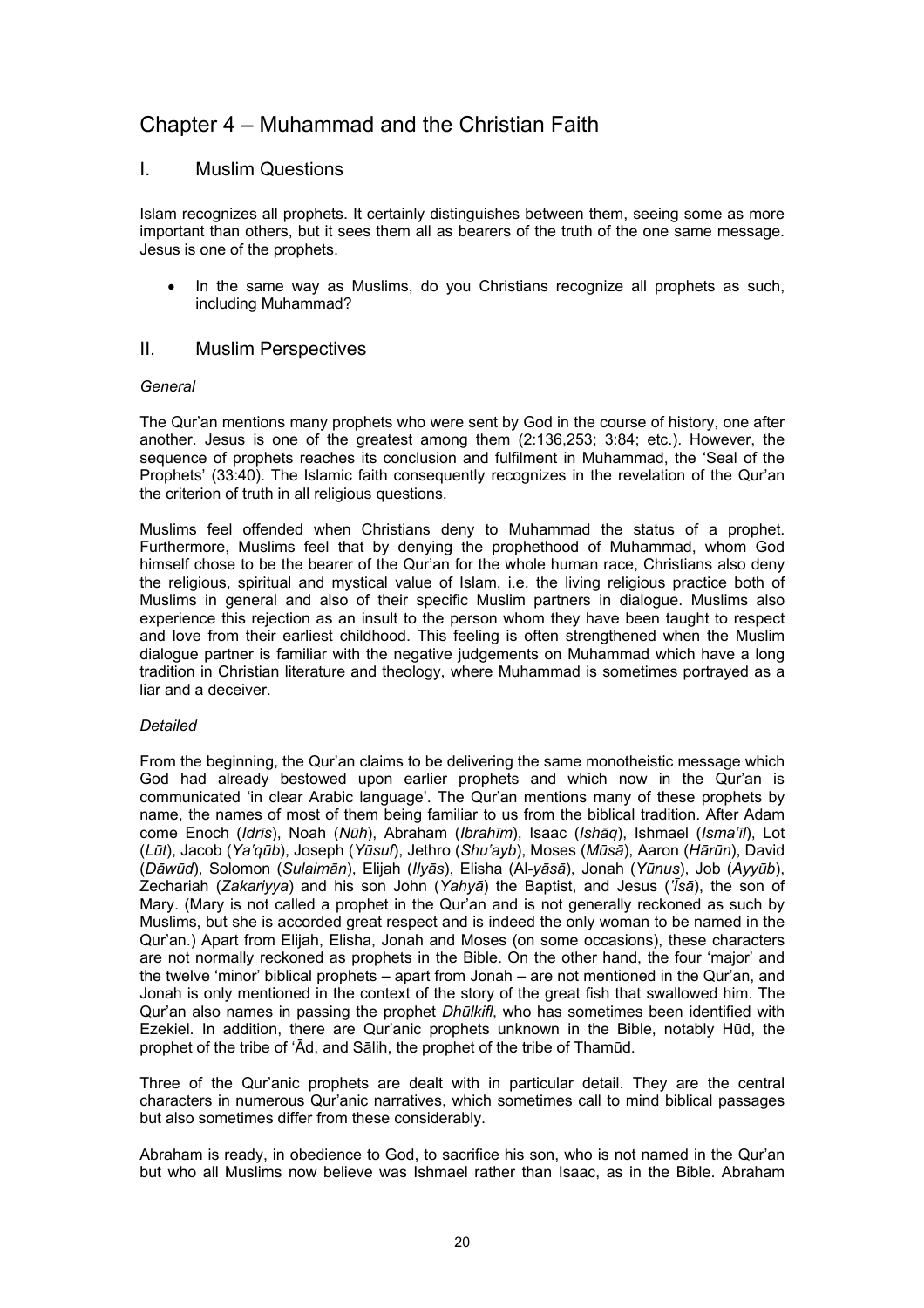greets and welcomes the angels sent to him by God. He is a striking and perfect model of monotheistic faith. He purifies Meccan worship from polytheism and together with his son Ishmael lays the foundation stone of the Kaaba<sup>x</sup>. Uniquely among the prophets it is thus Abraham who shapes the prayers and the spirit of the Hajj (the pilgrimage prescribed for Muslims in the Qur'an).

Moses is saved from the waters of the Nile and brought up at the court of Pharaoh. Later, with the help of his brother Aaron, he obtains permission for his people to leave Egypt. After the crossing of the Red Sea on dry ground, on Mount Sinai God speaks to Moses (who is thus known as *kalīm Allāh*) and God entrusts to him the Torah (i.e. the five books of Moses).

Jesus is born to the Virgin Mary in a miraculous way (under a palm tree in the desert); he receives from God the Gospel (*Injīl* – a single book); preaches monotheism to the Sons of Israel; performs various miracles (for example, giving life to a bird made out of clay, revealing secret thoughts, healing the blind and lepers, raising the dead to life). He is confronted with the hostility of the Jews, who even claim to have crucified him. That, however, is an illusion, because God raised Jesus to himself in heaven before the Jews could carry out their plan. Jesus is alive and will come again at the end of time as a forerunner preparing the way for the Day of Judgement, and proclaiming that Islam is the true religion. During his life he foretells the coming of the last of the prophets, who will bear the name Ahmad (61:6; this name is equivalent to Muhammad). He is 'Word of God' and 'Spirit of God', but neither Son of God nor God himself.

The greatest of all the prophets is Muhammad himself, the 'Seal of the Prophets'. He was born in Mecca 570 years after Christ. When he was forty years old this successful merchant received revelations urging him to go forth as a prophet and to proclaim afresh the will of the one God. His words – understood as direct revelation from the 'preserved tablet' in heaven – were gathered together in the Qur'an. In 622 Muhammad escaped from the persecution of the Meccans through the Hijra<sup>xi</sup> to Yathrib (later called Medina). There he became not only a religious but also a political leader, uniting all Muslims in their faith in the one God and bringing them together into one community (*Umma*), which transcended all tribal divisions and, despite some setbacks, steadily grew in power. Muhammad hoped to win Jews and Christians over to his message, which he saw as fulfilling rather than supplanting their own faith, but this hope was not realized. Matters came to a breaking point and Muhammad changed the direction for prayer from Jerusalem to the Kaaba in Mecca. In 630 Muhammad destroyed the idols, paintings and religious symbols in Mecca, which in 632 was the destination for the great pilgrimage, led by Muhammad himself; this established the tradition of pilgrimages which have taken place annually ever since. Muhammad died in 632. Alongside the Qur'an, Muhammad's life and pattern of behaviour provide a model for Muslims. After the death of his wife Khadīja, he was married to a number of wives at the same time. According to Islamic tradition, he was illiterate, which serves to emphasize that Muhammad owed his teaching entirely to revelation, without any contribution from himself.

It is noteworthy that many of the stories of the prophets in the Qur'an follow the same outline:

- a prophet is chosen by God from among that prophet's own people;
- the prophet speaks his people's language;
- he proclaims that there is only one God (the same message that all the prophets teach);
- from his people he experiences hostility and is even threatened with death;
- God saves the one whom he has sent and punishes the unbelieving people.

This outline fully corresponds with the experience of Muhammad, which appears to be related to the Qur'anic accounts of his forerunners among the prophets. Thus the Qur'anic Jesus, like Muhammad, is a preacher of monotheism and, quite consistently, rejects the idea, put in his mouth by others, that he and his mother are gods beside Allah (5:116-117).

In Medina, after the Hijra, Muhammad encountered hostility from the local Jewish tribes and also, to a much smaller extent, from Christians. His message is related to the biblical tradition, but with a rather different emphasis. Muhammad therefore saw himself and his community as the only true followers of Abraham and rejected the claims of Jews and Christians to stand in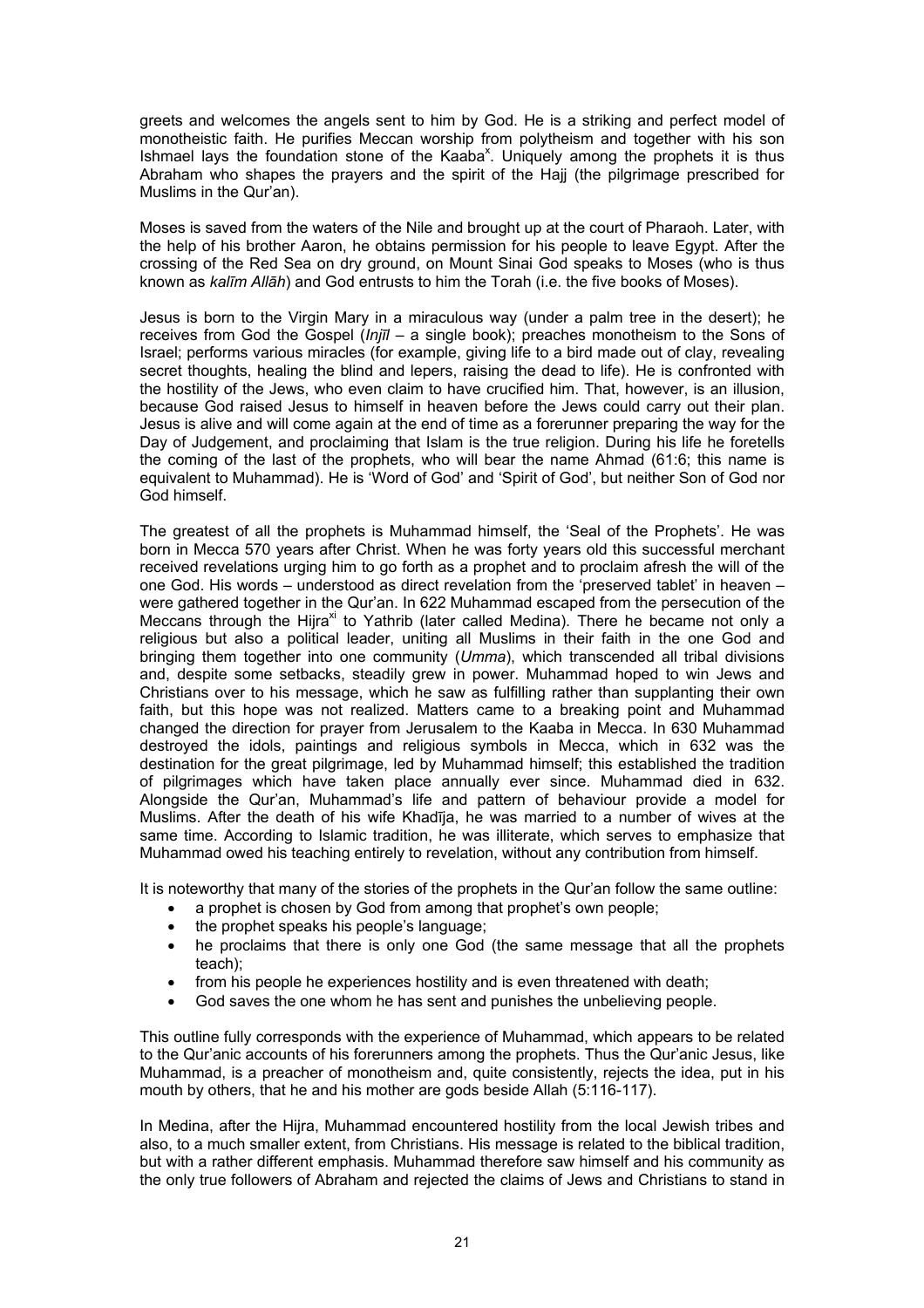the tradition of Abraham, who was 'neither a Jew nor a Christian', but rather the model champion of monotheism, which Muhammad was now renewing and restoring (2:135,140). Further, Muhammad saw himself as the heir of a genuine prophetic tradition, which in himself, as 'Seal of the Prophets' (33:40), found its high point and its fulfilment. The message entrusted to him, the Qur'an, was thus the criterion for measuring all previous Holy Scriptures: Torah (*Tawrāt*), Psalms (*Zabūr*), Gospel (*Injīl*). According to Qur'anic teaching these Scriptures were incorrectly understood, changed, even corrupted (*tahrīf*) and no longer exist in their original purity. In consequence, Islam is now the one true, uncorrupted religion.

### III. Christian Perspectives

The divine gift of prophecy is an essential element of the biblical tradition in both Old and New Testaments.<sup>xii</sup> It reaches its highest point in Christ, who is the Word of God in human form and the prophet *par excellence*. Jesus Christ is 'the pioneer and perfecter of our faith' (Hebrews 12.2). Prophecy has its continuation in the Church, which remains prophetic to the end of time, not only through the teaching which it carries out but also in the totality of its life as the people of God, inspired by the Holy Spirit.

However, the spirit of prophecy can be active beyond the bounds of the visible Church, as was already the case with holy men and women in the Old Testament such as Melchizedek, Job and the Queen of Sheba. Justin, the  $2^{nd}$  century martyr, discerned in a number of philosophers and Gentile soothsayers (such as the Sibylls) the presence of 'seeds of the Word'xiii.

More recently some theologians have gone even further. For example, during the  $2^{nd}$  Muslim-Christian meeting in Tunis (1979), Claude Geffré (Professor at the Catholic Institute in Paris) publicly expressed his opinion that the revelation that came through Muhammad was *a word of God*, while Christ, who is more than a prophet, is in himself *the Word of God*. Subsequently, the theologians belonging to GRIC (Groupe de Recherche Islamo-Chrétien, founded in 1977) acknowledged the presence in the Qur'an of 'a word of God, genuine but different…' from the Word of God in Jesus Christ. The differences and indeed the contradictions (for example, the Qur'anic denial of mysteries so central to the Christian faith as the Incarnation and the Trinity) were to be seen as the result of human mediation, the channel through which God's word must inevitably pass. Xiv

Among theologians in other Christian traditions we encounter similar developments. In Kenneth Cragg's study *Muhammad and the Christian*, this Anglican bishop and renowned scholar of Islam invites Christians to acknowledge openly that Muhammad was truly a prophet, while at the same time maintaining that Jesus is 'more than a prophet'.<sup>xv</sup>

The 2<sup>nd</sup> Vatican Council did not make a definitive statement on this matter but it did encourage a transition to a general spirit of openness towards Islam on the part of the Church, without, however, ever mentioning Muhammad by name. It declared that 'the Church regards Muslims with esteem' (this was indeed something new!) and mentions the Islamic doctrines and rites which deserve such esteem, without denying the essential differences. By challenging Christians to esteem Muslims as believers and monotheistic worshippers, the Council implicitly rejects all the polemical and negative assertions of the past about Muhammad.<sup> $xvi$ </sup> For he is the founder of this community and its 'beautiful pattern (of conduct)', as the Qur'an says (33:21). Whenever meetings with Muslims have occurred, Popes Paul VI (1897-1978) and John Paul II (1920-2005) have furthered this spirit of brotherliness within faith in the one God, most strikingly in John Paul II's addresses to the Christians of Turkey (Ankara, November 1979) and to young Muslims in Casablanca's stadium (17 August 1985), where the Pope spoke of genuine spiritual brotherhood between Christianity and Islam.

Regional bishops' conferences and theological seminars have made similar statements. For example the 1971 International Theological Conference at Nagpur in India made the general claim that 'the scriptures and rites of the religions of the world can, to varying degrees, be bearers of divine revelation and paths to salvation'. In his address at the opening session of the  $2^{nd}$  Christian-Muslim Congress of Cordoba (March 1977), Cardinal Tarancon, at that time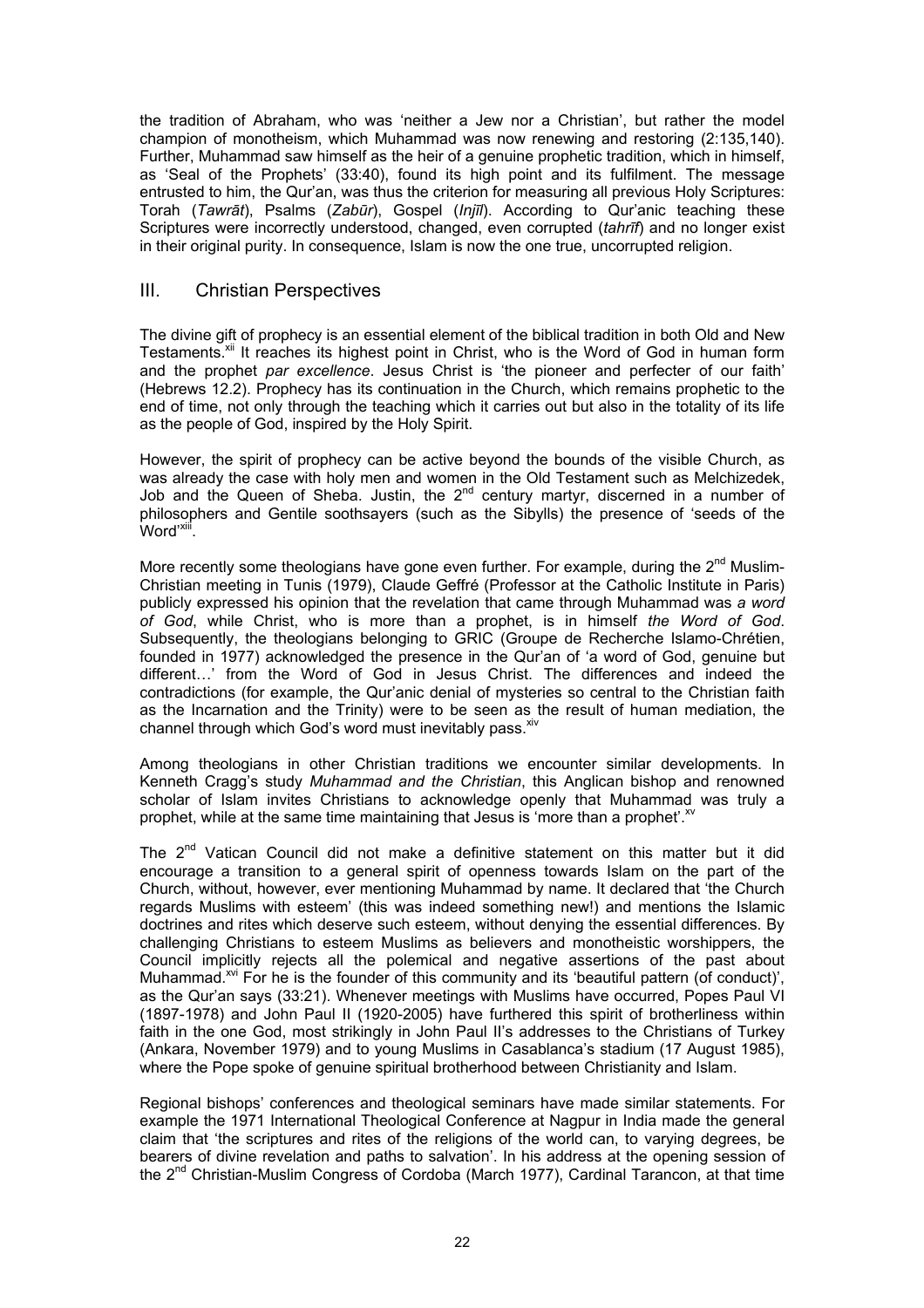Archbishop of Madrid and Chairman of the Conference of Spanish Bishops, invited Christians to acknowledge the prophetic status of Muhammad, particularly because of his faith in God, his struggle against polytheism and his thirst for righteousness. As early as the  $8<sup>th</sup>$  century the Nestorian Patriarch Timothy spoke in similar terms in the course of his dialogue in Baghdad with the Caliph al-Mahdi, saying: 'Muhammad walked in the way of the prophets'.

Christians have thus been encouraged to acknowledge the religious and ethical values which have been apparent in Muslims from the beginning and remain so today, but without at the same time removing anything essential from their own Christian faith. The way can therefore be open for Christians to recognize in the Qur'an a word from God and in the mission of Muhammad something prophetic.

### IV. Christian Responses

1. We are convinced that a true dialogue can only take place on the level of true partnership, and that respect for the faith of the other is an essential component of such dialogue. Thus, just as a Christian cannot demand as a prerequisite for true dialogue that a Muslim must first believe that Jesus is the Son of God, so also a Muslim cannot demand of a Christian that he should first believe that Muhammad is 'the Seal of the Prophets' and that the Qur'an is the final and definitive criterion for all Scriptures. For this would mean that a Christian would have to become a Muslim before inter-religious dialogue could begin (or vice versa), and indeed that inter-religious dialogue in general could not take place. XVII

2. Christians honour most of the prophets named in the Qur'an. However, the Bible also knows a wide range of other prophets, among whom some, such as Isaiah, Jeremiah and Ezekiel, are of particular significance. On the other hand, some of the prophets mentioned in the Qur'an belong exclusively to the Arab tradition and are not mentioned in the Bible. However, beyond questions about how many prophets there were, what they were called, and what exactly they proclaimed, Christians and Muslims are united by a shared belief in the one God 'who has spoken to the human race', as the  $2^{nd}$  Vatican Council puts it.<sup> $x^{will}$ </sup> Christians and Muslims therefore base their faith not only on a philosophical approach to the discovery of God, but much more on the word which comes to them from God through the prophets; they receive this word in faith – God from God, so to say – and submit themselves to it ('submission' being the precise meaning of *islām*, while *muslim* means 'one who submits').

3. The essential difference between Christianity and Islam is as follows. For the Muslim, prophetic revelation reaches its highest point and its conclusion in Muhammad, 'the Seal of the Prophets'; for the Christian, revelation reaches its highest point in Jesus Christ, the Word of God become human, dying on the cross and as risen Lord representing revelation in its fullness (*pleroma*). One should therefore avoid calling Jesus 'the Seal of the Prophets' as this title has specifically Islamic content and its use would hinder rather than promote interreligious dialogue.

4. However, the fact that the Christian faith recognizes the fullness of revelation in Jesus does not prevent Christians from acknowledging that God has also made himself known to the human race elsewhere, both before and after Jesus. As regards the Qur'an and Muhammad, it is possible to acknowledge that the Qur'an contains a word of God, and not only for Muslims but for all people, and so also for me personally. Indeed, in the Qur'an's powerful proclamation of the one transcendent God I can acknowledge that an essential element of the message of Jesus himself is recalled, and also that I am invited to live in deeper agreement with that message. Giving a believing Christian response to the message proclaimed in the Qur'an, I thus acknowledge that Muhammad was sent by God to proclaim an essential aspect of the truth, namely the oneness and transcendence of God. This is an enormously significant aspect of the truth, not least in the modern world, with its widespread forgetfulness of God.

5. As Christians and Muslims find themselves witnessing together to this foundational truth and joining in shared submission (*islām*) to God's work – as this has been communicated to us through our respective revelations – and as Christians and Muslims grasp God's plan and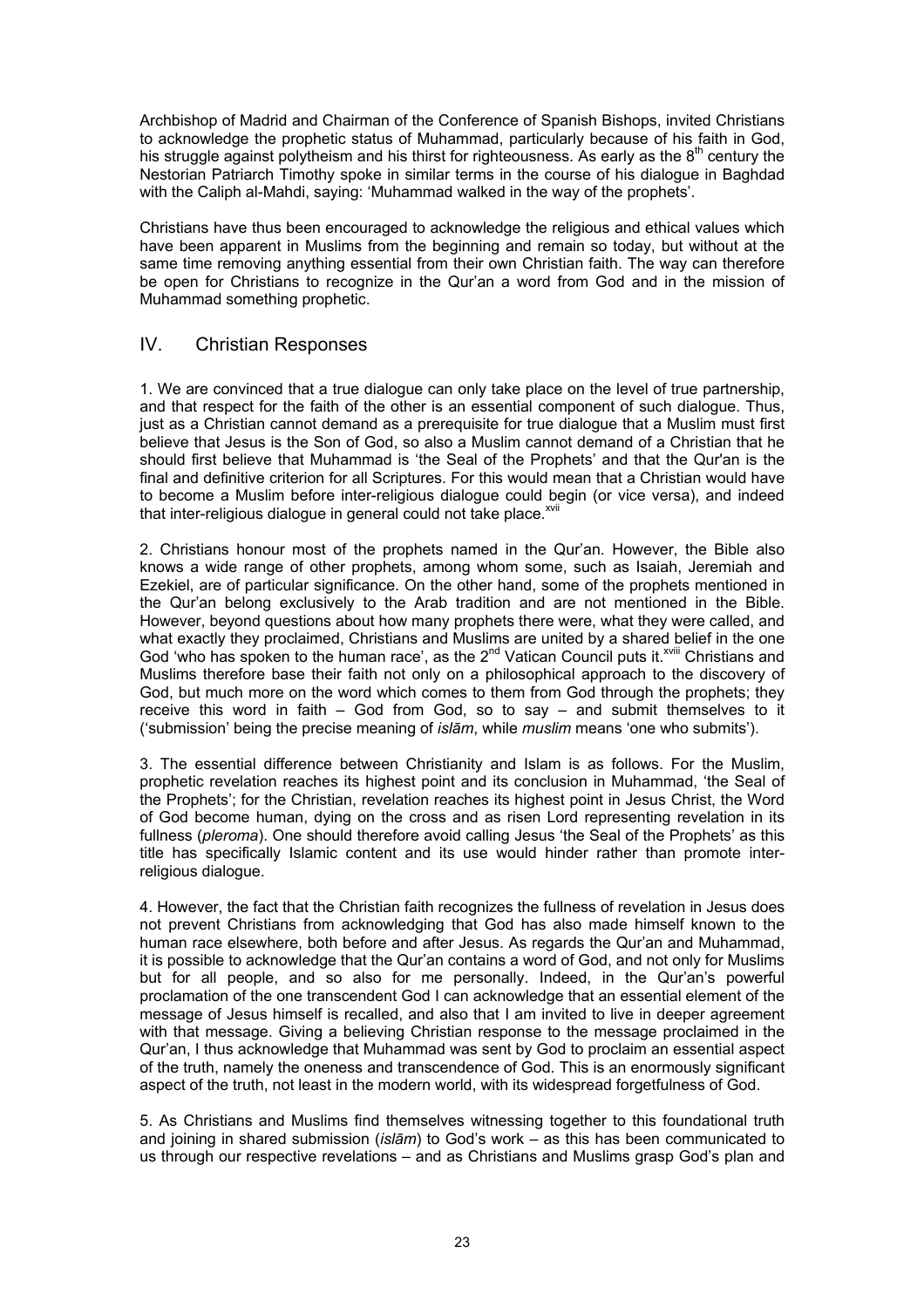will for the world more deeply and witness to them more effectively, they will themselves become bearers of this prophetic word for our world.

#### *Excursus*

Jacques Jomier OP, a significant Christian theologian and scholar of Islam, offers some noteworthy reflections on the meaning of Muhammad for Christianity. $\frac{1}{x}$  At the time of Muhammad, Christianity required a reform, a renewal in the Spirit of Jesus. Jomier thus proposes to speak of Muhammad from a Christian perspective as a reformer, ascribing to him the charisma of a *guide réformiste*. In contrast, it would be somewhat confusing for Christians to apply to Muhammad the concept of 'prophet' (understood both from the perspective of Christian theology and also with the normative sense that it has for Islam).

1. If the concept 'prophet' is understood in an absolute sense, it indicates a person whose words, when he is speaking in the name of God, are all endowed with divine authority and should be universally obeyed. Understood in this sense, the title 'prophet' cannot be ascribed to the founder of Islam by Christians. Christians, as such, cannot obey Muhammad unreservedly; if they did, they would be Muslims. It is not possible for Christians to accept Muhammad as a prophet in the strict sense, i.e. to believe in him and to obey him. Christians can use the title 'prophet' with reference to Muhammad only with certain limitations; in other words, they cannot accept everything that this prophet says, but rather will accept some things and reject others. For Muslims it is clearly objectionable to take such a selective approach to Muhammad, whom they regard as a true prophet, and indeed the last of the true prophets.

2. Christians accept as an aspect of the general history narrated by the Bible that the Hebrew prophets, who prepared the way for the coming of Christ, occupy a unique position. Even minor prophets, such as Zephaniah, share in this uniqueness; although they are known as 'minor' prophets, they have their place in the overall sequence of prophets which is part of the Hebrew tradition. They, along with the texts which go back to them, inspire the totality of the faith of the Church. In a religious and theological sense, the title 'prophet' should therefore not be used of Muhammad by Christians; if it is used it would be in a very limited sense which is unacceptable to Muslim faith. So it is preferable for Christians to take a different perspective on Muhammad: acknowledging the truths within the message of Islam; acknowledging and respecting the spiritual path followed by Muslims; and acknowledging that Muhammad was a religious and political genius. We should acknowledge that through God's grace at work within Islam – formed by the Qur'an and the example of Muhammad – countless believers live out a genuine relationship with God.

3. Finally, it is possible to interpret Islam, considered in the context of the history of religions, as an attempt at radical reform of Judaism and Christianity, but so radical as to involve the distorting of the essential aspects of both of these traditions. Roughly speaking – and *mutatis mutandis –* one might compare Islam (and its prophet Muhammad) with other major reform movements in the course of history. Islam arose in an environment influenced by Judaism and Christianity, but it was a Christianity torn apart by divisions and doctrinal disputes. However, out of the reform of Judaism and Christianity brought about by Muhammad there arose a new and independent movement. This movement cast light on certain aspects of the current forms of Judaism and Christianity, for example the exclusive unity, transcendence and sovereignty of God, and the invitation to all people to receive salvation; but it rejected other, essential elements of these faiths. Could it not be that at that particular time and in that particular context Islam was entrusted with the task of prompting the Church to reform itself? If we can accept this, it need not at all mean, however, that we must deny those truths which did not find their way into Islam. $^{xx}$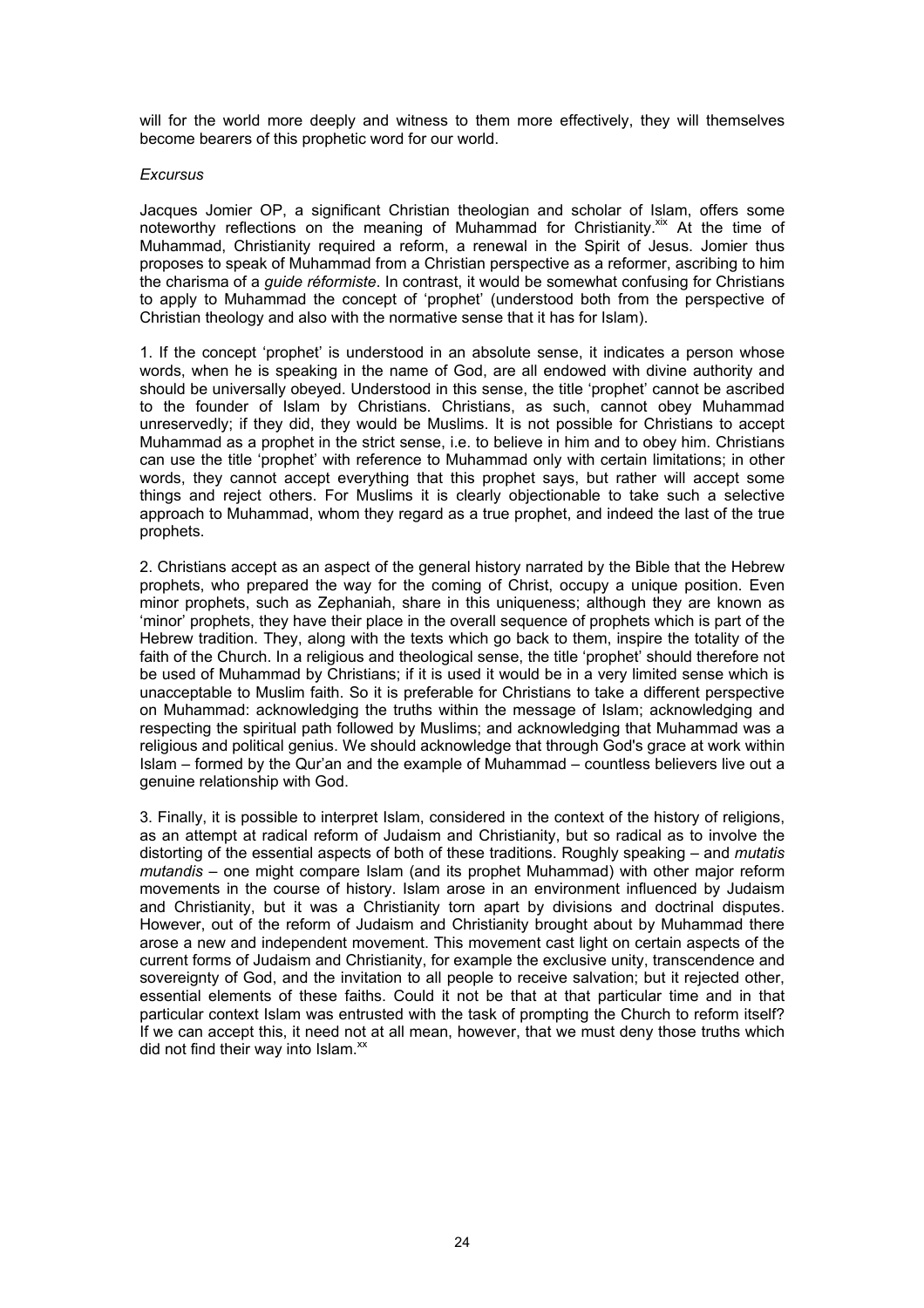## Chapter 5 – God the Three in One

- I. Muslim Questions
	- Are you really monotheists (*muwahhidūn*)?
	- Do you believe in three gods?
	- Who are these gods?
	- How can God be called Father or Son?

#### II. Muslim Perspectives

#### *General*

1. At the centre of the Islamic faith stands thoroughgoing monotheism: 'Say: "He is Allah, the One and Only; Allah, the Eternal, Absolute; he begets not, nor is he begotten; and there is none like him."' (Qur'an 112)

2. Islam is deeply convinced that it is impossible to comprehend God through all too human words, such as 'Father' and 'Son', which indicate primarily 'fleshly' realities. Christians have become so accustomed to giving a spiritual meaning to both these words that they have perhaps forgotten their more obvious sense.

3. The theological explanation of the Trinity through the concepts 'nature' (*tabī'a*) and 'person' (*shakhs*, *uqnūm*) does not greatly help. Of the Arabic equivalents for person, *shakhs* conveys the idea of a visible form, while *uqnūm* (the technical term used in Arabic Christian theological writing) is unfamiliar to contemporary Arabs. *Tabī'a* refers to a created nature.

4. The Qur'an understands the Christian doctrine of God the Three in One as tritheism and refers to Christians taking Allah, Jesus and Mary as three deities – an approach which the Qur'anic Jesus himself specifically condemns:

'And behold! Allah will say: "O Jesus the son of Mary! Did you say to men: 'Worship me and my mother as gods in derogation of Allah'?" He will say: "Glory be to you! Never could I say what I had no right to say. Had I said such a thing, you would indeed have known it. You know what is in my heart, though I do not know what is in yours. For you know in full all that is hidden."' (Qur'an 5:116)

5. The Qur'an makes no reference to the Christian doctrine of the Holy Spirit as the third person of the Trinity.

#### *Detailed*

1. For the Qur'an, Christians and Jews are 'People of the Book' (*ahl al-kitāb*). On the basis of the Qur'an it remains an open question, however, whether Christians are to be considered as monotheists (2:62; 3:110-115; 4:55; 5:69,82), as unbelievers (*kuffār*: 5:17,72-73; 9:30), or as idolaters (literally 'associators' [*mushrikūn*]: 5:72; 9:31).

2. The Qur'an reproaches Christians for saying 'three' (*thalātha*) with reference to God (4:171). They say that God is 'the third of three' (5:73), which would seem to include Jesus and Mary  $(5:116)$ .<sup>xxi</sup> They say that Jesus is God  $(5:72,116)$ , or the Son of God  $(9:30, \text{ using the})$ Arabic word *ibn* for 'son'; 19:34-35, using the word *walad*), although in truth the one and only God 'begets not, nor is he begotten' (*lam yalid wa lam yūlad*, 112:3).

3. Muslim exegetes and theologians have taken a wide range of views of the Christian understanding of God. Fakhr al-dīn Rāzi (1149-1209), one of the great Qur'anic commentators of the classical period, acknowledges that no Christians of his day are of the opinion that Mary belongs to the Trinity: the Qur'anic reference must be to the version of the Christian faith of a sect no longer in existence. Many modern scholars have followed Rāzi on this point.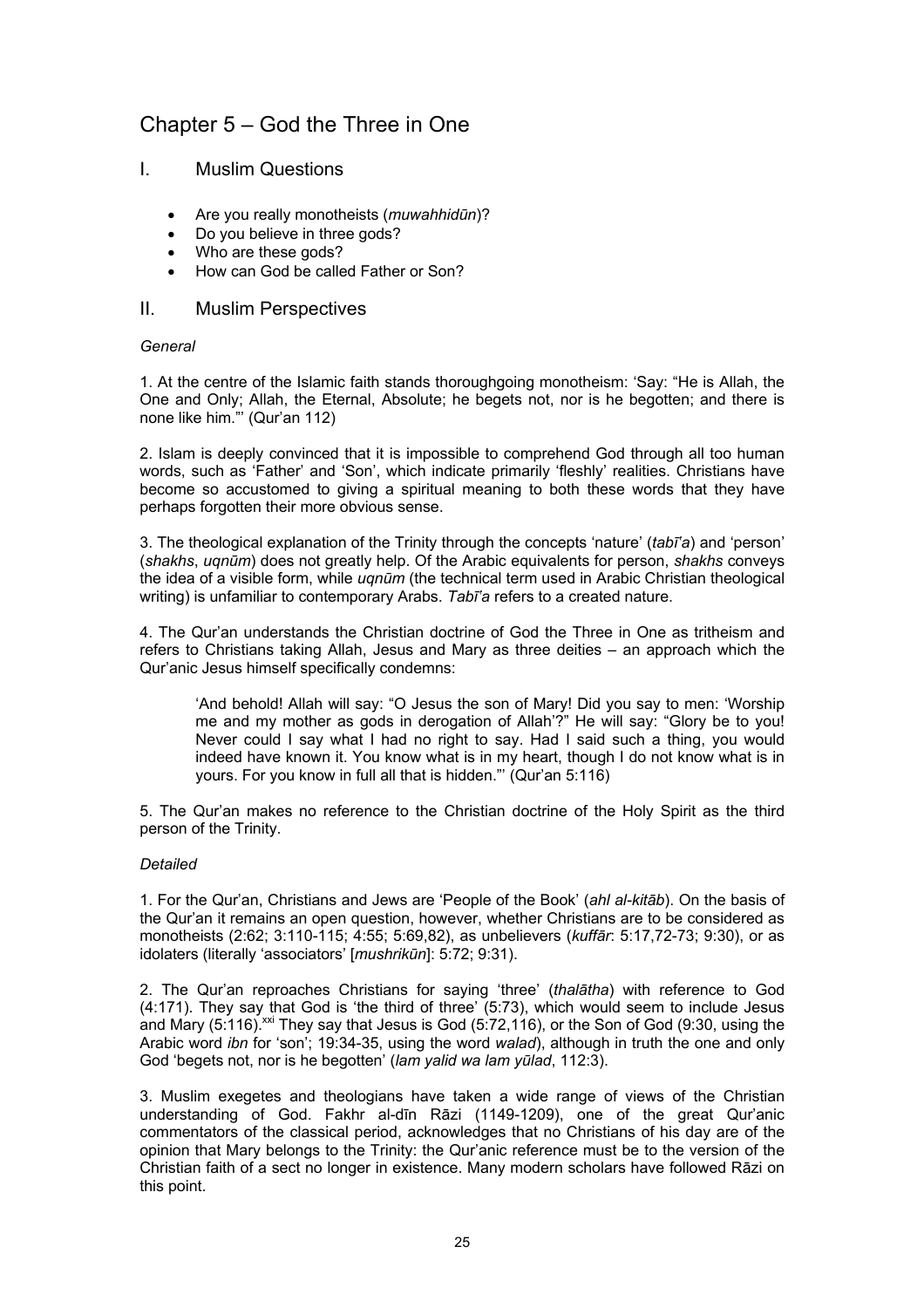4. One also finds among Muslim theologians some astonishingly perceptive accounts of the doctrine of the three divine persons. Many even acknowledge that Christianity is a genuine form of monotheism. The fact remains, however, that most Muslims take the view that Christians are tritheists.

### III. Christian Perspectives

#### *1. Who is God?*

Christians are thoroughgoing monotheists and have the task of defending the monotheism which they have received from Israel. God is one. Within this frame of reference they believe that God has revealed himself as Lord and Saviour through and in Jesus Christ. This assumes that God has made himself present in Jesus Christ, but that does not mean that God has made the totality of himself present in Jesus Christ, leaving nothing as remainder. The humanity in Jesus does not absorb the divinity and the divinity does not abolish the humanity. From the beginnings of Christianity onwards these points were the basis of the theological reflection and the spiritual experience which led to the doctrine of the Trinity. The Good News (*Evangelium*) which we have received from Jesus is not only that God exists and that he is one; it also tells us *who God is*. Jesus leads his disciples into loving knowledge of God and into fellowship with him:

'Then, after speaking in many places and varied ways through the prophets, God "last of all in these days has spoken to us by his Son" (Hebrews 1:1-2). For He sent His Son, the eternal Word, who enlightens all men, so that He might dwell among men and tell them the innermost realities about God (cf. John 1:1-18). Jesus Christ, therefore, the Word made flesh, sent as "a man to men" (*Epistle to Diognetus* VII.4), "speaks the words of God" (John 3:34), and completes the work of salvation which His Father gave him to do (cf. John 5:36; 17:4). To see Jesus is to see His Father (John 14:9). For this reason Jesus perfected revelation by fulfilling it through His whole work of making Himself present and manifesting Himself through His words and deeds, His signs and wonders, but especially through His death and glorious Resurrection from the dead and final sending of the Spirit of truth. Moreover, He confirmed with divine testimony what revelation proclaimed: that God is with us to free us from the darkness of sin and death, and to raise us up to life eternal.<sup>"XXII</sup>

#### *2. Father – Son*

Working on the basis of the deeds, the behaviour and the words of Jesus, the first inspired witnesses (apostles and evangelists) used the word 'Son' to indicate the unique relationship between Jesus of Nazareth and the one whom he called his Father and to whom he prayed in the words 'Abba Father'. They saw in the deeds of Jesus that he claimed to exercise truly divine power, for instance in forgiving sins. They therefore concluded that there is a distinction in God between the origin of all things, the source of being and life (the Father), and the one to whom this source gives life, the firstborn of all creation (the Son). This Son receives his being entirely from the Father in a relationship of utter submission and love. So Jesus does not exist through himself; he is entirely from the Father, who gives to him all that he is. He is thus a reflection of the Father, 'like the Father', receiving everything from the Father. The concept of the 'Word', developed in classical Greek thought, helps illuminate this Father-Son relationship within God. The Word is brought forth from the Intelligence to express its nature; the Word is distinct from the Intelligence and at the same time manifests it. And it is the Word which, in Jesus Christ, becomes flesh, human.

#### *3. Through the Word in the Spirit*

So the Father 'begets' the Word-Son and through him creates the world, because God's Word has creative power, bringing forth everything that is. The whole creation thus bears the mark of this Word of the Father and can be a source for the knowledge of God (as the early Fathers of the Church taught, speaking of 'seeds of the Word'). This creation finds its fulfilment in human beings, created by God in his image and according to his likeness (Genesis 1:26).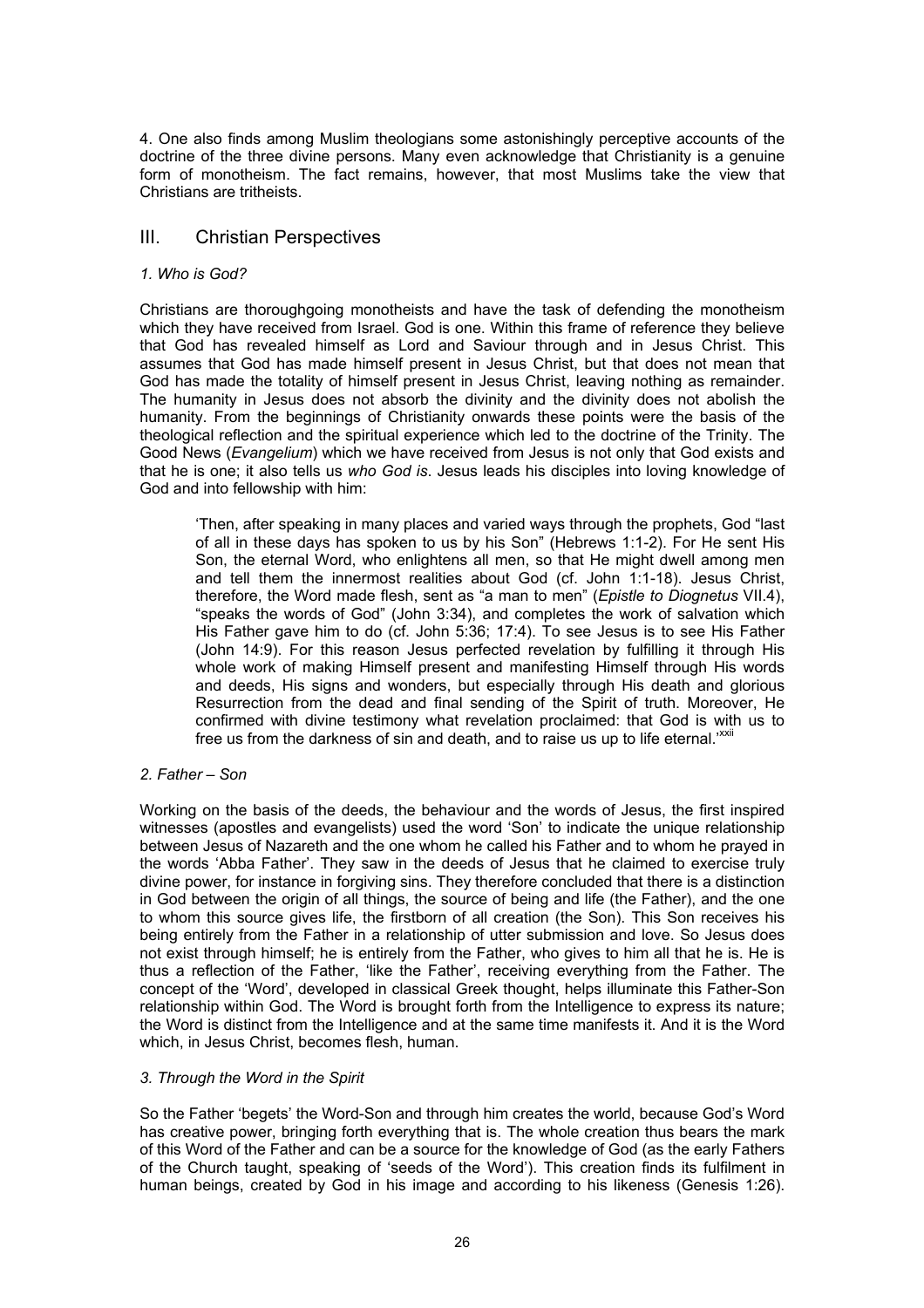Human beings attain wholeness by the rediscovery of this likeness to God, with the way to this goal being opened up by the Word that has become human. Through Jesus, humanity can enter into a right relationship with the Father, the source of Jesus' life. This 'righteousness', God's setting right of human beings with himself, is the work of the Holy Spirit in us (as in Jesus). The Spirit of God's love makes it possible for us to become children of the Father and brothers and sisters of the Son, the relationships for which we are destined in and through the Word of God. The Apostle Paul tells us that through the Holy Spirit we can call God *Abba* ('Father', even 'Daddy'; Galatians 4:6). We are thus 'God's children by adoption'. We live 'with, through and in Jesus' (the doxology of the Eucharistic Prayer).

#### *4. Father – Son – Spirit*

A second distinction within God thus becomes apparent. Already in the Old Testament there was mention by name of the Spirit, designating the creative power of God, the divine breath of life (*ruah* in Hebrew, *rūh* in Arabic). This same Spirit inspired the prophets and led the people of Israel, directed the mind of the people towards the knowledge of the true God and guided their history so that they might submit to God's will. Through the Spirit the Creator remains in a living relationship with his creation and the creation remains open to the activity of the Creator. Jesus confirms this revelation, above all in his own person, since he is 'conceived by the Holy Spirit', who unites in him divinity and humanity. In the Spirit Jesus is the 'Son' of God, and it is the Spirit (especially in Luke's Gospel) who is the source of his activity. But Jesus also tells us that this Spirit is the one who establishes the communion which binds him to the Father and makes them one. This very relationship, however, must necessarily be divine: only God can bring unity with God. This Spirit is therefore of the same nature as the Father and the Son: he is divine. He is the bond of communion within God's very self, the principle of God's unity. As the reciprocal love between the Father and the Son, he is not only a divine attribute, but truly God. Hence the ancient practice, among the first Christians, of offering prayer 'to the Father, through the Son, in the Spirit'. We turn to the source of our life through Jesus, whom we follow, in the Spirit, whom he gives to us at baptism and who binds us back to the Father as his 'adopted' children.

#### *5. Communion in Love*

The Spirit is therefore the 'inner law' leading Christians on God's way. He brought life to Jesus and brings life to us also. The whole creation is thus called to enter into the loving communion which God is in God's very self. The Spirit is given to human beings to enable them to be the free and creative agents of the universal reconciliation which is the work of God and humanity in co-operation. Unity is indeed the source and the goal of the whole work of God, for unity is in God's very self. What distinguishes Christians from Muslims, however, is that they believe that this unity is communion, in a relationship of love.

'In her task of fostering unity and love among men, and even among nations, [the Church] gives primary consideration . . . to what human beings have in common and to what promotes fellowship among them. For all peoples comprise a single community, and have a single origin, since God made the whole race of men dwell over the entire face of the earth (cf. Acts 17:26). One also is their final goal: God. His providence, His manifestations of goodness, and His saving designs extend to all men (cf. Wisdom 8:1; Acts 14:17; Romans 2:6-7; 1 Timothy 2:4) against the day when the elect will be united.<sup>, xxiii</sup>

### *6. Trinity*

The triunity of God is fundamental to the Christian faith, drawing us away from the allure of idols, which are not God, and directing us towards the worship of the one and only, true and living God. More than that, it is the source of the unity of the human race, which is called to enter into the divine fellowship through the Holy Spirit.

[Jesus said to the disciples:] 'If you love me, you will keep my commandments. And I will ask the Father, and he will give you another Advocate, to be with you forever. This is the Spirit of truth, whom the world cannot receive, because it neither sees him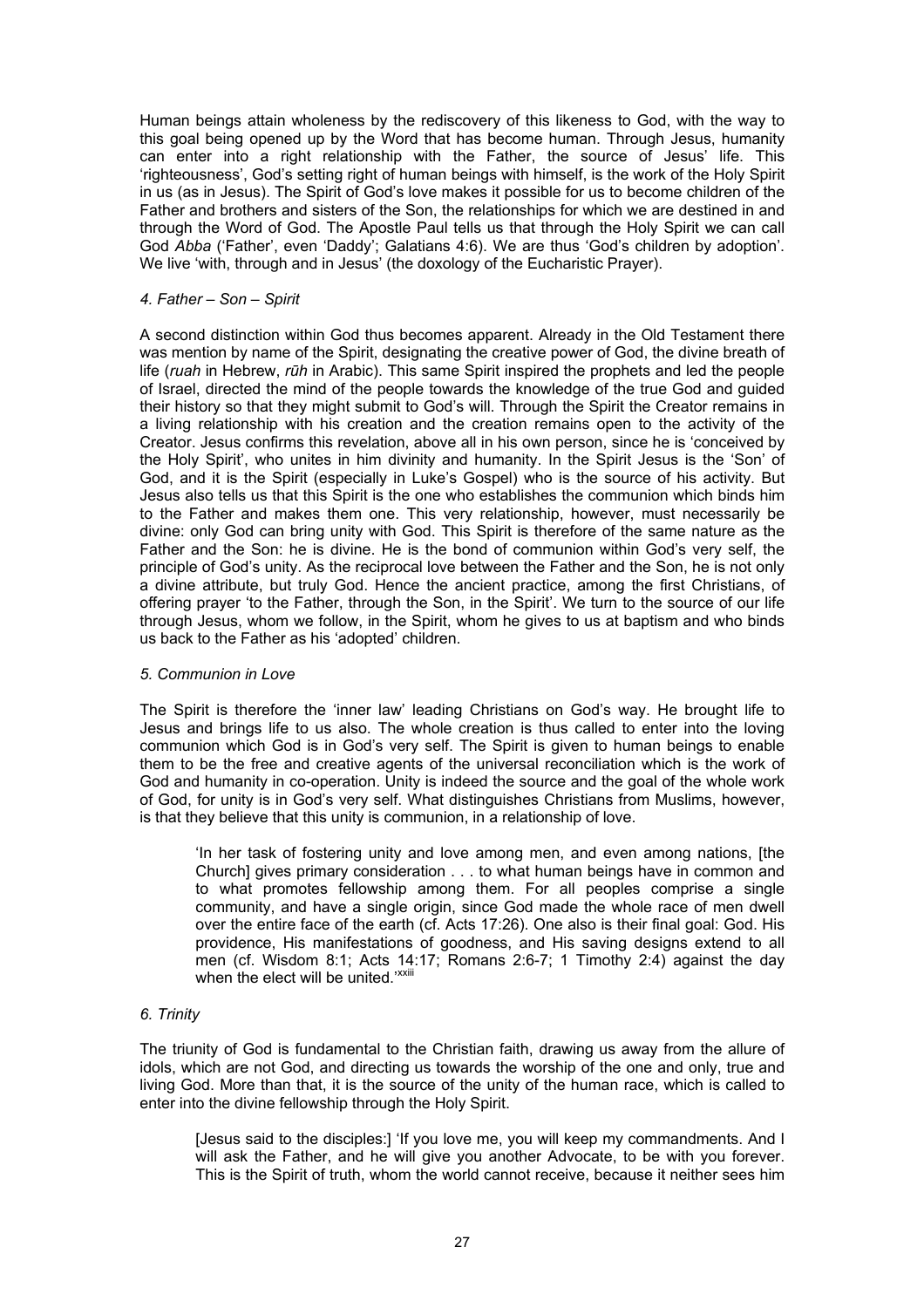nor knows him. You know him, because he abides with you, and he will be in you. I will not leave you orphaned; I am coming to you . . . . On that day you will know that I am in my Father, and you in me . . . . Those who love me will keep my word, and my Father will love them, and we will come to them and make our home with them.' (John 14:15-18,20,23)

Through baptism, and in the Spirit, Christians have become members of the Body of Christ. In this Body they continue the mission of Jesus to liberate the human race from the imprisoning powers of death. Having been received into his Body they enter into eternal life, which is a sharing in God's own life. They receive this gift (which is Jesus himself) and strive to live by it. They seek to persevere in adoration of the divine mystery and to be guided by the Holy Spirit.

'Now to him who by the power at work within us is able to accomplish abundantly far more than all we can ask or imagine, to him be glory in the Church and in Christ Jesus to all generations, forever and ever.' (Ephesians 3:20-21)

### *7. The origin of the doctrine of the Trinity*

It is important to draw attention to the origins of this doctrine. In this context a distinction can be drawn between the content of the doctrine and its cultural clothing.

(i) Jesus belongs to Israel, the chosen people. His thinking is entirely permeated by the spirit of a thoroughgoing monotheism (Mark 12:28-34). The Bible speaks repeatedly of the jealousy of the one and only God with regard to false gods. Jesus does not say that he is God but calls himself 'God's Son' (John 10:36), or simply 'the Son' (cf. Matthew 11:27). Jesus points to his 'heavenly' origin precisely by using the title 'Son of Man', which he takes from the vision of Daniel (Daniel 7). What is fundamental is that Jesus lives in a distinct relationship to God, whom he dares to call *Abba*. The titles 'Son of God' and 'Messiah' were, on their own, too vague in the time of Jesus to be able to communicate his view of himself. Jesus spoke only rarely of the Holy Spirit, but his life is nevertheless lived entirely in the power of the Spirit.

(ii) It is only after the Passion and Resurrection of Jesus that the disciples, through the powerful inspiration of the Spirit, understand the meaning of what they have experienced with Jesus. They then come to recognize that this Christ (Messiah), living, risen from the dead, is identical with Jesus of Nazareth, with whom they have lived and whom they have seen dying on the cross. They dare to confess that he is Saviour and Lord, and that in his relationship to his Father he is in a quite unique sense the Son of God. So from this point trinitarian language begins to appear, the title 'Son of God' is used, and there is also talk of the 'Spirit of God' (in Greek *pneuma*, the divine breath), whose presence the apostles have experienced so powerfully, even before they have given him a precise name. We thus come to the central confession of the Christian faith, that God is Father, Son and Spirit. This confession owes its existence to the reality of the risen Jesus and is rooted in the faith of the apostles.

(iii) Because of the extremely numerous christological heresies of the  $3<sup>rd</sup>$  and  $4<sup>th</sup>$  centuries, it became necessary to strengthen faith in both the unity of God and also in the reality of the Father, Son and Spirit. A gradually maturing process led finally to the formula of the 4<sup>th</sup> Lateran Council in 1215, which explains that there are distinctions between the persons but unity in nature. The Father is the unoriginated origin, the Son owes his origin to the Father from all eternity, and the Spirit proceeds from both. Thus, the Father, the Son and the Holy Spirit are of one substance.<sup>xxiv</sup>

### IV. Christian Responses

1. Christians unambiguously confess faith in the one God. Classical Christian theology affirms that in relating to the creation the Creator acts as the one and only God.

2. The 'threeness' relates both to God's saving acts in history and also to God's inner life. It does not undermine his unity in any way. Mathematical categories are not capable of grasping the reality of God.<sup>xxv</sup> One and the same God is Father, Son and Spirit. In Jesus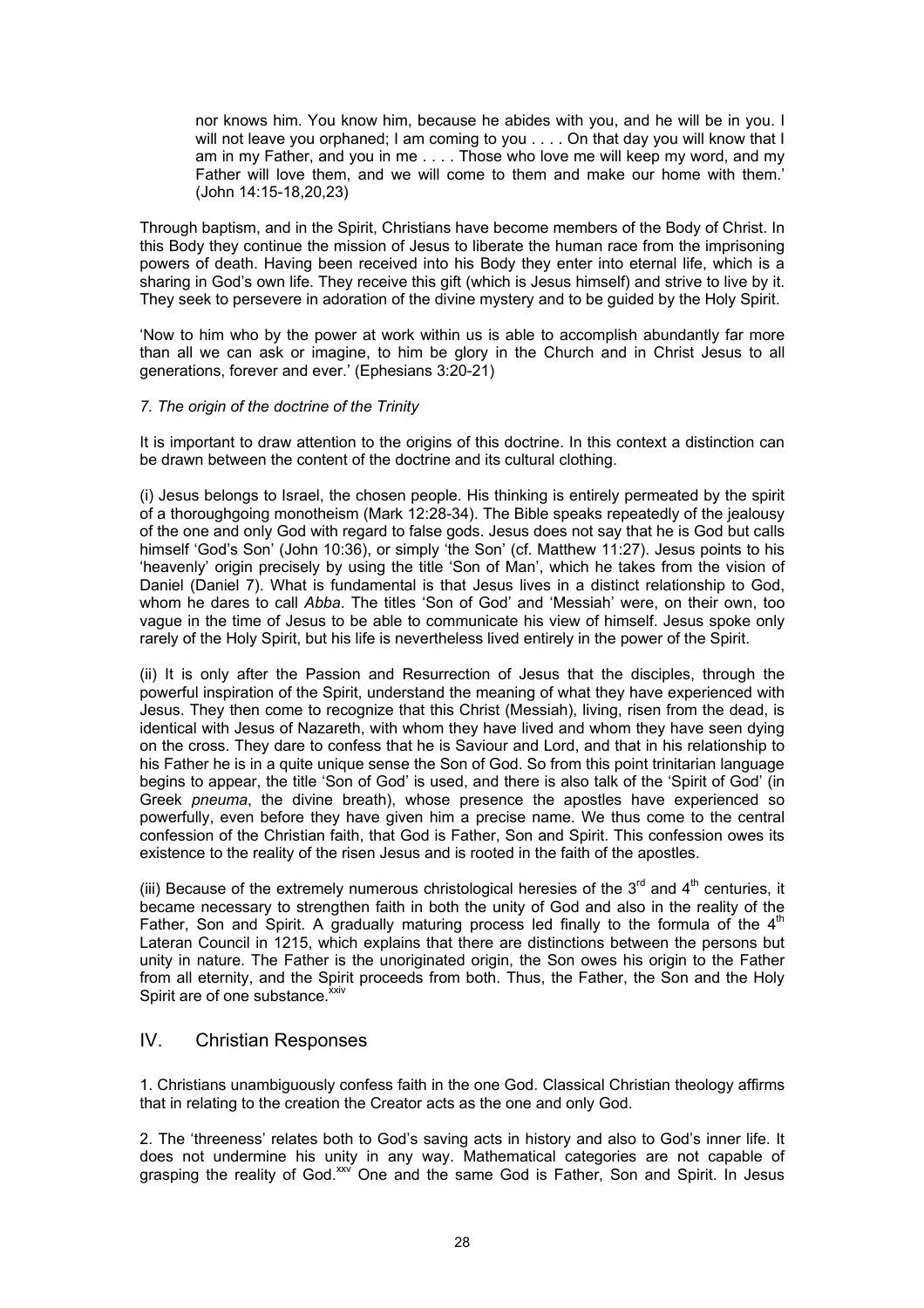Christ God has become truly human. Suffering and death thus do not leave God unaffected. These divine names belong to the very core of the Christian faith and represent a part of its inheritance which has been passed on from the earliest stages. However, these concepts are not to be understood in the sense of an act of begetting by God, in the human sense of the word begetting. We agree absolutely with Muslims in our firm rejection of such an idea.<sup>xxvi</sup> The refusal of Muslims to apply the concept of Fatherhood to God can help Christians to remain conscious of the metaphorical character of all language about God. Even for the Christian faith, God remains ineffable, beyond human speech. In other words, the terms 'Father' and 'Son' are used in a much wider sense by Christians than by Muslims. The one God is called 'Father' because he is the source of all being; he is called 'Son' because in Jesus he lives entirely from this source; he is called 'Spirit' because he communicates himself to his creation. God, the One, perfect and complete in himself, exalted, is in his very self love, interpersonal exchange, loving mutuality of giving and receiving. He is God in three persons, the triune God.

3. Where questions are raised about the meaning of the terms 'nature' and 'person', clarification should be sought from the historical context, making reference particularly to the distinction between the modern understanding of personhood and that of the classical philosophical and theological tradition.

4. God exists in three distinct modes of being (*ahwāl*), both in his relationship to us and in the relationships between the divine persons.<sup>xxvii</sup>

5. Some medieval Christian theologians writing in Arabic favoured the use of certain metaphors in their attempts to explain the doctrine of the Trinity with Muslim questions in mind. So, for example, they pointed to how fire contains flame, heat and light, and to the three forms of ice, water and steam in which the same element appears.

6. It is worth considering the ninety-nine 'most beautiful names [i.e. of God]' (*al-asmā' alhusnā*), which play an important role in Islamic spirituality and theology. These names (e.g. 'the Almighty', 'the Compassionate', 'the All-Knowing', 'the Victorious', 'the Avenger') give expression in Islamic piety and theology to the abundant richness of God's being; in Muslim understanding, however, they of course do not jeopardize God's unity. When reflecting upon these divine names in the context of explaining the Christian teaching on the Holy Trinity one should keep in mind two points. Firstly, the 'persons' of the Trinity, strictly speaking, do not belong to the same category as the 'most beautiful names'. The divine names and attributes in Islamic understanding describe aspects of the divine 'nature', while each of the three 'persons' in the understanding of the Christian faith is fully God and therefore can be described by all the divine names, with the possible exception of certain names which Christians might not wish to apply to God. It is therefore not possible to use the divine names to distinguish the divine 'persons'. Secondly, Muslims will ask why Christians only emphasize 'three' names for God, when there are in fact many more 'most beautiful names' for God. Here the point made above applies again. For Christians, there are indeed many attributes that can be predicated of God; Christians may in fact include attributes other than those listed in the 'most beautiful names' identified by Muslims. But as regards divine 'persons', God has revealed himself as Father, Son and Holy Spirit, so Christians speak of 'Three-in-One', Trinity.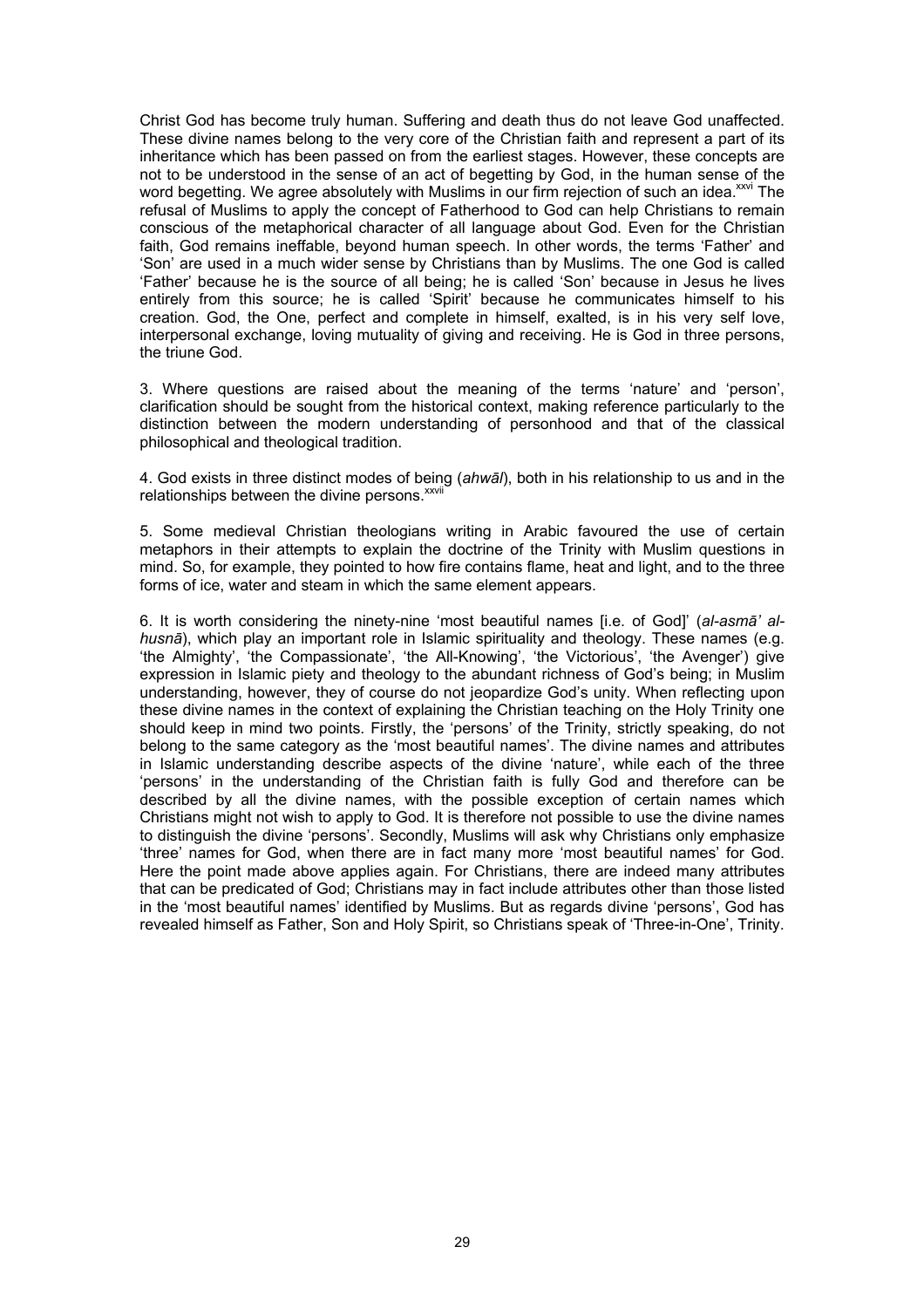## Chapter 6 – The Church

### I. Muslim Questions

- How far can we compare the Church and the *Umma* (the community of Muslims) and at what points do they differ?
- What are the main differences between the various Christian churches?
- Is there a search for unity among Christians?
- How does somebody become a member of the Church? What is the meaning of baptism?
- How is the Church governed? Is there a body corresponding to the mosque committee?
- What is the understanding in the Catholic Church of the role of the Pope, his infallibility, the teaching office of the Church and the Vatican State? Does 'infallibility' correspond to the Islamic concept of *i'sām* (*ma'sūm* in adjectival form), which indicates being protected from sins?

### II. Muslim Perspectives

#### *General*

1. Muslims understand themselves as members of the *Umma*, the community of Muslims, who in God's sight are all alike. At least in Sunni Islam there is fundamentally no hierarchy, no teaching office with authority on questions of faith, no priesthood and no clergy. Every single Muslim stands directly before God without any mediator.

2. In the consciousness of Muslims the unity of the *Umma* overrides the different groups within Islam (e.g. Sunnis and Shi'ites) and also the division of the Muslim world into different independent states, even when these are sometimes in conflict or at war with each other. In contrast, Christians appear to be divided into different groups, and not only within the Islamic world.

3. In the consciousness of the Muslim the interpretation of the Qur'an and the tradition are fundamentally responsibilities of the individual believer. The system of *ijmā'* (the consensus of religious scholars) no longer applies. There are certainly Muslims who long for a teaching office which could protect the unity of the faith and expound the faith in today's world. More frequently, however, one encounters great doubt over the idea of a binding authority in matters of faith.

4. Generally speaking, people are Muslims because they were born in a Muslim country and grew up in the context of Islamic faith. The same is assumed about Christians. Furthermore, the essential difference between Christian baptism and Islamic circumcision is not often clearly understood. Arabic Muslims will sometimes translate the Arabic word for circumcision as 'baptism'. On the other hand, there are increasing numbers of both Muslims and Christians who consciously convert to their faith as adults or commit themselves to it afresh.

### *Detailed*

1. Within the *Umma* all believers (whether men or women) are of equal value in God's eyes, 'like the teeth of a comb' (Hadith). 'The most honoured among you in the sight of Allah is (he who is) the most righteous among you.' (Qur'an 49:13) Devotion to God does not require a mediator, even if most Muslims in fact accord great significance to the intercession of saints. It is generally believed by Muslims that Muhammad is a living intercessor for them at the throne of God, though Wahhabi<sup>xxviii</sup> Muslims emphasize, with reference to different Qur'anic verses, that this intercession only takes place on the Last Day and with God's express permission (see 2:256 and 20:109, among other texts).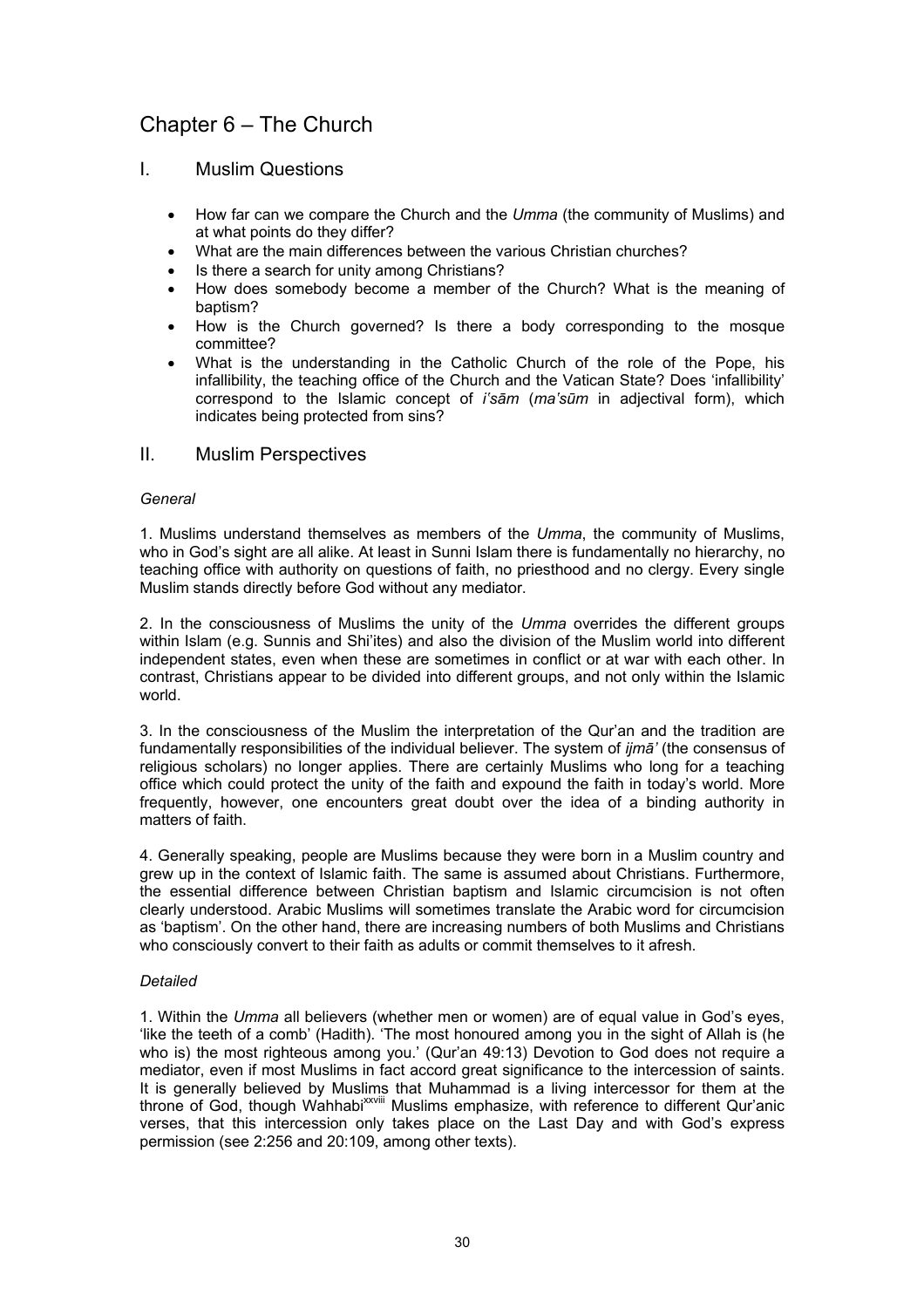2. The *Umma* is the community of all believers: 'the believers are but a single brotherhood' (49:10). It is the duty of the Caliph (in the past) and the head of state (today) to concern themselves about the cohesion of the *Umma* and to ensure that Islamic Law is upheld, although it is not normally their function to provide detailed definition and interpretation of the faith and the Law.

3. Defining what Muslims should believe and how they should practise their faith is the responsibility of the religious scholars (*'ulamā'*, those with good knowledge of the religious sciences; *fuqahā'*, those who have studied *fiqh*, the religious Law). The community, that is the *Umma* as a whole, is infallible as regards the definition of the faith and the Law: 'My community will never agree in error' (Hadith). The outworking of this principle is, however, very difficult. In individual countries a grand mufti or a board of muftis (*dār al-iftā'*) are responsible for the official interpretation of the Law through formal legal decisions, known as fatwas. A Muslim can also seek advice from scholars and/or from spiritual leaders (*'ulamā'* and Sufi sheikhs) who are recognized for their competence and experience.

4. It is the role of the imam to preside over the ritual prayer (*salāt*) and to deliver the sermon (*khutba*). He is normally a public official, paid by the Government. In his absence, his place can be taken by any competent Muslim male. The imam is not a priest. There is no clergy in Islam, but rather scholars with a good knowledge of the religious sciences.

5. There are many movements in Islam all claiming to be the true way. Nevertheless, many Muslims today take the view that the division between Sunnis and Shi'ites in particular, not to mention the divisions between smaller groups and theological schools, is a historical matter, and that the various movements all emphasize different aspects of Islam, each of them rooted in the Qur'an.

6. Christianity appears to Muslims to be more divided than Islam, not least in view of Christian teaching about the nature and significance of Jesus Christ. When the Qur'an mentions Jesus or Christians, it often draws attention to disunity among Christians: 'But the sects differ among themselves: and woe to the unbelievers because of the (coming) judgement of a momentous Day!' (19:37; cf. 2:113,145; 5:14) For Muslims in Europe this applies particularly to the division of Christians into Catholics and Protestants.

### III. Christian Perspectives

### 1. Catholic/Protestant<sup>xxix</sup>

(i) In Christian understanding, 'Church' is a multi-layered concept. It is first of all the community of those who believe in Jesus as Son of God and Saviour and confess him in baptism. This broad community of the baptized is divided into different Christian churches.

(ii) One becomes a Christian not by birth but through faith and baptism.<sup>xxx</sup> The one who is baptized is united with the death and Resurrection of Jesus (Romans 6) and thus becomes a member of the Church.

(iii) The Church constantly strives to be faithful to the word of God in the Old and New Testaments and to understand it in the context of each new era. The Holy Spirit, whom Jesus promised to his disciples, is active in this continuing renewal in the understanding of the word of God, as it is worked out in the community of the Church.

### *1.1 Distinctive Protestant Beliefs*

The Church exists where the word of God is truly proclaimed and the sacraments of baptism and the Lord's Supper are administered in keeping with the Gospel.<sup>xxxi</sup> The Church is based on local congregations. Its constitution is synodical; its leaders, whether ministers or bishops, are accountable to synodical boards, composed of ordained and lay members. All leadership in the Church, whether exercised by men or women, married or single, is understood as a form of service between brothers and sisters.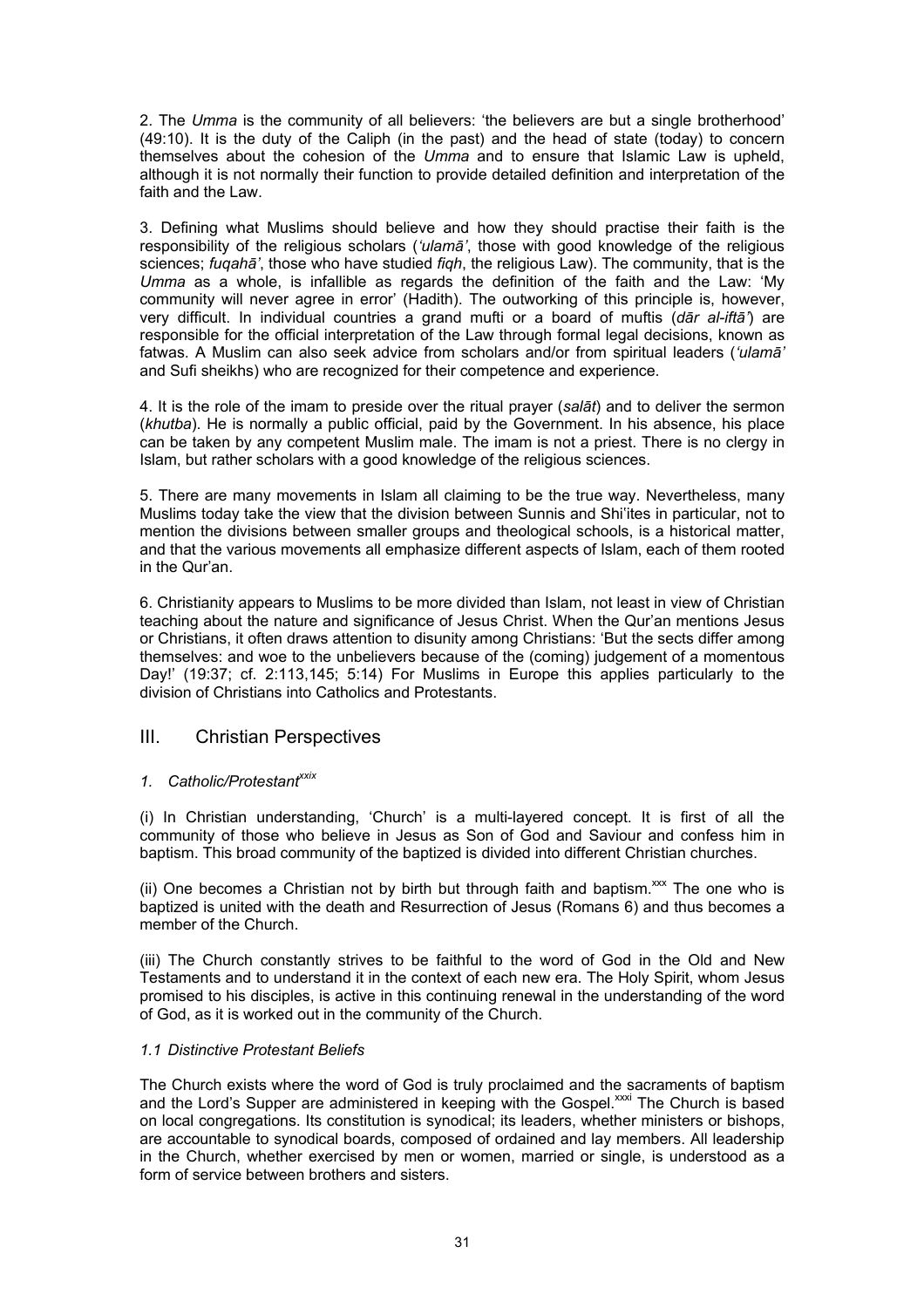#### *1.2 Distinctive Catholic Beliefs*

First and foremost, the Church is the People of God, in which all people are of equal value on the basis of their baptism. The purpose of ordained ministry within the Church is to serve the community of believers. The 2<sup>nd</sup> Vatican Council, in its Constitution on the Church (Lumen Gentium), deliberately speaks of a 'hierarchical community' (communio hierarchica)<sup>xxxii</sup>. The Church is not the hierarchy but rather the community of Christians; the hierarchy serves the community.

To understand correctly the doctrine of the 'infallibility'<sup>xxxiii</sup> of the Pope and of the bishops, one must above all note that it is fundamentally the word of God communicated in Jesus Christ that is infallible, i.e. entirely reliable and free of error. Jesus proclaims and bears witness to the truth about God (cf. John 18:37). This truth is disclosed to the Church through the work of the Holy Spirit and it is received by the Church in faith. The Holy Spirit, the 'Spirit of truth', leads the disciples of Jesus into the whole truth (John 16:13). In the faith of the Church, brought about by the Spirit, there is the certainty of divine truth. Thus the 2<sup>nd</sup> Vatican Council explains: 'The body of the faithful as a whole, anointed as they are by the Holy One (cf. 1 John 2:20,27), cannot err in matters of belief.' This freedom from error is given when the believers as a whole express 'universal agreement in matters of faith and morals'. xxxiv The infallibility in matters of faith which belongs to the Church as a whole takes concrete form in the fellowship of the bishops as successors of the apostles (above all in an ecumenical council) and in the ministry of the one who, as the Apostle Peter's successor, is charged with the ministry of unity in the Church (the Papal office). Infallibility thus does not belong to the Pope as a private individual, nor are all his doctrinal statements infallible. Infallibility is ascribed to his doctrinal decisions when he is speaking *ex cathedra*, i.e. when, by virtue of his office as 'supreme shepherd and teacher of all the faithful . . . he proclaims by a definitive act some doctrine of faith or morals<sup>, xxxv</sup>. So the Pope, and equally the community of bishops, cannot arbitrarily declare certain teachings infallible; rather, they are bound to the beliefs to which the Church as a whole is committed and which it passes on. Hence, before a doctrinal decision is made, they must attend to the witness to the faith in the Scriptures, in the tradition of the Church and in the living experience of faith of Christian believers ('sensus fidei')<sup>xxxvi</sup>.

Conversely, it is just as necessary for the community of believers to hear the faith proclaimed reliably and authoritatively. Such reliable proclamation is the task of the ordained ministry in the Church, which is rooted in the mission of the apostles and – specifically for the office of Peter – in the mission which Jesus entrusted to Peter (cf. Matthew 16:18; Luke 22:32; John 21:15-17).

The universal Church, as it is understood and as it takes form in the Catholic Church, is a fellowship of local churches of equal status. The unity of the local churches is grounded in the diocese, led by a bishop. The diocese is divided into parishes, which are entrusted by the bishop to parish priests<sup>xxxvii</sup>. Responsibility for the local churches lies with the bishop, who sends out priests, as his fellow-workers, to bring together a group of believers in a congregation. It is the priest's task, supported as far as possible by other office-holders in the church, to gather together the Christians in the name of Christ, to preside at celebrations of the Eucharist, to celebrate the other sacraments and to be responsible for the teaching and pastoral care of the believers. The totality of dioceses or local churches constitutes the universal Church. The guidance of the universal Church, and the maintenance of its unity, are the tasks of the Bishop of Rome, the Pope, as successor of the Apostle Peter, together with the College of Bishops.

The leaders of the Eastern Churches, whether independent of the Pope in Rome or united with him (the 'Uniate' Churches), are known as Patriarchs.

#### *2. The Churches and the Unity of the Church*

Practically from its very beginnings the Church has known the pain of schisms (divisions) and heresies (serious departures from correct belief). Alongside theological issues, political and moral factors have played an important or even decisive role. xxxviii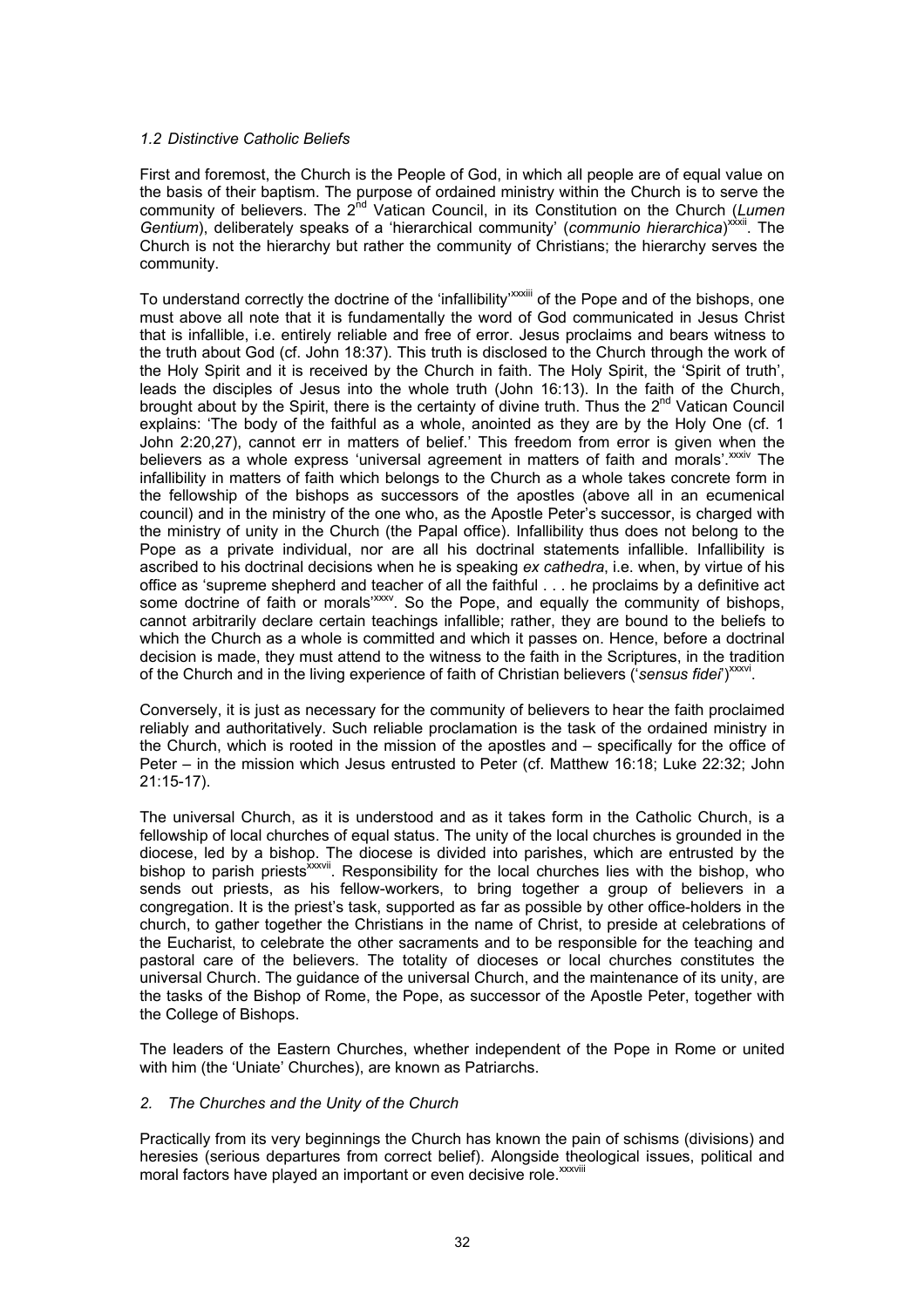In the world today there are three main branches of Christendom that have spread across the whole world: Catholicism, Protestantism and Orthodoxy.<sup>xxxix</sup> For several centuries they have lived in opposition to each other, at times in armed conflict. They have also often engaged in sharp competition with each other in mission-fields, not always with great honesty. This contradicts the message of Jesus and his prayer for unity (John 17).

In the early decades of the  $20<sup>th</sup>$  century the ecumenical movement, which works for the unity of the Church, saw considerable progress. 1948 saw the foundation of the World Council of Churches (WCC), to which most Protestant Churches, the Anglican Church and most Orthodox Churches belong. The Catholic Church, which reckons more than half the world's Christians as members and so is in numerical terms by far the strongest Christian Church, has not joined the WCC, even after the  $2^{nd}$  Vatican Council. However, it takes part in the work of the main WCC commissions and has achieved important agreements with its different member churches on the Eucharist, ministry, authority in the Church and the role of the Pope. The way towards the unity of Christians is therefore open; the goal is that all Christians should recognize each other as brothers and sisters in Christ, that they should listen to each other and, wherever and however possible, that they should work together.

### $IV.$  Christian Responses $x^{1}$

1. The Church and the *Umma* are both communities of believers. They both also encompass social and worldly dimensions. The *Umma* understands itself as commissioned to take forward the work of Muhammad in the contemporary world by bringing about the recognition of God's will. To the *Umma* as comprehensive community there corresponds the Church as spiritual unity and visible representation of Christ and of his kingdom. The Catholic Church is more strongly characterized by hierarchical structure and official teaching, while in the Protestant churches the synodical principle is more strongly stressed, even where structures of leadership have been thoroughly developed. The two emphases must not be considered mutually exclusive.

2. Papacy and Caliphate. As a head of state, the Caliph was a worldly ruler; the authority of the Pope today is of a purely spiritual nature. The tiny contemporary Vatican State ensures the political independence of the Pope and the Curia, i.e. the central organ of the Catholic Church. The nuncios or envoys of the Pope are not the messengers of a worldly ruler; they are essentially no more than the personal representatives of a spiritual leader. $x^{\text{min}}$ 

3. Infallibility in the Catholic Church<sup>xlii</sup> and in the *Umma*. The fundamental principle is present in both the Catholic Church and the *Umma*. The common factor is that infallibility essentially belongs to the community of believers; the difference lies in how it is determined. $x^{\text{min}}$  In Catholic understanding there is a need for a teaching office, guided by the Holy Spirit, so that along with the inevitable developments which unfold over the generations the Church might be kept faithful to the Gospel.

4. The Catholic priest and the Protestant minister, like the imam, preside over the liturgical prayers, preach and teach. The Catholic priest and the protestant minister are ordained. In contrast, the imam is a Muslim commissioned by a mosque congregation or an organisation of mosques to preside over a congregation of Muslims. To work as an imam it is not necessary to undergo vocational theological training.

5. Baptism, confession of faith and circumcision. A person is a Muslim through being born to Muslim parents or through conversion to Islam by saying the *shahāda*, the confession of faith, before witnesses. A person becomes a member of the Christian Church through baptism, which includes the confession of faith in Jesus as the Son of God. Circumcision, which is not mentioned in the Qur'an, is only *sunna* (i.e. a tradition based on hadith). For some legal scholars it is compulsory; for others it is recommended. It applies to boys; some also wish to apply it to girls, but this is rejected by most Muslims.<sup>xliv</sup>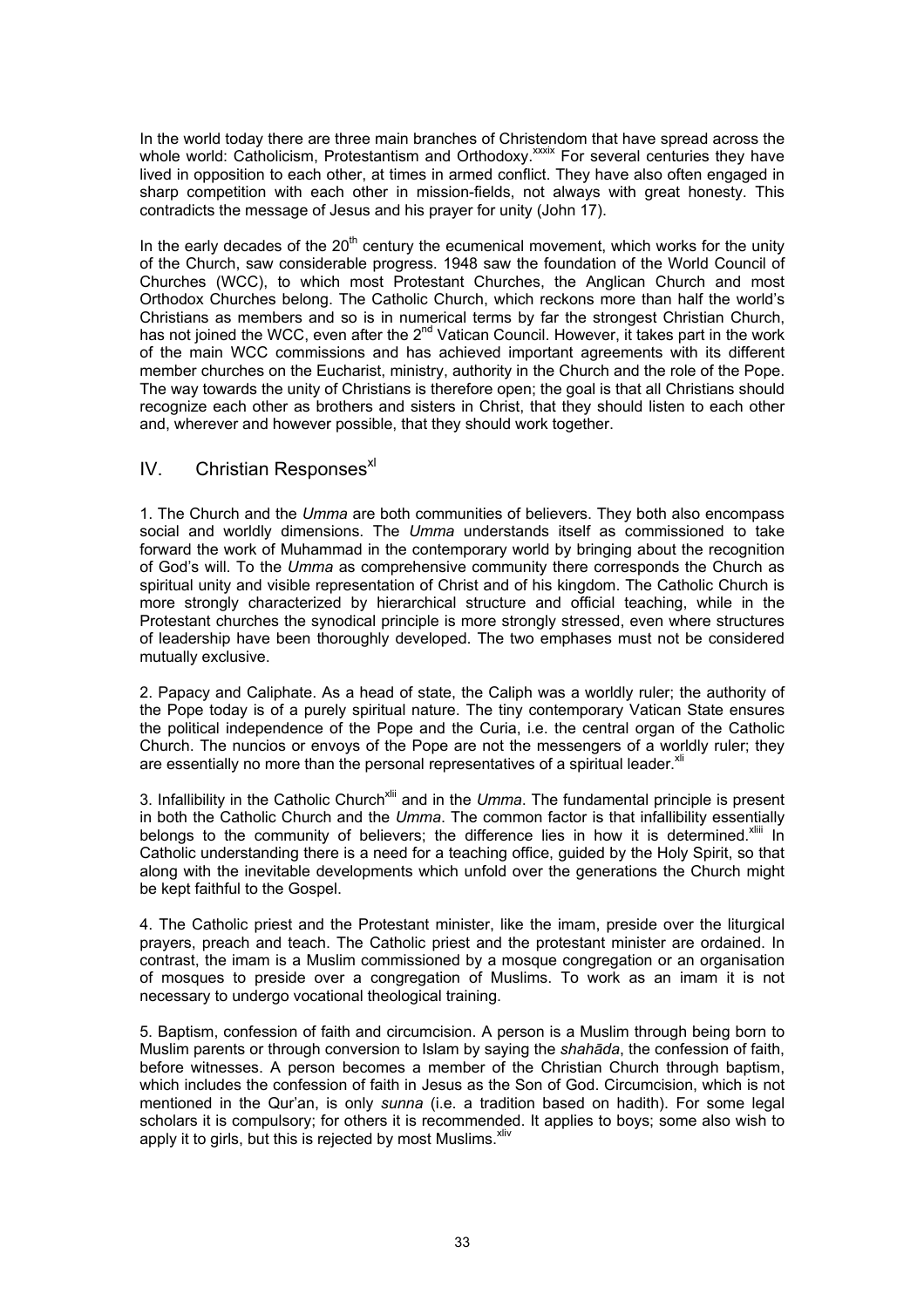6. Unity in the Church and in the *Umma*. Both Church and *Umma* have experienced schisms and rivalries, often accompanied by bloodshed. Human factors, errors and sins should not be denied or glossed over. Within the Church this might mean, for example, public acknowledgement by the Catholic Church of the ways it contributed to the schism with the Eastern Church and to the divisions of the Church in the 16<sup>th</sup> century, and likewise acknowledgement by Protestant churches of the conflicts among themselves. This offers the opportunity to explain that according to the Catholic faith the Christian Church is at the same time of divine and human, that is fallible, nature; and that, for both Catholics and Protestants, the Church is at the same time holy and yet composed of sinners. The recognition that the Church is in a continuous process of reform<sup>xlv</sup> implies the constant challenge to engage in fresh thinking within the Church, but this should not be misunderstood as an invitation to bring about further division. Just as Muslims feel that despite the division of Islam into various branches they are brothers in the faith, Christians should also recognize, across confessional boundaries, that they are one in Christ and are called to work together wherever possible: in the translation and interpretation of the Bible; in theological reflection and research; in the development of spirituality and witness; in social and in charitable work.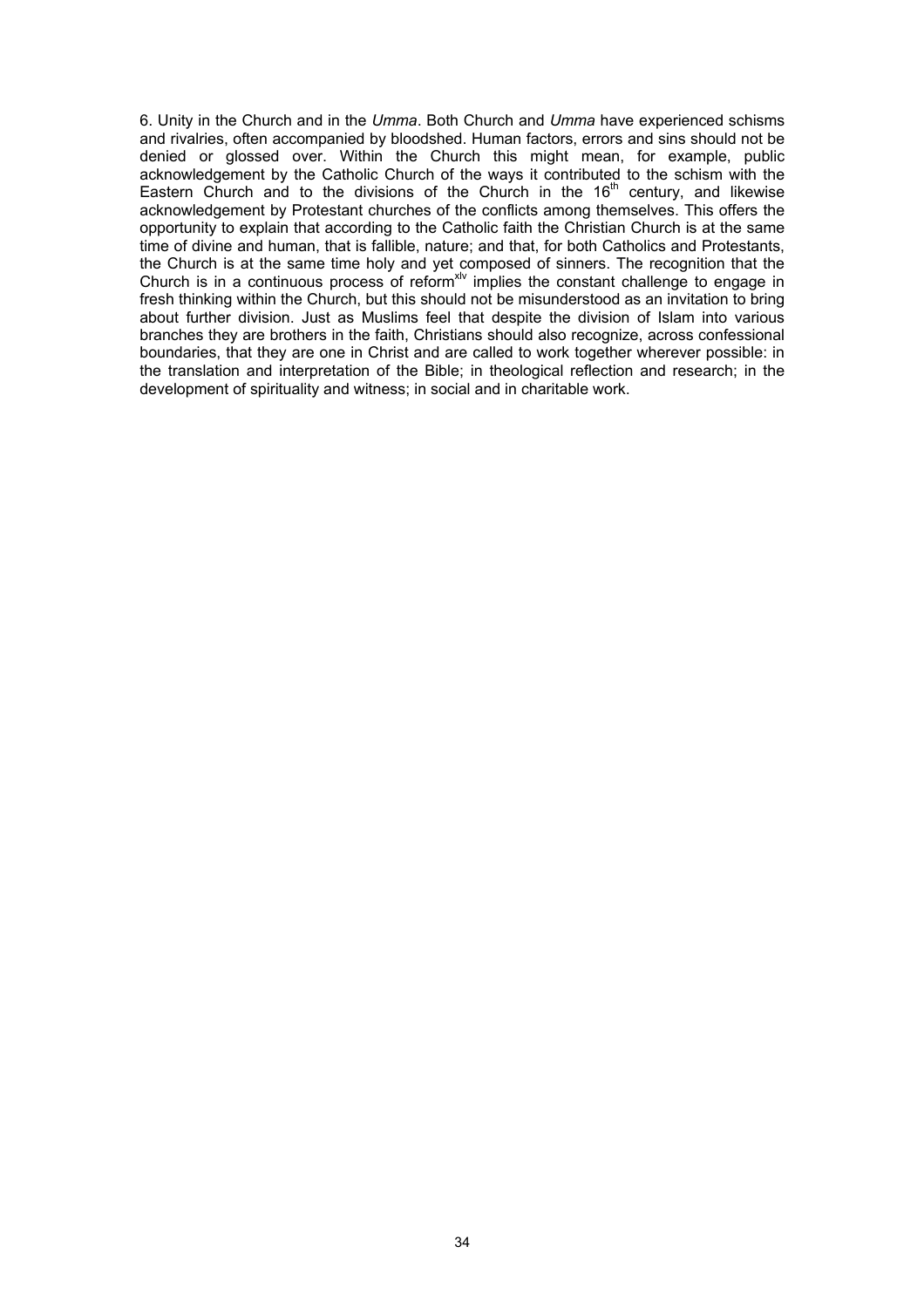## Chapter 7 – The Holy Eucharist

### I. Muslim Questions

- How do you pray? How do you perform your Christian prayers (*salāt*, *namāz*)? Why do you pray with bread and wine (or, what is that white disk and what is that cup)? You pray with wine! *Harām*! In his Law God forbids the drinking of wine.
- Do you really believe that God is present in this bread and wine? That bread and wine become God himself? You 'eat' God?
- What is in that box on or behind the altar? Why do you leave a lamp burning by the altar? What is the difference between the celebration of the Eucharist in a large church on Sunday and on weekdays in a smaller church or chapel?

### II. Muslim Perspectives

### *General*

1. Ritual prayer (*salāt*) involves adopting a sequence of physical positions and reciting prayers for which the exact wording is prescribed. This is distinct from spontaneous prayers of petition (*du'ā*), for which there are no prescribed wordings or rituals.

2. The emphasis on the transcendence of God leads to a firm rejection of any idea of the indwelling of God (*hulūl*<sup>klvi</sup>) in what he has created, especially in inanimate objects such as bread and wine. The use of wine presents a particular scandal as it has been utterly forbidden in Islam from the time of the Qur'an onwards.

3. There is a thoroughly mistaken way of conceptualizing and expressing the Eucharist, developed and spread by a particular Christian tradition, which Muslims understandably reject: i.e. the mistaken doctrine of 'impanation' (God becoming bread), which holds that 'This bread is Jesus (or God)'. This error is strengthened by a false understanding of the doctrine of 'Transubstantiation'. 'Substance' is today generally understood to refer to an object as it is experienced in its concrete and material aspect. Within this way of thinking, a change of the 'substance' of the bread into the body of Christ is simply nonsense, for the physical material of the bread remains unchanged in the Eucharist. On these assumptions, the Catholic doctrine of Transubstantiation is understandably rejected. To understand this doctrine correctly, however, one must grasp that 'substance' means the metaphysical reality of the bread. All reality that can be physically experienced is understood within the category of 'accident' or 'species'; and within this category of 'accident' no alteration or transformation occurs to the bread during the Eucharist. This is exactly what the doctrine of Transubstantiation sought to maintain. 'Magical' understandings of the sacrament, along with the idea that the words of the priest have the power automatically to change something into something else, are to be firmly rejected.

### *Detailed*

1. The Qur'an and the whole Islamic tradition describe Christians as people who pray, whatever their doctrinal errors might be. This applies especially to monasticism (*rahbāniyya*), a word indicating all men and women who dedicate themselves chiefly to prayer (cf. Qur'an 5:82; 24:36-37; 57:27).

 'Strongest among men in enmity to the believers you will find the Jews and pagans; and nearest among them in love you will find those who say, "We are Christians", because among these are priests and monks, and they are not arrogant.' (5:82)

2. At the time of the Qur'an and in the early centuries of Islamic history, Christian hermitages and monasteries represented an integral part of the traditional landscape in many areas within the Muslim world. Indeed in Islamic societies churches, the clergy and Christian worship were protected by a special law.

3. In sura *al-mā'ida*, the Qur'an contains an unmistakeable allusion to the Eucharist: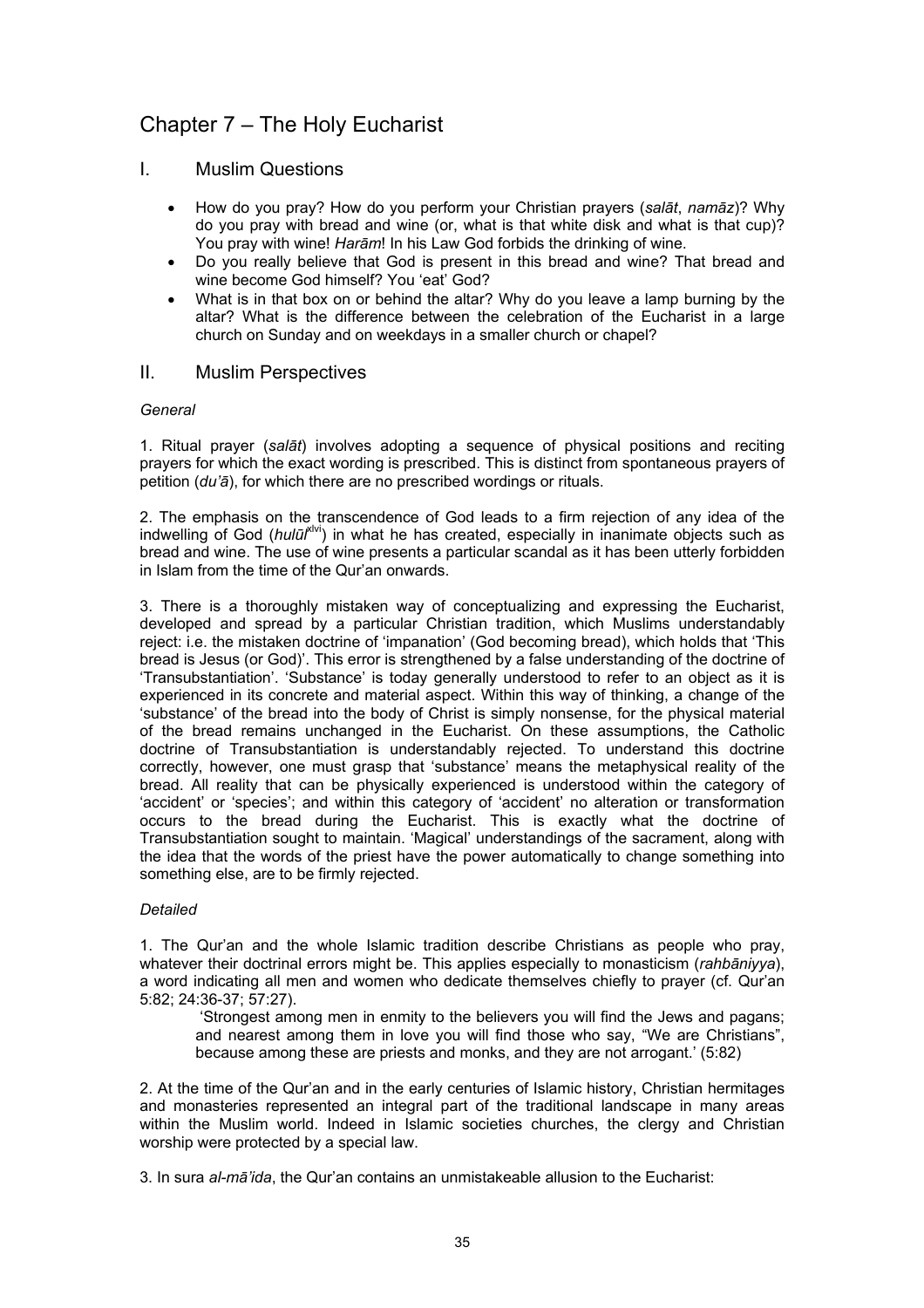'Behold! The disciples said: "O Jesus, son of Mary, can your Lord send down to us a table from heaven?" Jesus said: "Fear Allah, if you are believers." They said: "We only wish to eat of it and satisfy our hearts, and to know that you have indeed told us the truth and that we ourselves may be witnesses of it." Jesus, the son of Mary, said: "O Allah our Lord! Send down to us a table from heaven, that there may be for us – the first and the last of us  $-$  a festival and a sign from you; and provide for our sustenance, for you are the best sustainer." Allah said: "I will send it down to you; but if any of you after that resists faith I will punish him with a penalty such as I have not inflicted on anyone among all the peoples."' (5:112-115)

Although some commentators on the Qur'an see in this passage allusions to the multiplication of loaves (Mark 6:30-44 and parallels) and/or to the vision of Peter at Joppa, when he sees a linen sheet filled with ritually unclean animals let down onto the earth and he is commanded to eat (Acts 10:9ff.), all recognize that the main allusion here is to the Eucharist. The apostles ask Jesus to bring down from heaven a *mā'ida*, a table spread for a meal, to convince them that he has truly been sent by God. Then Jesus himself makes this request to God, and God promises to fulfil the request. The passage states that the *mā'ida* is a gift from heaven (v.112) and that it will be a festival (the Arabic term *'īd* indicates a regularly recurring festival, possibly alluding to Easter and to every Sunday), a festival to the end of time ('for the first and the last'); it will also bring 'deep peace' (*tuma'nīna* v.113) to the hearts of those who share in it; they must 'bear witness about it' (v.113), while those who are unbelieving after they have received this *mā'ida* will be punished severely (cf. 1 Corinthians 11:27-32).

### III. Christian Perspectives

From earliest times, the Eucharist has been at the heart of the Church's worship. In it is celebrated the memory of the life, death and Resurrection of Jesus Christ. Christians believe that Jesus Christ is alive as the one raised from the dead by God and so he remains always present with the Church: 'And remember, I am with you always, to the end of the age' (Matthew 28:20). At its celebrations of the Eucharist the Christian congregation gathers together and knows Jesus Christ to be present in its midst – according to the saying of Jesus that has been passed down: 'For where two or three are gathered in my name, I am there among them' (Matthew 18:20). The congregation prays and hears God's word, as it is communicated in Scripture; here also Christ, the Word of God, is present.

Then the congregation performs what the New Testament accounts tell us Jesus did at his last meal, on the evening before he suffered: over bread and the cup of wine he uttered the prayers of thanksgiving and blessing and then in the broken bread and in the outpoured wine he gave himself to the disciples. In the blessed gifts of bread and wine Jesus shares his very self as the one who offers himself up so that human beings might be redeemed and set free from sin and guilt. Whenever the Christian congregation is gathered for the Eucharist (thanksgiving), it celebrates the memory of this self-offering or sacrifice, confident in the faith that Jesus is present and that when the prayers of thanksgiving and blessing are said over the bread and wine he gives himself to the believers as they receive this holy sacrament. Those who celebrate this memory and receive Jesus in the gifts are introduced by him into his own trusting relationship with God, his Father, and into his self-offering for humanity. Thus those who celebrate the Eucharist together are transformed and taken into the 'Body of Christ'.

In all of this, the bread and wine remain unaltered in their concrete, physical, material reality; the 'form' (or *species*, to use the technical Latin term) of bread and wine is entirely preserved. But the bread and wine are taken into a new context, where they acquire a new significance and reality: in them the Jesus Christ who is alive in God gives his very self. Bread and wine thus gain an entirely new meaning, given by Jesus Christ himself and based in God himself. But because a reality ultimately *is* what it is before God, it is necessary to say that in the Eucharist bread and wine are transformed in their deepest reality: their deepest reality is now that they communicate the presence of Jesus Christ. This also clarifies what is meant by the Catholic doctrine of the Transubstantiation of the bread and wine, the transformation of their essence: bread and wine are transformed in their deepest reality (in their metaphysical 'substance' or their essence). Their deepest reality is no longer to provide nourishment and pleasure for the earthly lives of human beings, but rather to communicate the presence of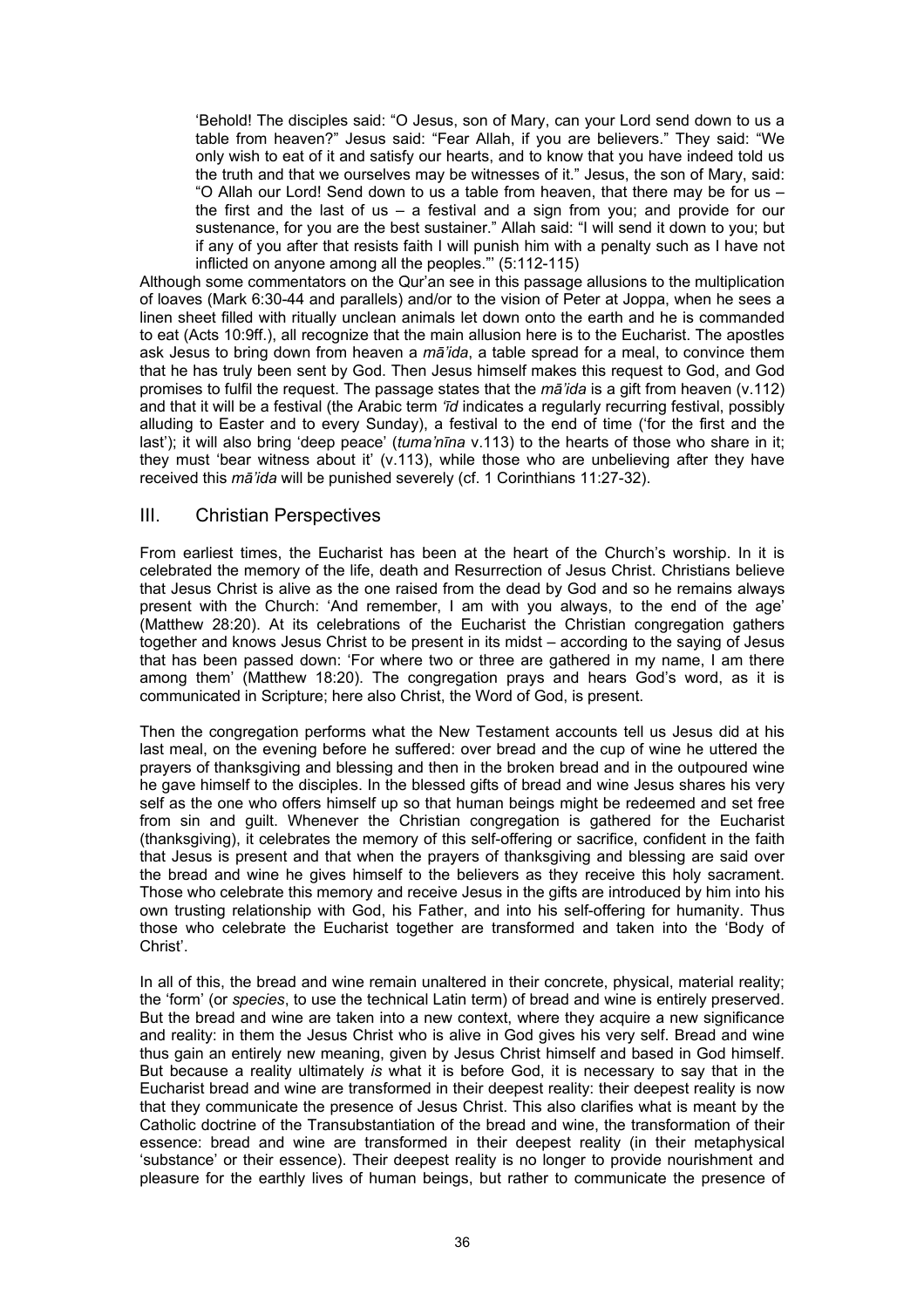Jesus as nourishment for eternal life (cf. John 6). Considered in their physical aspects, bread and wine remain unchanged; Jesus does not become bread and wine in their physical reality. So Jesus is not chewed when the bread is eaten; he does not restrict himself into the small space of the bread; he does not suffer when the bread is broken. Rather than expressing the Church's teaching on the Eucharist, such ideas contradict it.

# IV. Christian Responses

1. In dialogue with Muslims who are familiar with the Qur'an, it is always good to make the story of *al-mā'ida* one's starting-point.xlvii As bidden by Jesus, we gather at this *mā'ida* or table, which Jesus has left behind him as a memorial of the end of his earthly life. The Christian can thus also mention the suffering and the death of Jesus on the cross, while being well aware that the Qur'an – as interpreted by virtually all Muslims – explicitly denies this death.

2. Bread and wine are used when the Eucharist is celebrated because Jesus himself used them at the Last Supper to express his self-offering. Among the people of Israel, bread and wine were basic forms of food and drink and the breaking of the bread and the blessing of the cup of wine were prominent and significant rituals at festival meals. What Jesus did at the Last Supper was thus linked to existing traditions. In faithfulness to its historical origins, the Church has also used bread and wine when celebrating the Eucharist. There have been some changes in the details of the eucharistic rituals and practices. Thus, instead of the bread that was broken and distributed at the festival, in due course use was made of wafers ('hosts') that could be broken up into smaller pieces; these, however, scarcely resembled bread. Today hosts are used which can more readily be seen as bread.

In Israel it was in general permitted to drink wine, which is seen as a gift from God, bringing joy to human hearts (Psalm 104:15). At the feast anticipated at the end of time, prepared for all people, there will be served the finest, choice wines (Isaiah 25:6). In the Eucharist there is a living hope for this fulfilment at the end of time in the kingdom of God; here also, therefore, the fruit of the vine is drunk (cf. Matthew 14:25). For wine to be obtained, however, the grapes must first be trampled in the wine-press (cf. Isaiah 16:10). Thus it is that the cup of wine from which we drink at the Eucharist speaks of the life of Jesus offered for human beings. This self-offering, and in it the reconciling love of God, the outpouring of divine life, are given to the believer in the Eucharist (communion). This spiritual nourishment is the meaning of the Eucharist.

3. Belief in the presence of Jesus Christ in the Eucharist is closely connected with belief in God's becoming human in Jesus Christ (the Incarnation). In the humanity of Jesus, and in his sacrifice on behalf of many, God is present in the world and reveals himself unreservedly and definitively as reconciling love. 'God was in Christ, reconciling the world to himself' (2 Corinthians 5:19). The life of Jesus is a life entirely in God and through his dying he was taken up into the life of God (Resurrection, glorification). Living in God, he is present to the world. We can therefore meet him, pray to him and listen to him everywhere. However, there are distinct ways in which he communicates his presence (just as a person can show his presence to another in distinct ways: through speech, gestures and actions or even through a pregnant silence). The Eucharist is an especially significant and privileged way through which Christ is present: he communicates himself in the concrete, visible gifts of bread and wine in order to establish a deep and inward spiritual communion with and between believers. This communion is the source of the Church's life.

4. The bread and wine over which the prayers of thanksgiving and blessing are spoken at a celebration of the Eucharist, and in which Christ is believed to be present, are normally distributed to be eaten and drunk there and then. However, from the early days of the Church a portion of the blessed, consecrated bread has been preserved so that those who are unable to attend the service – the old, the sick, the disabled – might also be able to share in the celebration of the Eucharist. Since it is part of Catholic belief that Christ is present and remains present in the eucharistic bread, this is treated with reverence, even after the service. It is kept in a dignified place in a so called 'tabernacle' and this place is indicated by a burning light, such as an oil-lamp or a candle. Respect for the presence of Christ in the bread is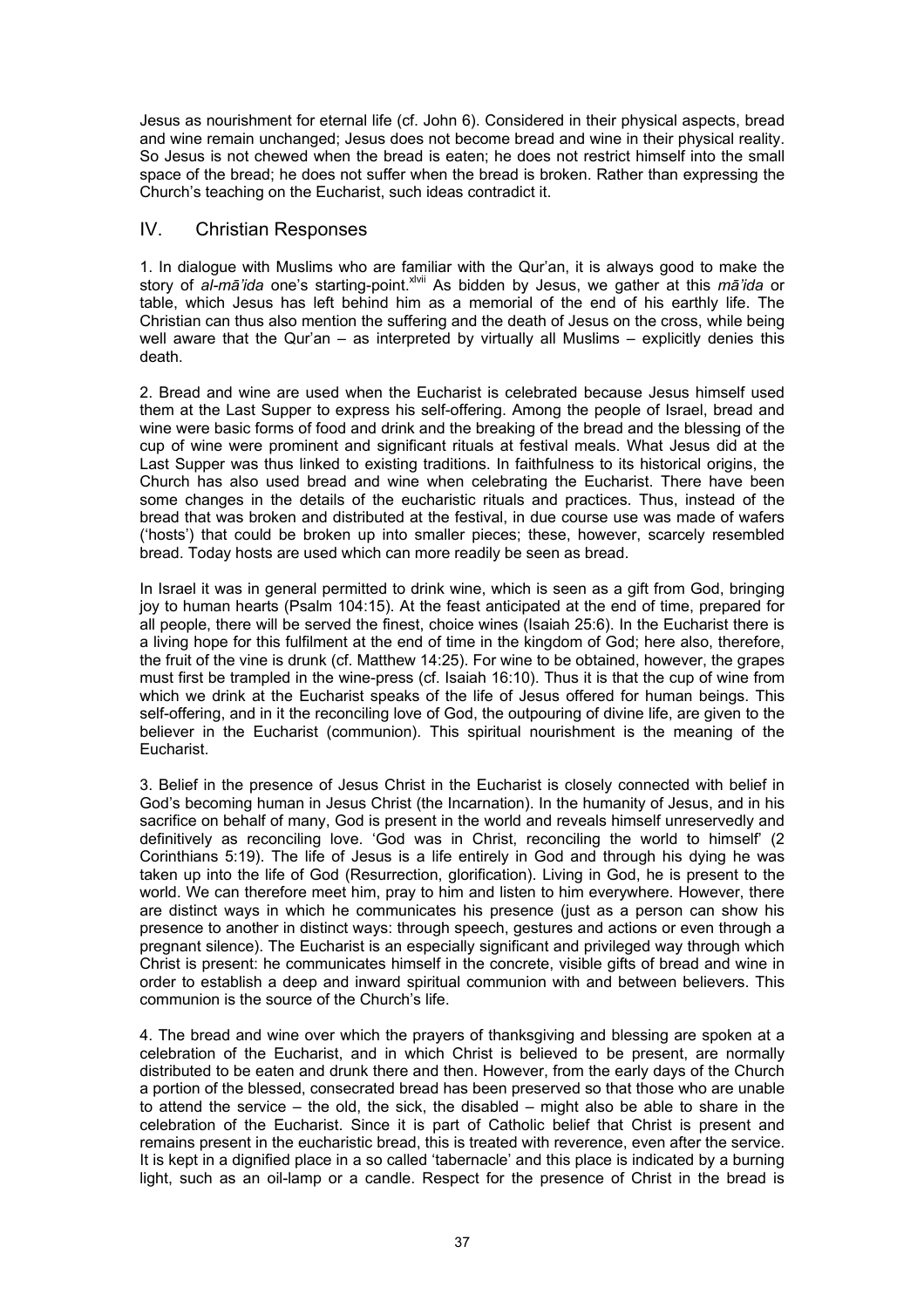shown through particular signs and gestures, such as bowing and genuflecting. This does not, however, mean that the consecrated bread itself is worshipped; the worship is directed to Christ himself. Such forms of eucharistic veneration must remain closely tied to the actual celebration of the Eucharist, with its prayers of thanksgiving and blessing and the receiving of communion in the gathered congregation.

5. The Eucharist and all other liturgical services can be celebrated in places of various types and sizes, such as churches, chapels, large halls and so on. On Sundays, however, Christians are called, as far as possible, to gather for the celebration of the Eucharist in the local parish church.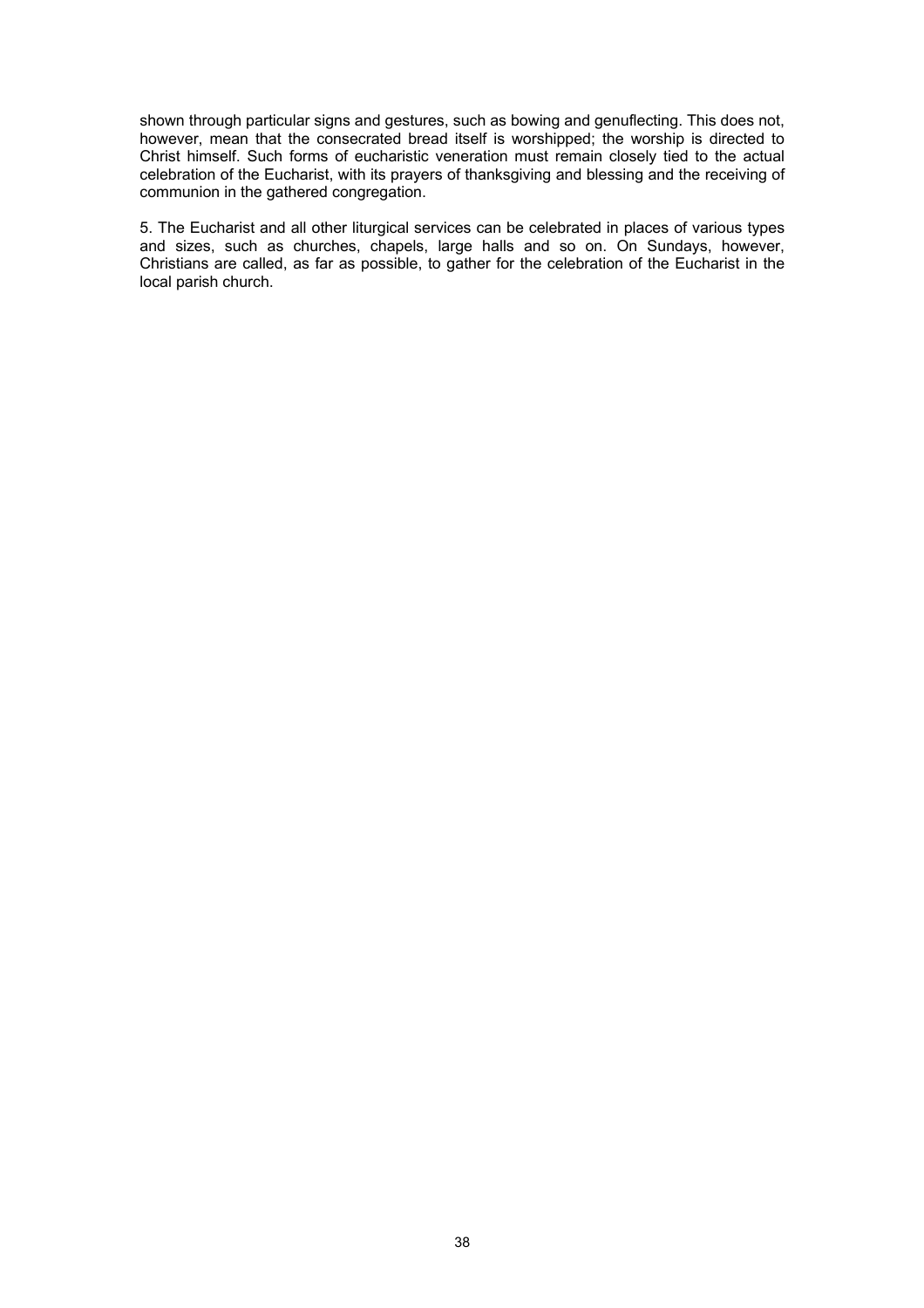# Chapter 8 – Prayer

## I. Muslim Questions

- How do you pray? Where and when do you pray? How many times daily?
- Do you wash yourselves ritually before praying?
- Do women also pray?
- Do you pray at all times, or only on particular occasions?
- Do you have particular prayers for the major religious festivals?
- In what language do you pray?
- What are the main physical positions adopted in prayer? What does the sign of the cross mean?
- Why do you pray? Because God has commanded you to? Out of respect for religious rules? To gain entry to Heaven? Because it makes you feel better?
- What do you say in your prayers? What texts do you use? The Bible?
- Whom do you pray for? Can you pray for us?
- Can we take part in your prayers? Can we pray together? If so, what texts should we use?
- Is it permissible for Muslim prayers to be said in a Christian place of worship?
- Is it possible to organize a Muslim prayer-room within a Christian building?

## II. Muslim Perspectives

## *General*

The words 'prayer' and 'pray' have a wide range of meanings and do not express quite the same ideas as their Islamic equivalents. The key Islamic concept to grasp here is *'ibāda*, suggesting both worship and servanthood; prayer, as an act of *'ibāda*, expresses the essential attitude of humble service of the servant before his or her Lord. Islam distinguishes further between *salāt*, the daily ritual prayers to be performed at certain prescribed times, and various forms of free, personal or private prayer. Examples of the latter include: *du'a* (invocation, petition), *munājāt* (intimate dialogue with God) and *dhikr* (recollection of God in prayer). There is therefore a distinction between 'performing the prayers' and 'praying'. When a Muslim asks questions about prayer, he or she instinctively thinks of the prescribed canonical prayers (*salāt*), which are public, often communal and are performed according to quite specific prescriptions. Every other form of prayer is of much less significance.

In contrast, Christians think of prayer primarily in terms of an attitude of spirit and heart; in their minds prayer is not tied to a particular ritual form. Thus, when Muslims say 'I do not pray', they mean 'I do not regularly perform the prescribed ritual prayers'. It can nevertheless certainly be the case that God is often in the thoughts of such Muslims and frequently comes to the surface in their conversations. When Christians pray according to traditional monastic patterns ('praying the hours') this resembles Muslim prayer (*salāt*) in its observance of a prescribed liturgy at set times. In Islam it is in the devotional life of mysticism and in the ways of prayer of the religious brotherhoods that one finds deeper prayer, meditation and wider understandings of prayer as spiritual, inward and wordless.

Christians do not practice regular ritual prayer in the same way as Muslims practise *salāt*. It therefore seems clear that people in 'the West' do not pray, because their attitudes are 'materialistic'. In contrast, Muslims pray regularly, in public, and without any fear of what people will say, thus demonstrating that they belong to the Muslim community. Muslim consciousness of the transcendence of God brings to ritual prayer in Islam a sense of awe before the sacred. Vital importance is thus attached to the precise observance of the detailed ritual prescriptions concerning matters such as washing, bodily postures and ways of speaking (aloud, quietly or inwardly). In Christianity the feeling that 'God lives among us' has led to a certain familiarity in relationship to God, and to a freedom of style which goes so far that it can be interpreted as lacking in reverence for God.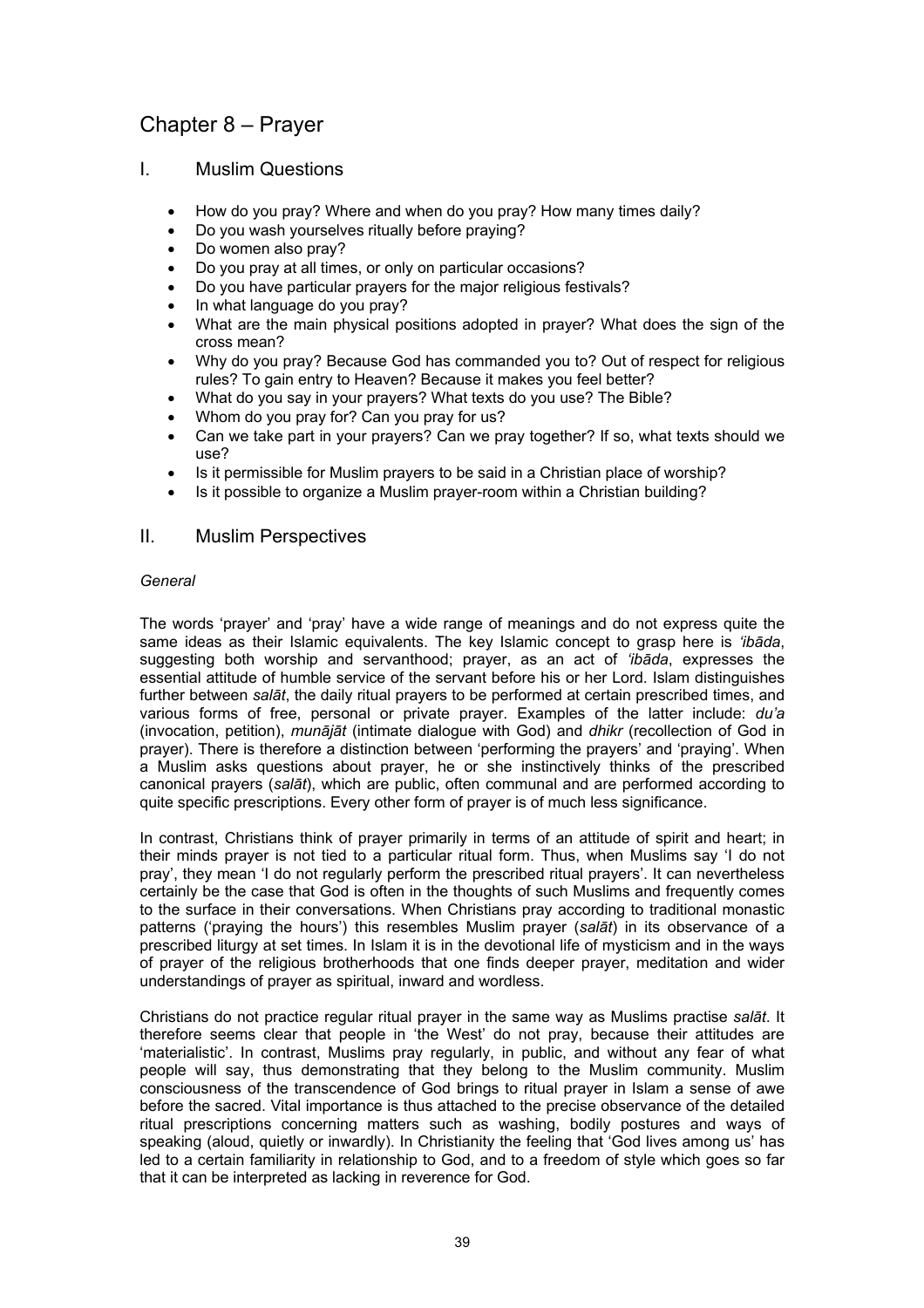To summarize, one can say that while Islam ascribes great significance to the outward form of prayer, Christianity puts great emphasis on the inward practice of prayer.

#### Detailed

In Islam the word 'prayer' indicates specific religious practices:

#### *1. The 'canonical' ritual prayer (*salāt*)*

*Salāt*, the second pillar of Islam, means ritual prayer and is an essential component of Muslim worship. When praying, the Muslim is in solidarity with fellow-believers around the world, across continents and cultures and also across the ages, and through ritual prayer experiences fellowship with other Muslims, despite possible differences of opinion. Prayer brings together many different aspects of devotion to God such as recitation, listening, meditation and attentiveness to God's presence. Prayer consists firstly of praise and thanksgiving, then also the seeking of forgiveness and of God's blessing, and, as the occasion demands, mourning, intercession and so on. To ensure that ritual prayer, wherever and whenever it is performed, contains all these elements, its rite has been prescribed in detail. It is derived from the Qur'an and Hadith, and from the legal regulations which the schools of Law worked out on the basis of the Qur'an and Hadith.

Ritual prayer is performed five times every day, at prescribed times. Many Muslim calendars also contain minutely detailed timetables for the prayers, the times for which can, however, be adjusted as necessity demands. The times for prayer are: at break of day (*subh*); at noon (*zuhr*); in the afternoon (*'asr*); at sunset (*maghrib*); during the night (*'isha*). The primary function of the call to prayer (ā*dhān*), which the *mu'adhdhin* proclaims from the minaret, is to make people aware of the exact time for prayer. The ā*dhān* gives a distinct rhythm to the life of Muslim towns.

When possible, prayer is performed communally. The ideal place for prayer is the mosque. Those praying stand in rows behind the imam, who decides the rhythm of the prayer. Prayer can also be performed on one's own or in small groups outside the mosque, and in principle anywhere, so long as the place is ritually clean. The place of prayer can be indicated by a carpet, a cloth, clean paper on the floor or a circle of stones. In any case, when performing the ritual prayer one must face towards Mecca, as long as the direction can be established. The direction for prayer (*qibla*) is indicated in mosques by the *mihrāb*, the prayer niche pointing towards Mecca. The fact that all who are performing the prayer are facing towards the Kaaba in Mecca underlines the worldwide unity of the Muslim community. Before beginning ritual prayer one must carry out the prescribed ablutions (ritual acts of washing). Normally water is used, but if this is not to hand or available for use a symbolic act of cleansing with sand is performed. The Law distinguishes between the requirements to wash the whole of one's body (*ghusl*) and part of it (*wudū'*). *Ghusl* is necessary if a person is in a condition of 'greater impurity' (*janaba*). This is the case after sexual intercourse, including within marriage, or after contact with a corpse. *Wudū'* is necessary in the case of 'lesser impurity' (*hadath*), which applies after any excretion from the body (faeces, urine, pus and so on). In this case it is necessary to wash one's hands, mouth, nose, face, forearms, head, ears, throat and feet. One's clothes must also be clean, but most important of all is purity of heart. It is instructive to compare the Islamic regulations with similar regulations in the Old Testament (Exodus 30; Leviticus 18; Deuteronomy 21; 23).

After the ablutions the worshipper declares his or her intention (*niyya*) to pray. The prayer opens with the *takbīr,* the formula '*Allāhu akbar*' ('God is greater'). This is followed by the recitation of the opening sura of the Qur'an, the *Fātiha*xlviii. Every ritual act of prayer consists of 2 to 4 liturgical units, each called a *rak'a*. This consists of a time standing upright (*wuqūf*), bowing (*rukū'*), prostration (*sujūd*) and sitting on one's heels (*julūs*); each of these bodily postures is accompanied by a specific and suitable prayer. The prayer at break of day includes 2 *rak'a*-s, the prayer at sunset includes 3, while the noon, afternoon and night prayers each consists of 4 *rak'a*-s. Ritual prayer includes the recitation of some short suras from the Qur'an, followed by greetings addressed to God (*tahiyyāt*), the Prophet and all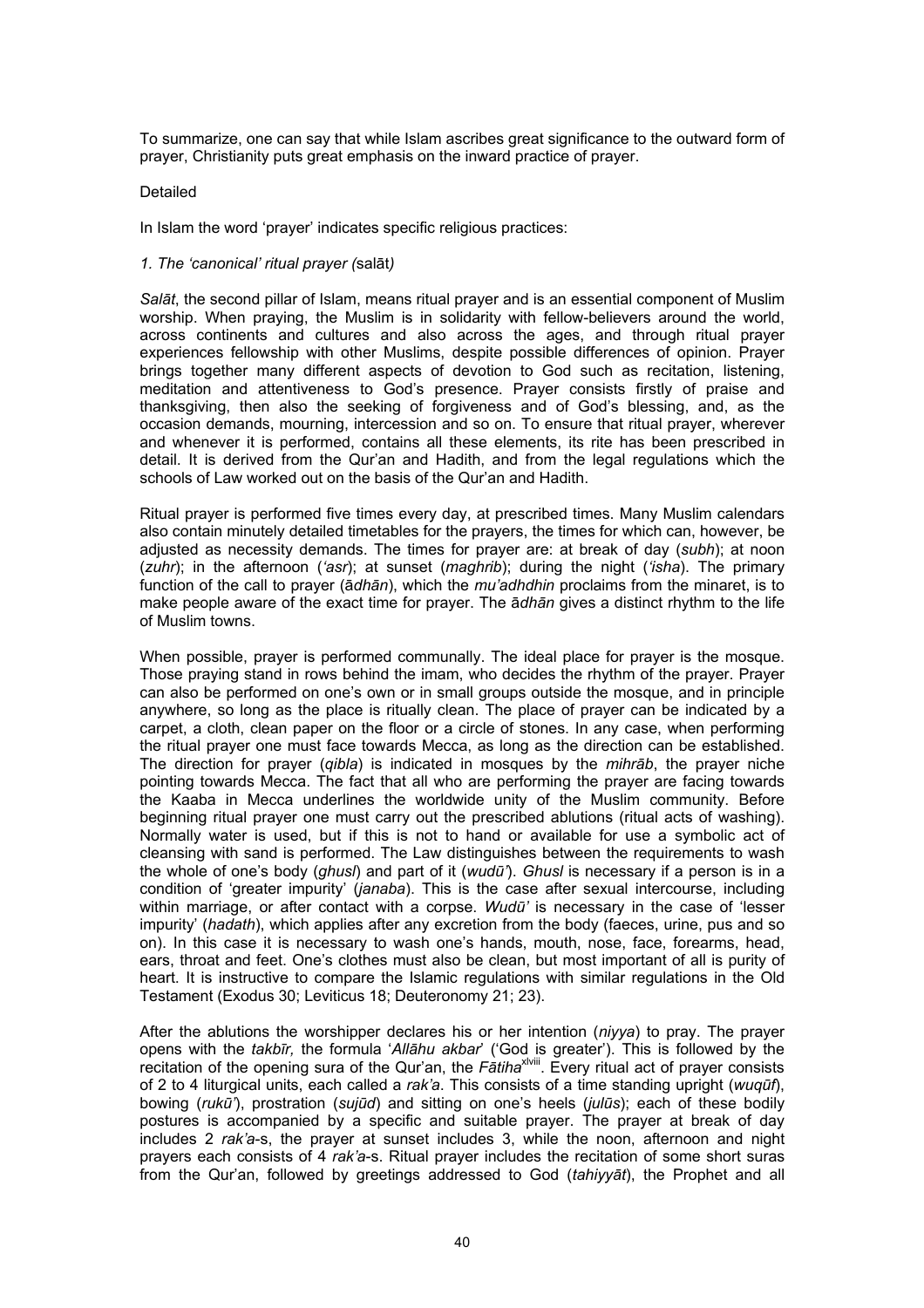Muslim believers. These are followed by the confession of faith (*shahāda*) and prayers for blessing on Muhammad and Abraham. The whole ritual usually lasts no longer than 5 to 10 minutes, unless longer Qur'anic texts or intercessions are added.

Every week congregational prayers (*salāt al-jum'a*) take place on Friday at noon. The ritual is the same as for the daily prayers, expanded by fuller *tahiyyāt* and particularly by the sermon, delivered either by the imam or by another Muslim with the necessary ability. On the occasion of major festivals there are further special rituals, particularly at the two most important festivals: the festival of sacrifice, also known as the Great Festival (*'Īdul adha* or *'Īdul kabir*), and the festival of breaking the fast at the end of Ramadan, the month of fasting (*'Īdul fitr*). Special rituals also mark the festival of the birth of the Prophet (*al-mawlid al-nabawī*), *'Ashūra* and the nights of Ramadan. Mention should also be made of the impressive prayers used in the course of the major and minor pilgrimages.

*Salāt* is above all an act of adoration, praise and gratitude towards God. It is performed out of obedience towards God's command. Spiritual writers such as Muhammad al-Ghazāli (1058- 1111) emphasize the following attitudes as essential in approaching *salāt*: purity of heart, attentiveness to God's presence, reverent fear of God (*taqwā*), hope, modesty and the honest desire to amend one's life.

There are also ritual prayers for particular occasions, such as prayers for rain, at the time of natural disasters and at the time of bereavement. Voluntary ritual prayers (*nawāfil*) are performed during Ramadan and at night (Qur'an 17:79).

#### *2. Other prayers*

Sufism and the Sufi brotherhoods (*tarīqa*, pl. *turuq*) have developed the practice of *dhikr* (the recollection of God), which essentially consists of mentioning and celebrating the name of God (cf. Qur'an 2:152; 3:41). The constant repetition of God's name, whether this is done alone or with others, essentially aims to achieve the total permeation of the believer's heart and mind with recollection of God's name. Traditionally, there are three stages to *dhikr*: the *dhikr* of the tongue (the simple oral recitation of God's name); the *dhikr* of the heart (as the heart is taken up into the rhythm of the recitation); and the *dhikr* of intimacy (*sirr*), in which the believer's whole body and soul vibrate with the recitation of God's name. Sufis and brotherhoods also engage regularly in meditation (*fikr* and *ta'ammul*), daily silent prayer (*wird*) and responsive litanies (*hizb*).

These forms of prayer are, likewise, all strictly regulated in terms of ritual and text. The texts are often very striking. Nothing, however, is left to personal initiative. The Sufi disciple (*murād*) is asked to perform these rituals with great care under the direction of a Sufi guide (*shaikh*, *pīr*).

The recitation of the '99 most beautiful names of God' (Qur'an 20:8; 17:100) should also be mentioned. These names are recited meditatively by pious Muslims with the use of prayerbeads (*subha*, *tasbiha*).

It is also significant that in various contexts and in situations of distress Muslims meditate on Qur'anic texts and find strength through doing so.

Finally, there are countless spontaneous prayers, not least the many invocations which Muslims – especially simple believers – utter on all possible occasions: praise (*al-hamdu lillāh* – 'God be praised'); surprise (*mā shā' Allāh* – 'whatever God wills' or 'as long as God wills'); prayers for forgiveness (*astaghfir Allāh* – 'I ask for God's forgiveness'); prayers for healing (*Allāh yashfī* – 'may God heal'); expressions of disapproval or indignation (*lā hawla wa lā quwwata illā bi-llāh al-'azīm* – 'there is no power or strength other than with God').

Muslim theologians have at times engaged in intense discussions about whether petitionary prayer is compatible with Islamic Law and what value should be ascribed to it. Since God knows everything, no prayer can alter his almighty will. Nevertheless, there is agreement among Muslims that *du'a* is pleasing to God and therefore desirable. Has not God himself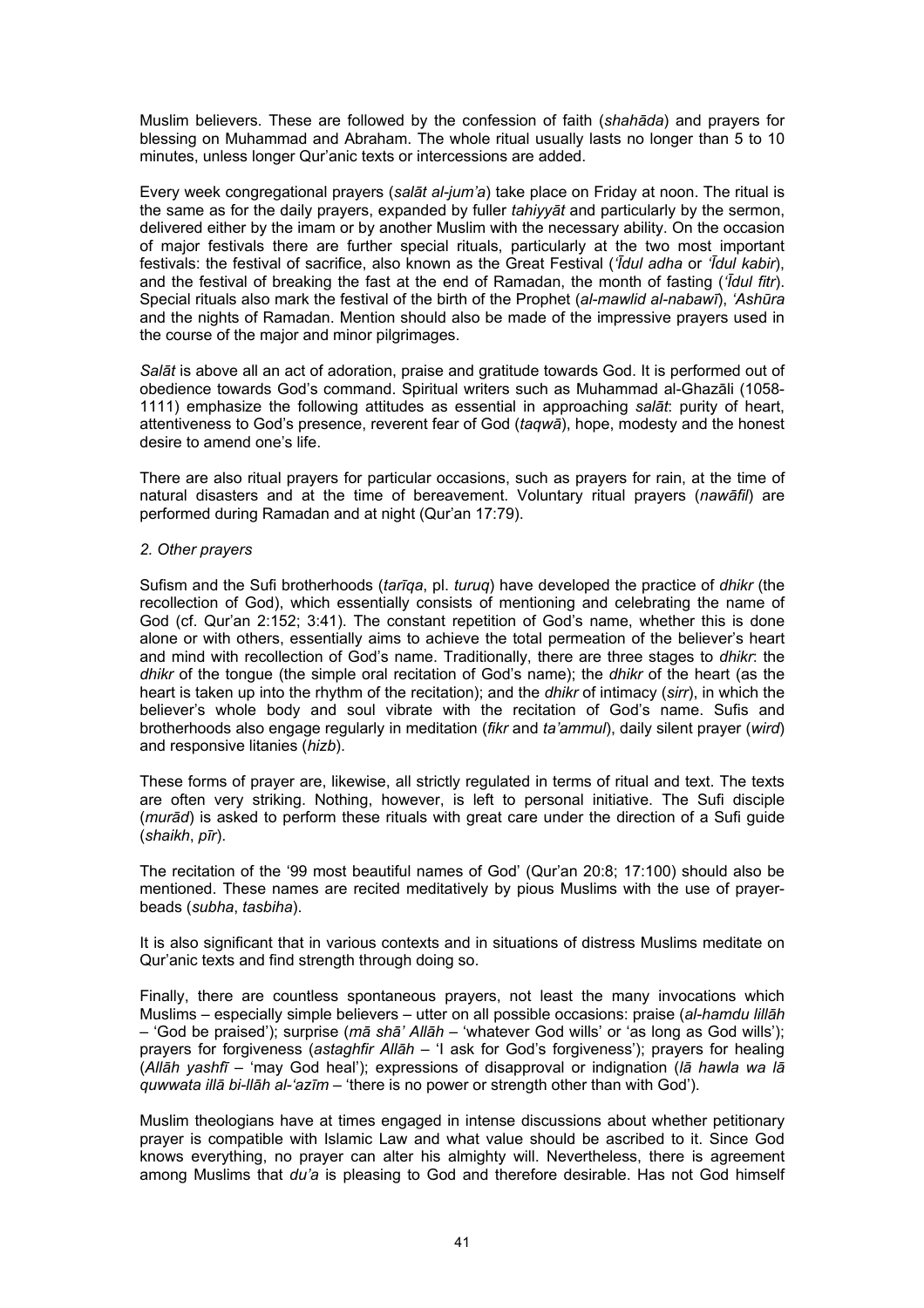invited believers to address prayers of petition to him (cf. Qur'an 2:186; 22:12; 13:14) and has he not promised to hear them (2:186; 40:60)? God, mainstream Islam teaches, foresees all things from eternity and in his sovereign goodness he grants requests generously. The Mu'tazilites, with their tendency towards rationalism, were of the opinion that although petitionary prayer has no effect it is profitable as it forms in people an appropriate attitude towards God, the attitude of a poor servant (*'abd faqīr*). Petitionary prayer does not change God, but it does change people.

#### *3. Prayer and action*

The genuineness of prayer is demonstrated in one's relations with one's neighbour, especially in striving for righteousness and in care for the poor:

'It is not righteousness that you turn your faces towards East or West; but it is righteousness to believe in Allah and the Last Day, and the angels and the Book and the messengers; to spend of your substance out of love for him, for your kin, for orphans, for the needy, for the wayfarer, for those who ask, and for the ransom of slaves; to be steadfast in prayer and practise regular charity . . . ' (Qur'an 2:177)

## III. Christian Perspectives

Prayer means turning to God in response to his giving himself to humanity. This turning to God can happen and be expressed in many and various ways: oral prayer; meditation; music, with or without an accompanying text; physical movement, including dance; the arts, including paintings, altar-pieces, images of saints, the icons of the Orthodox Church<sup>xlix</sup>, stained glass windows and statues. One could also mention here appeals to the senses, for example through the use of incense, especially in Catholic and Orthodox churches, and the interior layout of churches. In what follows, however, the emphasis lies on prayers that make use of words, whether these are spoken aloud, quietly or inwardly.

The origins of Christian prayer lie in the prayer-life of Jesus, with its Jewish roots, and also in what he said about prayer.

## *1. Jesus prayed and taught us to pray*

The Gospels often portray Jesus at prayer. Jesus loved to withdraw to pray alone. He sometimes spent the whole night in prayer, especially before major decisions or turning-points in his life. For example, at the beginning of his public ministry he withdrew into the desert to pray and fast; he also prayed before his Passion. He lived in continual unity with God the Father, inspired by the desire to be at one with his will. The roots of Jesus' life of prayer were deep in Judaism and in its Scriptures. He quotes from the Psalms, the prayer-book of the Scriptures, either directly or re-phrasing freely. He taught his disciples how to pray. Private prayer should be uncomplicated and unadorned and should always avoid empty words and phrases (cf. Matthew 6:5-7). In response to an explicit request from his disciples, Jesus gives them the prayer beginning 'Our Father'. 'Father' because God loves us as his children; 'our' because every prayer, even private prayer, is prayed in communion with others. The invocation 'Our Father' is followed by three petitions concerning God and three petitions at the human level.

Before his sufferings, Jesus celebrated a last meal out of which, after Easter, there evolved the memorial of that meal in the Lord's Supper or Eucharist. This is the sacrament of the total self-offering of Jesus to the Father for the world's salvation and of the real presence – albeit invisible and immaterial – of the risen Christ among us. So Christian prayer, as it has been taught and shaped by Jesus, is above all adoration of the Father, praise, thanksgiving, selfoffering, request for forgiveness, help and hope.

As with Islamic prayer, as Christians we distinguish between liturgical and private prayer. Very great importance is attached to private prayer. Prayer is a matter as much for women as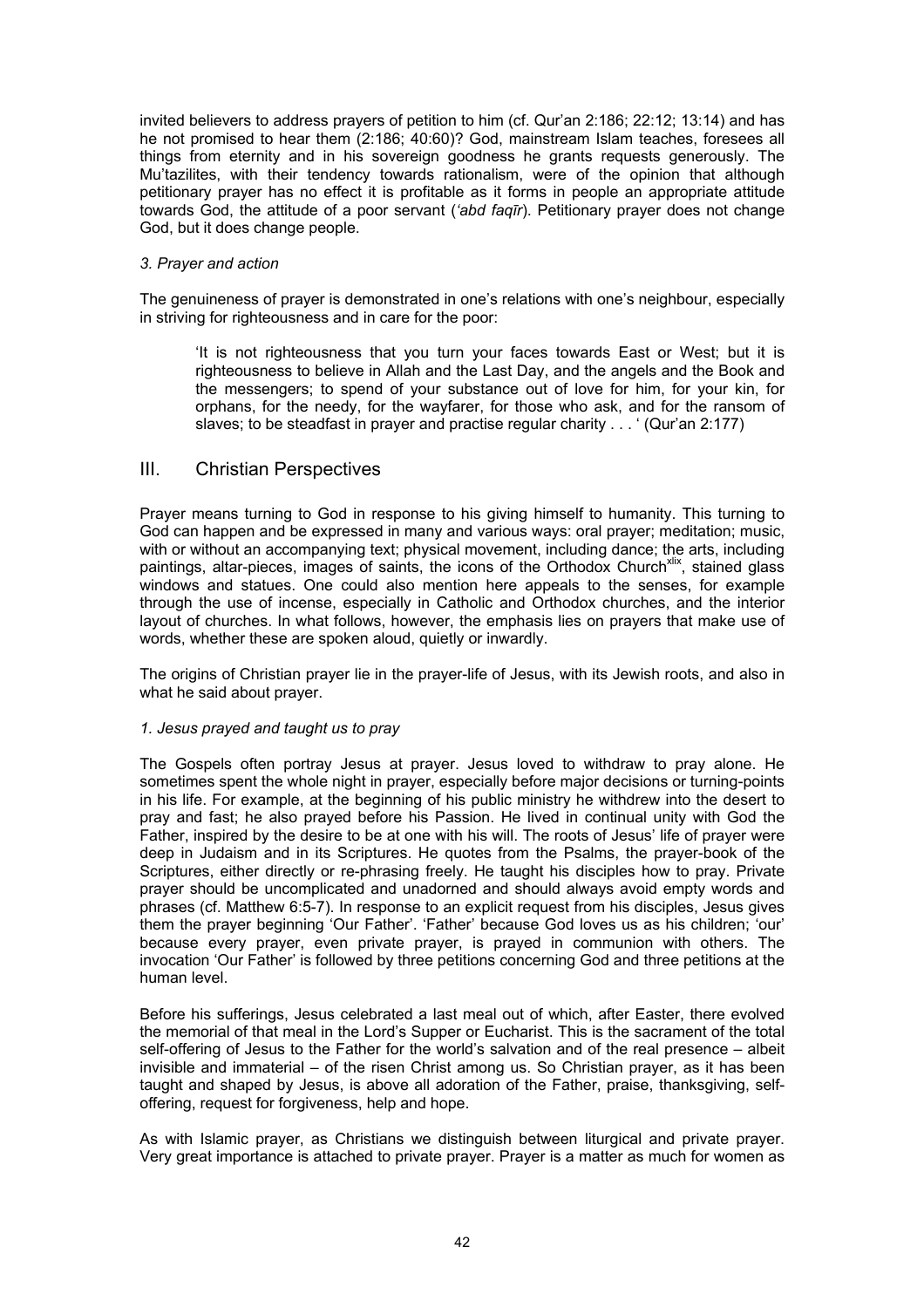for men. In the Catholic and Orthodox Churches, however, only men are ordained to preside at the Eucharist.

#### *2. Liturgical prayer*

Liturgical prayer is communal prayer with prescribed rituals and texts. The Eucharist (also known as the Holy Mass by Catholics) stands at the centre of Christian life and prayer. In the Catholic Church a priest always presides at the Eucharist. It can be celebrated every day and at whatever time is chosen. On Sunday, the day when Christians particularly call to mind the risen Lord, the Eucharist is conducted with special solemnity. In the Catholic Church the Sunday liturgy can also be celebrated on Saturday evening.

The Eucharist begins with the ministry of the word, i.e. readings from the Scriptures, which always include a passage from one of the four Gospels, followed by a sermon or homily and prayers of intercession. Then follow the preparation of the bread and wine; the Eucharistic Prayer, which includes the 'words of institution' (the words of Jesus at the Last Supper); the 'Our Father'; and the giving of communion, when believers receive Jesus Christ himself in the forms of bread and wine.

The Eucharist is thus the great prayer of thanksgiving (hence the term 'Eucharist', from the Greek for 'to give thanks'), the Christian congregation's great prayer of adoration and praise; the Eucharist also involves sharing in God's word and being united with Jesus Christ, who gives his real presence in bread and wine and so strengthens believers for their journey through life.

Liturgical prayer according to traditional monastic patterns ('praying the hours') is of great importance for monastic communities and for priests, but less common among lay people. This involves a sequence of prayers and readings from the Bible and the Church Fathers and includes recitation of the Psalms, hymns, responses and intercessions. In monastic communities it is recited or sung seven times daily: in the morning, at noon, in the evening and during the night. It can also be prayed by individuals. Prayer is also of central importance in Protestant churches.

For Catholics the sacraments include confirmation, penance, marriage, holy orders (ordination to the Church's ministry) and the anointing of the sick, as well as baptism and Eucharist; these are administered in the context of liturgical ceremonies. In many places, and following local traditions, there are also liturgical prayers during pilgrimages, liturgical prayers for rain, for a good harvest, for a successful birth, etc.

## *3. Private prayer*

'Private prayer' refers to the prayer of a person alone or of a group of people, such as, for example, family prayers in the evening. In terms of form it is free; indeed flexibility in terms of style is generally an essential characteristic of Christian prayer. Private and public prayer complement each other and are not in competition. Both are in accordance with the call of Jesus to pray without ceasing (Mark 13:33; Luke 18:1-8; 21:36; cf. Colossians 1:9; 1 Thessalonians 5:17; 2 Thessalonians 1:11).

In the context of private prayer, alongside prayers expressed in an entirely free style, use is also made of prayers of the Church such as the 'Our Father', the Psalms, the Ave Maria (among Catholics) and other prayers, aloud or in silence. This is the practice of many Christians, especially in the morning and evening, or when they visit a church or chapel. Many Catholics also pray the rosary, reciting the 'Our Father' and the 'Ave Maria' alternately, with the recitation of one of the 'mysteries' of the life of Jesus in the middle of the sequence. Many recite the rosary at least once a day.

Christians who wish to deepen their life of prayer give time every day, if possible, to meditation and contemplation. Standing, kneeling, sitting or lying down, in a holy place or at home, they concentrate in silence on God to become conscious of his presence and to hear his word. The constant practice of this kind of regular attentiveness and listening to the words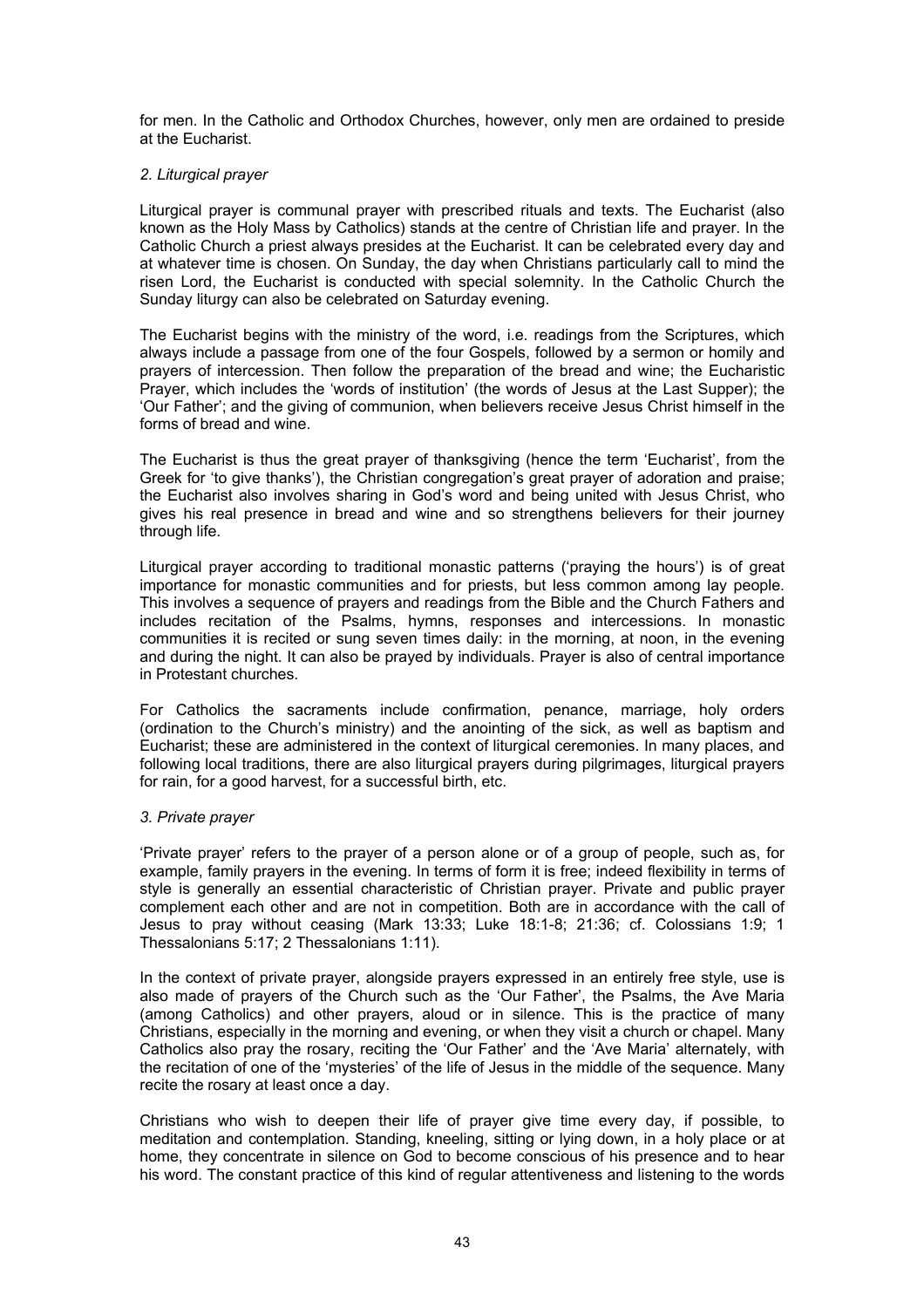of Scripture, which can be helped by certain methods of meditation, is an effective way to grow closer to God. According to Catholic belief this can, by God's grace, lead to the attainment of mystical gifts, whether in monastic seclusion or in the midst of everyday life. In addition, Christians who wish to follow Jesus with great devotion undertake spiritual exercises from time to time, in silence and in prayer, whether on one day every month or for one week every year.

## *4. To whom is prayer addressed?*

Prayer is directed to God. We pray to him through the mediation of Jesus Christ in the Holy Spirit. The discussion in chapter 5 ('God the Three in One') is relevant here. We pray in and with Jesus, in the power of the Holy Spirit, to God alone.

In the Catholic Church, the practice of asking the saints to pray for us is based on the assumption that they are intercessors for us with God<sup>I</sup>. The fundamental orientation of prayer towards God, who alone is worthy of worship, is maintained.

## *5. The meaning of prayer*

The essential attitude underlying prayer is worship, thanksgiving and petition for help for oneself and for others. Through prayer we are guided to seek the will of God at every moment. It is a source of strength, of peace, of joy and of fruitfulness.

It is helpful to have set times of prayer. These times of prayer will unconsciously make other areas of life fruitful, until finally the whole of life becomes prayer. Conversely, a life of genuine self-giving will enrich our prayer. Prayer will thus permeate our joys and our cares. Prayer is not a way of escaping from life. Prayer enables a person to search for the signs of the presence of God in individual and communal experience of life and to seek God's will when faced with decisions. Prayer is strength for living; it influences our relationship both to ourself and to our neighbour, permeating our heart (cf. 1 Corinthians 13).

## *6. The many forms of Christian prayer*

Over the centuries, Christian prayer has changed and has assumed very varied forms at different times and places, in keeping with the prevailing cultures of countless peoples. Adaptation to contemporary culture can cause tensions but is a necessary process, which can also lead to new forms of prayer. This is especially the case in Muslim countries, where Christians attempt to integrate the richness of spiritual experience of these people and to translate this into the language of prayer.

# IV. Christian Responses

1. It is worth emphasizing again the point made above (in section II) that the words 'prayer' and 'pray' have different meanings in Christian and Islamic contexts.

2. One should only compare like with like. Thus, for example, it is appropriate to compare *salāt* (Muslim liturgical prayer) with Christian liturgical prayer such as the Eucharist and praying the hours, giving consideration to their formal characteristics, positions for prayer and melodic chanting, as well as the daily and weekly cycles for prayer. Muslim petitionary prayer corresponds to Christian private prayer, especially prayers of supplication, while *dhikr* (recollection of God in prayer) corresponds to forms of Christian contemplation.

3. One should note the elements shared by Christian and Muslim prayer, such as:

- the same aims and meaning in prayer, such as worship and thanksgiving:
- similar daily and weekly patterns of prayer;
- similarity between texts; the Psalms, for example, are relatively accessible for Muslims;
- certain bodily positions.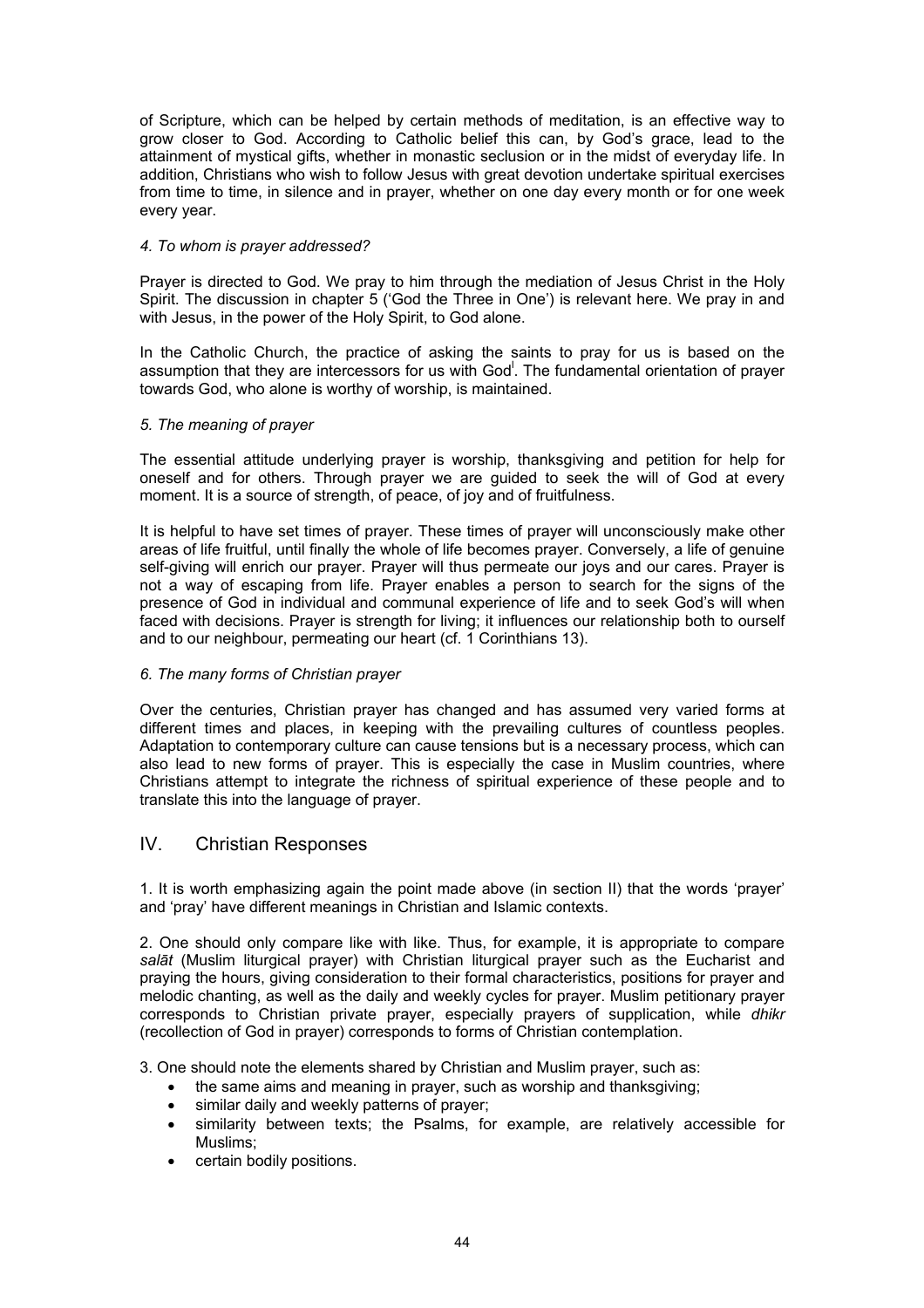4. One should avoid simplistic contrasts between the 'formality' of Muslim prayer and the 'inwardness' of Christian prayer. Naturally there are differences of emphasis, but it is of the essence of both traditions of prayer that they have inward as well as outward dimensions. Outward liturgical form is important for Christians as well as for Muslims.

5. As regards the absence of ritual ablutions in Christian prayer, it should be noted that before the time of Jesus legal and cultic purity was as strictly prescribed in Jewish religion as it is in Islam today. In the tradition of the great prophets, Jesus opposed formalism and spoke of the link between genuine prayer and healthy human relationships:

'Do you not see that whatever goes into the mouth enters the stomach, and goes out into the sewer? But what comes out of the mouth proceeds from the heart, and this is what defiles. For out of the heart come evil intentions, murder, adultery, fornication, theft, false witness, slander. These are what defile a person, but to eat with unwashed hands does not defile.' (Matthew 15:17-20; cf. Mark 7:14-23)

It is especially notable that for Jesus, and so for Christianity, sexuality is one of God's good gifts; neither for men nor for women is it a cause of impurity. Christians are, however, called to use this gift humanely and responsibly.

6. Christians have a duty to show the proper respect due to God. It is, for example, the custom in the Catholic Church to sign oneself with holy water on entering a church or chapel, or for the priest to wash his hands during the celebration of the Eucharist, as a symbol of purity of heart. The emphasis is on purity of heart, rather than physical purity, as is made clear by the prayers of penitence at the beginning of the celebration of the Eucharist.

7. Christians pray for the Church, for political leaders, for all people and also for themselves. They pray for those close to them and for those for whom they are responsible. They should learn to pray frequently and wholeheartedly for their Muslim neighbours, and should also ask their Muslim friends to pray for them; Christians and Muslims can thus express the relationship before God in which they stand together.

8. As regards shared prayer between Christians and Muslims, there are various possibilities: (i) Public church services. There should be no objection to Muslims coming to churches and other places of prayer for a visit and a time of silent prayer, or even, if they wish, to attend official services of Christian prayer as silent guests. However, active and explicit participation in the liturgical prayers of the Church, such as the monastic cycle of prayer or the Eucharist, assumes membership in the Church as a believing community; such participation in liturgical prayer is in itself a confession of committed belief in the Christian faith. It is a quite different matter respectfully to invite Muslims to take part in our prayers as silent guests, in the spirit of the fellowship created by faith in the One God. Muslims will naturally understand the need to respect the dignity of the place and its local customs.

(ii) When a public Christian church service concerns a Muslim directly – as for example in the case of a funeral, an interreligious wedding or a baptism in the family of Christian relatives, neighbours or friends – they will understand that such ceremonies have a distinctively Christian character. This applies equally to rituals and texts. At the same time, however, the Church's liturgical guidelines regarding the selection of readings and the sermon provide for some adaptation in view of the different participants and the relevant circumstances. Significant modifications of the rituals can be considered, especially when a particular ritual might be offensive to adherents of other religions. It is also quite possible to use certain Muslim spiritual texts, preferably unofficial texts, such as the prayers of Muslim mystics. In contrast, the use of Qur'anic or Muslim liturgical texts is usually inadvisable. At funerals, Muslims have occasionally been asked to recite the *Fātiha* (the opening sura of the Qur'an)li over the deceased person – and they have been grateful for this. It is important, however, to work within the guidelines of the local church and to avoid actions which would endanger good relations between the different communities.

(iii) At public interreligious events – such as prayer-meetings, conferences and lectures – each religious group, one after another, might be expected to read a text from its own tradition (from the Bible or Qur'an, for example) with quiet sensitivity to the others present. It should be noted that on such occasions Muslims are normally unwilling to say the first two words of the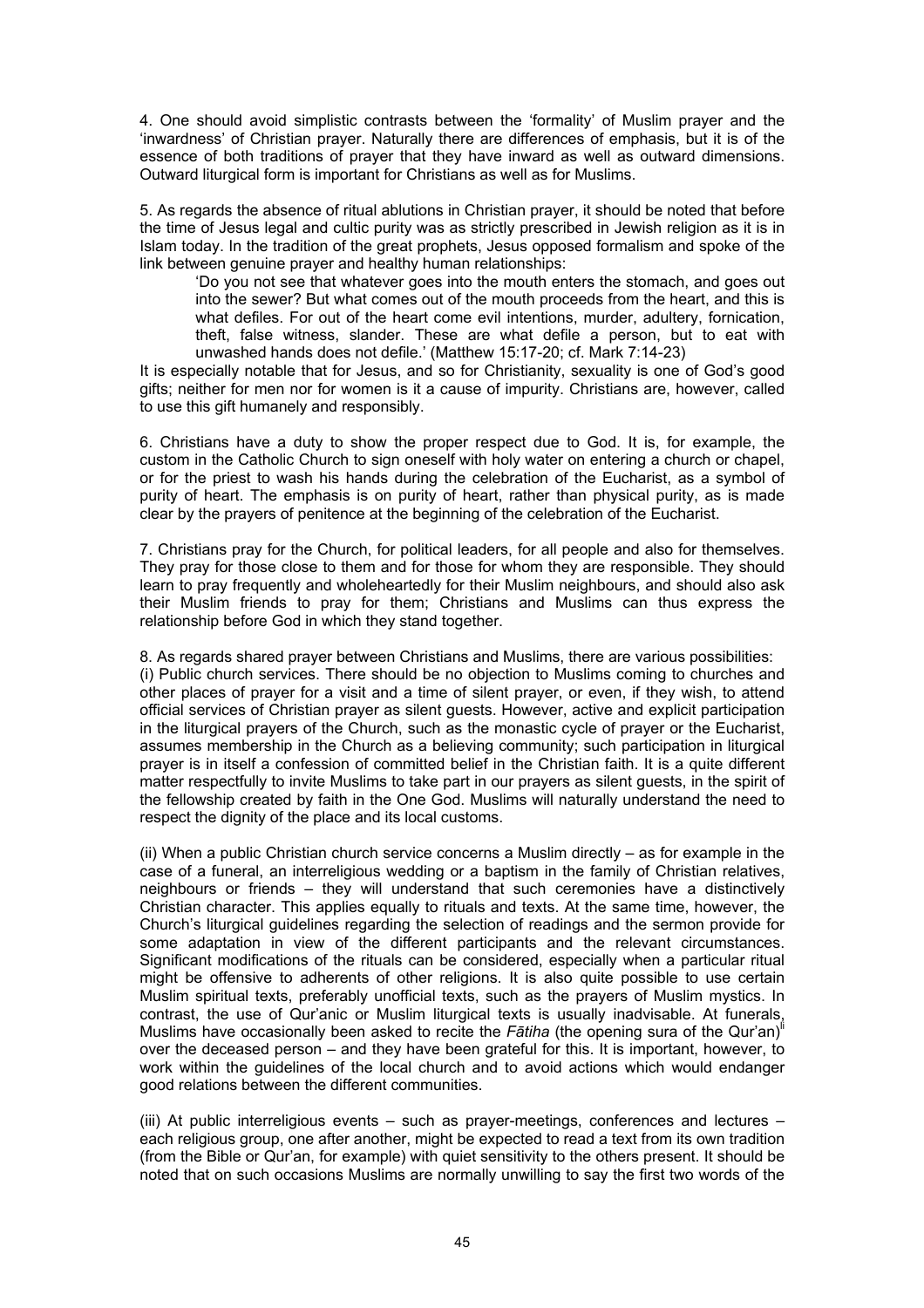'Our Father'; they are also likely to feel that the *Fātiha*, which is a key text within Islamic prayer, should only be recited by Muslims.

(iv) Greater flexibility is possible for small groups of Muslims and Christians who know each other well and are conscious of the danger of syncretism. Here it is possible to say together unofficial texts of the kind mentioned above in paragraph (b), possibly from the mystics of both traditions, or indeed texts written by members of the group itself. Spontaneous prayer is also possible here. Basic prayers of both faiths, such as the 'Our Father' or the *Fātiha*, can be recited together, provided that everybody present has agreed to this and that nobody present feels spiritually pressurized<sup>ii</sup>. Much will depend on the atmosphere of the group in question.

(v) If a group of Muslims, children or adults, ask for a prayer room within a Christian institution, for example in a Christian school, this request should be granted. There is a range of opinions in Europe on whether it is prudent and appropriate for churches and chapels no longer used by Christians to be made available, either for rent or to be purchased, to be used for Islamic worship or for other activities of the Muslim community.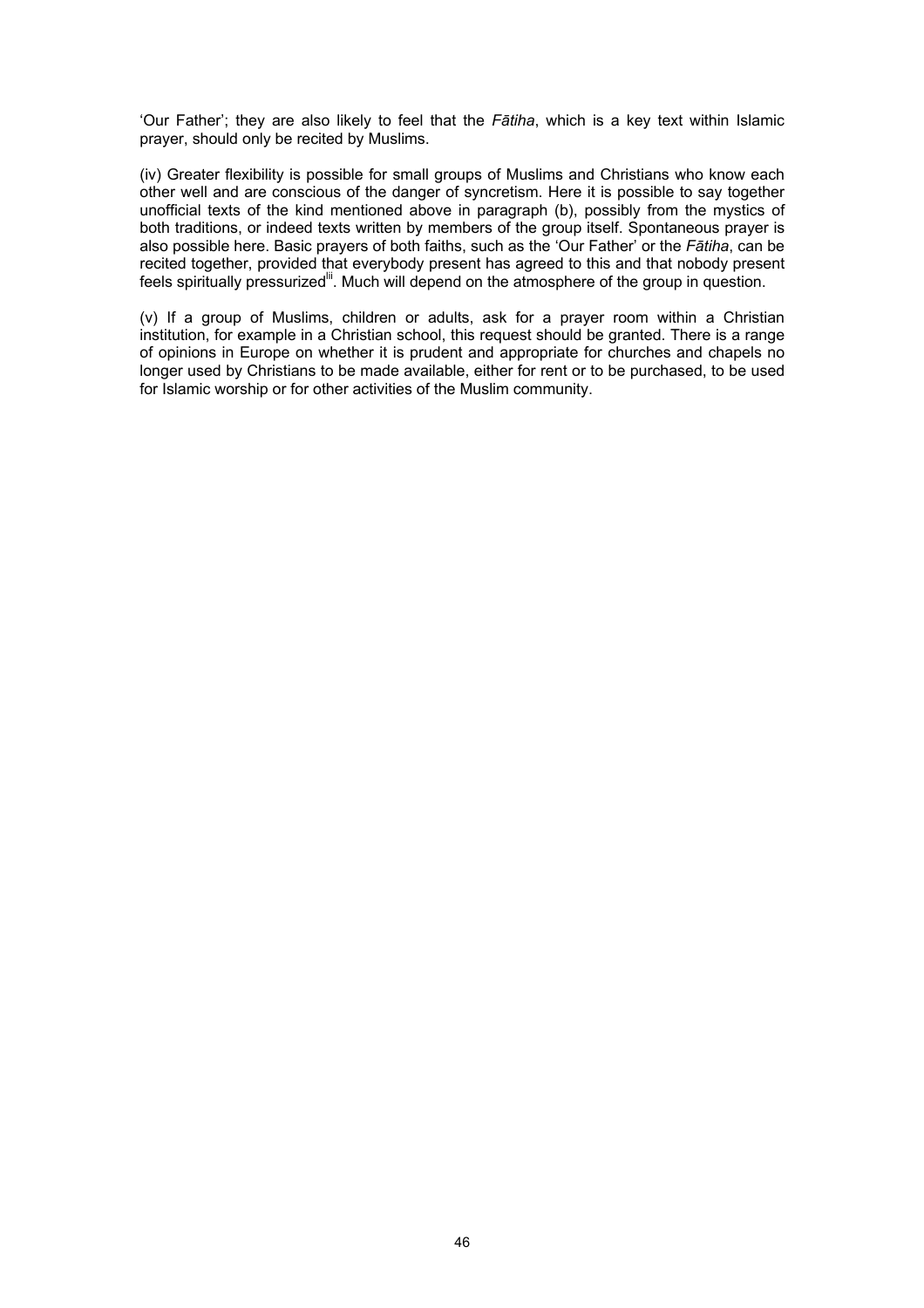# Chapter 9 – Religion and the World

## I. Muslim Questions

- Christianity is one-sided in its preoccupation with spiritual matters; it is exclusively concerned with the salvation of people's souls in the hereafter. But what does it have to say about life in this world – especially about social and political matters?
- The separation of state and religion is alien to Islam; it is a Western and Christian idea.
- Christianity distinguishes between the things that are God's and the things that are Caesar's. How then should one understand ventures carried out in the name of Christianity such as the crusades and colonialism?

## II. Muslim Perspectives

#### *General*

Islam understands itself as the final revealed religion, fulfilling and superseding all earlier religions. Judaism is one-sided in its preoccupation with this world; Christianity is one-sided in its emphasis on the spiritual. Islam, in contrast, is the perfect, harmonious religion of the middle way (cf. Qur'an 5:3 and the reference to *dīn wasat* at 2:143, which is interpreted in this sense of a mediating religion). Islam concerns body *and* soul, social, political and religious life, prosperity in this world and in the hereafter. Christianity, on the other hand, sacrifices the body to the soul; it deals only with religion (*dīn*) and ignores politics and the state (*dawla*), setting no store by prosperity in this world, but rather laying all its hope on heaven.

To varying degrees, such ideas are widespread among Muslims.<sup>[iii</sup> It should be acknowledged that several features of the image which Christianity offered in the 19<sup>th</sup> century lent support to this grossly oversimplified view. Typical in this regard are phrases like 'the saving of souls' in 'this valley of tears'; a widespread negative view of the body and especially of sexuality, which at times was portrayed as sin's chief domain; the concepts of Christianity as a private religion and of politics as a 'dirty business', and so on.

Many Muslims regard monasticism and the practice of celibacy for the sake of the faith as typically Christian phenomena which leave their stamp on the whole of Christianity. They see here an embodiment of a 'flight from the world' (*al-firār min al-dunyā*) which the 'healthy' perspective of Islam firmly rejects.

It should, however, be noted that this traditional Muslim perspective on Christianity has in recent years undergone a partial change. Muslims often declare their interest in the efforts of the Christian churches to gain a hearing in the sphere of politics and public opinion for issues of peace and justice in the name of the poor, the marginalized and the oppressed. Muslim thinkers are interested in Liberation Theology because it issues a call to struggle against political oppression and social injustice.

#### *Detailed*

The unity of God is the central message of the Qur'an. At the same time, Islam, unambiguously charged by the Qur'an to practise social justice, has, from its earliest days in Mecca, taken the side of the poor, the orphans and the powerless, and has struggled against their oppression by the rich. From the beginning, the message of the Resurrection and of the Last Judgement proclaimed by Muhammad aimed to warn the rich of the punishment awaiting them if they did not amend their lives. This proclamation, which stretches through the whole Meccan period, attacked a social order dominated by the interests of the rich. It led to the persecution of the small Muslim community in Mecca.

Not long after the Hijra to Medina in 622<sup>liv</sup> a firmly structured community arose around the Prophet. It grew stronger and soon brought Mecca and the whole of Arabia under its power.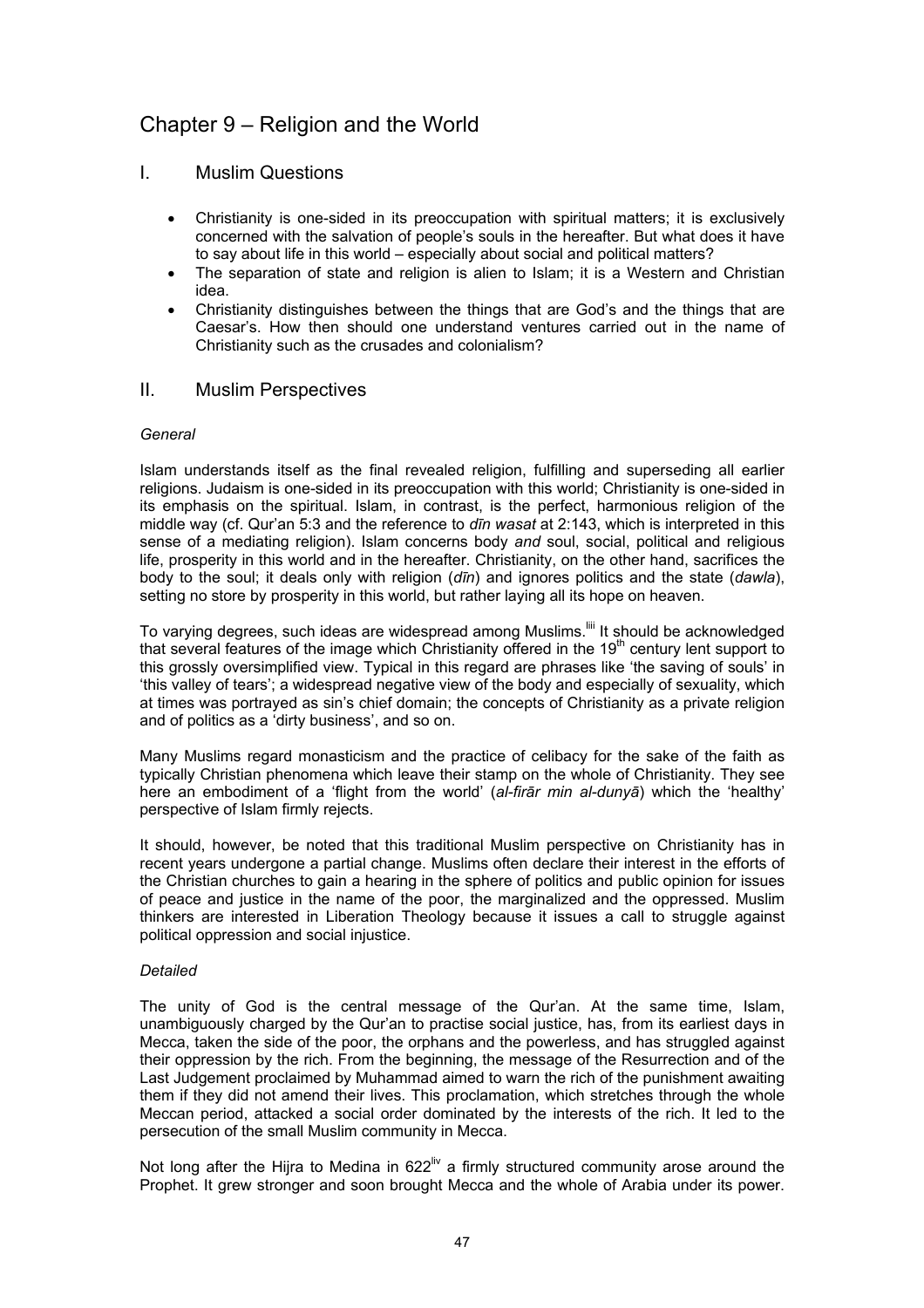The Qur'anic revelation during the 10 years in Medina (622-632) is therefore concerned not only with prescriptions for spiritual life (prayer, fasting, virtues and vices), but also with life in society, covering the organisation of the life of the individual, the family and of society as a whole (contracts, marriage, inheritance); the regulation of political life (instructions for the conduct of war and the division of booty, the duties of leaders, the need for consultation); and, finally, laws on everyday matters, including the regulation of the status of non-Muslims.

The Islamic tradition was naturally shaped by these historical developments and by the emphases in the text of the Qur'an which accompanied them; from these the tradition developed the theory of Islam as an all-embracing way of life, suited to all human needs: those of the body *and* of the soul; those of the individual *and* of society and of politics. *Al-Islām dīn wa dawla*: Islam is both religion and state. It is concerned with human beings both in this world (*al-dunyā*) *and* in the hereafter (*al-ākhira*). 'The good Muslim is not the one who cares so much about this present life that he loses sight of the future; the good Muslim is not the one who sacrifices this life for the one to come; rather, the good Muslim is the one who knows how to use aright both the present and also the future life.' (Hadith)

Islam rejects the separation of the spiritual and the worldly (or the temporal); however, it does recognize the distinction between them. The classical treatises distinguish between acts of worship ('*ibādat*), which are regarded as unchanging, and social relationships (*mu'āmalāt*), which can change. A hadith records the following answer of Muhammad to someone who asked about correct behaviour in the world: 'You are more knowledgeable than I about the things of this world' (Antum a'lamu bi-amri dunyā-kum). The commentary of Baidāwī<sup>lv</sup> on Qur'an 43:63 adds: 'This is the reason why the prophets were not sent to explain worldly matters, but only religious matters.'

In the course of Muhammad's lifetime, i.e. during the period of the Qur'anic revelation itself, a significant development within Islam took place, with the movement from a moral and social vision calling into question existing social structures to the actual establishment of a state religion. In the immediately following period of Islamic history the Caliph (the Prophet's successor) became 'God's shadow on earth' and 'the commander of the faithful' (*amīr almu'minīn*). He and his representatives were entrusted with worldly, not primarily spiritual, power, for Islam knows neither a religious hierarchy nor an official teaching office. The Caliphs nevertheless bore religious responsibility for 'commanding the good and forbidding the evil' (*al-amr bi-l-ma'rūf wa-l-nahy 'an al-munkar*). According to Louis Massignon (1883- 1962), Islam is 'an egalitarian lay theocracy'. Since the creation of modern Muslim states Islam as religion and state (*dīn wa dawla*) thus naturally evolved into the state religion (*dīn aldawla*), with a few exceptions such as Syria or Yemen. On the other hand, outside the Arab world a number of states with populations including large Muslim majorities are organized on secular principles and appear to wish to remain so (Turkey, Senegal, Mali, Niger, etc.).

Since the beginning of the  $20<sup>th</sup>$  century some Muslim thinkers have become aware of the drawbacks of a state religion. Under this political arrangement religion limits the role of the state, which can easily become the instrument of a religious ideology. Another casualty of this arrangement is religion itself, in a narrower sense, as it is often used as the instrument of the party in power, so that, for example, sermons in the mosques are under the control of government officials. So for some decades in the Islamic world there has been a loud call for  $\alpha$  separation of religion and state, and even for a secular state.<sup> $\text{N}$ </sup>

These ideas have found an echo in Egypt, Syria, the Maghreb and Pakistan, not to mention socialist and Marxist thinkers throughout the Muslim world. On the other hand, conservative circles oppose them vigorously.<sup>Ivii</sup> They identify the idea of a secular state as 'a western and Christian heresy', and go so far as to accuse modern Muslim states of disloyalty to the Qur'an. Countless Muslims fluctuate between these two tendencies of complete integration and total separation of religion and state. On the one hand they value the benefits of a state religion, as long as it provides for religious instruction in schools and counteracts the danger of a decay in religious practice. On the other hand, they also see that a religion established by the state scarcely promotes a genuine, personally responsible faith, chosen for its own sake.

# III. Christian Perspectives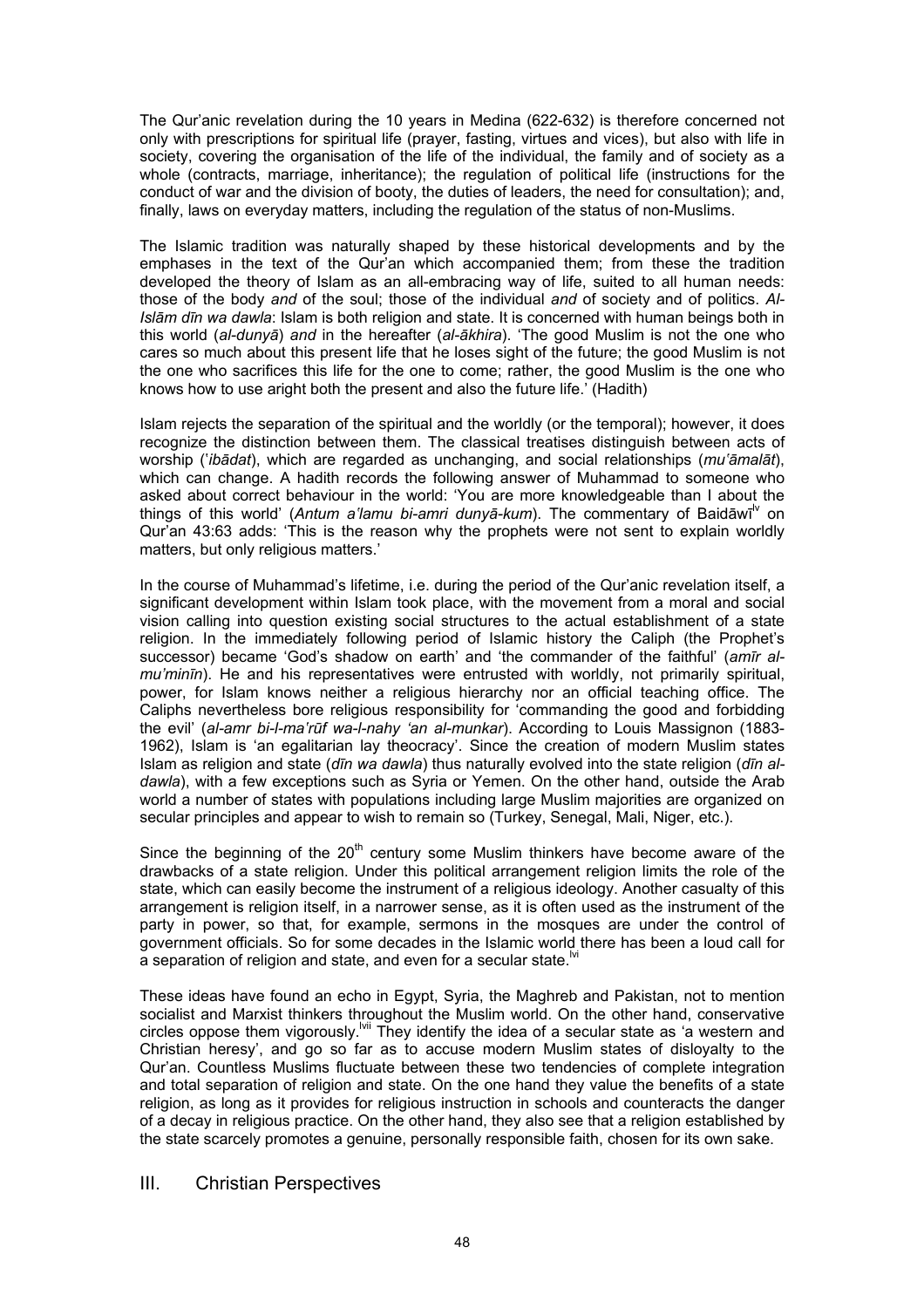#### *1. Christian Anthropology*

Neither the Old nor the New Testament knows anything of a separation of body and soul, or of a denigration of the body. According to the Bible, the human being is a body endowed with life and spirit. According to older biblical conceptions, the whole being goes down to Sheol, the place of the dead. It took a long time for references to the resurrection to find their way into the Bible (Daniel 12:2-3). The 'resurrection of the righteous' is mentioned first in the latest parts of the Old Testament and above all in the Wisdom books. In the New Testament the Resurrection of Jesus and, in him, of believers, belongs to the core of the message. A bodily resurrection awaits human beings.

The body will participate in the final consummation of all things as a 'spiritual body' (cf. 1 Corinthians 15:44). When Paul says that 'flesh and blood' cannot inherit the kingdom of God (1 Corinthians 15:50) and that believers should not let themselves be governed by the flesh (cf. Romans 8:4-9), this implies no disrespect for the body and the bodily dimension of human life. 'Flesh' (*sarx* in Greek) – as distinct from 'body' (*soma*) – rather signifies human beings in their sinfulness and opposition to God. The point is thus to be led, not by the 'desires of the flesh', but by the Spirit of God (cf. Galatians 5:13-26). By the Spirit of God the human body is not conquered, but rather made alive (cf. Romans 8:11).

Through the influence of the Greek philosophy of Plato (427-347 BC) and of Plotinus (205- 270 AD) on Christian thought in the early Christian centuries there developed an emphasis on the human soul in contrast to the human body.lviii Christian Gnosticism, which became very influential in the  $2^{nd}$  century, was marked by a fundamental outlook of hostility to the body, the world and history; this certainly had its consequences in Christianity. The Church, however, differentiated itself from Gnosticism. It is precisely the belief that it is not only the human soul that will be perfected but also the body that will be raised that signals the rejection of a onesided emphasis on the spiritual. Human beings are created by God as body and soul in unity. The whole human person in all dimensions (including sexuality, for example) is to be liberated from the power of sin and death and led to the freedom and glory of the children of God (cf. Romans 8:21).

#### *2. Religion and State – Faith and Politics*

In historical terms, Christianity and Islam have developed in similar ways. Initially, they both proclaimed a spiritual message with social implications, a message which raised questions about unjust political and social structures. In both cases, the very success of the religious message gave them dominating positions in society and led to both Christianity and Islam becoming state religions.

Christianity first became a state religion in the fourth century of its history, under the Emperors Constantine (reigned 306-337) and Theodosius I (reigned 379-395). In the New Testament, however, there is nowhere any basis for the idea of a 'Christian state'. Jesus neither founded a state nor established a Christian society in competition with other political societies. The Christian is a citizen among other citizens, endowed with the same rights and duties as any other citizen, even when the ruling elite of a particular state might happen to be pagans.<sup>lix</sup>

The perspective of Jesus and of the New Testament on this question can be summarized by mentioning two positions which are rejected:

(i) Worldly honour and power are rejected in favour of the kingdom of God. 'My kingdom is not from this world' (John 18:36); 'Give therefore to the emperor the things that are the emperor's, and to God the things that are God's' (Matthew 22:21; cf. 17:27), which implies showing respect to the rights and claims of the worldly ruler, whose authority derives from God. Whenever the crowd wanted to make him king, Jesus withdrew (John 6:15; 12:12-36 [Palm Sunday]). The disappointment of the people over Jesus' rejection of worldly power was one of the reasons for his death, for they expected a triumphant Messiah. A 'triumphalistic' Christianity, which enjoys worldly power and claims this for itself, contradicts the Gospel.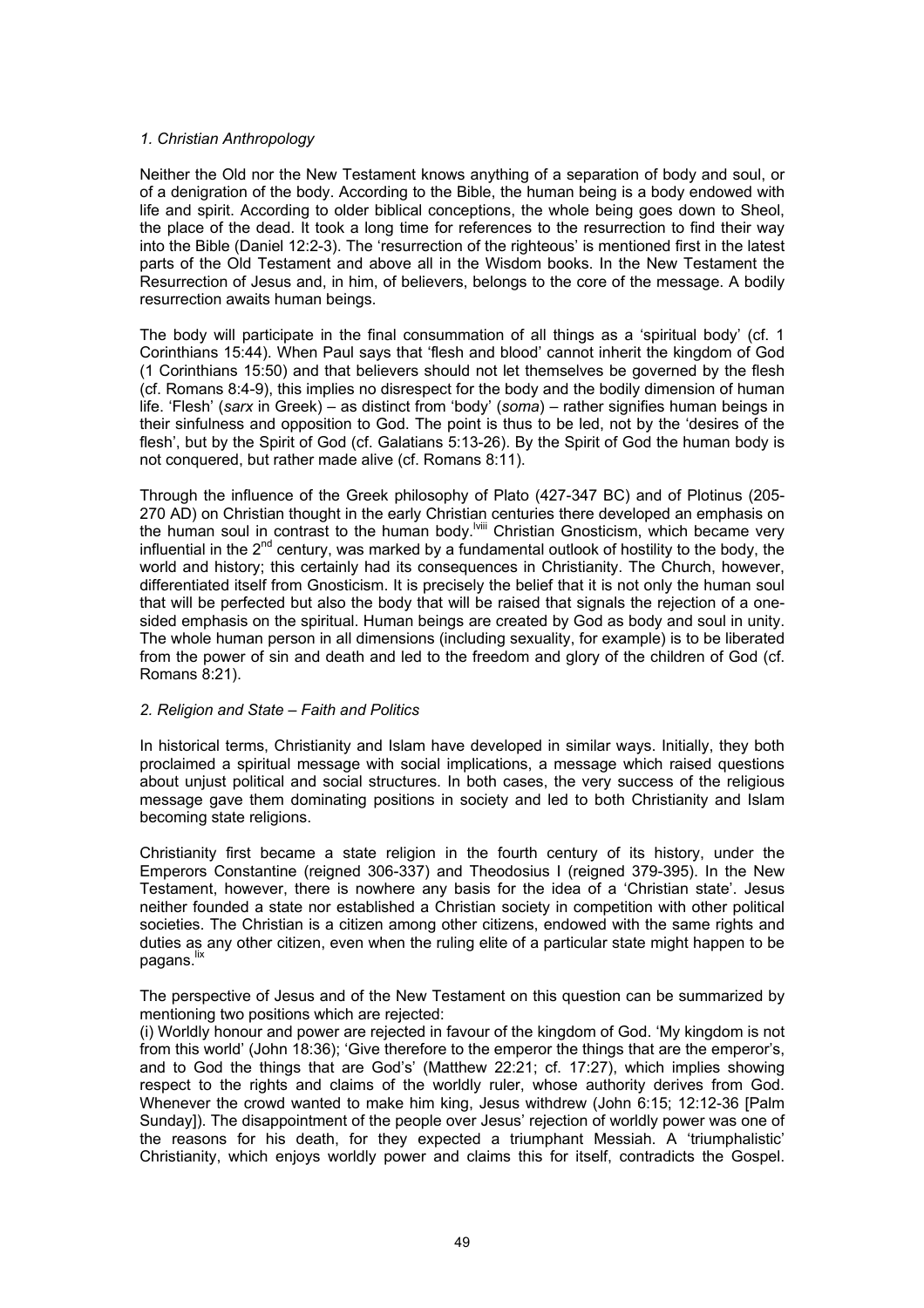Christianity is 'the religion of the cross'; the only success which it seeks  $-$  or should seek  $-$  is the conversion of hearts to the one Lord.

(ii) Christianity rejects all political and social injustice. Jesus' own life consisted of a continuous and often public confrontation with religious and secular power wherever these violated human rights, especially the rights of the poor. This was a further reason for his death. The good news of God's kingdom, which is particularly promised to the poor, must be given priority over the claims of Caesar, i.e. political power in this world.<sup>Ix</sup> Love of God cannot be separated from love of neighbour; love of one's neighbour is evidence of love of God. In extreme cases this can mean laying down one's life for the sake of one's neighbour (John 15:13; Matthew 25:40; 1 John 3:16; 4:20). Conflicts can lead Christians to the point of selfsacrifice for their brothers and sisters, possibly through resistance to clear injustice. In this sense, political involvement is an essential constituent part of Christian mission.

From the time of Emperors Constantine and Theodosius I onwards Christianity was a state religion for centuries. In some states it has held this status, in a diminished form, up to the present. The weakness or vacuum in the political structures during the final stages of the Roman empire led the papacy to acquire worldly power; this was the origin of the Papal States. As practically all its inhabitants were Christians, the theory of the two swords was developed, i.e. the teaching of the spiritual and of the worldly swords, both united in the hands of the Pope, who considered himself to be authorized to appoint kings and emperors. This uniting of both powers in one institution and person led to the Church sanctioning or even initiating and carrying through policies and activities that clearly contradicted the spirit of the Gospel: crusades, imperial and colonial ventures and the Inquisition.<sup>Ixi</sup>

The 2<sup>nd</sup> Vatican Council turned decisively back towards the spirit of the Gospel.<sup>Ixii</sup> It demanded the independence of the Church (and religion) from political authority, and of political authority from the Church (and religion), while it also called for both to work together to resolve questions separating them from each other. At the same time, it claimed the right for religious communities to exercise influence on society according to standards derived from the values of the Gospel.<sup>|Xiii</sup> For Protestants the Barmen Declaration of 1934 was of particular significance.

#### *3. Life in this World and in the Hereafter*

The Resurrection of Jesus Christ brings in the end of the ages. Eternal life has already begun: 'I am the resurrection and the life' (John 11:25; cf. 5:24; 1 John 3:14; Romans 6:5). 'This is eternal life, that they may know you, the only true God, and Jesus Christ whom you have sent' (John 17:3; cf. 3:15-16; 5:24; 6:40,47). Eternal life has begun, but it is not yet fully present. The Christian lives in the tension between the 'already' and the 'not yet', because the expectation of salvation in its fullness, through the Resurrection of Jesus and in the Christian faith, has not yet been totally realized. The world must be further transformed by the power of the Holy Spirit, moving towards the closest possible convergence with the will of God.

The perfecting of the creation by God's Spirit will be fulfilled at the return of Christ, which will mark the end of the world and so also of time and history. It is not that a different world will then come into being but rather that this world will be thoroughly renewed and transformed, this same world in which we live, with the same people, but transformed and perfected. This is no mere Utopian hope, for it is founded on Jesus Christ, in his proclamation, his sacrifice of his life and his Resurrection. At the same time, this hope remains realistic; the Christian knows that the transformation of humanity and the world will remain incomplete until the return of Christ.<sup>Ixiv</sup>

The Christian faith calls for full involvement in the world, in an attitude of service, in order to contribute to the permeation of the world by the message of the Gospel, so that the world might reach its true destiny. The Gospel also calls for active involvement in pursuit of the welfare of humanity. This can take various forms: working for a political party, which at a particular time and place can be the most suitable way to put into practice the values of the Gospel in collaboration with others, even non-Christians and atheists; or active participation in a trade union; or social service of various kinds. Even the contemplative life is a definite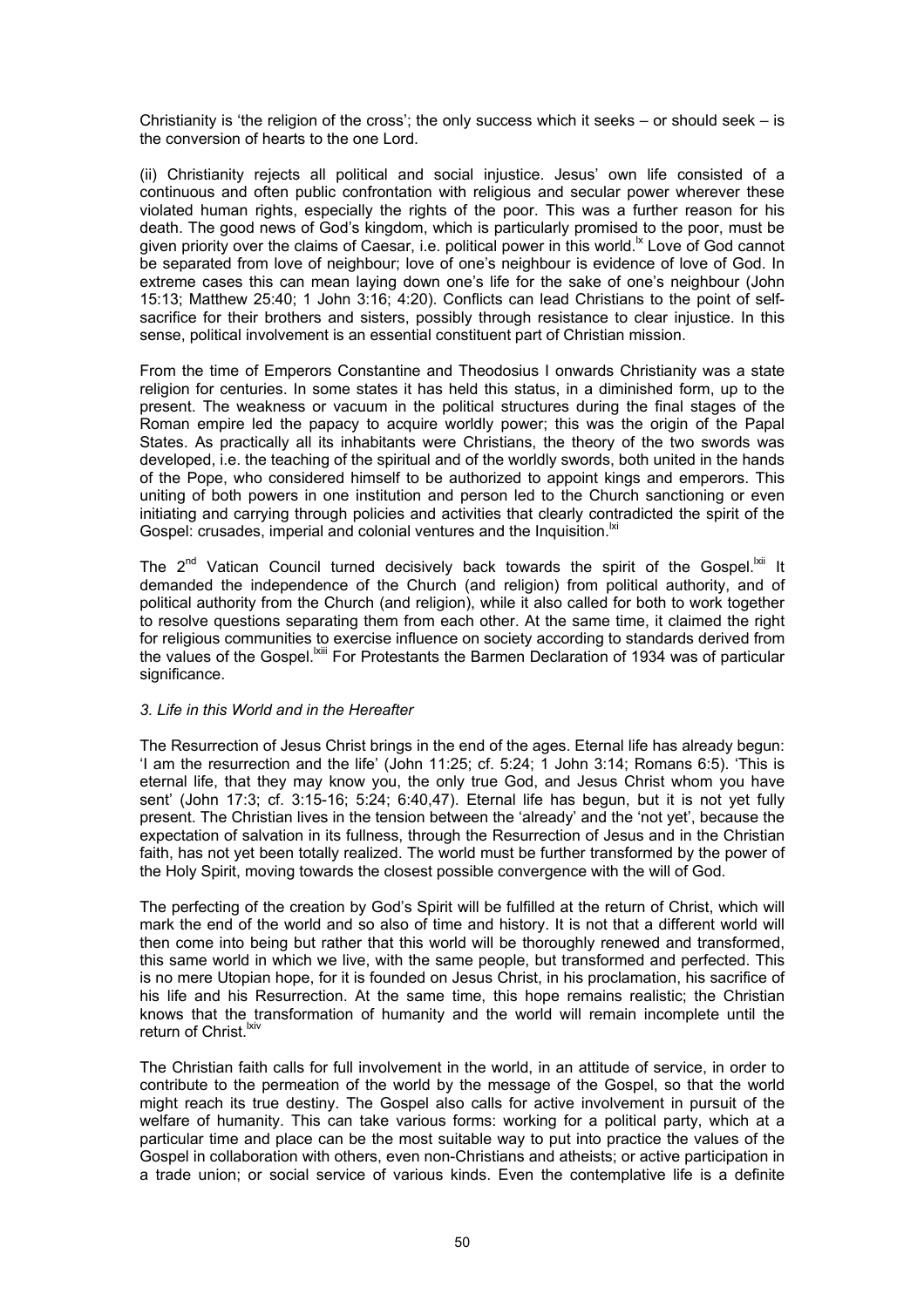contribution to the fulfilment of human life. However, the Gospel can never be identified with a particular political programme. The task of the Christian thus includes a critical relationship to every political or social system, with the necessary respect for the autonomy of temporal structures and with the necessary attitude of self-criticism directed towards oneself and the Church.<sup>lxv</sup>

# IV. Christian Responses

#### *1. Body and Soul*

The unity of the human being should be emphasized. The human person is created by God as a unity of body and soul; it is this whole person, not simply the soul, that is created in the image of God. Consequently reverence and respect are due to the body and also to sexuality.

#### *2. Religion and State*

The abuse and betrayal of the Gospel in the history of Christianity are to be admitted, although historical context must always be taken into account. At the same time, Christians and Muslims, both separately and together, ought to give critical consideration to their history. There is a need for an intelligent critique of shared Christian-Islamic history, on the part of Muslims as well as Christians.lxvi We should not only be looking to the past but also to the future, giving our shared support to a political system which encourages religious freedom and mutual respect. $\frac{1}{x}$ 

#### *3. This World and the Hereafter*

Belief in life beyond death should not lead to indifference and withdrawal from the arena of this world's problems. On the contrary, this belief should motivate efforts to serve our brothers and sisters, especially those who are disadvantaged. It should strengthen our hope and our longing to work for a better world, but at the same time should help us not to identify human projects with the kingdom of God. The end of time will also mean the Last Judgement. Only then will justice be fully realized. At the Last Judgement people will be judged according to their works and particularly according to how they have treated the poor, the marginalized and the oppressed. Here Bible and Qur'an agree. Respect for the rights of God (*huqūq Allāh*) begins with respect for human rights (*huqūq al-insān*). The biblical command to love God includes the command to love one's neighbour and therefore to respect human rights.<sup>Ixviii</sup>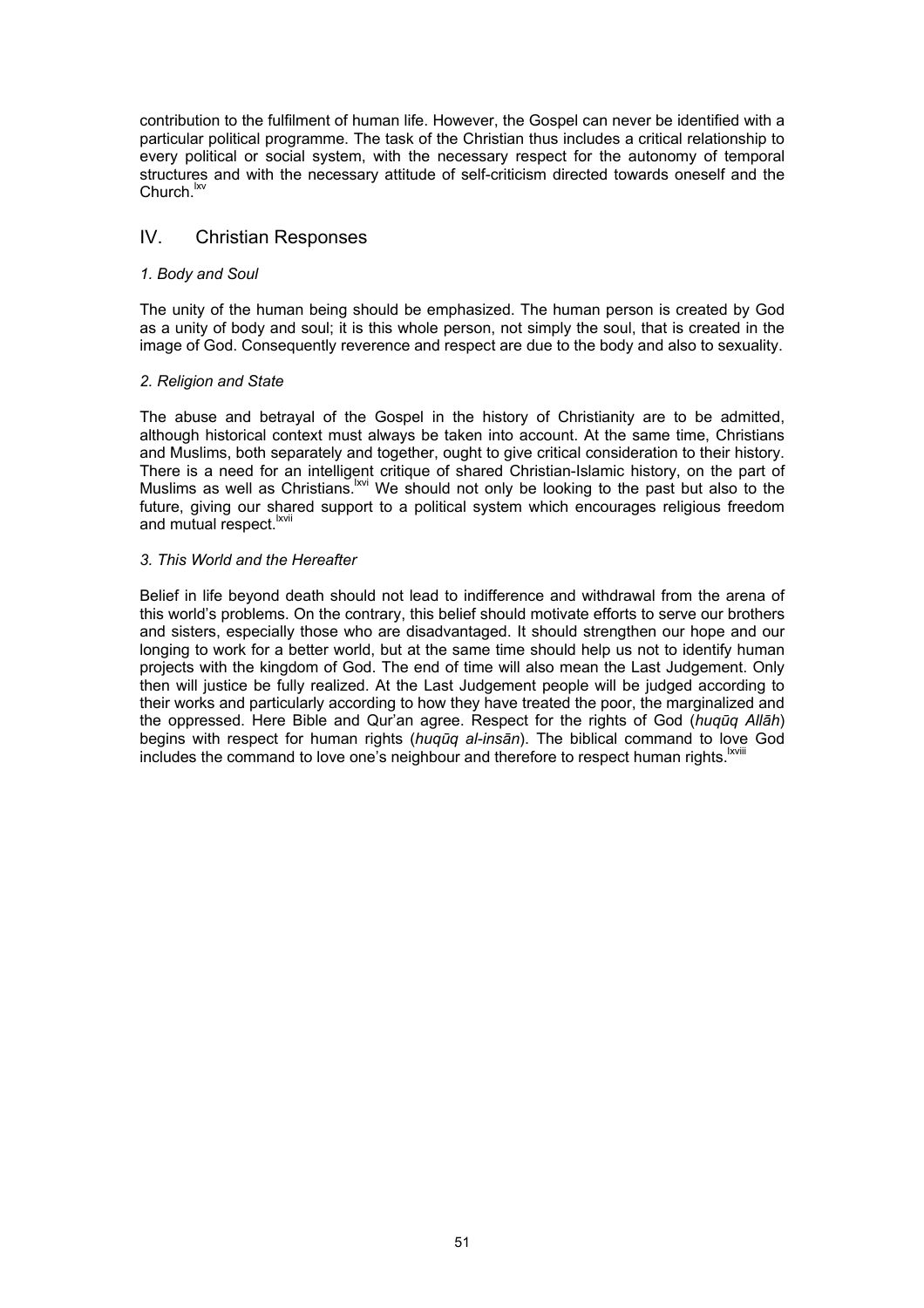# Chapter 10 – Celibacy as a Religious Vocation

# I. Muslim Questions

• Why don't priests and members of religious orders marry?

## II. Muslim Perspectives

#### *General*

1. Islam teaches that it is the natural vocation of every man and woman to establish a family and to accept, as a believer, the associated demands and risks. The establishing and the bringing up of a family are thus considered a duty towards the wider community, both human and religious. Muslims therefore suspect that someone capable of marriage who willingly remains single does so out of selfishness, or alternatively because of impotence or deep disappointment following unhappiness in love. Muslims also doubt whether the obligations involved in the oath of celibacy are really observed: they suspect secret relationships between priests and members of religious orders, as well as homosexual relationships. Underlying all this is the general conviction that healthy men and women cannot live without sexual relations.

2. Furthermore, marriage is a basic duty for believers: 'Marriage is half of the faith' (*al-zawāj nisf al-imān*), in the words of a much-quoted hadith. This is especially so for men, whose duty it is to 'protect the weaker sex'. It is thus understandable why voluntary celibacy is something of a scandal among Muslims and evokes hostile criticism, though this spontaneous and basic reaction appears today to be undergoing certain developments.

3. Cases of voluntary celibacy in the Islamic world, among both men and women, have recently become more frequent. This phenomenon, which can sometimes be on a temporary basis, can arise from the need for dedication to a particular cause, as with older brothers and sisters looking after the younger children in a family, nurses or social workers devoting themselves wholly to their work, or freedom fighters such as the *fidā'iyyūn* and *fidā'iyyāt* of the Palestinian struggle for liberation. It can also arise from personal reasons, such as the desire to seek fulfilment in life outside or before marriage, or from religious reasons, as with unmarried pilgrims (*hājjiyyūn*) or young widows who have decided to stay in Mecca to pray and meditate, either for a particular period or for their whole life.

4. Those who know priests and members of religious orders and have experienced their daily lives recognize that the vocation of celibacy can genuinely be lived out. Many admire this way of living. This is often the case with Muslim girls who live or work together with nuns, would like to live as Muslim celibates and express their regret that there is no comparable form of religious life in Islam. What are their motives? The desire to escape from marriage, or the longing for a life of dedication? Muslims will often say: 'That is in order for Christians, but "in Islam there is no monasticism"(*la rahbāniyyat fīl-Islām*)'.

## *Detailed*

1. With a few exceptions, one can say that celibacy as a vocation is not recognized in Islam, either as a religious or a human ideal. There is practically no trace of it in the Qur'an. The Prophet was married. There are many hadith which, while explicitly praising marriage, portray celibacy negatively and reject it. For example: 'Our *sunna* [tradition, and implying upright character] is marriage' (*sunnatu-nā al-zawāj*); 'Marriage is half of the faith'; 'If I had one day more to live and was not married, I would take a wife, so that I should not meet God as an unmarried man'; it was said to a man who was not yet married: 'So you have decided to live in Satan's community? If you wish to become a Christian monk, then enter their community openly, but if you are one of us then follow our *sunna*!'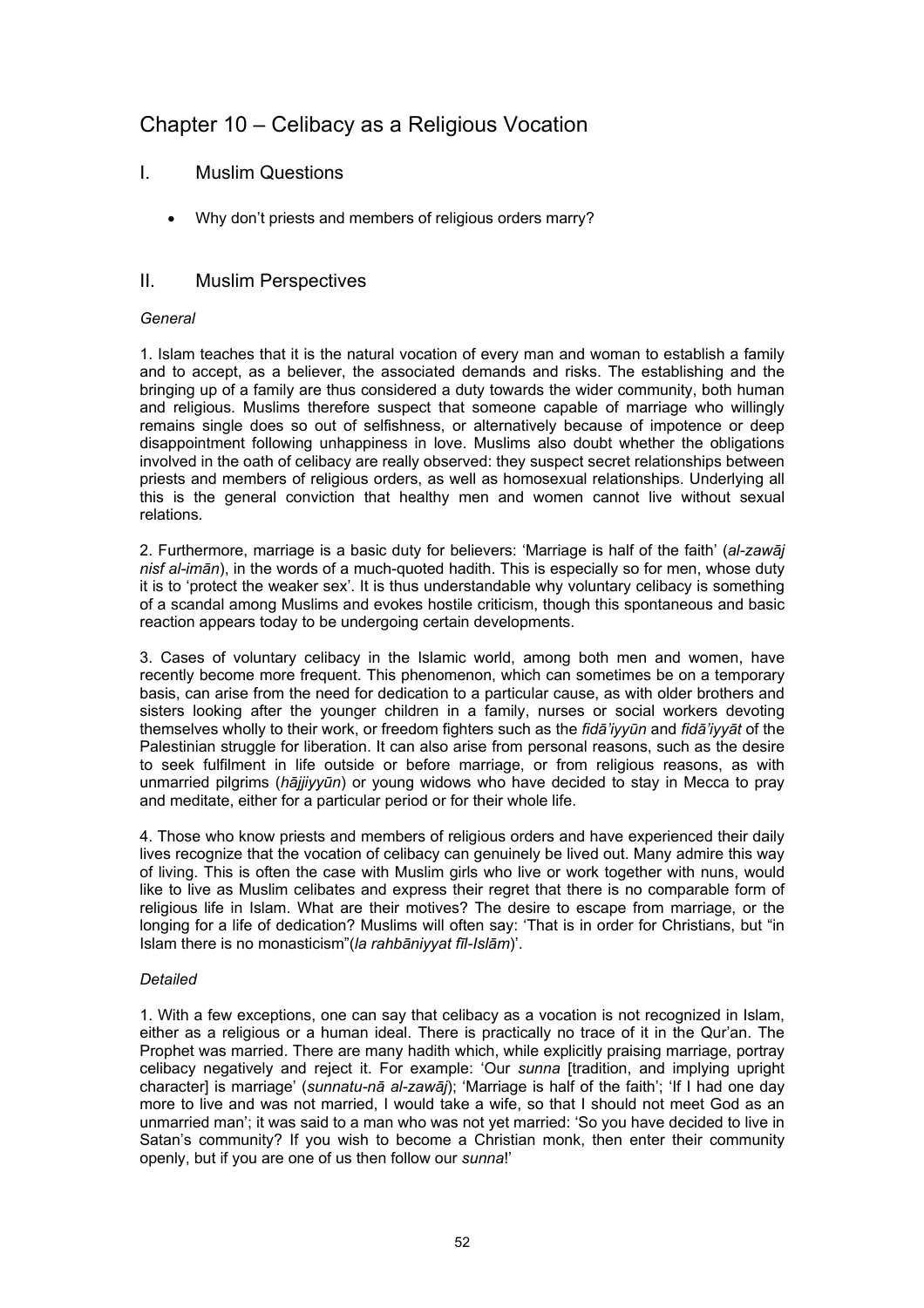One of the greatest Muslim theologians, al-Ghazāli (1058-1111), explains in great detail why marriage is a binding obligation in Islam:

Why don't priests and members of religious orders marry?

to beget offspring, in obedience to the clear will of God and the Prophet;

to strengthen the Muslim community;

to satisfy one's sensual appetites and to gain a foretaste of Paradise here on earth;

for the husband: the benefit of having someone to look after the housework, so leaving time free for prayer;

for the mystic: relaxation through enjoying oneself with one's wife;

finally, an opportunity to grow in patience through tolerating one's wife's temperament. Lxix Nearly all Islamic mystics were married.

2. However, celibacy is not totally ignored nor rejected in every case. The Qur'an praises Mary as the perfect example of virginal purity: she 'guarded her chastity' (Qur'an 21:91; 66:12; cf. 3:39, referring to John the Baptist [*Yahyā*], who was chaste [*hasūr*], and hinting at the chastity of Jesus). Monks are praised in the Qur'an (5:82; 24:36-37 and 57:27; but note also 9:31,34). Some Muslim mystics and ascetics lived as celibates, as, for example, the famous female mystic Rābi'a of Basra, whose refusal to marry seems to imply an oath of dedication to God. The manuals of some religious orders (e.g. the Rahmāniyya and Bektāshiyya) praise celibacy undertaken for religious motives. In a discussion of 'Arguments for and against Marriage', al-Ghazāli presents celibacy as advisable only if one is not ready for the expenses and burdens of a family, if the character of the proposed wife is too difficult or if she would prevent the mystic from engaging in the serious practice of meditation. He comes to the conclusion that the value of being or not being married depends on one's circumstances. The ideal is to be able to combine married life with piety and devotion to God, as the Prophet Muhammad did.

On the celibacy of Jesus, al-Ghazāli comments:

'Perhaps he was so disposed by nature that being preoccupied with family matters would have exhausted him too much, or it would have become too difficult for him to provide for a family lawfully, or he was unable to combine marriage with devotion to the service of God and chose devotion to the service of God alone.<sup>7</sup>

## III. Christian Perspectives

It is not a question here of singleness in a secular context, which is not concerned with sexual abstinence. It is a question of the conscious Christian motivation for celibacy, particularly the celibacy and sexual abstinence demanded of priests and members of religious orders.

#### *1. Catholic Perspective*

For the Catholic faith there are three fundamental and complementary motives for the vocation to celibacy:

(i) for the sake of the kingdom of heaven (Matthew 19:12) or (with Paul) for the sake of the proclamation of the Gospel (1 Corinthians 9). It is a matter of showing one's total gratitude to and love for Jesus Christ. For those who are called to celibacy, this way of life can deepen inner union with God and increase openness for God. Celibacy can be an expression of expectancy before God and the awaiting of his kingdom;

(ii) the service of others, which is furthered by total devotion to this calling;

(iii) a conscious imitation of Jesus, who lived as a celibate, and of Mary, who is called 'the Virgin' in the Creed. This has inspired and motivated very many Christians who are celibate for the sake of Jesus.

#### *2. Protestant Perspective*

Marriage is recommended as being of equal status to celibacy, for which there is no particular preference. Celibacy can be significant for the sake of dedicated service in the proclamation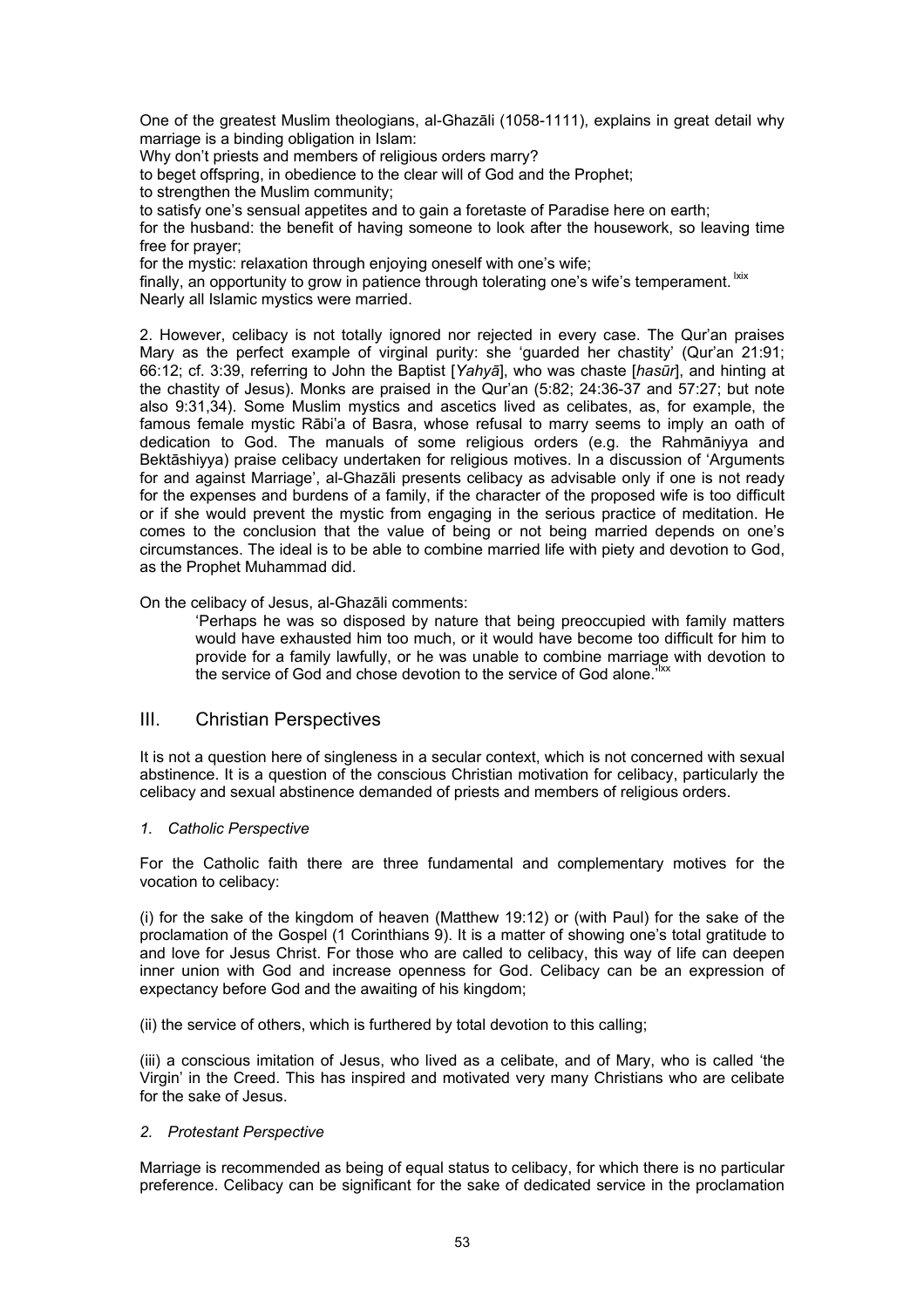of the Gospel, but it is not demanded of ministers. Celibacy is lived out in some communities, but not on the basis of an irreversible commitment. The celibacy of Jesus is not seen as having any vital function, though Jesus does serve as an example to those who are celibate. The same does not apply to Mary; biblical scholars assume that Mary did not at all live as a permanent virgin, but rather had further children after Jesus (Mark 6:3).

# IV. (Catholic) Christian Responses

1. In response to the Muslim suspicion of selfishness as a motive, one can answer that vocation to celibacy is, in principle, motivated by the desire to serve others (*li-khidmat alinsāniyya*) and by the will to do good (*li-l-a'māl al-khayriyya*). This, however, demands of celibates that they are truly available for the service of others. It will not carry much conviction if their way of life is scarcely any different from that of married people. Celibacy can truly be lived out as a Christian vocation only when the whole way of life is pervaded by the spirit of the Gospel.

2. Where emphasis is laid on the religious and moral duty to marry and bring up a family, one can in response point to the fact that celibacy aims at total dedication to God (*li-wajh Allāh*; *aslama wajha-hu li-llāh*), and is undertaken for the sake of prayer. This assumes that the spirit of total devotion and prayer can actually be noticed.

3. Where there is the suspicion that disappointment in love lies behind the decision to become celibate, one can point to the value and the beauty of married life, of the Christian family as an ideal, and, possibly, to happily married sisters and brothers.

4. One should neither conceal nor deny the struggles and temptations involved in celibacy, nor give the impression that it is a protection against all crises. One must recognize that many have left this way, finding that it was too difficult for them.

5. When questioned on this subject, priests and other members of religious orders ought to explain how they experienced their vocation as a call, an invitation (*da'wā*) from God to grow in love, and also a desire to follow the example of Jesus and of the Virgin Mary. One can describe how this call matured through prayer, reflection and consultation with other believing Christians, with the support of one's family, if this was the case; and of how the idea finally became so clear and pressing that to reject it would have brought about much sadness and distress. This all assumes that in the life of a person genuinely living out the religious vocation to celibacy authentic human and spiritual fulfilment becomes palpable.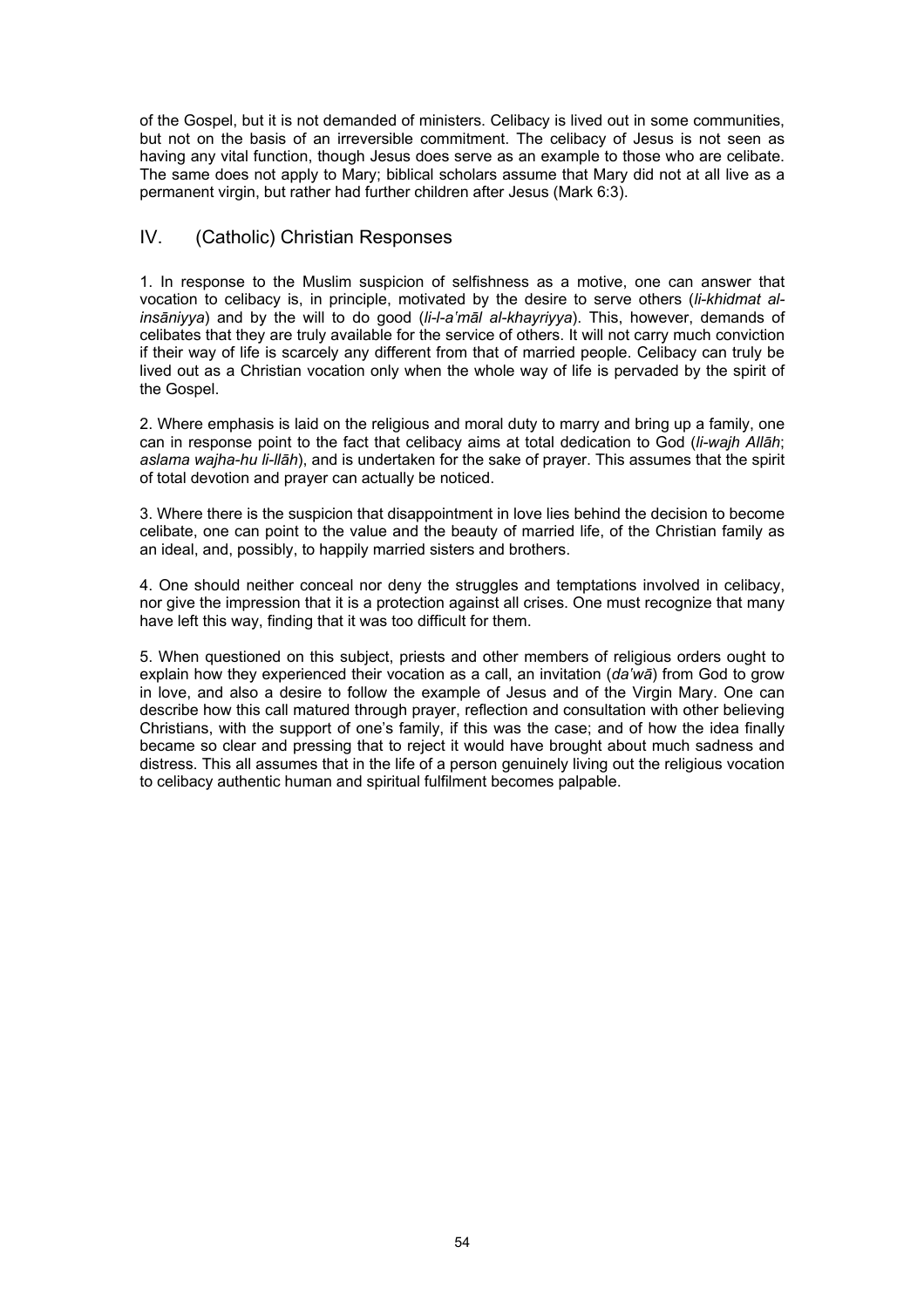# Chapter 11 – Religious Pluralism and Freedom of Religion

## I. Muslim Questions

- Why are there so many religions if God has endowed all people with the same human nature?
- Every religion, Christianity above all, claims to be universal. How can different religions be 'universal'? Only one can really be universal. The other religions can thus only be considered as partially or provisionally true.
- Must one not rather assume the idea of a universal religion, a kind of synthesis of all religions?
- These days the Church speaks about religious freedom, but it was not always so. In the past, the Church made use of imperialism and colonialism for its own ends. If it has now become an advocate of religious freedom isn't this just because it can no longer get its own way?
- Religious freedom is good in principle, but can people be allowed to turn their backs on the true religion and convert to another religion? Doesn't the principle of religious freedom constitute a danger, threatening the religions themselves?
- How can someone read the Qur'an and not become a Muslim? Such a person must be a hypocrite, like the orientalists.

## II. Muslim Perspectives

#### *General*

1. Islam is the one true, perfect and enduring religion. It has absorbed into itself everything of any worth in the other religions. The Muslim who thinks in traditional terms is therefore astonished that there are still Jews and Christians today, for with the advent of Islam these religions essentially became irrelevant. Judaism and Christianity are of a provisional nature and at best only partially true. They were intended for limited human communities. Outside Islam religion is of no genuine value because Islam is the only religion that is truly universal.

2. 'Wars of religion' are a historical reality. In the past, they took place between the Islamic and the Christian worlds, between Catholics and Protestants. Even today there are still conflicts in the name of religion, in, for example, Lebanon, Northern Ireland, the Philippines, Sudan, etc.

3. Many Muslims assume as a certain fact the collaboration between Christianity and imperialism, colonialism and nationalism.

4. There cannot be a right to change religion. A person is born as a member of a given religion and must stay within it as it constitutes an essential element of personal, collective and national identity. Conversion to Islam is of course an exception, because here it is a case of entering a society and a structure which replace all other identities and make them unnecessary.

## *Detailed*

1. The whole Qur'an is pervaded by a longing for all people to be united in one single religious community, the *Umma*, as was God's will from the beginning. However, people soon divided themselves into different religions, each one claiming to be the one true religion (10:19; 11:118; 21:92; 43:33).

2. Islam is the final religion and is perfect, exclusive and universal. It was proclaimed by Muhammad, the 'Seal of the Prophets', as the only true way to attain salvation (3:19,73,85,110; 5:3; 9:33; 43:28; 61:9). 'It is he who has sent his messenger with guidance and the religion of truth, to proclaim it over all religion, even though the pagans may detest it.' (9:33; cf. 61:9) It is consequently only logical that Islam and its claims apply to the whole of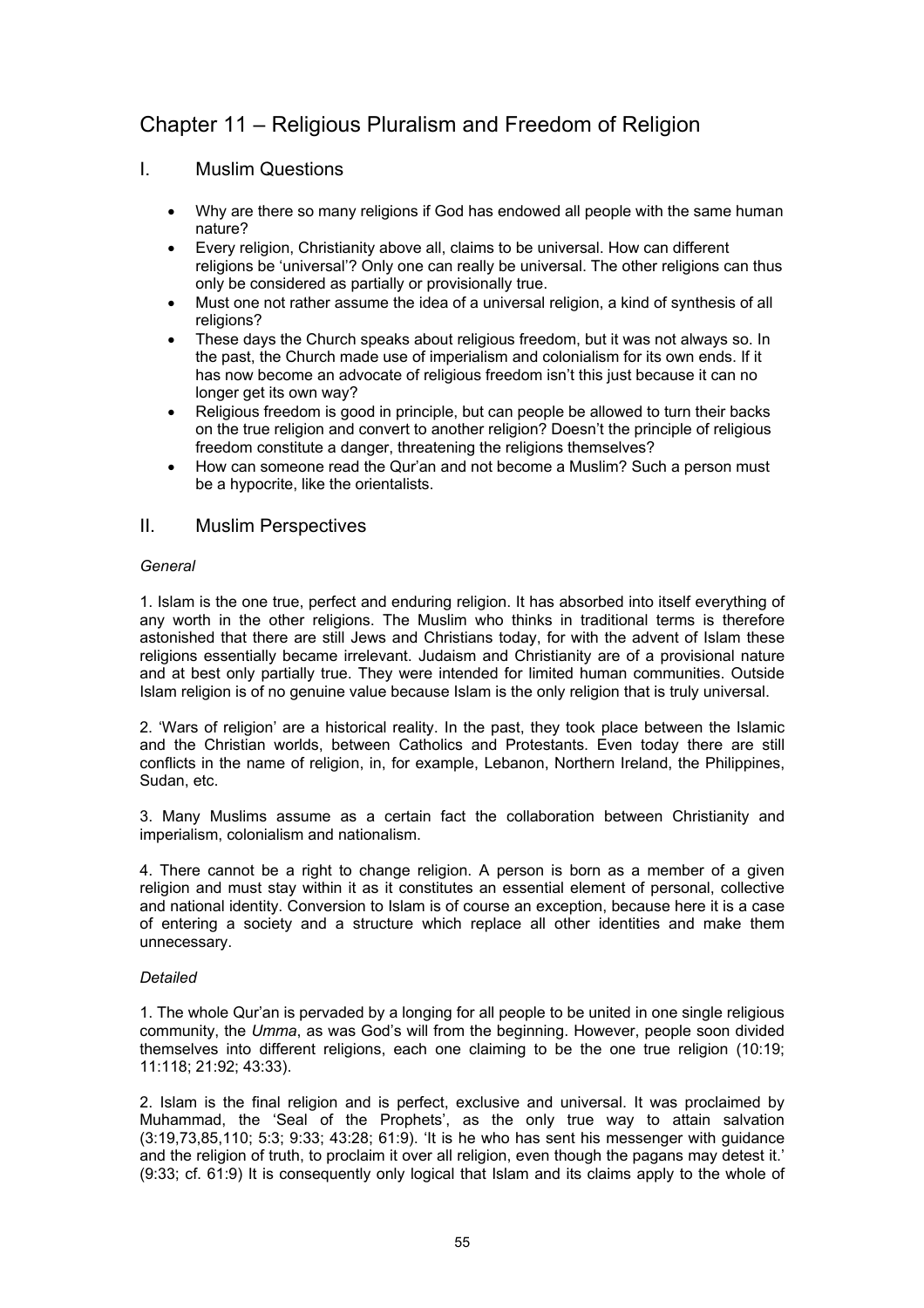humanity (7:158; 34:28). Other religions are either false (as with idolatry or polytheism) or provisional and only partially true (as with the 'religions of the book', Judaism and Christianity). This unique religion must spread everywhere, through proclamation (*da'wà*, 'calling' or 'inviting' to Islam, equivalent to the Christian concept of 'mission') and, if necessary, through the sword. From a historical perspective, Islam started with peaceful exhortation and steadfastness in the face of persecution (in Mecca); later it also took up the sword (in Medina). After the Prophet's death the 'great conquests' 'opened' the way for Islam into many countries. In the following centuries Muslims fought numerous wars, both in aggression and in self-defence, in the name of Islam. In general, the conversion of populations to Islam took place gradually and peacefully, both in areas already conquered by Islam and also outside the world controlled by Islam. In this process an outstanding role was played by Muslim traders and by the religious brotherhoods. The effect of social pressure on non-Muslims should also not be underestimated, however, especially in the context of Muslim-majority societies. Contemporary Muslim apologists emphasize that Islam was proclaimed in an exclusively peaceful manner, but they fail to mention the wars fought under the banner of Islam (*fī sabīl Allāh*, literally 'in the way of God'). According to the apologists, such wars, if it is conceded that they happened at all, were always fought in self-defence.

3. The Qur'an proclaims the principle that everyone is free either to believe or not to believe (10:40-45; 17:84,89,107), together with the other principle so often repeated today: 'No compulsion in religion' (*lā ikrāha fīl-dīn*, 2:256). But the Qur'an also says clearly that polytheists must believe or be put to death (9:5; 48:16). On the other hand, the 'People of the Book' (Jews and Christians) are offered the status of protected people (*dhimma*): they may maintain their religion – even though it is faulty and has been superseded by Islam – along with its hierarchy and its rituals, but they must pay a special tax (*jizya*) and remain 'small' (i.e. inconspicuous and subordinate) (9:29). The Muslim who abandons his religion, either through conversion to another religion or by deeds or words clearly directed against Islam, will be condemned by God (3:85-90; 4:137; 16:108) and must be punished with death (2:217 has consistently been interpreted thus by legal scholars, and this interpretation has been reinforced by numerous hadith).

4. In recent times many Islamic countries, through their representatives on the United Nations Commission on Human Rights, have declared their agreement with the principle of religious freedom, as it is formulated in the Universal Declaration of Human Rights (Article 18, emphasizing freedom of thought, conscience and religion), but with the restriction that nobody is permitted to turn away from the true religion (i.e. Islam).

5. Influenced by the contemporary cultural context and ideological pluralism, many Muslims have developed the attitude, widespread in the West today, which holds that all people should be allowed to follow their conscience. Other Muslims say that all religions are of equal value and, furthermore, that Islam and Christianity are very closely related, if not quite identical in terms of content. Although such statements are made, they are generally not to be understood as reflecting syncretism or indifference in religious matters. Rather, they testify to an attitude of brotherliness among those who wish to live on the basis of faith. Some Muslims support the idea of a universal religion, even if in practice this would amount to a form of syncretism. Finally, there are Muslims who believe that the religions – and in the first place Christianity and Islam – should enter into a genuine dialogue, trying to come closer together as brothers and letting God lead us together as far as he will. The overarching aim should be to present a shared witness in our world to faith in God.

## III. Christian Perspectives

1. The good news, as proclaimed and lived out by Jesus, consists in the revelation of God as the Father of all people, as all-encompassing, unconditional love, with a particular love for the humiliated, the poor, the sinners, the marginalized and oppressed. It is the will of Jesus to gather together his own people and all peoples in this love of God. All people – and in the first place the 'poor' – are called into the 'kingdom of God', that is into the dominion of the love of God.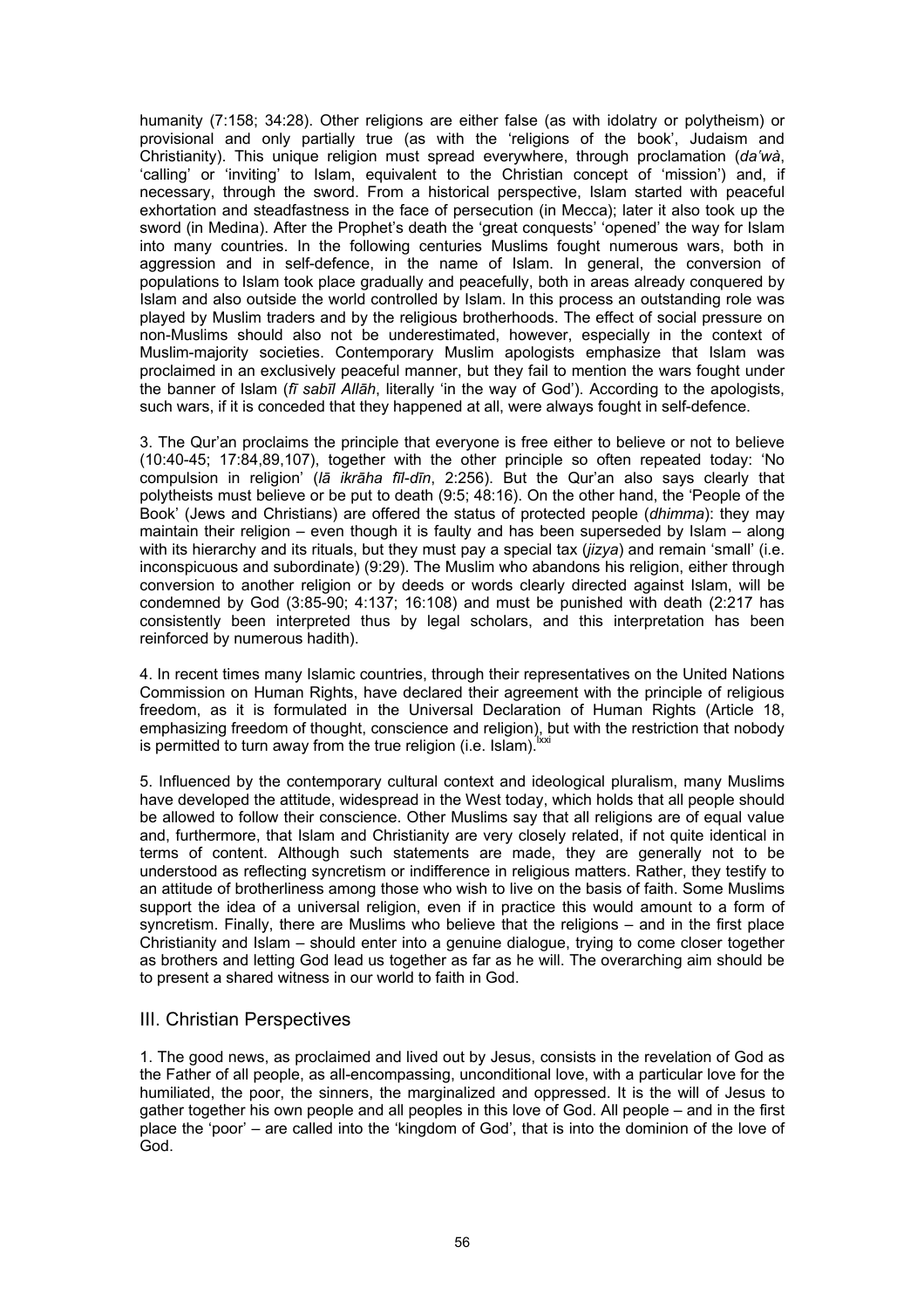2. In the New Testament, which testifies to the faith of the earliest apostolic Church, Jesus Christ, the Word of God, is the highest, final and definitive revelation of God. In Jesus Christ God turns to all people; Christianity is thus in its very essence universal. History shows that from its earliest days the Church has understood its mission to be universal, knowing itself to be a servant of the universal love of God, who reconciles all things to himself (cf. 2 Corinthians 5:18-21; Ephesians 2:11-12).

3. From a historical perspective, Christianity arose and was spread on the basis of the dynamic faith of the apostles and of the first Christian generations. Their witness and proclamation were effective despite, or even because of, persecution. After the Edict of Milan (313), which guaranteed full religious freedom to the Church, thus leading to the Church soon becoming the official religion of the Empire, Christianity became entangled in various violent conflicts, sharing in responsibility for the persecution of heretics and bringing social pressure to bear on them. These conflicts were essentially political in nature, but were presented as Christian causes in order to gain as much support for them as possible.

The Crusades were a quite different case, for here religious motivation (the liberation of the Holy Sepulchre) was clearly the primary motive. The relationship between colonialism and mission should not be understood in terms of one uniform pattern. In some cases missionaries accompanied or followed the colonialists (e.g. the Portuguese and Spanish in the 15<sup>th</sup> and 16<sup>th</sup> centuries); in other cases the missionaries arrived first (in Central Africa, China and Japan); in yet other cases missionaries opposed colonialism (e.g. Las Casas in Latin America; French West Africa).

4. The evaluation of non-Christian religions from the perspective of the Christian faith has undergone a long process of development: from Justin (d. 165), who spoke of spiritual seeds waiting in all people for the Word of God in order to bear fruit; to the position of Augustine of Hippo (354-430), who, deploying rhetoric which we might find over subtle, considered even the virtues of the pagans as vices; and on to the theories which concede to unbelievers good faith (*bona fides*) and hold that they will not be condemned. More recently, some theologians have taught that there are elements in the faith and in the moral values of the nations and cultures of the world which await their fulfilment and clarification in the light of the Incarnation of God in Jesus Christ. This leads into the predominant views today.

Among the recent attempts to develop an adequate theology of the non-Christian religions, two deserve particular attention; the second of these has had the wider impact.

(i) Emphasis on the distinction between faith and religion: this theory was chiefly expounded by the Protestant theologians Karl Barth (1886-1968) and Dietrich Bonhoeffer (1906-1945), and later, with modifications, taken over by Catholic thinkers such as Jean Daniélou (1905- 1974). Religion is understood here as a natural movement of the human creature towards God. The religions are the collective manifestation of religion, translating it into rituals, forms of piety and so on. In the view of at least the early Barth the religions are seen as mere human products and are set negatively over against faith in the revealed Word. Daniélou evaluates them more positively: every human group, every civilization, has its own religion, so that one can speak of Celtic, Germanic, Mediterranean, African and Indian religion, and also in the Christian religion one can find characteristics shared with these religions.

On the other hand, faith is the human response to God's Word, to God, who takes the initiative to encounter his creation and to question it. If religion is the movement of the human soul towards God, then faith is the answer that human beings give to the Word of God that reaches them through revelation. For Daniélou, faith in Jesus Christ must 'incarnate' itself in each religion. Since faith is bound up in a contextually relevant manner with the religions and the cultures formed by them, it transforms these and bestows new meaning on their rituals, laws and traditions. Daniélou's conclusion is that by accepting the Christian faith human beings 'do not move from one religion to another', but rather that their own religion is reshaped and transformed.

(ii) Distinction between general and special revelation: this new approach was chiefly developed by Karl Rahner (1904-1984) and then, in its essential aspects, taken over by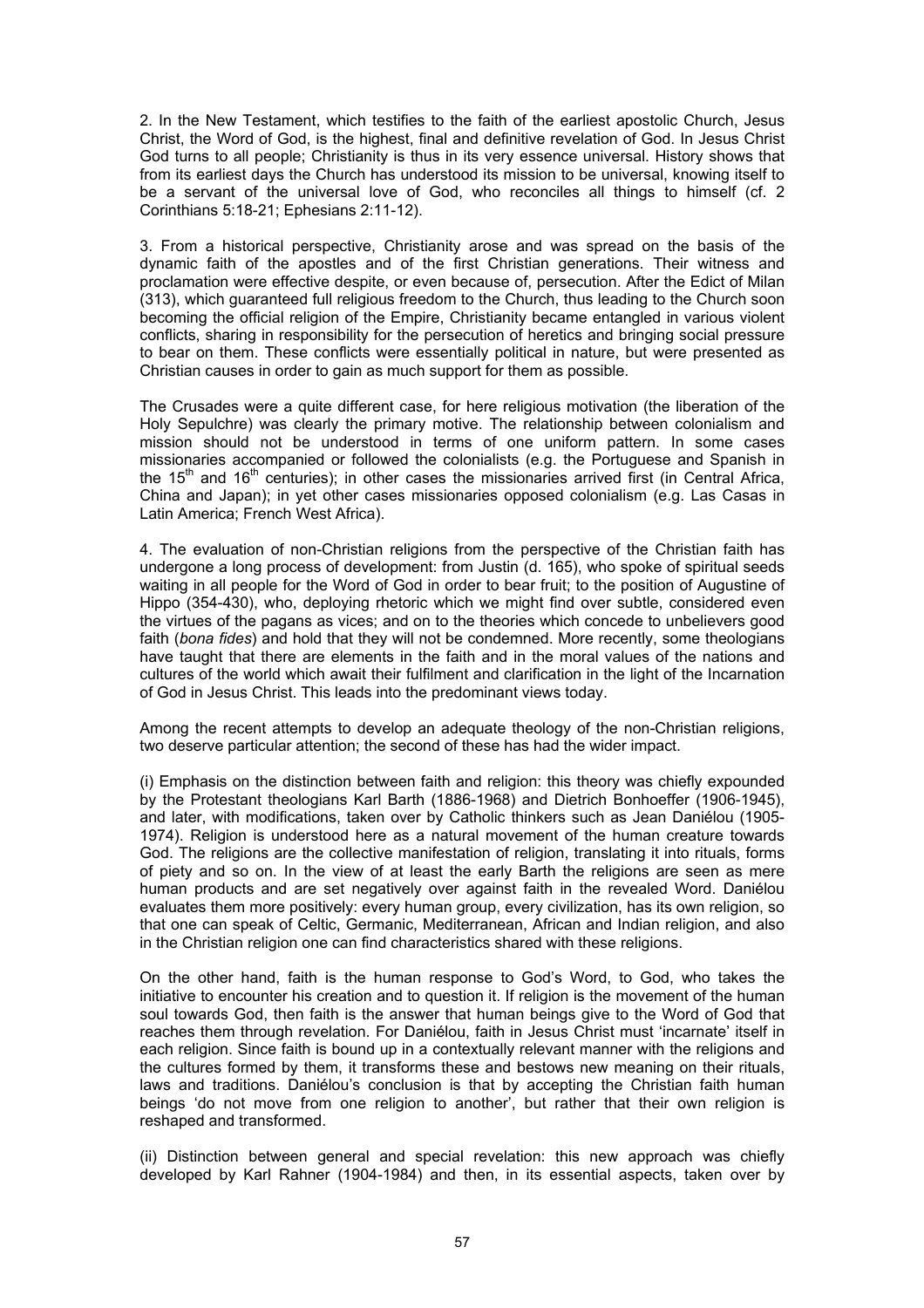several other authors. Since the beginning of human life on earth, God has never ceased to communicate with all people. This 'general' revelation is attested in the Bible, in the stories of Adam and Noah, the Book of Wisdom and Paul's Letter to the Romans (1:19ff.). The great non-Christian religions are the higher manifestations of this general revelation. But then the word of God appeared in a 'special' way in the history of the people of God, beginning with Abraham, through the patriarchs and prophets, and finally, 'in these last days', through Jesus Christ, the Word of God become flesh and the fullness of revelation. In this 'special' revelation God's self-communication, which also takes place in 'general' revelation, can be contemplated in history, so to speak; it has a human face: Jesus of Nazareth. 'Whoever has seen me has seen the Father' (John 14:9). In the light of this revelation the presence of God in all religions is illuminated.

But even the revelation of God in Jesus Christ will only be unveiled in its full significance at the Parousia, or coming of Christ, at the end of time. Christian proclamation and the dialogue of the Church with the other religions look towards this goal. During the intervening period the history of religions, including the existence of the non-Christian religions, contributes to the 'unveiling of the meaning of revelation'. If understood in this way, the acknowledgement of Jesus Christ as the fullness of revelation, as the revelation of God in a human person, does not at all necessitate that the other religions should be disparaged or that it should be denied that they have some relation to God and that they offer true worship. Rather, it should be understood as an invitation to acknowledge the other religions as varied contributions to the unveiling of the full meaning of revelation. Christians can thus be enriched in dialogue with the religions.

5. Christianity can only be faithful to the Gospel if it is understood as a message of peace and reconciliation. Jesus clearly and decisively refused to be the political Messiah for whom his own people were waiting. He decided to die rather than engage in political revolution; to forgive, rather than to seek power and to retaliate. Later, as a result of the support given to it by the Emperor Constantine the Great (reigned 306-337), the Church entered into so close a relationship to the state that it at times called for wars, blessed them and justified them. Over recent decades, however, the Church and the Popes have endeavoured to use all possible opportunities to promote peace and justice. Certainly the Church recognizes the right to selfdefence, both of individuals and of nations, and also the right, on occasions even the duty, to oppose political regimes which are clearly unjust. However, whenever and wherever possible, Christians should prefer nonviolent action (which is very far from being ineffective) and should make their contribution to the overcoming of the narrowness of theocratic, nationalistic and fanatical religious ideologies with their potential for violence.

6. Faith is a free gift from God, to be freely received or rejected by people. History, however, knows of 'conversions' which came about through compulsion or duress (e.g. Charlemagne's coercion of the Saxons) or of cases where conversions came about because of purely human motives and social factors, or were at least strongly influenced by them.

For a long time the predominant view in the Church was that the best system of church-state relations was that in which Christianity is declared the state religion and in which, therefore, 'error has no rights'. It is true that from its beginnings the Church always demanded the freedom for everyone to be able to accept the Christian faith without being disadvantaged thereby; the Church was of course much more reserved about recognizing the freedom of a Christian to interpret the Christian faith independently, or to give the faith up, or to change over to another religion (cf. the Inquisition). If we are aware of the long and painful development of the idea of religious freedom within Christianity, this can help us achieve a better understanding of certain attitudes, reactions and difficulties on the Muslim side.

Since the 2<sup>nd</sup> Vatican Council and its Declaration on Religious Freedom, however, the attitude of the Church to this question has been unmistakeably clear, at least at the official level: religious freedom is one of the basic and absolute rights of human beings as such. The way in which mission is carried out must be marked by respect for the worth and the outlook of the other. Mission should be a matter of witness in and through dialogical relationships. Of its very essence, faith can only be presented as an invitation (cf. 2 Corinthians 5:20); faith is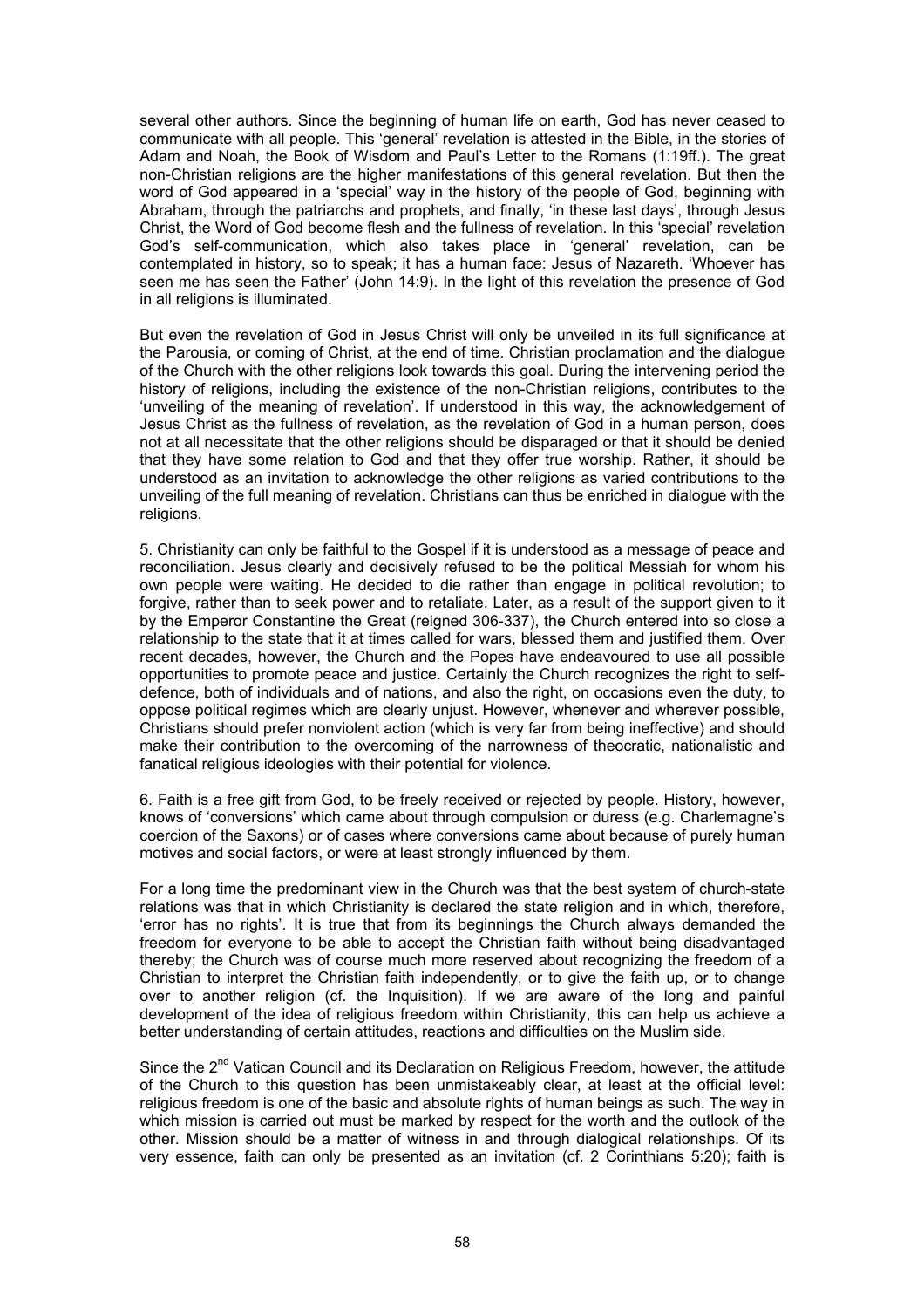always to be proposed not imposed. Every single person remains free and responsible to choose for himself or herself, in the light of conscience and before God.

# IV. Christian Responses

## *1. Religious Pluralism*

Religious pluralism is a mystery. It has something to do, on the one hand, with God's respect for human freedom, and, on the other hand, with the natural conditions of human religious and cultural development. For thousands of years the main human groups lived in isolation from each other, in Europe, in Asia and in America. Today, in contrast, the world is characterized by a diversity of interconnections and by a consciousness of mutual dependence. Of course there are still today various tensions and violent conflicts between human groups. The religions have an important role to play here; they share in responsibility for the achievement of greater justice and harmony in relations between the nations, the economic blocs and the cultural groupings of our world. All conflict between religions – such as polemics and insensitive proselytism – should be avoided, as should syncretism, which destroys the originality and authenticity of religion. Only dialogue, along with the process of mutual learning which it involves, can open the religions up to each other so that people can learn to live together in diversity and get to know and understand each other better. This is not a matter of denying differences but rather of grasping what these differences really amount to. Neither does dialogue in any way exclude witnessing at times to one's own faith and inviting others to recognize what one has oneself come to know as true and valuable. Believers of different religions should try to identify those issues on which a shared, believing witness is possible, together with a genuine search for unity, in humble submission to God's will.

#### *2. The Plurality of 'Universal' Religions*

It is a fact that Islam and Christianity both claim to be universally valid. There is no reason why either should give up this claim. Everything depends on the methods used as the two religions seek to express and live out their universal claims. Today there should be no place for methods which rest chiefly on individual or collective ambition: violence; war; coercion in all its forms and manifestations, whether subtle or otherwise. The only way that is acceptable and worthy before both God and humanity to obtain universal recognition for the values which one holds to be true and valid is through the witness of a living faith and through frank dialogue, along with the necessary respect for the free decision of the human conscience.

## *3. Religions and Responsibility for War*

It must be admitted that in the past religions have been responsible for wars, or have at least shared in responsibility for them, and that we cannot say that this is no longer the case today. The wider picture contains both light and shadows. On more than one occasion in the course of history the religious factor has prevented or moderated violence. One thinks, for example, of 'the truce of God' during the Christian Middle Ages, or of the strict conditions which Islamic Law attached to a 'just war'; or of the care for prisoners of war and innocent victims called for by the religions. Furthermore, the main reason for the so-called wars of religion was not so much hostility between the religions themselves, but much more the pursuit of power on the part of individuals and of human groups (empires, dynasties and nations), in the course of which religion was used in the service of personal or collective ambition. Finally, as regards contemporary conflicts, it is important to examine information critically before alleging simple religious motivation. It would, for example, be simplistic to designate as merely 'religious' the conflicts in Lebanon, Northern Ireland, the Balkans, the Philippines and Afghanistan. The reality is that in most of these cases the religious authorities, far from having incited these conflicts, have on the contrary always been passionately committed to peace and reconciliation.

# *4. Religious Freedomlxxii*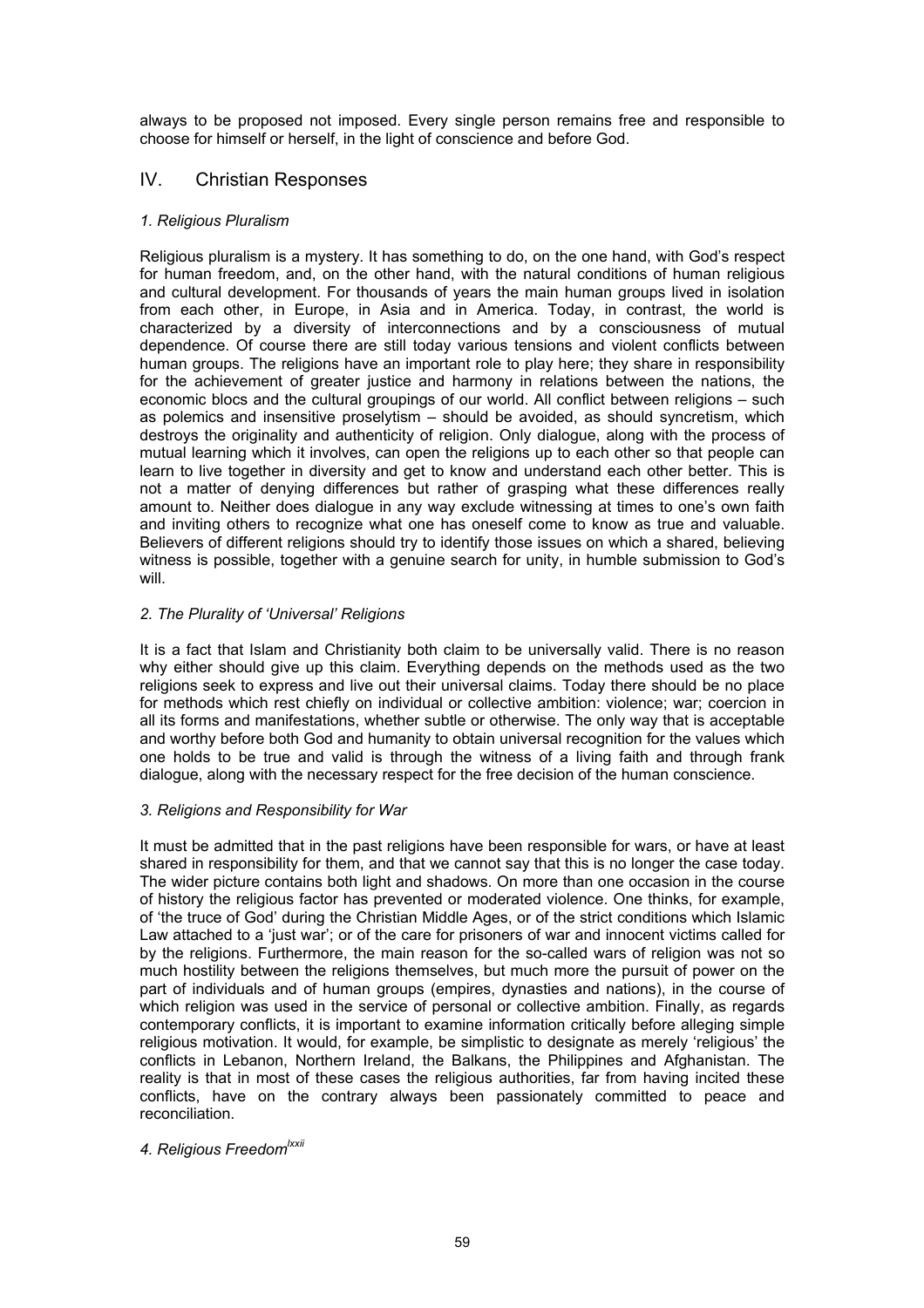Religious freedom is one of the inalienable rights of every human person. To suppress it, or even just to limit it, is to mock both God and humanity. It is the union between religion and the state (or, even today, the union between nationalism and the state or between practical atheism of a capitalist or socialist kind with the state apparatus) which has been primarily responsible for significant abuses in this area, both in the past and still today. All religions have the right to liberate themselves from such systems and totally to overcome the resistance of these systems to the effective implementation of religious freedom.

All people, whether Christian or Muslim, are committed to living in solidarity with their own religious community or group and to seeking its peace and prosperity, whether this is the *Umma*, the Church or other groups. At the same time it is important to show full respect for free decisions made in good conscience in regard to faith and religious adherence. The one binding principle in this sphere is to follow the voice of one's own conscience, that is, the conscience which is genuinely seeking the truth. The testing and setting right of hearts is a matter for God alone. Faith and religion can only be genuine if people are totally free to choose or to reject them. We are thus all challenged to continue to seek God's will.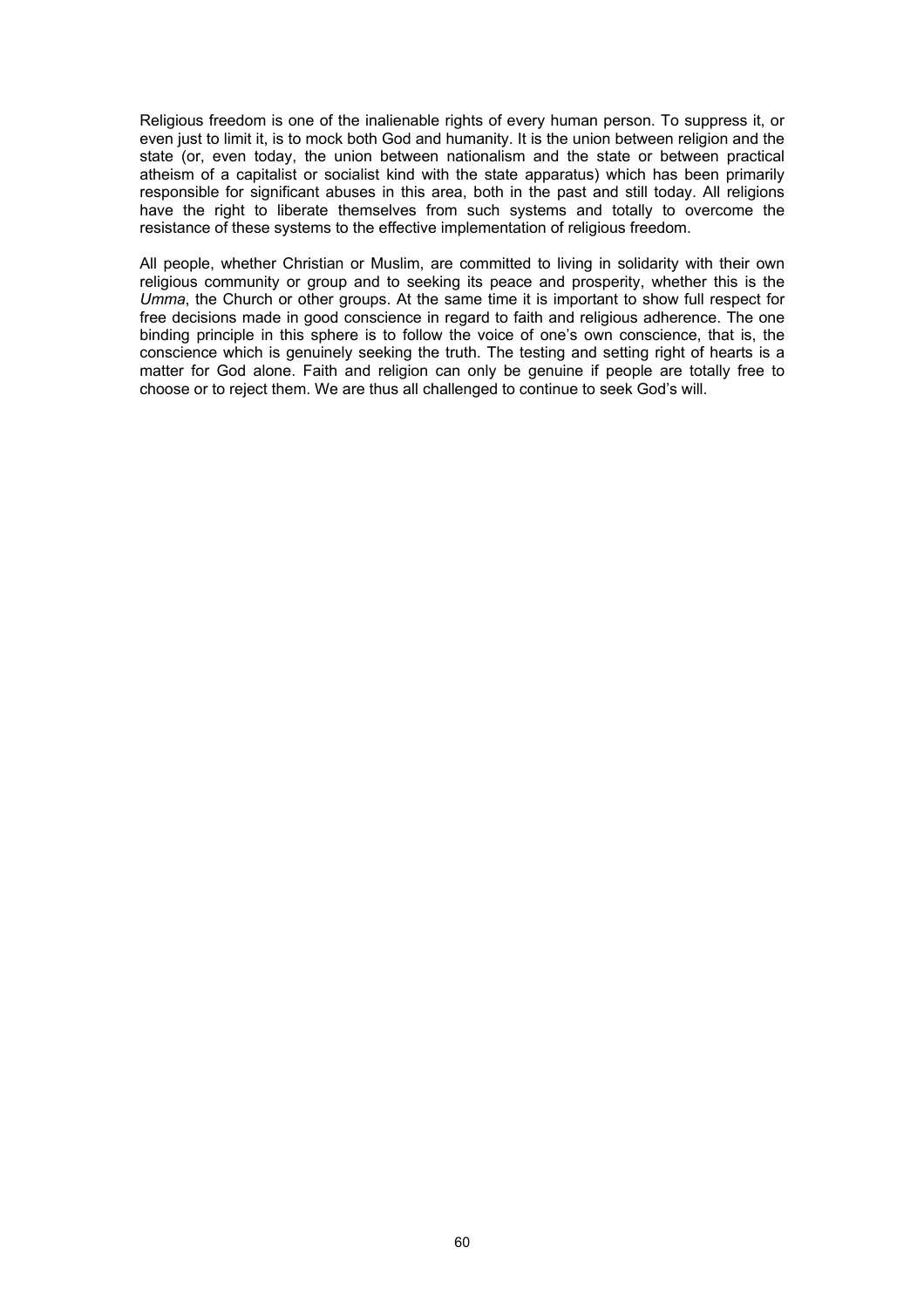# Chapter 12 – The Heart of Christianity

## I. Muslim Questions

In some cases a Muslim who does not have defined, specific questions about this or that Christian doctrine may nevertheless ask – out of curiosity or personal interest – 'What is the essence of Christianity? What is its chief characteristic? What is at its heart?' This chapter therefore sets out to demonstrate how first Muslims and then also Christians understand what is at the heart of Christianity.

## II. Muslim Perspectives

#### *General*

1. Generally speaking, Muslims are deeply convinced that Islam is the last, most perfect and most comprehensive of all revealed religions. Other religions, Judaism and Christianity above all, were valid before Islam but have now been superseded. The true religion is Islam, and only Muslims can be saved.

At the same time, Muslims can be quite open towards certain religious values which they meet in the lives of Christians. This, however, only increases their astonishment that people who have encountered Islam, and have even studied it, remain Christians rather than gratefully taking the opportunity to find the fulfilment of all their expectations in Islam, the true and final religion. Muslims might think that it is perhaps an emotional, irrational attachment to 'Western' religion and culture that prevents Christians from being open to Islam. Or are there other motives?

2. Other Muslims offer more detailed arguments. The religion of Jesus, it is argued, is Islam, i.e. the message of the one God and the call to serve him alone. However, Christians distorted this message very early on, and Paul, in particular, is denounced for this distortion. For others, the principal fault lies with the union of the Church with the power of the state since the days of Constantine the Great. Whatever is the case, the original Gospel of Jesus has been 'corrupted'. Ixxiii

3. Other Muslims again take the view that the perspective on the historical Jesus derived from the work of some biblical scholars is also significant for Muslims, as this perspective calls into question the historical basis of some of the Christian beliefs about Jesus which Muslims do not share. Muslims therefore reject the central doctrines of the Christian faith as misinterpretations of the true message of Jesus. The result of this misinterpretation or 'corruption' (*tahrīf*), Muslims argue, is the existence of *four* Gospels (rather than the original *one* Gospel) in the New Testament available today.

4. An interesting, if also thoroughly subjective, perspective was offered by Kamil Hussein, an Egyptian medical doctor, man of letters and religious thinker. Ixxiv In his view, the essence of the message of Moses was the fear of God; of Jesus, love; and of Muhammad, the hope of Paradise. He accordingly explains the meaning of Christianity as follows: 'To believe, deep in one's soul, that what calls us to do good is the love of God, which also calls us to love everyone whom God loves; and also to avoid everything that harms other people, because God loves all people without distinction; and, finally, to know that we cannot love God if we harm his friends, that is, other people.<sup>, lxxv</sup>

5. One can therefore encounter today among Muslims two contrasting assessments of Christianity:

(i) Positive. Christianity is a 'religion of the book', originating from Abraham along with Judaism and Islam. It is a revealed ('heavenly') religion. Christians are thus close to Muslims; they are not hostile to them (Qur'an 5:82). They are believers, and all believers are brothers (49:10). They are monotheists. They pray. They feel responsible for the general welfare of humanity; Christianity demands of its adherents that they show love for the poor.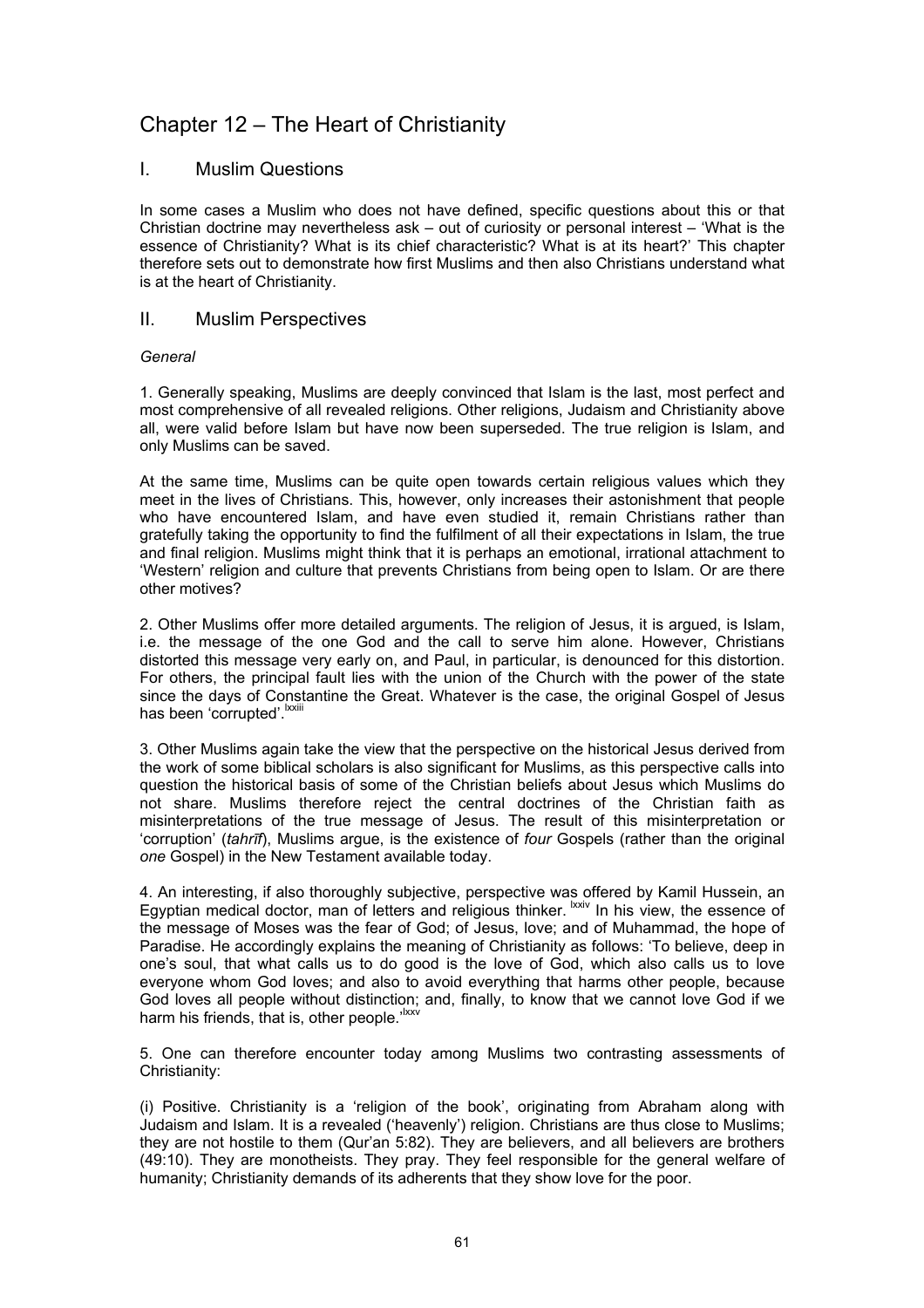(ii) Negative. Christians are unbelievers (*kuffār*) and polytheists (*mushrikūn*). They worship a human being, Jesus, and make him into a god. They believe in three gods (Mary and Jesus alongside Allah). Their faith is very complicated, while Islam is straightforward. Their Scripture, the Gospel, has been 'altered' and 'corrupted' and no longer exists in its original form. Their religion has been superseded by Islam. The Church and its teaching office have suppressed freedom of thought and condemned science (e.g. the case of Galileo Galilei, 1564-1642). Christians reject Islam and its belief in the radical oneness of God and Muhammad as the last of the prophets. When they pray they do not follow rules; they do not fast. Their religion is onesidedly spiritual and makes unnatural demands such as celibacy; it despises the body and is obsessed with the idea and the omnipresence of sin.

#### *Detail*

1. The Qur'an presents two positions which diverge from each other: one praises Christianity while the other is hostile to it. Both tendencies are to be found in Islam, taken as a whole, both in the past and also today.

(i) The positive tendency. We encounter this above all in the unreserved admiration shown for the religious figures who are particularly dear to Christians: Jesus, his mother Mary, the apostles, John the Baptist, Zechariah and so on. This admiration also extends to the Gospel as a book, which was sent down upon Jesus and is acknowledged by the Qur'an, although of course only in its original text and its authentic, 'uncorrupted' meaning. According to the witness of the Qur'an there were also, at the time of the Prophet, Christians close to Islam, described as 'the nearest in love' (5:82) and 'bowing in humility to Allah' (3:199; cf. 3:110,113,115; 4:55; 5:66). The Qur'anic perspective on monks and priests, however, appears to be thoroughly ambivalent (5:82; 24:36-37; 57:27, on the one hand; 9:31,34, on the other).

(ii) The negative tendency. This is chiefly concerned with Christian doctrine about God and Jesus. Christians have made Jesus into a God and they call him the Son of God (4:71; 5:17,72; 43:59; 9:30-31); they worship three gods and allege that Jesus was crucified (4:156; cf. 3:55). Furthermore, they take 'their monks to be their lords in derogation of Allah' (9:31). They commit excesses in their religion (4:171) and have separated into sects on the basis of their different views on the person of Jesus (5:14; 19:37; cf. 2:133,145; 3:61). They claim that only Christians can enter Paradise (2:111). They call themselves God's children and his beloved friends, but God will punish them for their transgressions. The Jews and Christians ('the People of the Book') 'wish they could turn you back to infidelity after you have believed, from selfish envy, after the truth has become manifest to them' (2:109; cf. 3:110); and the monks (as well as the Jewish rabbis) 'devour men's wealth' (9:34).

This contradictory perspective doubtless reflects the conflicting attitudes of Christians to Muhammad and the Qur'an: some accepted them while others opposed them. This conflict is reflected in the Qur'an, so that Christians are at one point reckoned as a privileged group, 'the People of the Book', and at another point as an accursed group of unbelievers (*kuffār*) and of polytheistic idolaters (*mushrikūn*). It is precisely this ambivalence that has determined the character of Muslim attitudes to Christianity right up to the present. The ways in which Christianity and Christians are judged – whether as unbelievers or as 'People of the Book' and monotheists – thus depend to a considerable extent on the peaceful or tense coexistence of Christians and Muslims, exactly as in the time of the Prophet.

2. The same two-sided perspective is present in Islamic tradition and theology, although they tend to emphasize the negative statements in the Qur'an. We must keep in mind this twofold inheritance: on the one hand the traditional condemnation of Christian doctrines and moral teachings, often in association with Western neo-colonialism and an allegedly corrupt Western civilization; on the other hand the quite different perspective, also rooted in the Qur'an, which regards Christianity as one of the three monotheistic (or 'heavenly') religions, and Christians as brothers and sisters in genuine faith in God (Qur'an 49:10, as long as Christians are included among the 'believers' mentioned here).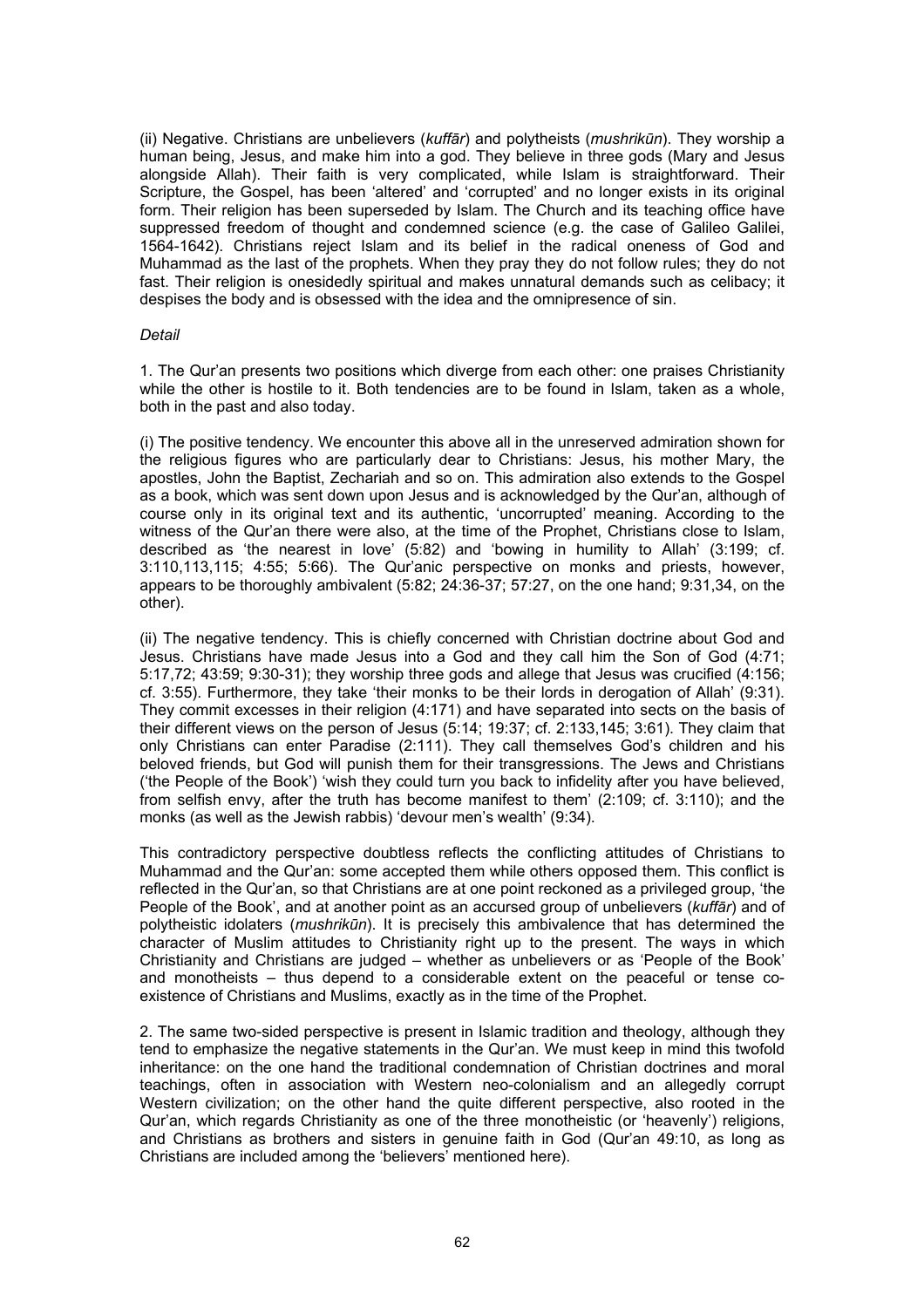Within the negative perspective, three aspects are particularly to be noted:

(i) Christianity overstates the nature of the relationship between the Creator and the creation by speaking of a mutual love between God the 'Father' and human beings as 'his children';

(ii) its emphasis on the spiritual dimension is also overstated, so that its exclusive interest in the life to come and in the soul are at the expense of this life and the body, just as also the individual is emphasized while the significance of the social dimension of life is neglected – all this in contrast to Islam, the religion that addresses human beings in their entirety;

(iii) finally, Christianity does not sufficiently respect the transcendence of God, because it considers Jesus to be both human and God at the same time and so also speaks of 'the participation of human beings in the divine life'.

## III. Christian Perspectives

Among many other dimensions of Christianity which might have been chosen, two are emphasized in what follows.

#### *1. Christianity as the Way of Love*

(i) The term 'Christian' was first applied to followers of Jesus by Gentiles in Antioch (presentday Antakya in South-eastern Turkey) around 43 AD (cf. Acts 11:26). To be a Christian means to believe that Jesus, the prophet from Nazareth, who 'went about doing good' (Acts 10:38) and who died on the cross and rose from the dead, is the Christ (the Messiah), the one who came forth from God as God's final and definitive self-revelation to human beings. Following the example of Jesus, and in his power, Christians try to live out their relationship to God and other people in harmony with God's will and in the service of others. The will of God is that we should love all people – who are all called to become God's children – with the same love; we are called to love both God and our brothers and sisters.

Christians believe that Jesus, who died on the cross, was raised from the dead and now shares in the glory of God the Father, is living and present always and everywhere.

(ii) During his life on earth, Jesus revealed that God is Father: his own Father, the Father of Christians and the Father of all people (cf. John 5:18; 20:17; Matthew 6:9 and parallels). It is the will of this Father-God that all people should understand themselves as his children. By expressing the relationship between God and the human race in terms of 'father' and 'son', Jesus chooses a powerful image to express God's love: the love of a father for his children.<sup>Ixxvi</sup> For the Christian, however, this does not imply fatherhood in a physical sense on the part of God towards his creation.<sup>lxxvii</sup>

Jesus brings alive in his own distinctive way an essential feature of the understanding of God in the Old Testament (the Torah): God loves his people with a passionate love, as a mother loves her children (Isaiah 49:14-15; cf. Hosea 11:1-4); as a husband loves his wife, even when she is unfaithful (Hosea 1-3; Ezekiel 16); as a man loves his fiancée (Song of Songs). Jesus reveals the fullness of God's unconditional love for the human race. This went much further than was imaginable in the time of Jesus, when God's love was thought to extend only to the Jews and indeed only to the righteous among the Jewish people. This understanding excluded from the 'kingdom of God' not only non-Jews, but also Jews who were considered to be open sinners (such as tax officials), and also those who suffered from contagious illnesses such as leprosy.

Jesus turned this understanding of the relationship between God and human beings totally on its head. He proclaimed that God turns to all people with the same love. God, the Father of all people, loves them all without distinction. If it is at all possible to speak of God having a 'special' love for anyone, it would be for those whom society condemns and excludes: open sinners (who repent) and Gentiles: 'The tax collectors and the prostitutes are going into the kingdom of God ahead of you' (Matthew 21:31; cf. 8:10; Luke 7:36-50).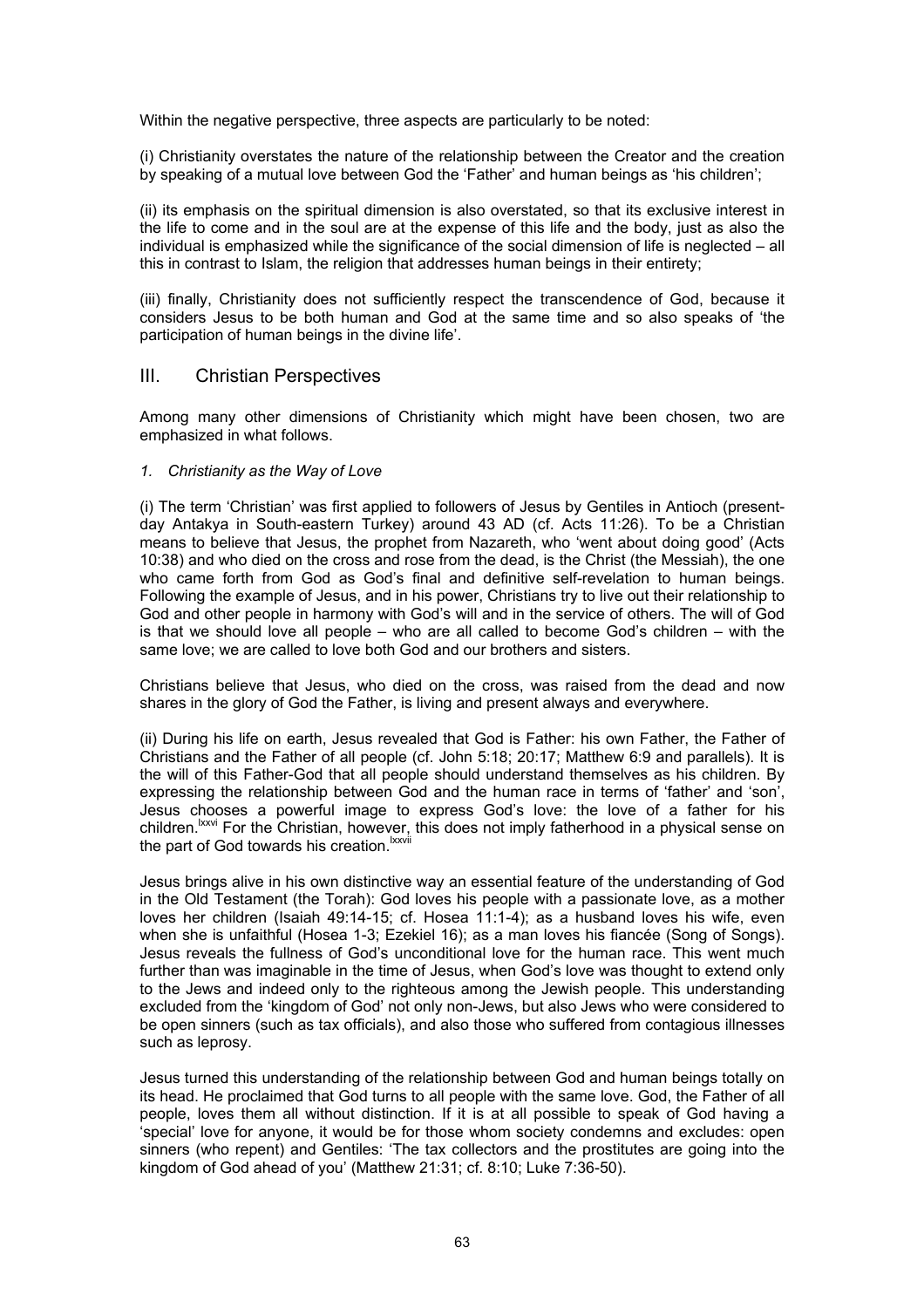This explains why Jesus, acting in accordance with the revelation of God as the universal and merciful Father, was always ready to welcome those, such as the poor and notorious sinners, who turned to him to find a way out of their material or spiritual need. Jesus never rejected anyone, accepting invitations equally from people of high standing and Pharisees as well as from tax collectors and sinners. Was he not criticized for sharing meals with sinners (Matthew 8:10; 11:19; 21:31; 9:10-13; Luke 7:36-50; 15:1-2,7,10; 19:7)? Precisely in this sense, he said that he had 'come to call not the righteous but sinners' (Matthew 9:13; Mark 2:17; Luke 5:32). He was severe with those who were proud of their 'righteousness' and at the same time condemned 'sinners', the poor and Gentiles (Matthew 23:3,13-36; Luke 11:42-52; 18:9-14), for, he taught, 'there will be more joy in heaven over one sinner who repents than over ninetynine righteous persons who need no repentance' (Luke 15:7,10). This divine attitude to sinners is presented wonderfully in the parable of the prodigal son (Luke 15:11-32) and in other parables with God's compassion as their main theme (Luke 13-15). Jesus struggled against everything that divided human beings into the two camps of the virtuous and the sinners. He himself relativized some of the most sacrosanct regulations in the Jewish Law, for example concerning the Sabbath (Matthew 12:8; Mark 2:27; John 5:6) or the restriction of worship to the temple in Jerusalem (John 2:13-17; 4:20-21). For 'the Sabbath was made for humankind, and not humankind for the Sabbath' (Mark 2:27). If the leaders of the Jewish people condemned Jesus to death and pressed for him to be executed by the Romans, this was because he had proclaimed God's unconditional readiness to forgive and be reconciled. This message raises questions about the very basis of the authority of the leaders of the people. God the Father appeared to be of one mind with these leaders, since he gave a free hand to those who took Jesus to the cross. However, God did not abandon him to the power of death (cf. Acts 2:27), but raised him from the dead, 'the firstborn of the dead' (Colossians 1:18; Acts 26:23; Revelation 1:5) and seated him at his right hand. 'And of that all of us are witnesses', said Peter (Acts 2:32). So Jesus is truly Lord, endowed with the very authority of God, the God who solemnly confirmed the message of Jesus, the truth of all that he had said about God and about humanity.

(iii) This message is the message of boundless love, the love of God who loves all people and invites them all to become his children; the God who 'makes his sun rise on the evil and the good, and sends rain on the righteous and the unrighteous' (Matthew 5:45).

(iv) It is thus natural that Jesus declares the commandment to love to be the most important commandment in the Law. 'You shall love the Lord your God with all your heart, and with all your soul, and with all your mind. . . . You shall love your neighbour as yourself' (Matthew 22:37,39). Love for God and love for other people were already linked in the Old Testament (Deuteronomy 6:5; Leviticus 19:18) and Jesus takes this up. He makes it into the 'new law' (John 13:34), not only because for him it serves as the summary of 'all the Law and the prophets' (Matthew 22:40; 7:12; Luke 6:31), but also because through Jesus a new significance will be given to this love for God and neighbour.

The love of God, the Father of all people, demands love for all people, all of whom God truly loves as his own children. For Jews in the time of Jesus, the fellow Jew was the neighbour who was to be loved. For Jesus, however, every person is to be loved, including sinners and even one's enemies; indeed it gradually became clear to him and to the early Christians that even the Gentiles and the adherents of other religions (such as Samaritans, Syro-Phoenicians and Romans) were included in this commandment. The disciples of Jesus were challenged so to love one another that, in Jesus' words, 'everyone will know that you are my disciples' (John 13:35; 15:12-17). Love extends to enemies and persecutors:

'You have heard that it was said: "You shall love your neighbour and hate your enemy." But I say to you, Love your enemies and pray for those who persecute you, so that you may be children of your Father in heaven; for he makes his sun rise on the evil and on the good, and sends rain on the righteous and on the unrighteous. For if you love those who love you, what reward do you have? Do not even the tax collectors do the same? And if you greet only your brothers and sisters, what more are you doing than others? Do not even the Gentiles do the same? Be perfect, therefore, as your heavenly Father is perfect.' (Matthew 5:43-48)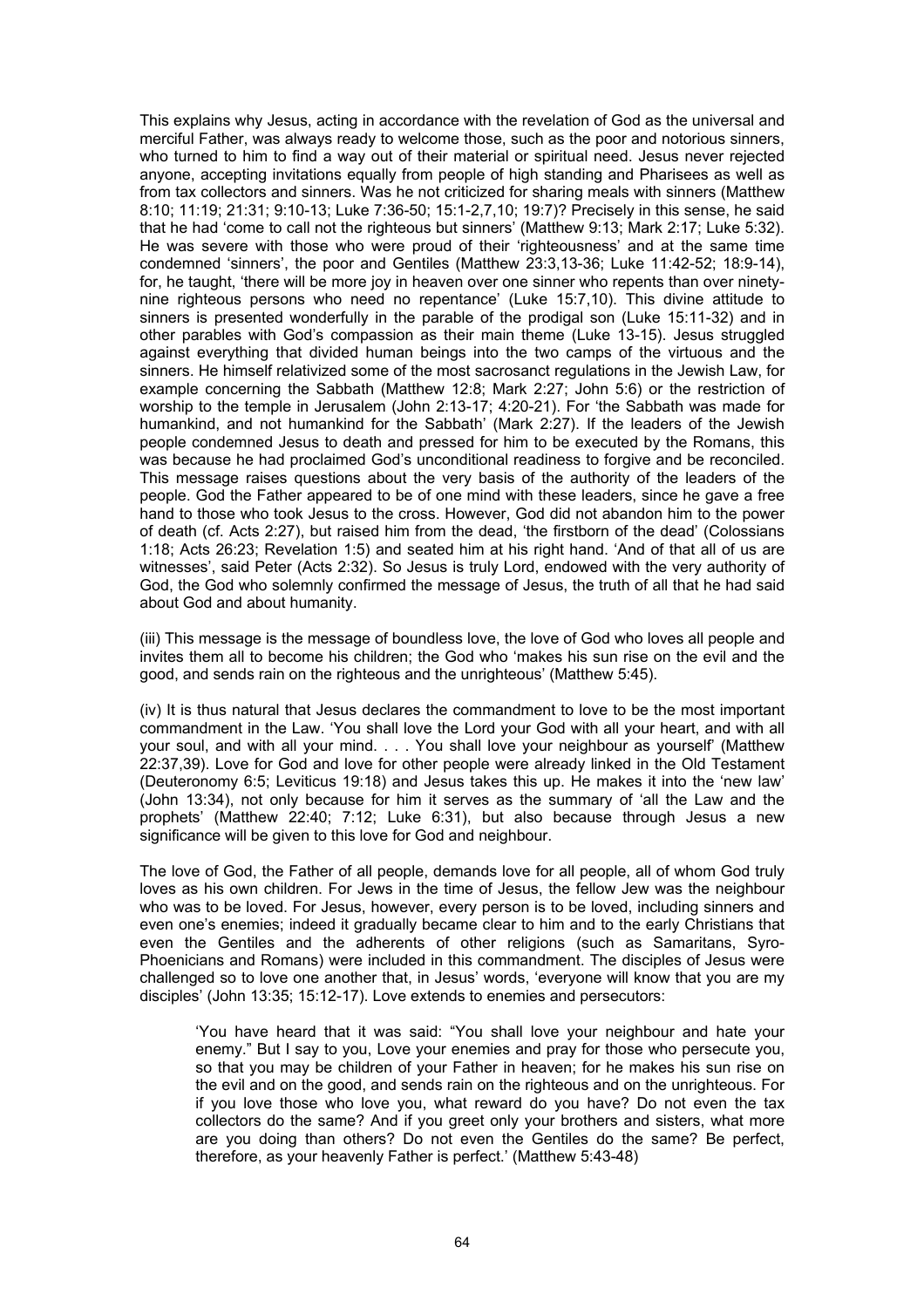Instead of returning evil for evil, they should return good for evil (Matthew 5:38-42); they should forgive without measure or limit (Matthew 18:21-22), exactly as God forgives (Matthew 6:12, in the 'Our Father'), and as Jesus forgave those who nailed him to the cross (Luke 23:34). This does not imply being indifferent to what is evil and unjust or even applauding it, but rather forgiving wicked and unjust people, because only forgiveness can liberate people from evil and bring about their reconciliation with God and with each other.

This love knows no boundaries, because it is indeed an image of the love of God, who forgives, reconciles and creates peace, and because it consists in the gift of itself to others, to God as well as to neighbours. Love does not seek its own advantage. It consists in the giving away of itself and so also in for-giving: 'No one has greater love than this, to lay down one's life for one's friends' (John 15:13). Finally, Jesus was not content simply to preach about such love; he lived it, and he sacrificed his own life for all people, even for his enemies, whom he forgave on the cross.

Only after the death and Resurrection of Jesus did the apostles and the early Christians fully understand that the core of the life and the teaching of Jesus consisted in love, in God's love for us and our love for God and unlimited love for all people. They went so far as to say that the real test of love for God is love for one's neighbour (1 John 4:20-21, and the whole letter), love that consists 'not in word or speech, but in truth and action' (1 John 3:18). 'We know love by this, that he laid down his life for us – and we ought to lay down our lives for one another' (1 John 3:16). And in fact the early Christians did live out this close community of brotherly love (Acts 2:42-46; 20:7-11). Reflecting on the life and message of Jesus in the light which they received from the Holy Spirit, the apostles finally began to understand: if it was possible for Jesus, in the way that has been described, to reveal so clearly the essence of God's love and also to live out the perfect response to this love, then this was ultimately possible only because he was 'God's Son' in a very particular and unique way, sent by the Father to communicate this quality of love. For God is love (1 John 4:8-16) and his love 'was revealed among us in this way: God sent his only Son into the world so that we might live through him' (1 John 4:9). This loving God 'became flesh and lived among us, and we have seen his glory' (John 1:14). Jesus, the Word of God, is the revelation of God's love because he is his Son. Of course, this revelation of love in and through Jesus must be received by the whole human race and furthermore translated into action, till the end of time, through the power of God, the Holy Spirit, working both in the Church and beyond it.

Paul's emphasis is that only the Spirit of God, sent by Jesus after his Resurrection (John 7:37-38; 16:7-15), can make it possible for us to call God our Father (Romans 8:15; Galatians 4:6) and to love him and other people with the same love which we have received from God (1 Thessalonians 4:9; Romans 5:5; 15:30; cf. 1 John 4:7). In his 'hymn to love' Paul holds that every one of our actions receives its value from love, and that without love even the most precious charisms are worthless.

(v) The official Christian doctrines, or dogmas, that emerged in the early Christian centuries reflected the significance of Jesus Christ as this was elaborated in arguments with the chief religious and philosophical currents of that time. They sought to defend the faith of the New Testament in a changed context.

(vi) Christianity therefore means following the way of love, whose source is God himself (1 John 4:7) and who is revealed to us in Jesus, the Son of the Father, in his preaching and also in his life, death and Resurrection. The Church of Christ is based on this love; this love is the source of its life.

The exercise of authority in the Church is in the first place a form of service of the community of the disciples of Jesus, following the model of the love which lives in God's very self. The exercise of this authority consequently demands love for Jesus that is prepared to show itself in costly service (cf. Jesus' dialogue with Peter at John 21:15-17: 'Do you love me? . . . . Feed my sheep.') However, this community of love among Christians should of course never become narcissistic, directed only inwards. It is essentially witness, 'so that the world may believe' (John 17:21). It is a duty for every single Christian, as well as for the Christian community as a whole, to be witnesses to love in the world, committed to justice,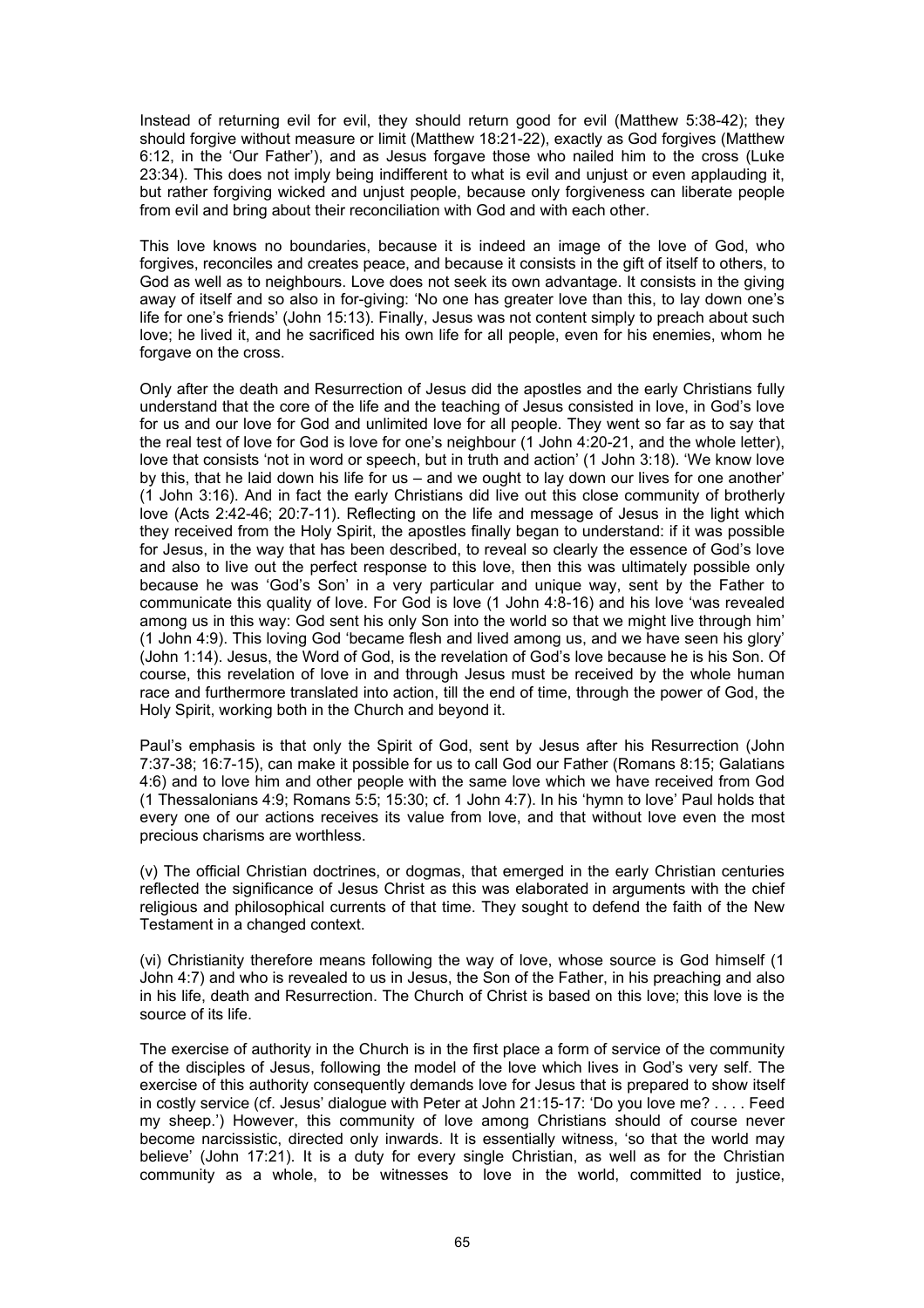reconciliation and peace. This is a high ideal, scarcely ever fully realized in practice, but one towards which all Christians must continually aspire, according to the measure of the gifts they have received. In the course of history, unfortunately, Christians in general and the Church in particular have repeatedly failed to be faithful to this ideal; this sad and regrettable reality must be recognized honestly.lxxviii Nevertheless, the good news of Jesus continues to be present and active, today as yesterday. It presses the Church to live by the law of this love and to work for it to be more widely spread in the world, tearing down every barrier – racial, social or religious – that divides human beings, struggling against the root sins of selfishness and hatred. Every Christian is called by Christ to be unconditionally committed to the victory of love.

#### *Excursus: Islam and the Love of God*

To maintain that love for God and for neighbour is the central and essential commandment of Christianity does not mean that other religions, and Islam in particular, are simply unaware of this twofold commandment, or that it is only truly Christians who are concerned about love and live lives empowered by love. There is in fact a way of love in Islam, practised by many Muslims, normally without reference to the teaching of Jesus or Christianity.

(i) There are only a few verses in the Qur'an which speak explicitly of the love of God, whether the love of God for human beings (God as *al-wadūd –* 'full of loving-kindness' [11:90; 85:14]; God who 'casts' his love [*mahabba*] on Moses [20:39]) or the love of human beings for God (four references at 2:165; 3:31; 5:54). There is also a verse which speaks of a mutuality in love between God and believers, referring to 'a people whom he loves and who love him' (5:54); this is in the context of *jihad*, here understood as physical struggle against the unbelievers, a 'holy war'. However, on the basis of these Qur'anic verses we cannot say that the love of God for human beings and of human beings for God is a central theme of Islam. The one and only God, the just and merciful judge, is the centre of the Qur'anic message. Love is, however, a theme in the Qur'an and Hadith and also in the teaching of classical Islam, providing both content and terminology for the spiritual tradition within Islam to draw upon.

(ii) This spiritual tradition is principally that of the Muslim mystics, the Sufis. Starting with the  $r_{\rm c}$  remarkable Rābi'a in the  $7^{\rm th}$  century AD, the Sufis made love for God (rather than the love of God for human beings) into the central axis of their search for God. The great Sufis of the early Islamic centuries absorbed this 'way of love' into orthodox Islam, thanks principally to Muhammad al-Ghazāli (d. 1111), who emphasized that only God is worthy to be loved and who regarded this love (*mahabba*) as the highpoint and goal of his spiritual quest. Later the ideal of love for God was spread through the whole Muslim world by the religious brotherhoods. It became an important theme for meditation and was entirely accepted by official Islam.

This love of human beings for God, as distinct from the love of God for human beings, bears typically Islamic characteristics. For love is seen as a longing for something that is lacking, and the God of Islamic faith is quite free of such dependence. In Muslim understanding, love is a longing for God, a longing to come nearer to him; any idea of loving union between God and human beings is, however, strictly excluded. Finally, this love for God can also demand love for our neighbour, but it is not at all the case that love for created beings can or should be placed on the same level with love for the Creator. Many Muslim mystics, including Rābi'a and al-Ghazālī, were of the view that to dedicate oneself totally to God it is necessary to distance oneself as far as possible from all created things.

#### *2. Christianity as the Way to Human Fulfilment*

(i) For believers, Christian or Muslim, human beings are the creation of 'God's hand', formed after his likeness and destined to return to him. This is the fundamental calling of the individual, of the human race, and indeed of the whole creation, which longs for liberation from every form of oppression, in order finally to enter into God's glory (Romans 8:19-25; Qur'an 81; 82; 99; 101). This shared calling establishes a basic likeness between all people, transcending differences of race, social standing and religion.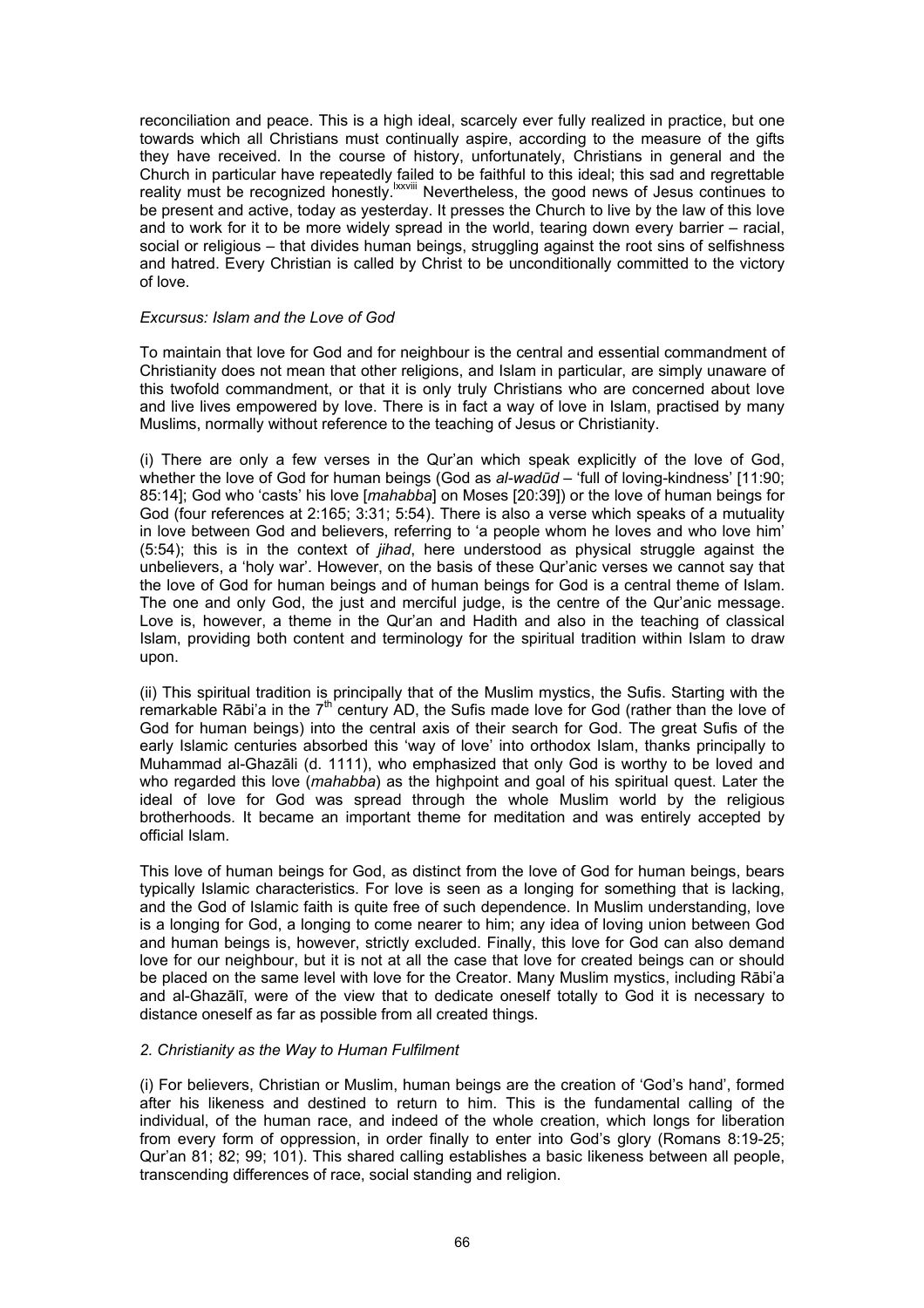(ii) The position held by the Qur'an within the structure of the Islamic faith corresponds to that held in Christianity by the person of Jesus himself, the Word of God. Christianity thus offers primarily not teaching but a way, the way of discipleship of Jesus. Every person is called to become God's adoptive son or daughter in Jesus Christ (Ephesians 1:5). Between the Creator and his creation reciprocal love holds sway. The Creator is Father; human beings are his children. The intimacy of this relationship is far greater than that between servant (*'abd*) and Lord (*rabb*). The Christian is called to love God and all people because all people are brothers and sisters of Jesus and children of the same Father.

Loving God and other people is the only real way to attain human fulfilment. This goes far beyond the natural love between people, for Jesus demands that we should not return evil for evil but rather persist in forgiving and even loving our enemies. Nobody is capable of such love in his or her own strength. Rather, it is a gift from God, whose gift consists in enabling us to love our brothers and sisters as he himself loves them. Jesus himself lived this message out to the point of dying on the cross. To reject faith in this God – whatever the personal explanations for such a rejection might be  $-$  is to deprive human beings of their ultimate meaning.

(iii) The kingdom of God was proclaimed by Jesus and is in one sense already a present reality; however, it also remains a destination not yet reached, a promise not yet fulfilled in its entirety. Human fulfilment in this world will never be perfectly realized. Hope for total fulfilment is the great energy that drives the human race forward. Progress, in every sense, always remains a possibility till the end of time and, on the individual level, till death. For many, death is seen as proof of the vanity and meaninglessness of human life, but for the believer the death of Jesus on the cross opens the way to his Resurrection and that of all people. He transforms death into victory over death. The end of human life and the end of the world on the last day open the way to 'eternal life', to its final fulfilment. Then every person will see God face to face in the new heaven and the new earth. There humanity and the whole creation will discover their final and perfect consummation (Romans 8:22-23).

(iv) The value of human beings rests on the fact that they have been created in the image of God (Genesis 1:26-27, quoted in 1 Corinthians 11:7; Colossians 3:10; James 3:9) and in the image of Christ (John 1:3; Romans 8:29; 1 Corinthians 8:6; Colossians 1:16; Hebrews 1:2). The human person should therefore never become a means to an end. His or her rights must be respected by every kind of authority, whether secular, religious, social or political.

But the human person can only find fulfilment within a community of free and independent persons. The family and other forms of human community therefore play indispensable roles at both national and international levels. The rights of the individual and of communities must therefore be balanced in carefully weighted relationships. Human communities, secular and religious, serve the common good to the extent that they value the individual person.

# *Excursus: Muslim Humanismlxxix*

Christianity is not the only religion that claims to offer a comprehensive vision of humanity, its origins and its destiny. Islam makes a similar claim. Muslim and Christian humanism have much in common. However, insofar as Christian humanism has its centre in Christ and Muslim humanism in the Qur'an, there are essential differences of emphasis.

The Qur'an teaches that God created Adam with his hands (38:75), forming him from clay (7:12; cf. 23:12; 32:7); the creation of human beings from the male's sperm is also often mentioned (22:5; 32:8; 80:19). God also breathed his 'spirit' into Adam (15:29; 32:9; 38:72). A famous hadith, reported by Ibn Hanbal, teaches, in terms very similar to Genesis 1:26, that 'God created Adam in His image (*'alā sūratih*).'

The human race was created to worship the one God, to serve him, to obey him, to praise him and to thank him (4:1; 51:56; 3:190-191; 7:172; 30:17-18). He is a mortal creature (*bashar*) and is often rebellious. Nevertheless, he is charged with bearing witness to the one God (7:172-173).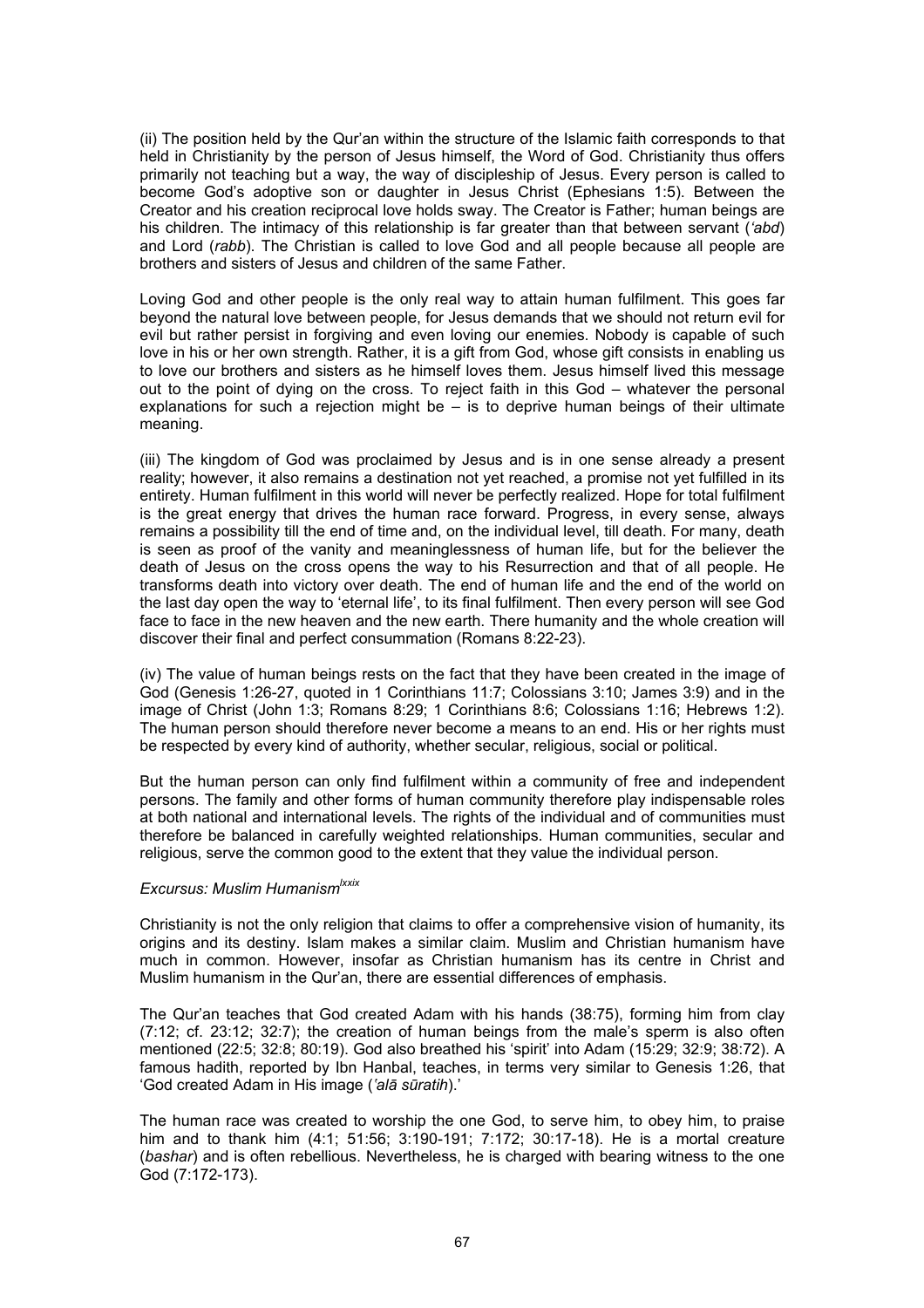Those who reject faith in the one God are to be compared to animals (25:44; 8:55). Human beings have a higher status. Only to Adam did God reveal the names of all the animals something which even the angels did not know (2:31-33). God therefore commanded the angels to prostrate themselves before Adam immediately after his creation. Only Satan (*Iblīs*) refused to do this (15:31; 18:50; 19:44; 20:116; 38:74). The human race is to rule the created world, which God has made subservient to his command and his use (14:32-33; 16:12-14; 22:65). He is God's 'vicegerent on earth' (2:30), a phrase often cited by modern authors advocating a Muslim humanism.<sup>lxxx</sup>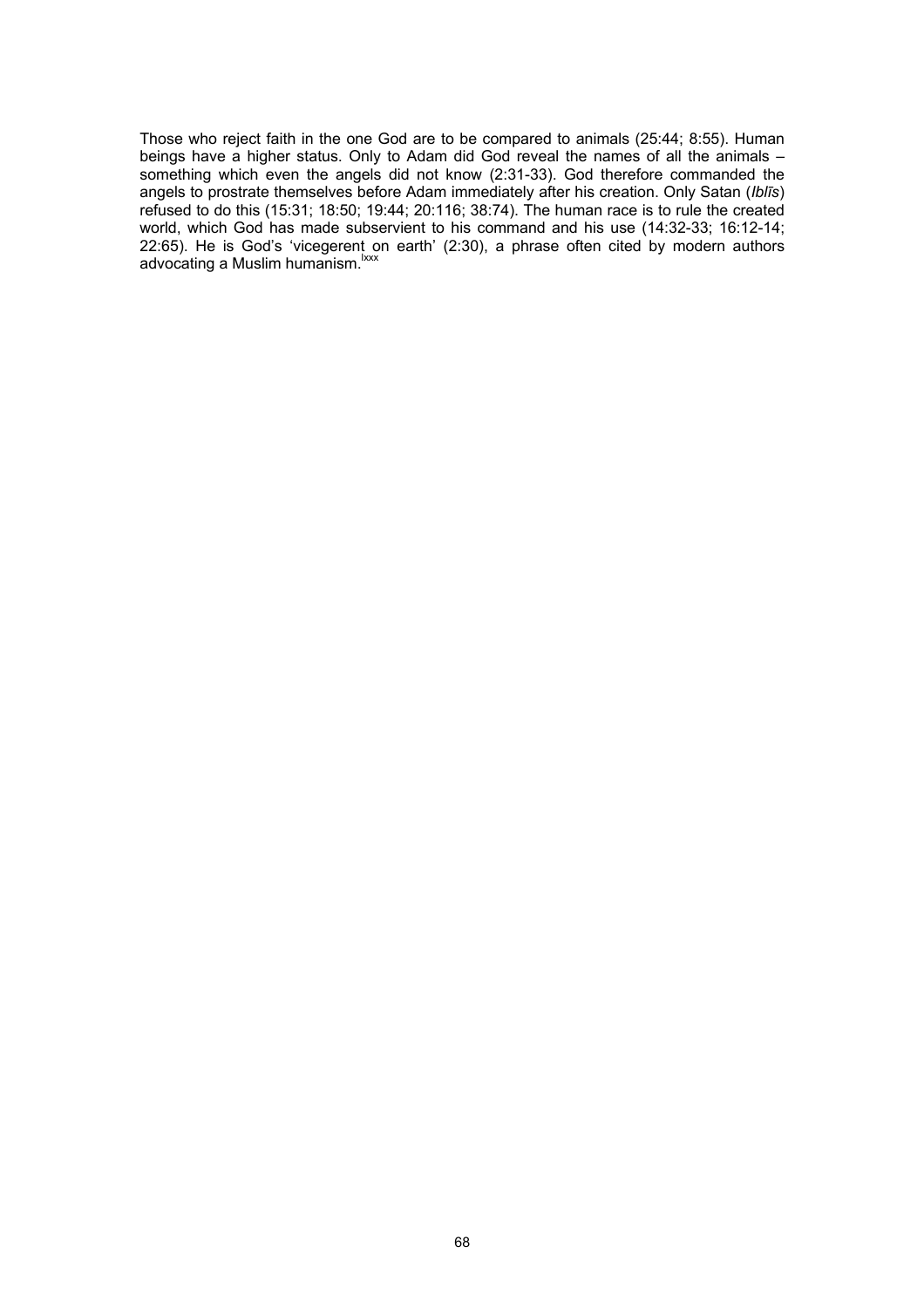# **Notes**

 $\overline{\phantom{a}}$ <sup>i</sup> Translations of passages from the Qur'an are based on the widely available translation by 'Abdullah Yusuf 'Ali, frequently reprinted since it was first published in 1934. All otherwise unattributed references of the type '5:82' should be understood to refer to the Qur'an; the first number, or a number on its own (e.g. '112'), refers to the Qur'anic *sura* (chapter), and the

number after the colon to the *aya* (verse).<br>
<sup>ii</sup> On the Gospel of Barnabas see note lxxiii below.<br>
<sup>iii</sup> Biblical quotations are from the *New Revised Standard Version*.

<sup>iv</sup> Ibn Sīnā (980-1037), Ibn Khaldūn (1332-1406), Muhammad 'Abduh (1849-1905), Sayyid Ahmad Khan (1817-1898).

v 'Abbās Mahmūd al-'Aqqād (1889-1964), author of the life of Jesus *'Abqariyyat al-Masīh* (1952) – see Olaf H. Schumann, *Der Christus der Muslime*, Böhlau, Cologne/Vienna, 1988, pp.111-131; Fathī Uthmān (b. 1928 in Upper Egypt), author of *Ma'a al-Masīh fi anājīl al-arba'a*  (With Christ in the four Gospels) (1961) – see Olaf H. Schumann, op. cit., pp.132-146; Khālid Muhammad Khālid (b. 1920), author of *Ma'an, 'ala al-tarīq, Muhammad wa-l-Masīh* (Together on the way – Muhammad and Christ, 1958) – see *The Oxford Encyclopaedia of the Modern Islamic World*, II, pp. 412-413.<br><sup>vi</sup> Mohamed Arkoun (b. 1928, Algeria), Professor of the History of Islamic Thought and Culture

at the Sorbonne, Paris; Nasr Abu Zaid (b. 1943, Egypt), Professor of Islamic Studies at Leiden.

Norman P. Tanner (ed.), *Decrees of the Ecumenical Councils*, Volume 1, London/Washington, 1990, p. 232.<br>
<sup>VIII</sup> Geist und Leben, 46, 1973, pp. 81-85; p.82 for this quotation.

<sup>ix 2nd</sup> Vatican Council, *Declaration on the Relationship of the Church to Non-Christian Religions: Nostra Aetate, 4. Quotations from the documents of the 2<sup>nd</sup> Vatican Council in this* volume are from *The Documents of Vatican II*, eds Walter M. Abbott and Joseph Gallagher, Geoffrey Chapman, London/Dublin, 1966.

x Islam's central sanctuary: a large cubic building, now situated at the middle of the great mosque at Mecca.

 $x<sup>i</sup>$  The term 'Hijra' refers to the migration of the Prophet Muhammad in September 622 from Mecca to Yathrib (later known as Medina, i.e. 'the city [of the Prophet]').

<sup>xii</sup> See the following comments of Werner H. Schmidt and Gerhard Delling on prophecy in *Wörterbuch zur Bibel*, Furche, Hamburg, 1971, p. 442: 'The prophet speaks from the future; he does not start from the present in order to proceed into an unknown future, but rather takes coming events as his starting point. He does not seek to proclaim the Law, to apportion blame, or to criticize prevailing circumstances, but rather to announce judgement or promise salvation; the present must be seen in the light of what is to come. Awareness of the future brings insight into present reality and how events are developing – not the other way round.'

<sup>xiii</sup> For Justin on 'seeds of the Word' (logoi spermatikoi), see his 2<sup>nd</sup> Apology 8.1.<br><sup>xiv</sup> GRIC. Ces *Écritures qui nous questionnent: la Bible et le Coran*, Le Centurion, Paris, 1987 (English translation: *The Challenge of the Scriptures: the Bible and the Qur'an*, Orbis, New York, 1989).

xv Kenneth Cragg, *Muhammad and the Christian: a Question of Response*, Darton, Longman and Todd, London and Orbis, New York, 1987.

xvi *Dogmatic Constitution on the Church: Lumen Gentium*, 16; *Nostra Aetate*, 3.

xvii These observations are relevant where dialogue takes place between Christians and Muslims who wish to remain faithful to their respective beliefs. Naturally Christians have the duty – as indeed do Muslims, on the basis of the Qur'an – to proclaim their faith. How exactly this should happen and what are the proper means to do so, however, is a problem beyond the scope of the present work.

xviii *Nostra Aetate*, 3.<br>xix *How to Understand Islam*, SCM Press, London, 1989, pp.140-148.

<sup>xx</sup> See in particular the following chapters of this study: 'The Divinity of Jesus and the Incarnation'; 'Cross, Sin, Redemption'; 'God the Three in One'.

<sup>xxi</sup> There is evidence in the Qur'an of the influence of contemporary Christian groups which thought in terms of a Trinity of God the Father, God the Mother and God the Son. 'In the *Arabic Infancy Gospel* Mary is repeatedly referred to as "exalted, divine Mary".' See Martin

<sup>xxii</sup> 2<sup>nd</sup> Vatican Council. *Doamatic Constitution on Divine Revelation: Dei Verbum*, 4.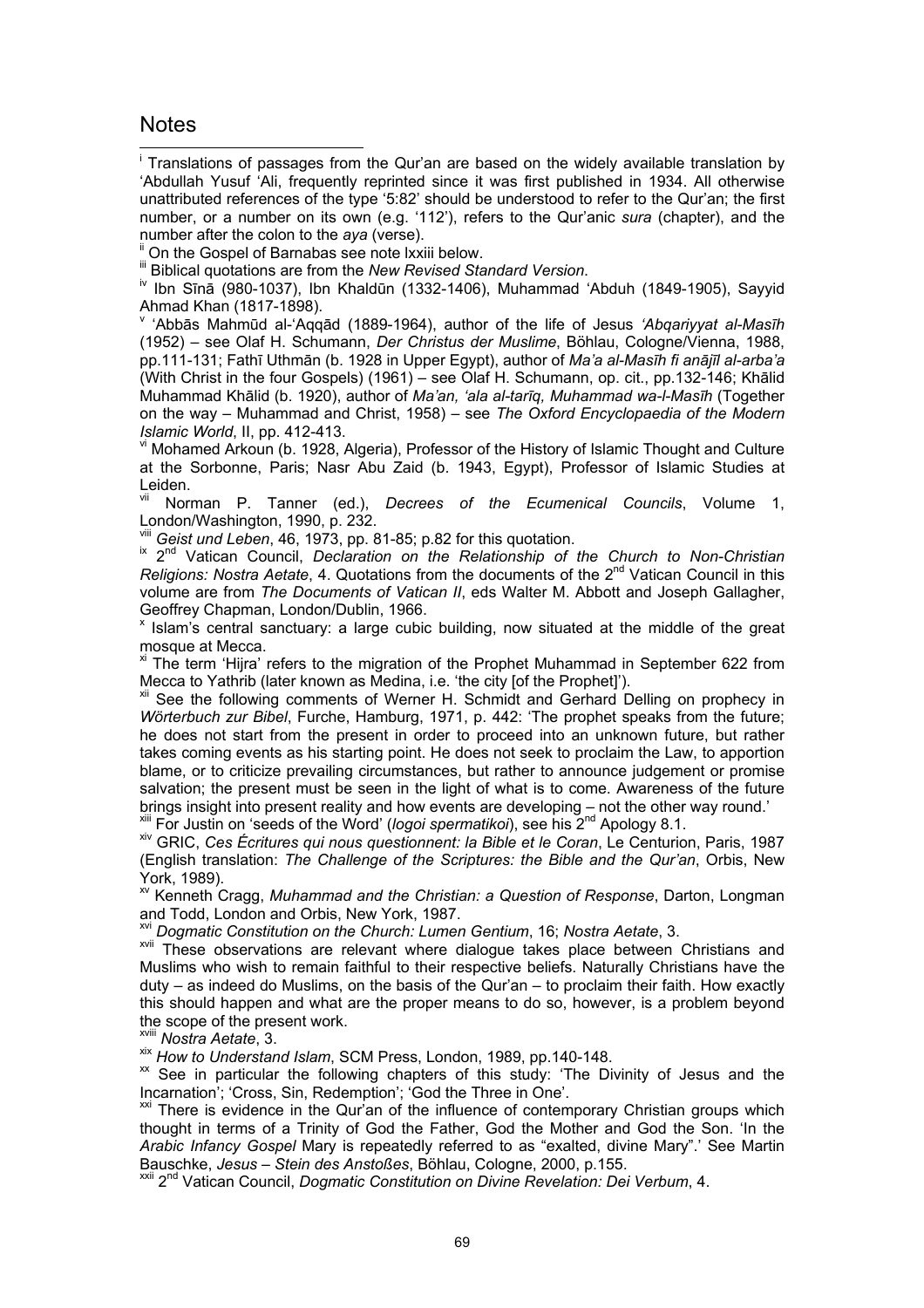xxiii *Nostra Aetate*, 1.

xxiv The concepts 'nature', 'substance' and particularly 'person' originate from the philosophy of that time, when their meanings were different from what they are today. The doctrinal content of these concepts can only be correctly preserved by identifying the metaphysical significance which they had at the time of the Councils. Thus 'person' (translating *hypostasis*) indicates that God acts and lives in relationships. However, if one understands 'person' in the sense of an individual personality, an autonomous centre of psychological consciousness, then one is making the Councils mean precisely the opposite of what they intended. 'Person' would then indicate what the Councils sought to express by the concept 'nature', and it would thus follow that there are three distinct 'natures' in God.<br>
<sup>xxv</sup> If one wishes to use Arabic terminology, the Trinity should be referred to not by the noun

*tathlīth*, but rather by the adjective *thalūth*. *Tathlīth* conveys the inappropriate idea of the division of an object into three parts.

xxvi With regard to the dialogue over Jesus as the Son of God, one does well, bearing sura 112 in mind, to use the concept *ibn Allāh* and never *walad Allāh*. To convey a metaphorical sense, Arabic only ever uses *ibn*, e.g. *ibn al-sabīl*. In this context, a passage from the famous Muslim scholar al-Biruni (973-c. 1050) is of interest: 'Passing from the word *God* to those of *father* and *son*, we must state that Islam is not liberal in the use of them; for in Arabic the word *son* [ibn] means nearly always as much as a *child* [*walad*] in the natural order of things, and from the ideas involved in parentage and birth can never be derived any expression meaning the Eternal Lord of creation. Other languages, however, take much more liberty in this respect; so that if people address a man by *father*, it is nearly the same as if they addressed him by *sir*. As is well known, phrases of this kind have become so prevalent among the Christians, that anybody who does not always use the words *father* and *son* in addressing people would scarcely be considered as one of them. By the *son* they understand most especially Jesus, but apply it also to others besides him. It is Jesus who orders his disciples to say in prayer, "O our *father* which art in heaven (St. Mt 6,9)", and informing them of his approaching death, he says that he is going to his *father* and to their *father* (St. John 20,17). In most of his speeches he explains the word the *son* as meaning himself, that he is the *son* of *man*.' (Al-Biruni, *Ta'rīkh al-Hind*, Ed. Sachau, London, 1919, chapter 3; here we have reproduced the English translation by E. Sachau, *Alberuni's India*, English text. Volume 1, p. 38.)

xxvii This explanation should be clearly distinguished from the so-called Modalism of the 3rd century. The Modalists were 'monarchian' in their understanding of God, saying that there is only one God, the Father, with whom Jesus, as Christ, is identical. Consequently they said that it is the Father who became human, suffered and died on the cross (Patripassianism); the Son and the Spirit are only different 'names'. This doctrine, which occurred in various different shades and colours, developed into Sabellianism, named after Sabellius, who lived at the end of the 3rd century. Finally, in the  $4<sup>th</sup>$  century, it took the form of Arianism, which asserted that the Son is no more than a created being. This all developed as a reaction against trinitarianism and reflected the monotheism originating in the Hellenistic philosophy of the Stoics and the Neo-Platonists. It was the Council of Nicaea (325) which condemned these heresies with the affirmation that the Son is at one and the same time truly God, 'consubstantial' with the Father, and truly human.

xxviii Wahhabis are followers of the teaching of Muhammad Ibn Abd al-Wahhāb (1703-1793), who strove vehemently against every form of mediation between the Creator and the creation, such as the cult of saints, Shi'ite concepts of the imam and monistic tendencies in philosophy and mysticism.

xxix Unless otherwise indicated, 'Catholic' here means 'Roman Catholic' and 'Protestant' refers to the Lutheran and Reformed traditions of Germany.

xxx During the first Christian decades it was chiefly adults who were admitted to the Church through baptism. The New Testament does not provide conclusive proof of the baptism of children, but neither does it exclude it. The practice of baptising the children of Christian parents at a very young age is justified on the grounds that the parents undertake to bring children up in the faith, so that at a later stage they might consciously confess the faith for themselves and commit themselves as adults to the Church. Some churches baptize only

<sup>xxxi</sup> Confessio Augustana, article 7.<br><sup>xxxii</sup> *Lumen Gentium*, 21 (*in communione hierarchica*); cf. also *Lumen Gentium*, 8 and 10.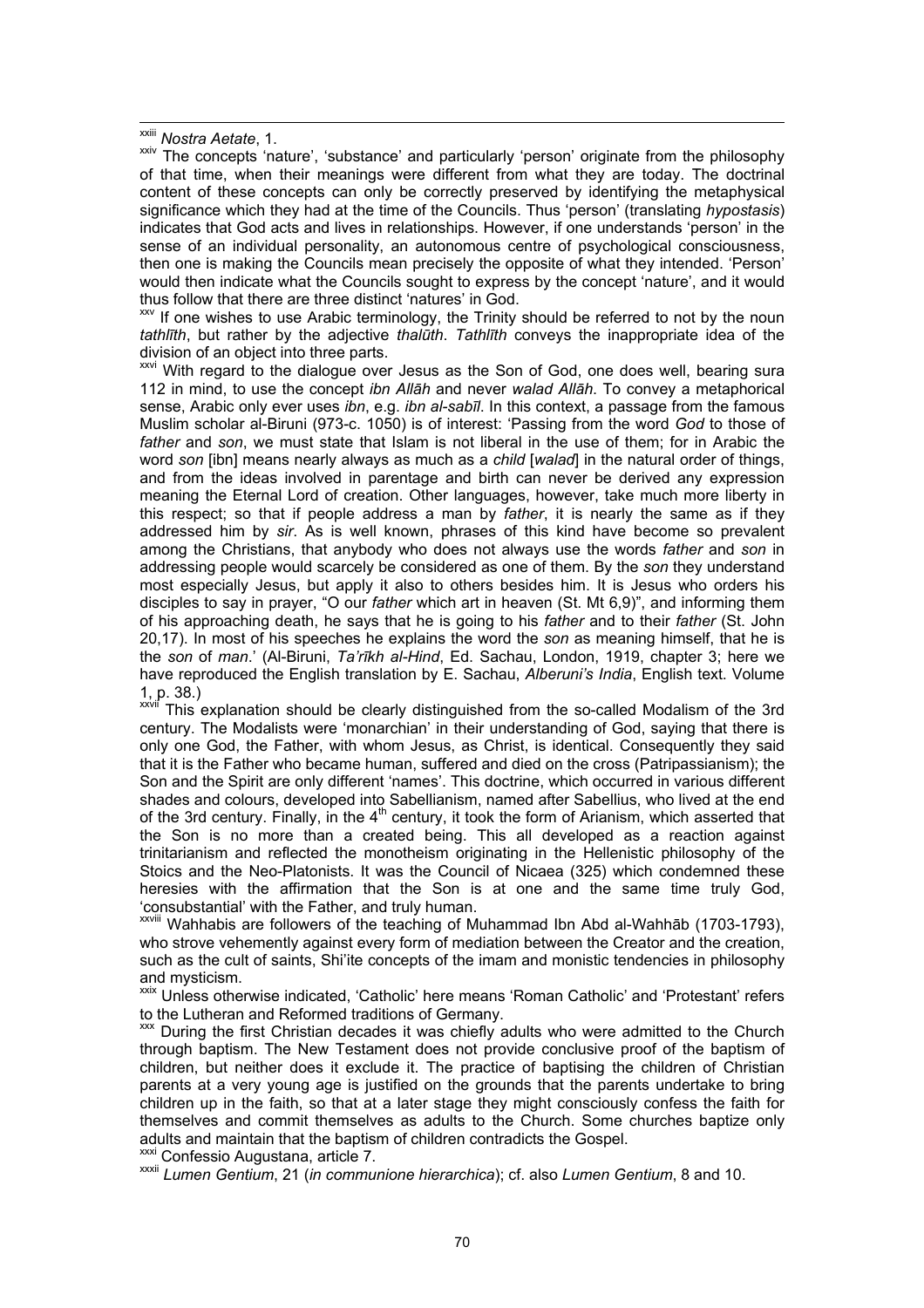xxxiv *Lumen Gentium*, 12 xxxv *Lumen Gentium*, 25, referring to the 1st Vatican Council.

xxxvi *Lumen Gentium*, 12.

**xxxvii** Before being sent to a parish, a priest undergoes spiritual and theological formation in a seminary. After his ordination by the bishop, which takes place in a special festive liturgy, he is sent by the bishop to a particular congregation. There is no fundamental objection to priests being married. In the Middle East there are many married priests and most Orthodox priests are married with children. In the West, in the Latin Church, it has been a canonical regulation since the  $7<sup>th</sup>$  century that priests should remain unmarried. But this regulation could be changed because priests are not members of religious orders. Priests should not be equated with members of religious orders, even though many members of religious orders are also priests. Members of religious orders, whether men or women, are Christians with the vocation to dedicate their lives to God in a particular way. Their consecrated life finds concrete expression in the three vows of poverty, chastity (celibacy) and obedience. Members of religious orders live in communities (such as convents) under the authority of a superior. Some orders dedicate themselves above all to prayer (contemplation). Others are chiefly occupied with spiritual teaching and/or the education of young people, others again with medical or general social welfare, and so on. Where their activities are related to the life of a diocese, members of religious orders come under the authority of the bishop.

Among Protestants also, church workers are theologically trained, with ministers and theologians undergoing college courses. In most cases, ordination accompanies their sending out to work with congregations or for other church duties.

Other church workers are, for example, deacons, church musicians, youth workers and social workers.

 $xxxviii$  In the  $4<sup>th</sup>$  century the Council of Nicaea (325) condemned Arius and the Arians, who considered the Son of God to have been created by the Father. Arian ideas are found today among the Unitarians, who reject the doctrine of the Trinity.

In the  $5<sup>th</sup>$  century the Council of Ephesus (431) condemned Nestorius and the Nestorians, who claimed that there are two persons in Christ. Some 'Nestorian' groups, known as 'Assyrians', have survived in Iraq and Iran. However, in the course of history most of them entered the Catholic Church and are known as 'Chaldaeans'.

Also in the  $5<sup>th</sup>$  century the Council of Chalcedon (451) condemned Eutyches and the Monophysites, who recognized only the divine nature in Christ. Monophysitism is maintained by the Coptic Church in Egypt and its sister church in Ethiopia, as well as the Jacobites in Syria (the 'Syrians') and the Armenians. The Syrian and Egyptian Christians who rejected Monophysitism, accepted the Council of Chalcedon's definition of faith and remained loyal to the Emperor in Constantinople became known as 'Melkites' (derived from the Syriac *malkaya*, i.e. 'the Emperor's people'). Today this term is applied to Christians of the Byzantine rite who belong to the Patriarchates of Antioch, Jerusalem and Alexandria, whether Orthodox or 'Uniate' (i.e. united with Rome).

In the  $11<sup>th</sup>$  century a great schism took place between the Eastern Church, under the authority of the Patriarch of Constantinople, and the Western Church, led by the Pope in Rome. Thereafter the Eastern Church designated itself as 'Orthodox' (holding true doctrine) and the Roman Church as 'Catholic' (universal).

The churches of the Reformation arose in the  $16<sup>th</sup>$  century. Through the work of Martin Luther (1483-1546) the Lutheran churches arose, while the Calvinist or Reformed churches go back to John Calvin (1509-1564). In England the Church separated from Rome during the reign of Henry VIII in the 1530's, with the distinctive Anglican tradition developing over the rest of the 16<sup>th</sup> century.

xxxix It should further be noted that in each of the Eastern churches a group of believers ('Uniates') has become reunited with the Catholic Church. There are consequently Orthodox and Catholic Melkites and Orthodox and Catholic Syrians. The same applies to the Copts, the Assyrians and the Armenians. In contrast, the Maronites are all Catholic.

xxxiii The Arabic-Muslim terms *ma'sūm* and *'isma* are often rendered as 'infallible' and 'infallibility'. However, they express rather more the idea of being protected; their more exact meaning is 'protection from sin'. This can apply to the prophets, or, for the Shi'ites, to the successors of 'Ali whom they know as 'imams'. The concept is thus normally understood in the sense of 'freedom from sin', rather than in the sense of 'infallibility'.<br>xxxiv Lumen Gentium. 12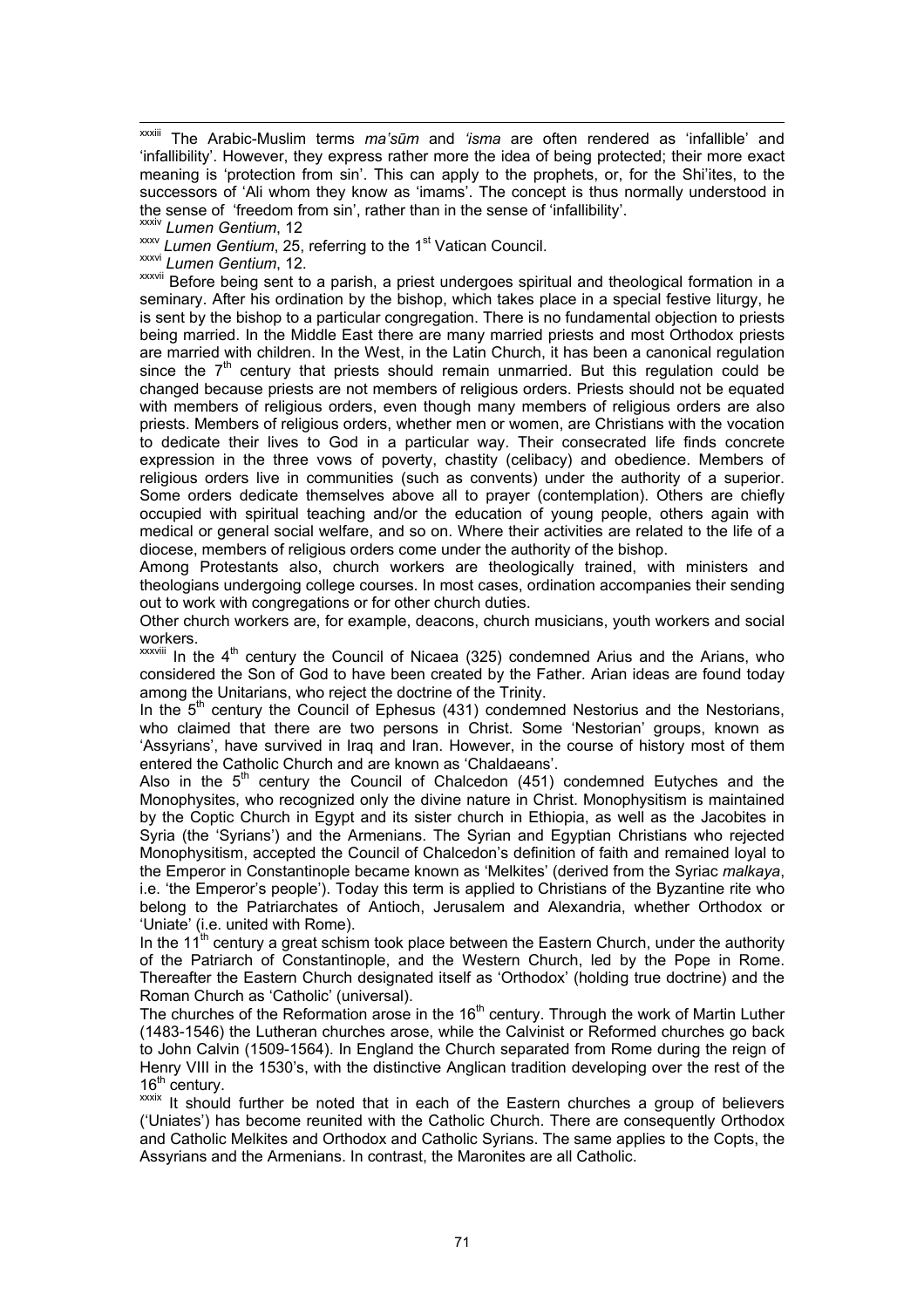<sup>xl</sup> Some of the Muslim questions listed in section I above have already been addressed in the course of section III.

<sup>xli</sup> Legends about the 'wealth' and the 'power' of the Vatican are regularly repeated, with reference, for example, to the 'artistic treasures' in the Vatican Museum. Much of this relates to the political power of the Papacy in earlier times. The money necessary today for the administration of the Vatican and to help the worldwide Church is raised almost exclusively from the giving of believers all round the world.

In the Protestant churches infallibility has traditionally been ascribed to the word of God. Synods and other church bodies might wish their decisions to be binding but they can always be revised.

xliii On *ijmā'* and the question of infallibility in the *Umma*, see p. ?? above. PAGE NUMBER TO BE ADDED

xliv According to a tradition (hadith), circumcision is obligatory for boys and beneficial for girls; according to another tradition, the circumcision of the clitoris should only be partial. Even today, female circumcision is said to be in accordance with the Sharī'a by some Muslim legal scholars: cf. the following hadith: Ibn Hanbal 19794; Abu Dawud 4587; Ibn Maja 600; al-Tirmidhi 101.

Female circumcision is practised by Muslims, and also by non-Muslims, particularly in Africa, chiefly because it is believed to encourage large families. On the other hand female circumcision is rejected today in non-Muslim and to some extent also in Muslim circles, including on the grounds that female circumcision can have seriously damaging emotional consequences. In conditions of low hygiene, performing female circumcisions carries a high health risk. Even in Germany, where it is a criminal offence, female circumcision still presents a continuing problem.

xlv The principle *ecclesia semper reformanda* (the Church must constantly be reformed), which was freshly emphasized in the 2<sup>nd</sup> Vatican Council *Decree on Ecumenism: Unitatis Redintegratio*, 6, has been a basic feature of the Church from the beginning onwards and was an essential source for the Reformation, which led to the formation of the Protestant churches.

xlvi In everyday usage the meanings of the Arabic term *hulūl* can include: 'descending'; 'stopping'; 'staying'; 'overtaking'; 'arrival'. In Islamic mysticism it indicates the indwelling light in the human soul. It is also used by Christian Arabic authors to translate 'Incarnation', God's becoming human in Christ, though the Arabic text of the Christian Creed uses the term *tajassud*, literally 'taking bodily form', 'materialization'. xlvii On this story see above in section II of this chapter. xlviii The text of the *Fātiha* (sura 1) is as follows:

In the name of Allah, most gracious, most merciful.

Praise be to Allah, the Lord of the worlds,

Most gracious, most merciful,

Master of the day of Judgement.

You alone do we worship and to you alone do we pray for help.

Guide us in the straight path,

The path of those on whom you have bestowed your grace, not of those against

whom you are wrathful, nor of those who go astray.<br><sup>xlix</sup> The painting of icons has its origins in Byzantine art, from where it entered into the life of the Orthodox Church. Icon (from the Greek *eikon*) means picture or image. Justification for icons in biblical terms was found in texts such as Colossians 1:15: 'He (Christ) is the image of the invisible God, the firstborn of all creation.' Icons are representations of Christ and the saints. They are symbols of the mystery of Christ. One might say that the painters, who are mainly monks, are writing the Gospel in colours; they see what they are doing as a holy calling. A collection of icons is presented on the iconostasis, the screen separating the sanctuary from the rest of the church in Orthodox churches.

In Catholic belief, the saints are men or women of faith who lived in exemplary ways in their particular situations in life and are therefore an encouragement to believers in their various situations. So, for example, the mother of Jesus, grieving for her son, bearing her pain, is a source of consolation for women in the midst of life's troubles. Catholics are thus accustomed to entrusting their problems and troubles to saints, asking for their prayers. Saints are also intimate companions in life; with their protection one feels safe at home or with the family, for example, or in traffic, on a journey, in sickness and finally at the time of death. St Joseph, for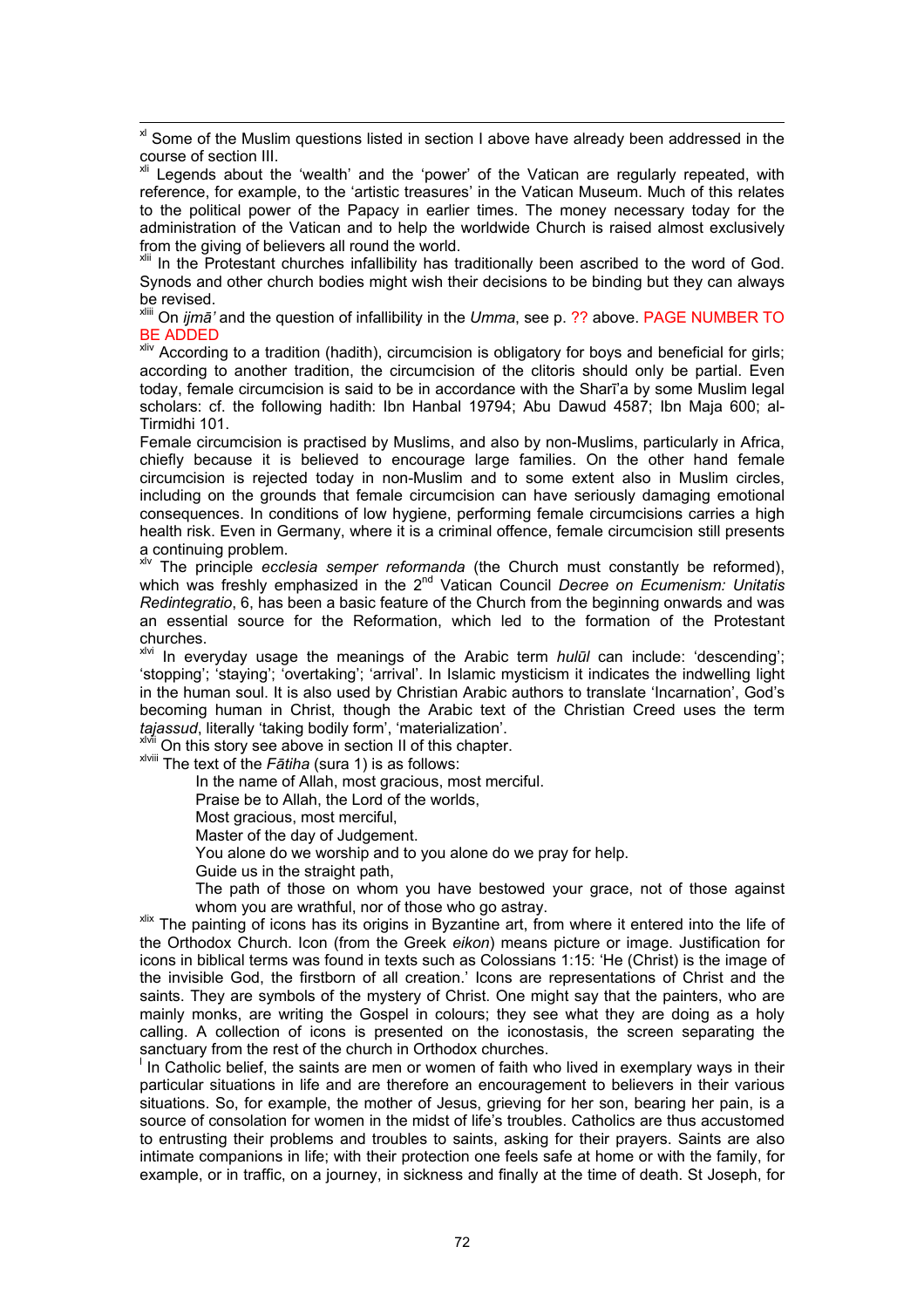$\overline{a}$ example, is understood to be the patron saint who helps one to achieve a good death. Protestant Christians do not pray to the saints; they do, however, make use of their written prayers.

See note xlviii above.

lif the *Fātiha* is recited together, this must be on the assumption that the reference in verse 7

to those who 'go astray' from the 'straight path' is not taken to apply to Jews and Christians.  $\lim_{m \to \infty}$  In the 20<sup>th</sup> century such ideas are expressed in the apologetic writings of the significant reformers Muhammad 'Abduh (Egyptian, d. 1905), Rashid Rida (Syrian, d.1935) and the Algerian 'alim Ibn Badis (d.1940).

liv See above in chapter 4, section II.

lv Al-Baidāwī (d. c. 1290) was a famous commentator on the Qur'an. His much-quoted commentary is to a large extent a revision and summary of the celebrated commentary by al-

Zamakhsharī (d. 1144).<br><sup>Ivi</sup> The most famous advocate of such reform was the al-Azhar shaikh 'Ali 'Abdurrāziq, author of the 1925 publication *Al-Islām wa usūl al-hukm* ('Islam and the Sources of Power' [French translation by L. Bercher in *Revue des Études Islamiques*, 1933/III and 1934/II. The text of this translation together with a thorough assessment by the Moroccan scholar Abdou Filali Ansari can be found in 'Ali 'Abdurrāziq, *L'Islam et les Fondements du Pouvoir*, ed. Abdou Filali Ansari, Éditions Découverte, Paris, 1994]). 'Abdurrāziq argues that the message of the Qur'an is essentially religious and that the organisation of a Muslim state can in no way have been part of Muhammad's task as a prophet. 'Abdurrāziq was condemned by his colleagues, in whose opinion the Medinan period, with its emphasis on the social and political side of the revealed message, represented the intrinsic development and completion of the prophetic task and career. Muslim thinkers who support the separation of state and religion must therefore interpret the Qur'an in a way which, at the most basic level anyway, does not agree with the way in which Islamic tradition has consistently articulated the Medinan period of the Prophet's career. 'Ali 'Abdurrāziq's supporters, in contrast, seek to convince their coreligionists that the traditional interpretation is in error.<br><sup>Mil</sup> Especially noteworthy here are the Muslim Brathe

Especially noteworthy here are the Muslim Brotherhood of Hasan al-Banna (1906-1949) and the Jama'at-i Islami of A. A. Mawdudi (1903-1979).

IVIII Plato's view was that the human being is essentially a soul, confined in the body, from which it tries to liberate itself in order to find its way to God, free from all hindrance. The Platonic conception of the human being has had a far-reaching influence on Christian thought, up to our own time. Under the influence of modern anthropology, there is a strong tendency today to return to the biblical conception of humanity.

 $\frac{1}{x}$  With reference to the duties of Christians towards pagan rulers, see Romans 13:1-7; 1 Timothy 2:1-2; Titus 3:1; 1 Peter 2:13-15.

**If the stratege of the stratege of the stratege rather** in say Peter and the apostles (Acts 5:29; cf. 4:19; Matthew 10:18).

Until recently, the ideal situation for Christians, according to statements in official documents, was to live in Christian states, even when the Popes, beginning with Leo XIII (towards the end of the 19<sup>th</sup> century) proclaimed the division of Church and state (against the idea of the theocratic state), while reminding the state of its duty to protect the rights of God and of his Church. Cf. the 1885 Encyclical of Leo XIII *Immortale Dei* and the 2nd Vatican Council *Dogmatic Constitution on the Church: Lumen Gentium*, 38.

lxii This was especially clear in the *Declaration on Religious Freedom: Dignitatis Humanae*, where it is acknowledged that 'In the life of the People of God . . . there have at times appeared ways of acting which were less in accord with the spirit of the gospel [than the teaching of Christ and of the Apostles] and even opposed to it.' (12)

<sup>Ixiii</sup> Cf. Dignitatis Humanae, 4; the Pastoral Constitution on the Church in the Modern World: *Gaudium et Spes*, 76 and the *Decree on the Bishops' Pastoral Office in the Church: Christus Dominus*, 19-20.

IXIV The Marxist Utopia, in contrast, claims to be able to bring to effect in the course of history the complete reconciliation of opposing forces.

Cf. *Gaudium et Spes*, 43, a text which emphasizes both the relevance of the Gospel to all political programmes, but also its transcending of them.

 $\mathbf{x}^{\mathsf{N}}$  Christianity has reached the point of submitting its revealed sources to a new, critical examination; modern Islamic thought is more and more confronted by the same challenge. This comes about particularly through the impact of humanistic and secular movements which